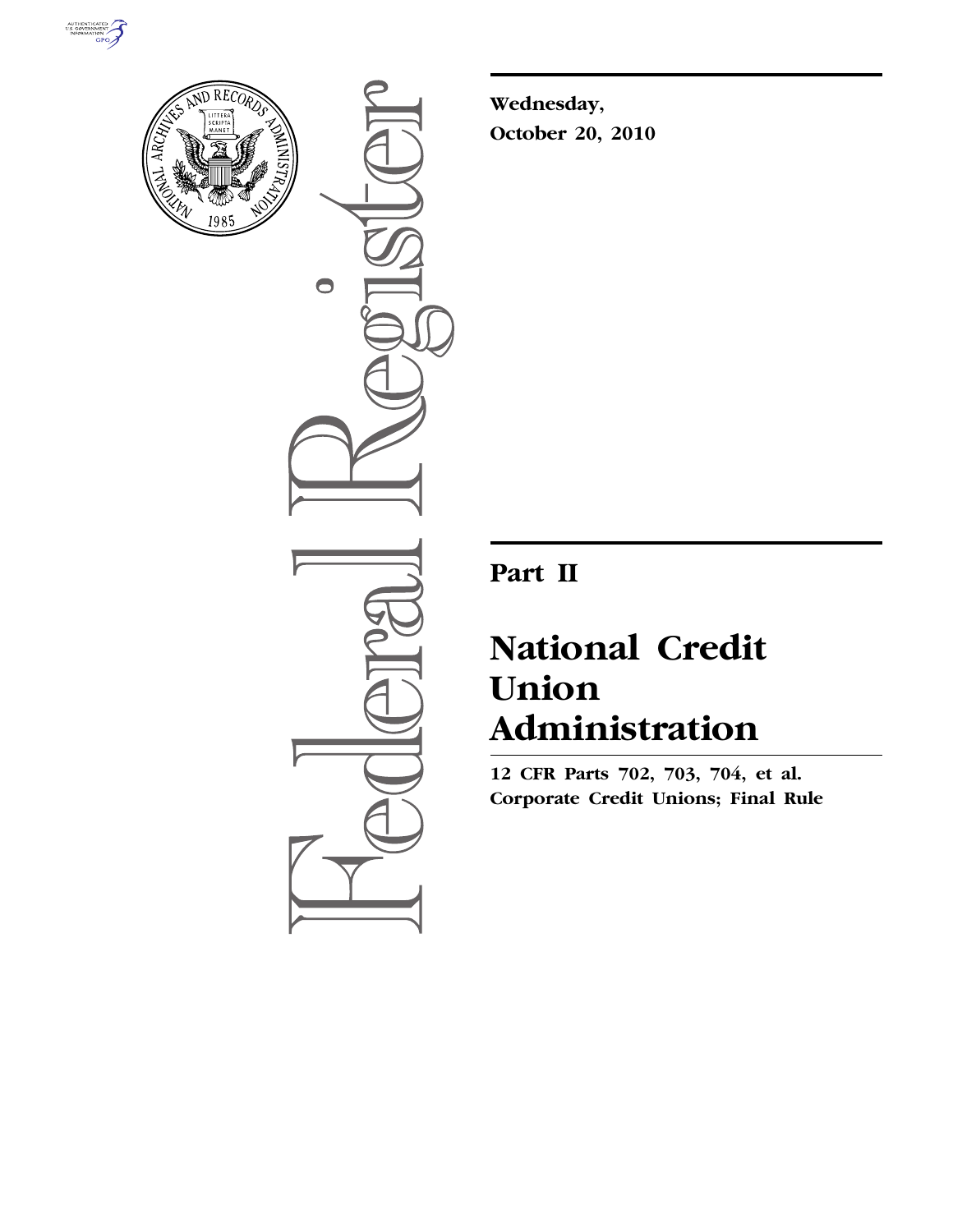#### **NATIONAL CREDIT UNION ADMINISTRATION**

**12 CFR Parts 702, 703, 704, 709, and 747** 

#### **RIN 3133–AD58**

#### **Corporate Credit Unions**

**AGENCY:** National Credit Union Administration (NCUA). **ACTION:** Final rule.

**SUMMARY:** NCUA is issuing final amendments to its rule governing corporate credit unions. The major revisions involve corporate credit union capital, investments, asset-liability management, governance, and credit union service organization (CUSO) activities. The amendments establish a new capital scheme, including riskbased capital requirements; impose new prompt corrective action requirements; place various new limits on corporate investments; impose new asset-liability management controls; amend some corporate governance provisions; and limit a corporate CUSO to categories of services preapproved by NCUA. In addition, this rulemaking contains conforming amendments to rules governing Prompt Corrective Action (for natural person credit unions); Investments and Deposit Activities (for federal credit unions); Administrative Actions, Adjudicative Hearings, Rules of Practice and Procedure, and Investigations; and Involuntary Liquidation of Federal Credit Unions and Adjudication of Creditor Claims Involving Federally Insured Credit Unions. These amendments will strengthen individual corporates and the corporate credit union system as a whole.

**DATES:** This rule is effective January 18, 2011, except that the amendments to 12 CFR 702.105(a), 703.14(b), 704.2, 704.3, 704.4, and subpart M of 12 CFR part 747, are effective October 20, 2011.

**FOR FURTHER INFORMATION CONTACT:**  David Shetler, Deputy Director, Office of Corporate Credit Unions, at telephone (703) 518–6640, National Credit Union Administration, 1775 Duke Street, Alexandria, Virginia 22314; Ross Kendall, Staff Attorney, Office of General Counsel, at the address above or telephone (703) 518–6540; or Paul Peterson, Associate General Counsel, at the address above or telephone (703) 518–6540.

#### **SUPPLEMENTARY INFORMATION:**

#### **I. Background**

In January 2009, NCUA solicited public comment on whether

comprehensive changes to the structure of the corporate credit union (corporate) system were warranted. 74 FR 6004 (Feb. 4, 2009). This corporate Advanced Notice of Proposed Rulemaking (ANPR) sought comment on how best to define and structure the role of corporates in the credit union system, whether to modify the level of required capital for corporates, whether to modify or limit the range of permissible investments for corporates, whether to impose new standards and limits on asset-liability management (ALM) and credit risk, and whether to make modifications in the area of corporate governance. NCUA received some 445 comments in response to the ANPR. NCUA reviewed these public comments closely and considered them carefully.

On November 19, 2009, the NCUA Board issued a Notice of Proposed Rulemaking (NPR) containing extensive, specific proposed revisions to NCUA's rule governing corporate credit unions (corporates) and related rule provisions. 74 FR 65210 (Dec. 9, 2009). The proposed revisions covered corporate capital, prompt corrective action (PCA), investments, ALM, CUSOs, and governance. Briefly summarized, the major provisions in the proposal would have:

• Imposed new minimum capital ratios, new risk based capital calculations, and new elements of capital, all in general accordance with the Basel I capital requirements imposed by the banking regulators on banks.

• Required that retained earnings (RE) constitute a certain portion of corporate capital, and that corporates build retained earnings over time.

• Eliminated the current prohibition on conditioning membership, the receipt of services, or the pricing of services upon the purchase of paid-in capital.

• Added new PCA provisions similar to those currently applicable to banks.

• Prohibited investments in collateralized debt obligations (CDOs) and net interest margin (NIM) securities.

• Toughened the capital requirements for expanded investment authority, and restricted the credit ratings for investments purchased by such corporates to a minimum of " $A -$ ."

• Required that a corporate examine every available Nationally Recognized Statistical Rating Organization (NRSRO) rating for a particular security and only employ the lowest of those ratings, and that at least 90 percent of a corporate's investments be rated by at least two NRSROs.

• Tightened the existing single obligor concentration limit and imposed new sector concentration limits.

• Placed limits on subordinated positions in structured securities.

• Imposed new limits on the maximum difference between the estimated average life of the asset cash flows and the average life of the liability cash.

• Restricted the weighted average life (WAL) of a corporate's cash-flowing assets to two years.

• Limited a corporate's aggregate borrowing to the lesser of 10 times capital or 50 percent of shares and capital; and further restrict secured borrowing to maximum maturities of 30 days and only for liquidity purposes.

• Prohibited a corporate from accepting investments or loans from any one entity that exceed ten percent of the corporate's assets.

• Required that a corporate CUSO only engage in categories of services preapproved by NCUA, including, initially, brokerage and investment advisory services.

• Required that a corporate CUSO agree with the corporate by contract to permit NCUA access to the CUSO's books, records, personnel, equipment, and facilities.

• Required that all corporate board members hold either a CEO, CFO, or COO position at a member credit union or other member entity.

• Generally limited corporate board members to no more than six years of service.

• Required that a majority of a corporate's board members be representatives of natural person credit unions (NPCUs).

• Required that each corporate annually disclose to its members the compensation of each senior executive officer and director.

• Required a merging federallychartered corporate affirmatively disclose to both NCUA and its members any material, merger-related increase in compensation for any senior executive or director.

• Prohibited parties affiliated with a corporate from receiving 1) indemnification in connection with administrative or civil proceedings instituted by NCUA or a state regulatory authority where the party is ultimately found liable and 2) golden parachute payments.

The preamble to the NPR included an extensive discussion of the crisis in the corporates giving rise to the need for regulatory reform, followed by a discussion of the nature of, and justification for, each proposed revision. *Id.* at 65211–65255.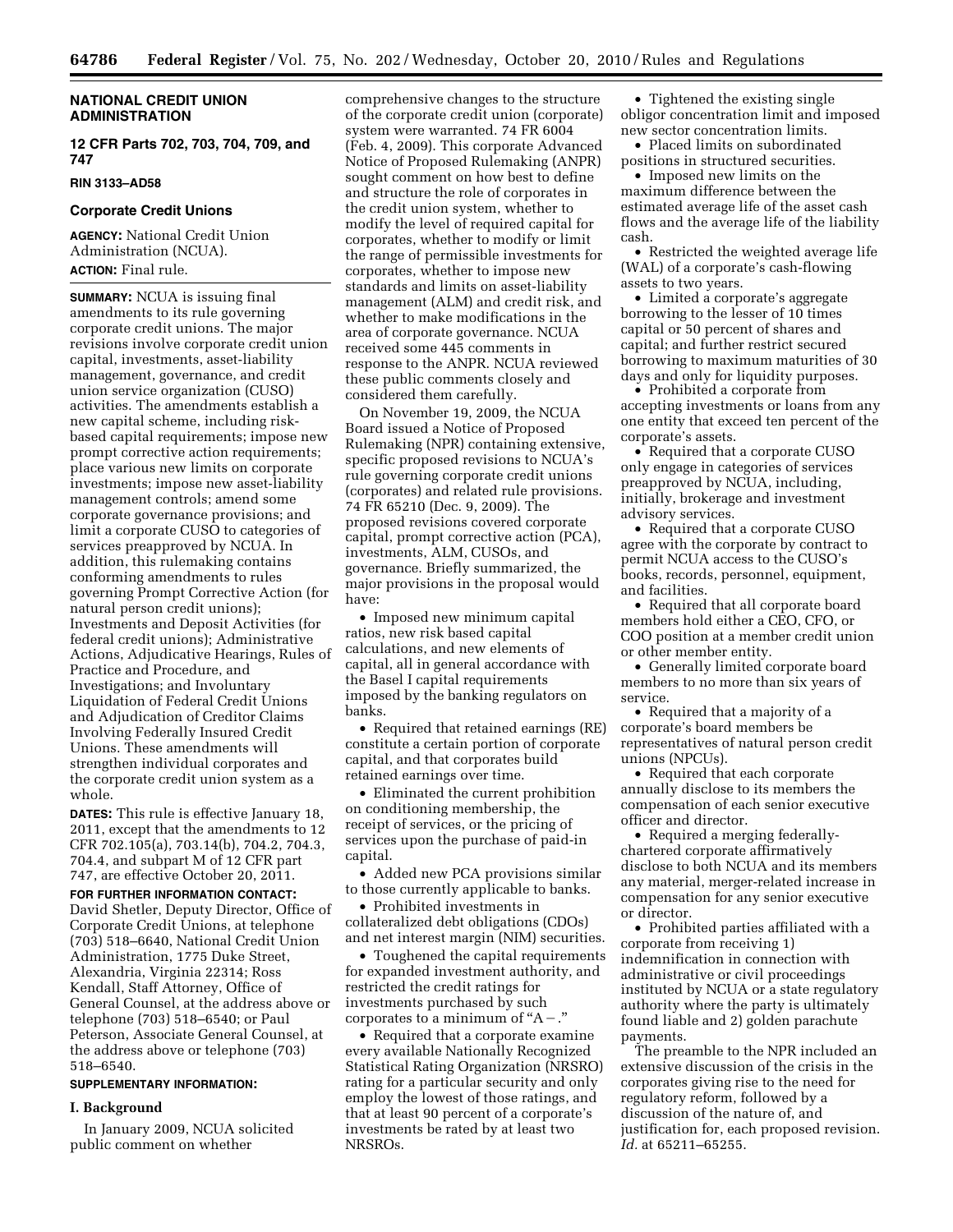The public comment period for the NPR closed on March 9, 2010. NCUA received 815 public, written comments letters totaling more than 2,600 pages of comments. In addition, NCUA held several town halls and webinars during the comment period during which NCUA both answered questions about the proposed rulemaking and listened to oral comments about the proposal.

Most commenters liked some portions of the proposed rule and disliked other portions. The most common comment on the overall rulemaking was support for the proposed stronger capital requirements; increased limits on single obligors; concentration limits on certain investment sectors; and prohibitions on certain high risk securities—but also serious reservations about other portions of the proposal, including certain ALM, investment, CUSO, and corporate governance provisions.

Of those commenters who expressed a general opinion on the overall rulemaking, many, including some trade groups and various larger NPCUs (*i.e.,*  over \$1.2 billion in assets), generally support the rule. Many more commenters, however, generally oppose the proposed rule, among them many small and medium-sized NPCUs ranging up to over \$1 billion in assets. Many of the commenters in opposition believed that the various investment and ALM restrictions in the proposed rule would cause major changes in corporate operations; that these changes would threaten the ability of corporates to provide liquidity and other valuable services to NPCUs; and that these changes might force NPCUs to turn to banks (their competitors) for services considered by the commenters as a more

expensive and less reliable alternative to today's corporate system. The comments that pertain to specific, proposed revisions are discussed in more detail in the section-by-section analysis below.

The NCUA Board has now determined to issue final revisions based on the proposal and the comments received. Generally, these revisions will become effective 90 days following the publication in the **Federal Register**, but the effective date for many of the revisions will be delayed beyond 90 days.

The remainder of this preamble contains four sections: A summary of the significant revisions in the final rule, a section-by-section analysis of all the revisions, an analysis of how the final investment, credit risk, and asset liability provisions might affect a corporate's ability to achieve its capital requirements, and a discussion of the regulatory procedures affecting this rulemaking.

#### **II. Summary of Significant, Final Revisions**

#### *A. Overview*

Ultimately, the primary purposes of this extensive rulemaking were twofold. First, NCUA wanted to design a corporate rule that would prevent the catastrophic losses that occurred in the corporate system beginning in 2007 from ever recurring. Second, NCUA wanted to allow for the survival of some form of a well-run corporate system that could provide necessary services, including payments systems services, to its members, and build and attract sufficient capital.

The Board believes this final rule accomplishes these two purposes.

First, and as discussed in more detail below, the 2007 losses resulted almost entirely from private label residential mortgage backed securities (RMBS), with many of the worst performing of these securities being subordinated RMBS. The final rule prohibits corporates from purchasing either private label RMBS, or subordinatedtype securities, going forward. In the most specific sense, then, the rule will make it *impossible* for corporates to repeat what happened in 2007. Of course, the next financial crisis may not be a credit or mortgage crisis, so the final rule includes a series of other investment, credit risk, ALM, liquidity, and capital measures that together should greatly reduce the systemic risk posed by the corporates regardless of the source of the next crisis.

Second, the Board believes that a well-run corporate should be able to operate within the confines of the new rule and construct a business model, and an investment portfolio, that permits it to attract capital and grow retained earnings going forward. Again, this is discussed and demonstrated in some detail in Section IV. of the preamble below.

Affected Sections of NCUA's Rules and Regulations

The final revisions affect part 704, *Corporate Credit Unions,* and several other sections of NCUA's regulations. The following chart lists the affected sections. It also summarizes the applicability dates for each section and, in some cases, the applicability dates for particular paragraphs or individual definitions.

|                        |                             |                                                                                                                                        | Delayed applicability date?                                                                                                                                                                                                                                                                   |  |  |
|------------------------|-----------------------------|----------------------------------------------------------------------------------------------------------------------------------------|-----------------------------------------------------------------------------------------------------------------------------------------------------------------------------------------------------------------------------------------------------------------------------------------------|--|--|
| Current rule provision |                             | Amended?                                                                                                                               | (e.g., "+12 months" means delayed 12 months following date of pub-<br>lication of final rule in Federal Register)                                                                                                                                                                             |  |  |
| 704.1                  |                             |                                                                                                                                        | Not applicable (N/A).                                                                                                                                                                                                                                                                         |  |  |
| 704.2                  | Definitions                 | Yes. Removed and replaced twice.<br>Second replacement introduces<br>capital and PCA definitions.                                      | First replacement of 704.2. +90 days.<br>Second replacement of 704.2. +12 months.<br>Adjusted core capital.<br>-deduct PCC or NCA at another corporate. +12 months<br>$-$ deduct certain excess PCC, $+72$ months to $+120$ months<br>-deduct PCC in excess of retained earnings. +120 months |  |  |
| 704.3<br>ital.         | Corporate credit union cap- |                                                                                                                                        | Permanent leverage ratio. +36 months<br>Current 704.3 replaced. +12 months.                                                                                                                                                                                                                   |  |  |
|                        |                             |                                                                                                                                        | $704.3(a)(3)$ : If RE ratio less than 0.45, must submit REAP. $+36$<br>months.                                                                                                                                                                                                                |  |  |
|                        |                             |                                                                                                                                        | 704.3(f)(4): Corporate with unconverted MCAs must notify MCA hold-<br>ers of account status. +14 months.                                                                                                                                                                                      |  |  |
| 704.4                  | Board responsibilities      | Yes. The current <i>Board respon-</i><br>sibilities is redesignated as<br>704.13. New 704.4 Prompt cor-<br>rective action (PCA) added. | Current 704.4 replaced with PCA section. +12 months.                                                                                                                                                                                                                                          |  |  |
| 704.5                  | Investments                 |                                                                                                                                        | $+90$ days.                                                                                                                                                                                                                                                                                   |  |  |
| 704.6                  | Credit risk management      |                                                                                                                                        | $+90$ days.                                                                                                                                                                                                                                                                                   |  |  |
| 704.7                  |                             |                                                                                                                                        |                                                                                                                                                                                                                                                                                               |  |  |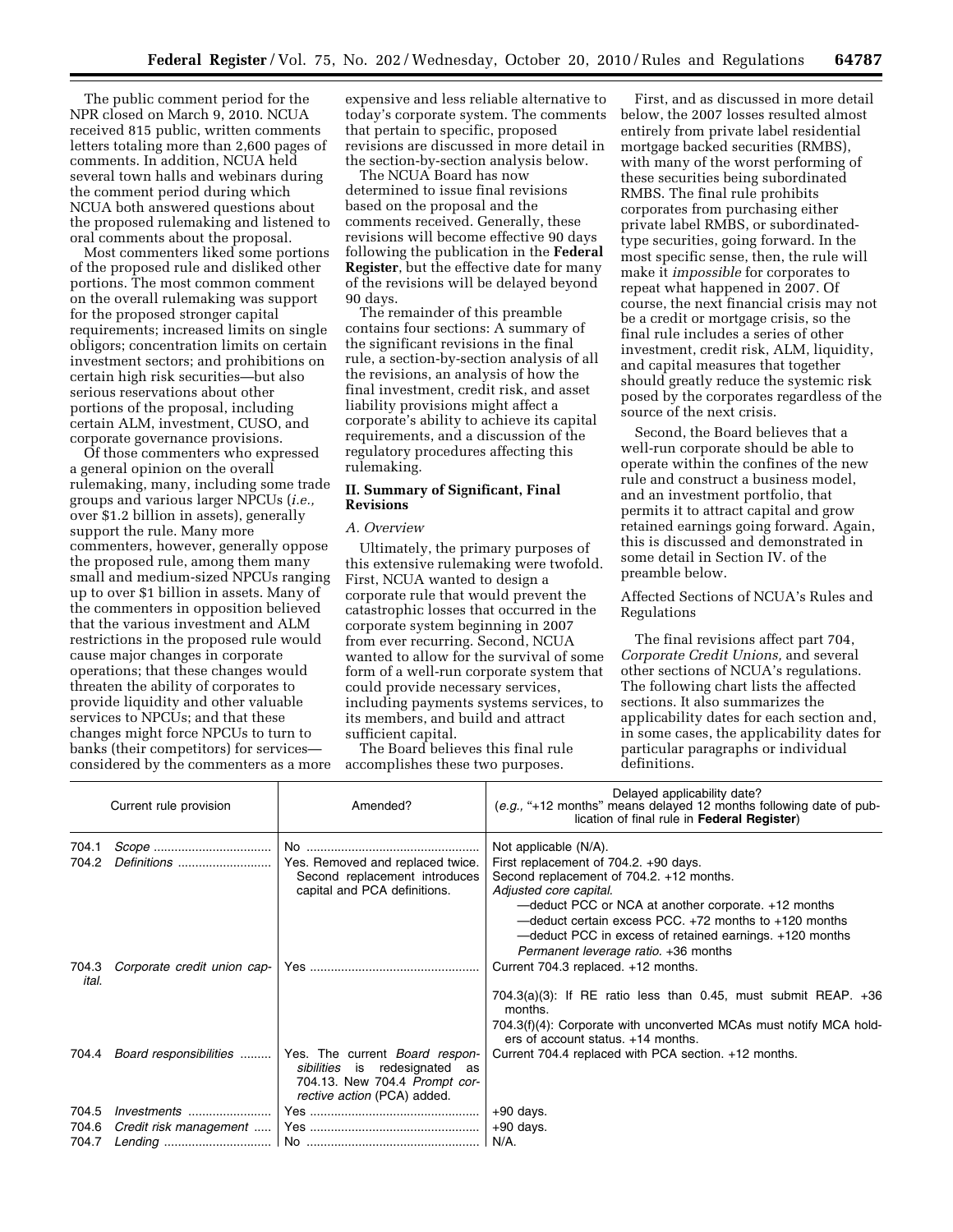| Current rule provision                                            | Amended? | Delayed applicability date?<br>(e.g., "+12 months" means delayed 12 months following date of pub-<br>lication of final rule in Federal Register)        |
|-------------------------------------------------------------------|----------|---------------------------------------------------------------------------------------------------------------------------------------------------------|
| 704.8 Asset and liability manage-<br>ment.                        |          | Generally, +90 days.<br>704.8(k): Prohibition on a corporate receiving more than 15 percent<br>of business from one member or credit union. +30 months. |
| 704.9<br>Liquidity management<br>704.10<br>Investment action plan |          | $+90$ days.<br>N/A.                                                                                                                                     |
| 704.11<br>Corporate CUSOs                                         |          | Generally, +90 days.<br>704.11(e)(1): Requirement for NCUA approval of corporate CUSO<br>activities. +180 days.                                         |
|                                                                   |          | 704.11(e)(2): Requirement that corporate divest from CUSO engaged<br>in unapproved activities. +12 months.                                              |
| 704.12 Permissible services                                       |          | N/A.                                                                                                                                                    |
| 704.13<br>[Reserved]                                              |          | The current 704.4 Board responsibilities redesignated as 704.13.<br>$+90$ days.                                                                         |
| Representation<br>704.14                                          |          | Generally, +90 days.                                                                                                                                    |
|                                                                   |          | 704.14(a)(2): Requirement that only CEO, CFO, or COO may seek<br>election to corporate board. +120 days.                                                |
|                                                                   |          | 704.14(a)(9): Requirement that at least a majority of each corporate's<br>directors be representatives of NPCUs. +36 months.                            |
| 704.15 Audit requirements                                         |          | $N/A$ .                                                                                                                                                 |
| 704.16 Contract/written<br>agree-<br>ments.                       |          | $N/A$ .                                                                                                                                                 |
| 704.17 State-chartered corporate<br>credit unions.                |          | N/A.                                                                                                                                                    |
| 704.18 Fidelity bond coverage                                     |          | $N/A$ .                                                                                                                                                 |
| 704.19 Wholesale corporate credit                                 |          | Current 704.19 removed, and new 704.19, Disclosure of executive                                                                                         |
| unions.                                                           |          | and director compensation, added. +90 days.                                                                                                             |
| 704.20 None.                                                      |          | New 704.20, Golden parachute and indemnification payments,<br>added. +90 days.                                                                          |
| Appendix A Model forms                                            |          | Amended and renamed Capital Prioritization and Model Forms. +90<br>days.                                                                                |
|                                                                   |          | Appdx A, Part I: Corporates may determine that newly contributed<br>capital has priority over existing capital. +90 days.                               |
| Appendix B Expanded Authorities<br>and Requirements.              |          | Generally, +90 days.<br>Part I(e): Substitute "leverage ratio" for "capital ratio." +12 months.                                                         |
| Appendix C None.                                                  |          | Risk-Based<br>Capital<br>New<br>Appendix<br>Cred-<br>C,<br>it Risk-Weight Categories, added. +12 months.                                                |
|                                                                   |          | Conforming amendment (to substitute new capital terms). +12                                                                                             |
|                                                                   |          | months.<br>Conforming amendment (to substitute new capital terms). +12<br>months.                                                                       |
| Part 747, subpart M                                               |          | Conforming amendment (to substitute new capital terms). +90 days.<br>Add new subpart M on due process for PCA actions. +12 months.                      |
|                                                                   |          |                                                                                                                                                         |

Third Party Evaluation of Proposed Rulemaking

NCUA commissioned an outside consultant, Kamakura, Inc., to provide NCUA with an assessment of the proposed corporate rule. Kamakura issued its final report, entitled *Impact Analysis—Proposed Modification of 12 Code of Federal Regulations Part 704— National Credit Union Administration*  (the ''Kamakura Report''), on July 12, 2010. Interested parties can download a copy of the Kamakura Report from NCUA's Web site at *[http://](http://www.ncua.gov) [www.ncua.gov.](http://www.ncua.gov)* As discussed throughout the following preamble, NCUA carefully considered the Kamakura Report when finalizing the investment and ALM provisions of this rulemaking.

#### Legacy Assets

The ability of some corporates to comply with the provisions of this final rule depends on managing certain

"legacy assets" on their balance sheet. These legacy assets are securities, generally private label RMBS, that continue to carry significant credit risk and market values far below their intrinsic values.

NCUA has been working for some time on a plan to isolate such legacy assets in those corporates where the exposure represents the greatest risk to the insurance fund. In general, these cases represent corporate credit unions where expected future credit losses exceed the corporate's total capital, and recapitalization would not occur without agency assistance. NCUA has, as promised, released its plans for dealing with those corporates' legacy assets. Information about the plans can be obtained from NCUA's Web site at *[http://www.ncua.gov.](http://www.ncua.gov)* 

Some corporates have lesser positions in RMBS assets where NCUA does not expect the associated credit losses to

exceed the corporate's total capital. They may also have other assets with long WALs, positions that are concentrated beyond the prescribed diversification limits, or other portfolios that otherwise inhibit compliance with new rule. NCUA expects these institutions to develop business plans and take action to become compliant with the rule. Generally, NCUA will want these corporates to sell these legacy assets as soon as possible so as to come into compliance with the corporate rule. If the corporate decides an alternative approach to selling the legacy assets is sound and supportable, the corporate will have to submit a draft investment action plan to NCUA for its approval under § 704.10 and other provisions of the corporate rule, such as § 704.8(j)(2)(i). For example, NCUA will consider approval of an action plan that includes retention of these legacy assets while they amortize if the corporate can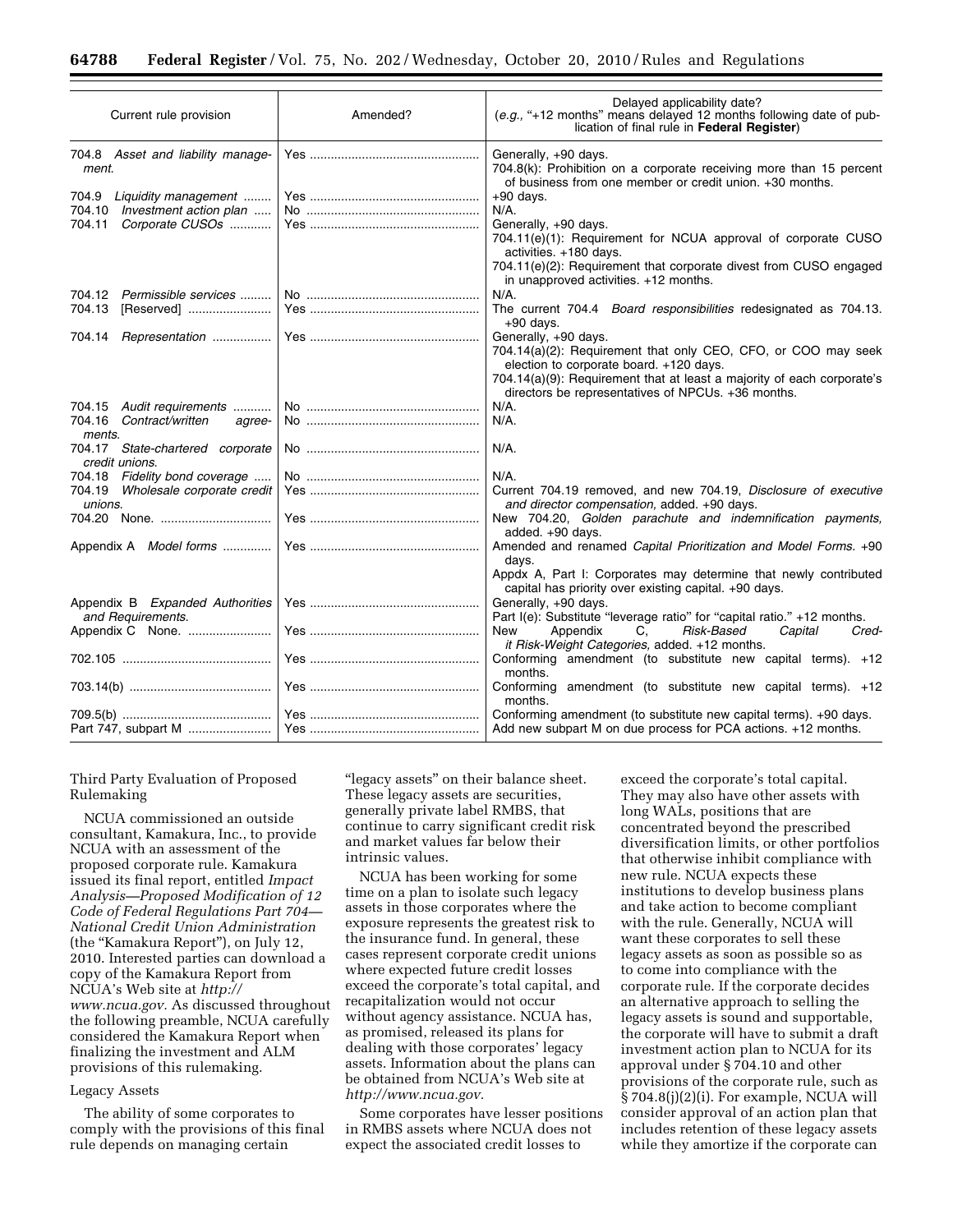document that the expected future credit losses on these assets are significantly less than the losses the corporate would take if the investments were sold at current market prices. Depending on the circumstances of the corporate, an NCUA-approved action plan might permit the corporate to operate temporarily outside the WAL limitations and other applicable investment, credit risk, or ALM limitations in the corporate rule. In addition, NCUA might grant these corporates a waiver of time to build the retained earnings required by this regulation—but only to the extent of documented losses flowing from legacy assets identified in an approved action plan. 12 CFR 704.1(b).

Effect of the Dodd-Frank Act on the Use of Credit Ratings

Just recently, on July 21, 2010, Congress enacted the Dodd-Frank Wall Street Reform and Consumer Protection Act (DFA). The DFA, which contains 848 pages divided into 16 separate Titles, has multiple impacts on NCUA, its regulations, and its enforcement authority. The Board is carefully considering the implications of the DFA and the actions NCUA is required to take under the DFA.

Section 939A of the DFA is likely to affect NCUA's regulations, including the corporate credit union regulation. Both NCUA's current and revised corporate rules include references to NRSRO credit ratings. As stated in section 939A, NCUA has one year to review all its regulations and modify them to remove such references and ''substitute in such

regulations such standard of creditworthiness as [the Board] shall determine to be appropriate.'' Until the Board completes that review and modification, however, corporates will be expected to comply with all the provisions of the corporate rule that make reference to NRSRO ratings.

Section 704.2 contains a definition of *small business related securities,* and that definition refers to the definition of the same term in Section 3(a)(53) of the Securities Exchange Act of 1934 (SEA). The Dodd Frank Act, however, changed the SEA definition, and the Board determined that it wanted to continue to use the older definition. Accordingly, this final rule revises the § 704.2 definition of *small business related securities* to remove the reference to the SEA definition.

Section 939(e)(2) the DFA, however, eliminates the reference to NRSRO ratings in Section 3(a)(53), and substitutes a reference to "meets standards of credit-worthiness established by the [Securities and Exchange] Commission (SEC).'' Again, until such time as either the SEC or NCUA can provide some content to the latter phrase, NCUA believes that the definition of small business related security in § 704.2 should remain unchanged.

#### *B. Capital*

Summary of Current Capital Provisions

Currently, corporates have only one mandatory minimum capital requirement: they must maintain total capital (*i.e.,* retained earnings (RE),

paid-in capital, and membership capital accounts) in an amount equal to or greater than 4 percent of their moving daily average net assets.<sup>1</sup> Failure by a corporate to meet this minimum capital ratio triggers the requirement to file a capital restoration plan with NCUA and may cause NCUA to issue a capital restoration directive and take other administrative action.

The current rule allows a corporate to issue Paid in Capital (PIC) to both members and nonmembers, while Membership Capital Accounts (MCAs) may only be issued to members. The current rule also prohibits a corporate from conditioning membership, the receipt of services, or the pricing of services upon the purchase of PIC.

Summary of Proposed Capital Revisions (November 2009)

The proposal contains a capital scheme based on the Basel I capital regimes of the other banking regulators. The proposal renames PIC as Perpetual Contributed Capital (PCC), and makes certain changes to the MCA requirements and labels those MCAs as Nonperpetual Capital Accounts (NCAs). The proposal then seeks to replace the one existing total capital ratio with three minimum capital ratios, including two Risk Based Capital (RBC) ratios. These RBC ratio calculations involve credit risk-weighting the corporate's assets and off balance sheets activities to produce a moving daily average net *riskweighted* assets (MDANRA).

The three new proposed ratios are described in the following chart:

| Ratio | Numerator <sup>2</sup> | Denominator | Minimum level<br>(adequate cap.)<br>(percent) | Minimum level<br>(well cap.)<br>(percent) |
|-------|------------------------|-------------|-----------------------------------------------|-------------------------------------------|
|       |                        |             |                                               | 6<br>10                                   |

The proposal also requires that, in the leverage ratio and Tier 1 RBC ratio, the corporate may only count PCC to the extent that it does not exceed the corporate's RE. That results in the corporate needing 200 basis points (BP) of RE to reach a 4 percent leverage ratio and so be adequately capitalized, and 250 BP to be well-capitalized. This RE requirement, and the various other

proposed capital measures, are phasedin over a ten-year time period, as discussed below.

#### Summary of Proposed Phase-In of Capital Provisions

The proposal contains a multi-step, multi-year phase-in of the new capital requirements:

• *Year one.* None of the new capital requirements would apply during the

first year following publication of the final rule. During this period the current total capital ratio would remain in effect, as well as the revised capital order, and associated waivers, issued by the NCUA Board on April 29, 2010.3

• *Years two and three.* The two new risk based capital ratios would come into effect on the first anniversary of the publication of the final rule. Corporates

<sup>1</sup>Corporates have other capital-related requirements, such as a core capital ratio and a retained earnings ratio, but failure to meet these requirements only triggers future earnings retention requirements and does not trigger a capital restoration plan requirement or other particular supervisory actions.

<sup>2</sup>These numerator formulas are simplifications. The proposal actually contains certain adjustments to each capital calculation, and those proposed adjustments that received comments are discussed below.

<sup>3</sup>The Net Economic Value (NEV) limitations that exist in the current rule have not changed under this final rule. 12 CFR 704.8(d). Thus, these NEV limits continue to be in effect and no implementation delay for these NEV limits is warranted.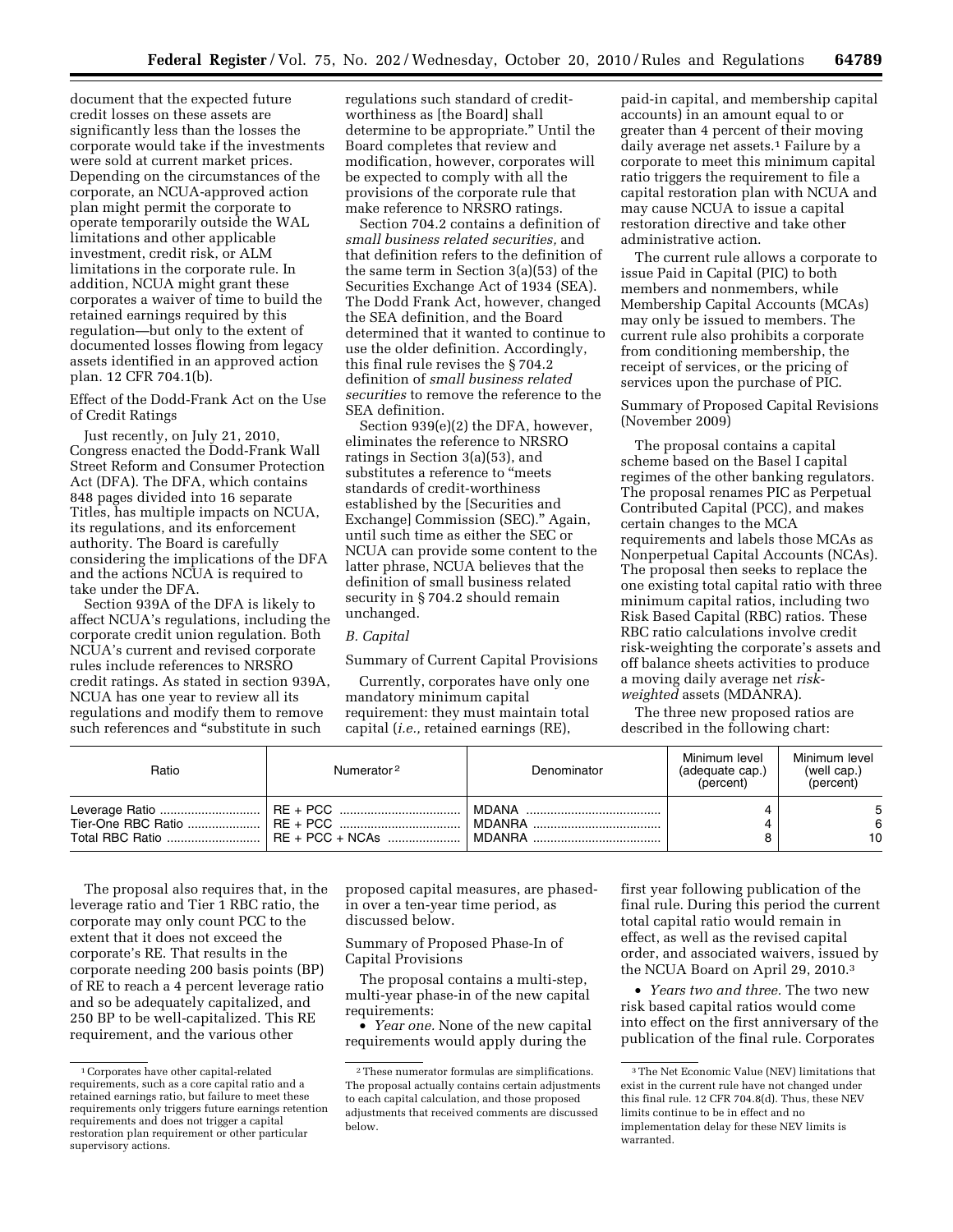would be required to meet a minimum 4 percent Tier 1 RBC ratio and a minimum 8 percent Total RBC ratio. In addition, corporates would be required to satisfy an interim leverage ratio, defined almost identically to the existing total capital ratio. Because NCUA should have resolved the legacy assets at this point, *and* most corporates will have very low-risk weighted assets, neither of the two RBC ratios will likely dictate the amount of capital corporates need at this point. Instead, actual minimum capital requirement will likely be dictated by the interim leverage ratio, meaning a corporate will need 200 BP in PCC/RE and another 200 BP in NCAs.

• *Years four through six.* At the third anniversary of the publication of the final rule, the 4 percent minimum leverage ratio goes into effect. In addition, any corporate that does not have at least 45 BP of RE on the third anniversary must file a retained earnings action plan (REAP) with the NCUA illustrating how it is going to achieve the upcoming RE requirements at the sixth and tenth anniversaries of the final rule.

• *Years seven through ten.* At the sixth anniversary of the publication of the final rule, a corporate must have at least 100 BP of RE to be considered adequately capitalized.

• *Year eleven and after.* At the tenth anniversary of the publication of the final rule, a corporate must have at least 200 BP of RE to be considered adequately capitalized.

#### Overview of Significant Capital Revisions in This Final Rule

Most of the public comments on the capital provisions, including comments received from corporate credit unions, were supportive of the new proposed Basel I capital requirements, including the use of risk-based capital measures. Some of these commenters specifically supported the use of Basel I standards over Basel II, stating that Basel I was adequate and less complex.

The Board agrees with these commenters, and has generally adopted, with some modifications, the minimum capital ratios, risk based capital calculations, and new elements of capital, as set forth in the proposed rule. As in the proposed, the final revisions will require that RE constitute a certain portion of capital. For example, to be adequately capitalized, a corporate must have at least 100 BP of RE after six years, and 200 BP of RE after ten years. Other elements of the new capital provisions will also be phased in over time, beginning one year after publication of this final rulemaking. The

final revisions eliminate the current prohibition on conditioning membership, services, or the pricing of services upon the purchase of paid-in capital. Details about each final revision are contained in the section-by-section analysis below.

Some commenters, including NPCUs, questioned whether corporates need *any*  capital. Other commenters stated that NCUA should not require any contributed capital, and that corporates should be given sufficient time to "earn" their way to adequate capitalization.

The Board is concerned that NCUA's extraordinary actions to stabilize and protect the corporate system over the past few years have been misunderstood by some of these commenters. Because of NCUA's actions, including the Temporary Corporate Credit Union Share Guarantee Program (TCCUSGP) and the Temporary Corporate Credit Union Liquidity Guarantee Program (TCCULGP), many corporates have been able to operate as going concerns with artificially low levels of capital. Measures like the TCCUSGP and TCCULGP are, however, temporary measures. In the future, NCUA will wind down and terminate these measures, and corporates will have to function on their own. Further, corporates and their members cannot expect to ever again receive such extraordinary government support, either explicitly or implicitly, from NCUA or any other government entity.4 In fact, it is NCUA's intention with the various revisions in this final rule to ensure that the corporates, going forward, never again present the sort of systemic risk to the entire credit union system that requires such extraordinary intervention. And this means that, without building adequate capital going forward, corporates *will not* be able to function.

Inadequate levels of capital introduce unacceptable moral hazards. When the owners of an entity have significant amounts of their own capital at stake, they have incentive to ensure that the entity is prudently operated and does not engage in overly risky activity, because the risk of loss is born by the capital owners. However, when the owners have little or no capital at stake, they have the incentive to overlook, or even encourage, risky behavior by the entities' management. We observed some of this risky behavior at certain corporates in the recent past—and this behavior was likely fueled by contributed capital levels that were too

low for the risks undertaken, as well as the fact that some member owners of these corporates did not fully understand the nature and extent of their potential capital losses and so were not actively engaged in the oversight of their corporates. NCUA will not permit corporates to operate with low capital levels that encourage risky behavior. Accordingly, NCUA intends with this rulemaking to ensure corporates have adequate capital levels going forward to mitigate such moral hazard.5

In addition to introducing unacceptable moral hazards, low capital levels have negative, direct effects on an entity's ability to function. For example, potential creditors would not likely lend to any corporate that does not have capital sufficient to absorb losses, because the creditors will have legitimate fears that any operating losses in the corporate will keep the creditors from getting repaid. Likewise, potential third-party vendors would not do business with corporates that do not have capital available to absorb operating losses, because these vendors would be afraid that any losses would have negative effects on the corporate's ability to pay the vendors' invoices.6

In sum, going forward corporates must survive on their own and without continued government assistance—and that means corporates must have their own adequate capital.

In response to the other comments, NCUA is not requiring that any of a corporate's capital be contributed capital. NCUA will not, however, continue its extraordinary support of the corporate system over the time it would take to build sufficient capital just through RE growth alone. For example, to achieve a 4 percent capital ratio just through RE growth could take 20 years or longer. It is inappropriate for the NCUA, which is a government entity, to provide the necessary guarantees and other assistance that would enable a corporate to survive that long with such low levels of capital. And that means that, to survive as a going concern without continued government assistance, a corporate must solicit and achieve sufficient capital in the form of contributed capital. Any corporate that

<sup>4</sup>Except, of course, for the standard federal share insurance of up to \$250,000, as mandated by the Federal Credit Union Act.

<sup>5</sup>The Board also believes that all NPCUs now understand the nature of any capital commitment to a corporate and the need to be involved in the direction and management of their corporates.

<sup>6</sup>As indicated above, after the TCCUSGP and the TCCULGP have served their purposes and been terminated NCUA will no longer provide corporates with extraordinary support. NCUA will disabuse the public, the members, any potential creditors of a corporate, and any potential vendors of a corporate, of the idea that NCUA will again intervene to protect insolvent corporates.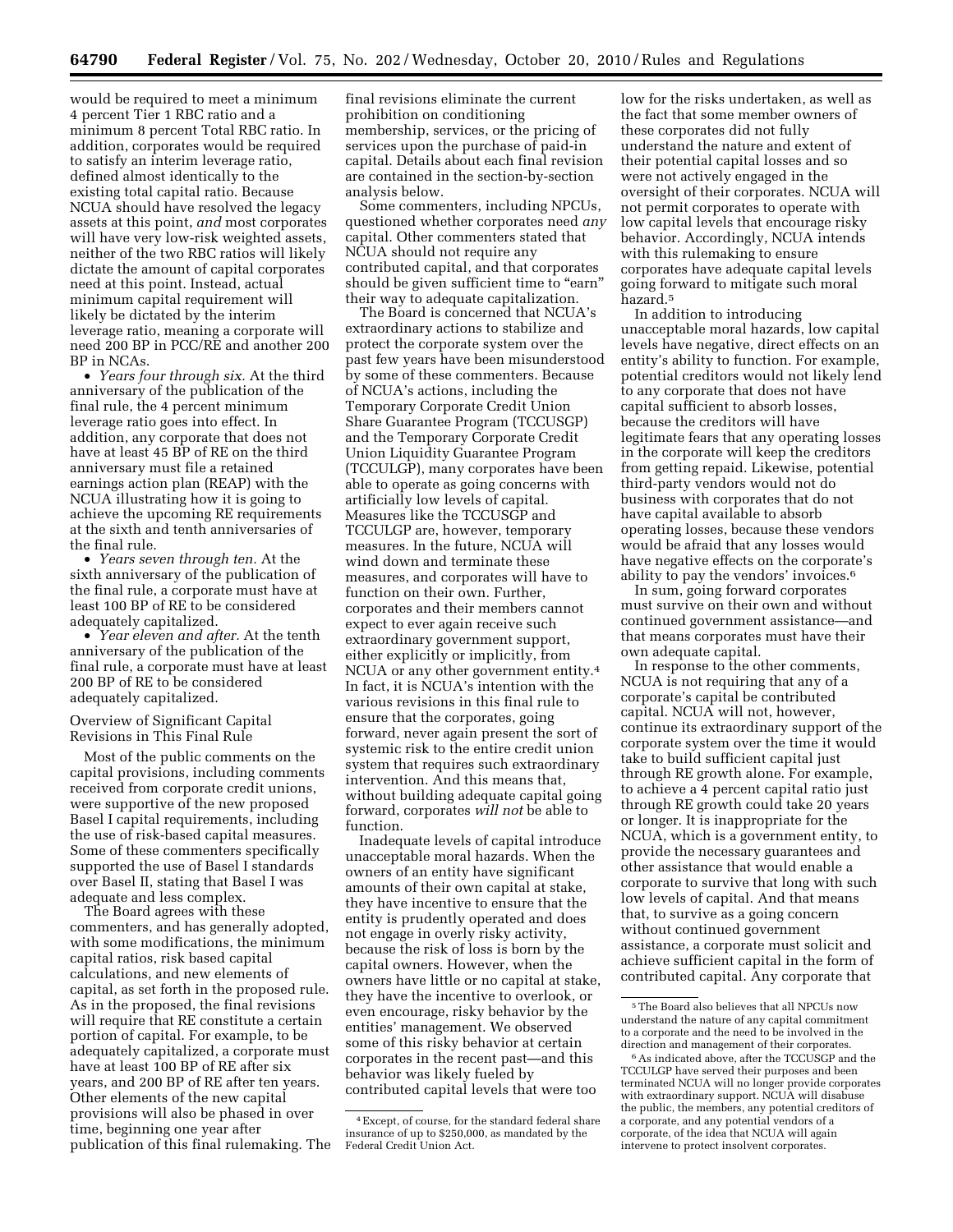is unable to obtain the requisite levels of capital in a timely manner may have to be liquidated or merged.

Some commenters questioned the need for any minimum RE requirement. One corporate stated that, from a NCUSIF standpoint, contributed capital acts in the same capacity as RE. This commenter believes that the building of RE is typically a decision made by the organization's Board and so does not believe that the portion of capital that is RE should be designated within the regulation. Another corporate commenter, however, recognized the need for a minimum RE requirement.

As discussed at length in the preamble to the proposed rule, NCUA believes that, eventually, some part of a corporate's capital must consist of RE. This is the only form of corporate capital that, when depleted, does not result in losses that flow downstream to NPCUs. Without some RE, the corporates would be a continued source of instability to the credit union system as a whole.

A few commenters stated that NCUA needed to look at other sources besides credit unions to recapitalize the corporate system, without specifying which sources. The Board is unaware of any other logical sources of capital. Corporates are member-owned cooperatives established to serve their member NPCUs, so logically the primary source of a corporate's contributed capital should be its member-owner NPCUs. Still, corporates have always been free to sell paid-in capital to nonmembers, including noncredit union nonmembers, but to date have been either unwilling or unable to do so. The proposal, and these final revisions, permit corporates to sell all forms of contributed capital, including nonperpetual capital, to nonmembers at the corporate's discretion. To the extent, however, that some commenters might believe that NCUA or the federal government can donate capital to corporates, that is neither legally possible nor a good idea as a policy matter. As stated above, credit unions in general, and corporates in particular, cannot depend on continued government assistance to survive.

Some commenters thought the proposed capital requirements were overly complex. The NCUA Board disagrees. Corporates are complex financial entities and so require some detail and nuance in their regulation. The Board notes that the Basel I standards, and associated regulations, are no more complex than those capital standards imposed on banking entities with similarly complex operations and activities.

A few commenters that generally opposed the new capital standards stated that the NCUA's basic rationale for the proposed changes is that the permanence of capital and a risk-based capital standard would have mitigated the losses at Corporates in the past two years. This is not a correct statement. NCUA has long been considering amendments to improve corporate capital standards, even before the credit crisis of 2007. The new capital standards, as proposed and finalized here, are intended to help protect the corporates, their members, and the NCUSIF from future losses, whether or not those future losses are related to credit risk in the mortgage markets (as in 2007) or are caused by other factors.

A few commenters questioned why NCUA was imposing capital requirements on corporates that were similar to banking capital requirements while at the same time imposing ALM and investment requirements that were different from those imposed on banks. The Board believes that while many corporates engage in activities and take on risks similar to banks, and thus should have a capital regime similar to banks, the risks that corporates pose to NPCUs are *systemic* risks, and thus different than the risks posed by one bank to another bank. It is true that a few very large banks may present systemic risks to the banking system, but the Basel I standards contained in this rulemaking are different than the Basel II advanced standards that very large banks are subject to.

Several NPCU commenters were concerned that the likelihood of ongoing corporate consolidation, combined with factors in the proposal such as the lengthening of the MCA three year requirement to five years and the requisite NCUA approval for any return of PCC, all increased the possibility that an NPCU might find itself stuck with significant capital in a corporate to which that NPCU did not want to belong. Natural person credit unions will have to decide, going forward, what services they want from corporates. As part of that decision, they will have to decide if they are willing to contribute capital to one or more corporates. If they decide to contribute capital, they will have to take into account the possibility that the corporate may then consolidate or merge with another corporate. If that should happen, and the NPCU no longer desires services from the continuing corporate, the NPCU does have several options. First, it may ask the corporate to redeem the capital. If such redemption complies with NCUA's regulations, and NCUA approves the redemption, the corporate may redeem

the capital. Second, the member NPCU can attempt to transfer (sell) the capital to another member. And, third, the member NPCU can attempt to transfer the capital to a nonmember.

A few commenters believe the proposed capital phase-in period is appropriate, and one NPCU labeled it as generous. Many commenters, however, believe that the proposal provides too short a time period for the phase-in of the proposed new capital requirements.

The Board believes that the final capital phase-in, which mirrors the proposed phase-in, is both appropriate and feasible. As discussed in the preamble to the proposed rule, the phase-in period balances the need for corporates to (1) quickly achieve sufficient capital, and wean themselves from government assistance, through solicitations of contributed capital and growth of RE, while (2) providing for an adequate opportunity to make that solicitation and achieve that growth.

The proposed rule was issued ten months ago, and corporates have had some time since then to consider the ramifications of the proposal. Further, none of the new capital provisions will be effective until the first anniversary of the publication of this final rulemaking in the **Federal Register.** This one year period gives corporates ample opportunity to analyze the elements of this final rule, perfect their business plans, convince their members of the validity of their business plans, and solicit contributed capital.7 Corporates that are well-run should be able to make an effective solicitation so as to garner sufficient contributed capital by the first anniversary.

Under the final rule, the first specific RE target (*e.g.* 45 BP of accumulated RE) does not go into effect until the third anniversary of publication, and the first specific RE requirement (100 BP) does not go into effect until the sixth anniversary of publication. As discussed in the sections below on the asset liability management provisions of the final rule, the final investment and ALM provisions permit corporate credit unions a bit more leeway in the mismatch of their assets and liability cash flows than in the proposed rule, and the Board believes this should help corporate credit unions generate additional earnings on their assets. As also discussed below, NCUA has modeled various investment portfolios that corporates could purchase under provisions of the final corporate rule, and the Board has concluded that a well-run corporate can, in fact, generate

<sup>7</sup>Some corporates may not even need additional capital on the first anniversary.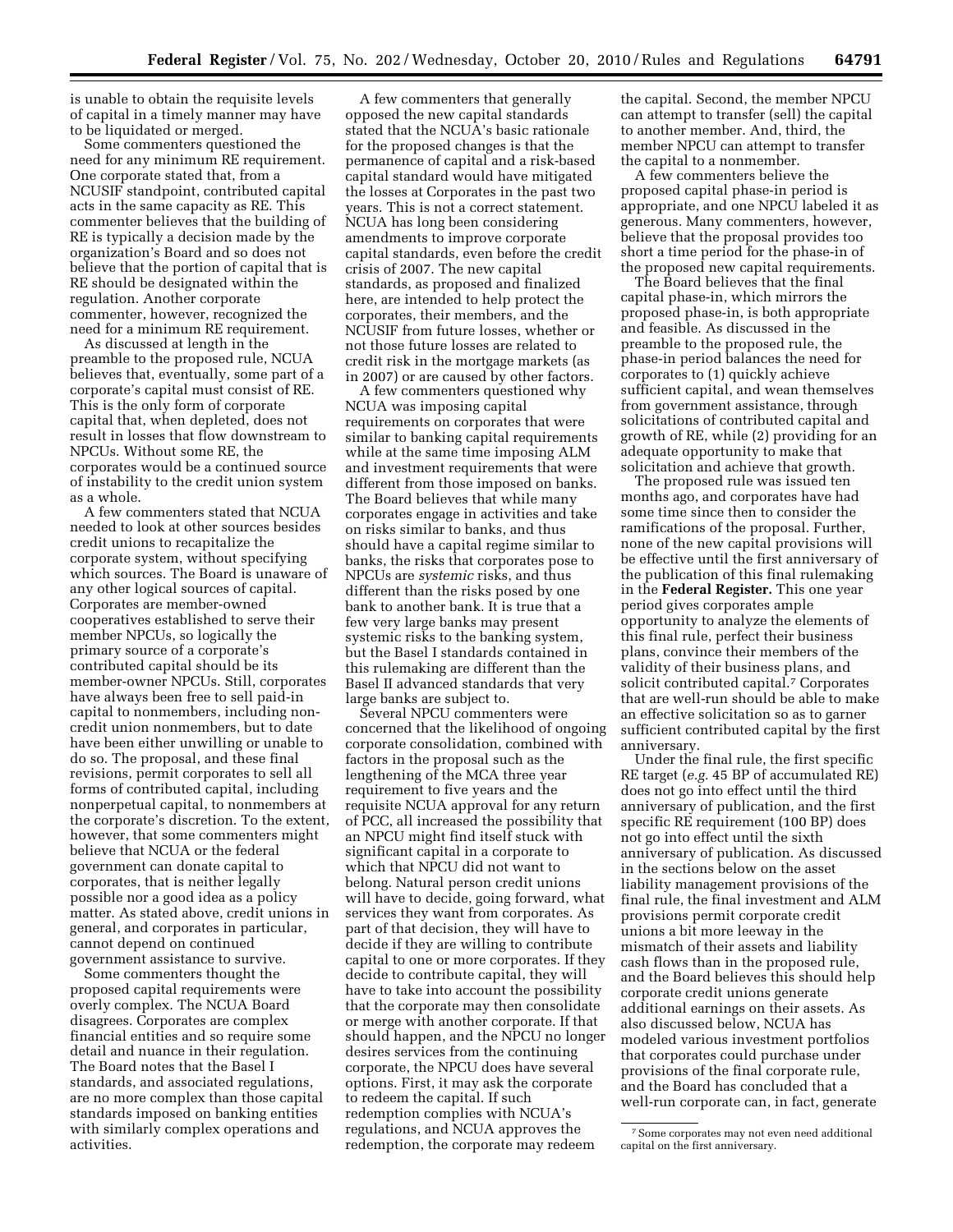45 BP of earnings in the first three years and 100 BP of earnings in the first six years as required by the capital phasein.

Other, more specific comments on capital are discussed in the section-bysection analysis below.

#### *C. Prompt Corrective Action (PCA)*

Although prompt corrective action (PCA) applies to natural person credit unions (NPCUs) and to banking entities, PCA does not currently apply to corporates. The proposed rule contained a PCA regime similar to what the other banking regulators, and the Federal Deposit Insurance Act, impose on banks.

The final rule adopts the proposed PCA provisions substantially as proposed. Each corporate will be assigned to one of five capital categories: Well-capitalized, adequately capitalized, undercapitalized, significantly undercapitalized, and critically undercapitalized. The potential consequences of failing to meet capital standards include restrictions on activities, restrictions on investments and asset growth, restrictions on the payment of dividends, restrictions on executive compensation, requirements to elect new directors or dismiss management, and possible conservatorship. The final rule does include some due process enhancements beyond those contained in the proposed rule.

#### *D. Corporate Investments, Credit Risk, and Asset-Liability Management (ALM)*

Summary of Current Investment, Credit Risk, and ALM Provisions

The current Part 704 generally prohibits certain types of investments, including derivatives, stripped mortgage backed securities (MBS), mortgage servicing rights, and residual interests in asset backed securities (ABS). The rule specifies, for permissible investment types, that investments must be rated no lower than AA- by at least one NRSRO at time of purchase. Corporates that qualify for Part I expanded authority, however, have additional investment authority, including the purchase of investments rated down to A-. Corporates that qualify for Part II expanded authority may purchase investments rated down to BBB(flat). Corporates that qualify for Part III expanded authority may invest in certain foreign obligations; corporates that qualify for Part IV expanded authority may engage in derivatives transactions for certain specified purposes; and corporates with Part V

expanded authority may engage in certain loan participations.

The current rule requires that corporates maintain an internal investment policy that includes ''reasonable and supportable concentration limits'' including limits by ''investor type and sector.'' The current rule limits the aggregate of all investments in any single obligor to the greater of 50 percent of capital or \$5 million, but includes no regulatory sector limits. The rule does not limit investments that are structured to be subordinate, in terms of potential credit losses, to other securities.

Summary of Significant Proposed Investment, Credit Risk, and ALM Provisions

NCUA developed the proposed changes to the investment, credit risk, and ALM provisions based on lessons learned from both the recent experience with corporate investment portfolios and their associated losses and comments received from the ANPR.

NCUA determined that three major risk conditions were the primary contributors to the current losses in the corporate system: (1) Excessive investment sector concentrations, particularly private label RMBS; (2) excessive average-life mismatches between assets and liabilities; and (3) excessive concentrations in subordinated securities, including mezzanine securities. The proposed revisions to the investment and assetliability provisions of the corporate rule control these risk conditions in the aggregate through the use of limits, many of which are tied to a corporate credit union's capital. The proposal provided a framework that allowed for a level of risk-taking necessary to support the profitability of a corporate but which would also be continuously and adequately protected by the corporate's capital.

The proposed rule established new prohibitions for investments in collateralized debt obligations (CDOs) and net interest margin (NIM) securities.

The proposal also required that a corporate examine the NRSRO rating from every NRSRO that publicly rates a particular investment and only employ the lowest of those ratings and required that at least 90 percent of a corporate's investments be rated by at least two NRSROs. The proposal eliminated Part II expanded authority, thus making " $A -$ " the lowest possible rating for an NRSRO-rated investment purchased by a corporate with expanded investment authority. To qualify for Parts I and II (*i.e.,* the current Parts I and III) expanded investment authority, the

proposal required a corporate achieve and maintain higher capital levels, that is, a minimum six percent capital ratio.

The proposal generally reduced the single obligor limits from 50 percent of capital to 25 percent of capital, with slightly higher limits for investments in mutual funds and repurchase agreements. The proposal also imposed specific concentration limits by investment sector. Sectors included residential mortgage backed securities (RMBS), commercial mortgage backed securities (CMBS), student loan asset backed securities (ABS), automobile loan/lease asset backed securities, credit card asset backed securities, other asset backed securities, corporate debt obligations, municipal securities, and money market mutual funds, and an ''all others'' category to account for the development of new investment types. The proposed sector limits were, generally, (1) the lower of 500 percent of capital/25 percent of assets, or (2) the lower of 1000 percent of capital/50 percent of assets (for the less risky sectors).

The proposal excluded certain assets entirely from both the single obligor concentration limit in § 704.6(b) and the sector concentration limits in § 704.6(c). The excluded assets include fixed assets, loans, investments in CUSOs, investments issued by the United States or its agencies or its government sponsored enterprises, and investments fully guaranteed or insured as to principal and interest by the United States or its agencies. Investments in other federally-insured credit unions, deposits in other depository institutions, and investment repurchase agreements would also be excluded from the sector concentration limits but not the single obligor concentration limit. Investments in CUSOs, while excluded from both the § 704.6 concentration limits, would still be subject to the investment limits in the corporate CUSO rule, § 704.11(b).

The proposal limited subordinated positions in a structured security to the lesser of 100 percent of capital/5 percent of assets in any given sector class and the lesser of 400 percent of capital/20 percent of assets in the aggregate.

The proposal generally limited a corporate's Part III (renumbered from Part IV) derivatives activity to derivatives used for the purposes of reducing the corporate's overall risk.

Summary of Significant Investment, Credit Risk, and ALM Revisions From the Proposed to the Final Rule

Based on comments received and further review, the NCUA Board adopted most of the proposed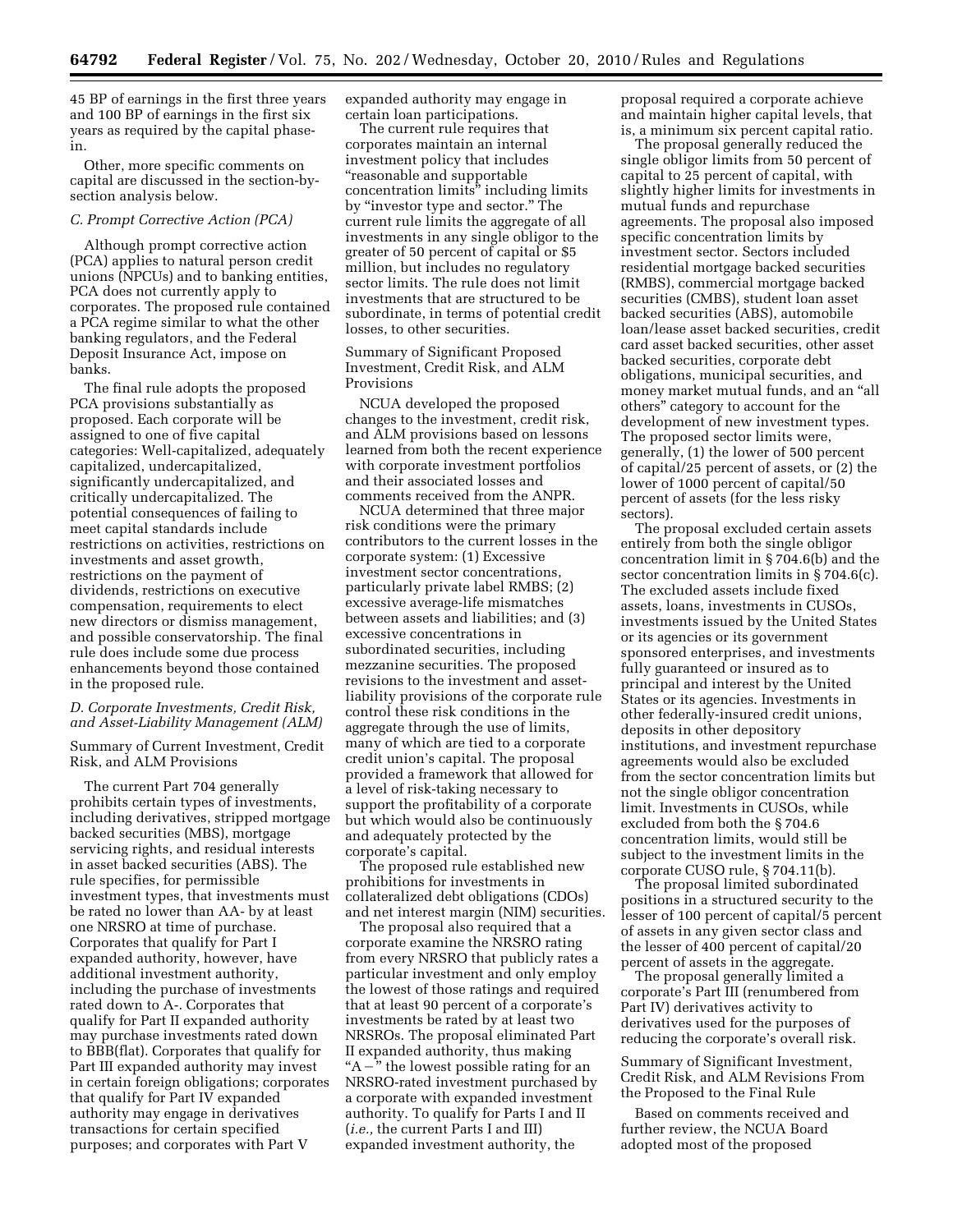provisions but also made some significant changes. The most significant changes in the final rule were the removal of the two ALM provisions designed to limit cash flow mismatches between assets and liabilities. In place of these tests, the final rule substitutes an alternative weighted average life extension test on the corporate's investments along with specific prohibitions on private label RMBS and subordinated securities.

The effect of these changes is to create the following, final set of investment, credit risk, and ALM hurdles through which a corporate must run any contemplated investment purchase:

• *NRSRO ratings screen.* The final rule uses NRSRO ratings as a screening tool. The final NRSRO screen is tougher than the current rule provides. For example, to get by the ratings screen the corporate has to look at all available NRSRO ratings (not just one rating), and the corporate has to take the lowest of all the ratings (*i.e.,* it can't cherry pick ratings). This ratings screen is *exclusionary,* not *inclusionary.* Even if a security gets by the ratings screen, there are still six additional hurdles (listed below) each security must pass before the corporate can buy the security.

• *Prohibition of certain highly complex and leveraged securities.*  NCUA is adding to the list of outright prohibited securities in part 704 that are overly complex and/or leveraged. So a corporate cannot buy the security if it is:

 $\overline{\circ}$  A Collateralized debt obligation (CDO), or

 $\circ$  A Net Interest Margin security (NIM), or

Æ A Private label RMBS, or

 $\circ$  A security subordinated to any other securities in the issuance.

• *Single obligor limit.* The final rule tightens the existing limit from 50% of capital to 25% of capital. So if the corporate wanted to buy, say, a highly rated student loan asset backed security (ABS) issued by ''Mainstreet Bank,'' but the corporate has already reached the 25% of capital limit in investments issued by the same Mainstreet Bank trust, the corporate can't buy that additional ABS within the same trust.

• *Sector concentration limits.*  Assuming the corporate still wants to buy that Mainstreet Bank ABS, and it has not reached its single obligor limit with Mainstreet Bank, the corporate must then apply the *sector limits* for these ABS. If the purchase of the Mainstreet Bank ABS would put the corporate over the private label student loan ABS sector limit (generally, the lower of 500% of capital or 25% of assets), the corporate can't buy the ABS.

• *Portfolio WAL not to exceed two years.* If the corporate got the Mainstreet Bank ABS past all those hurdles above, there are still more hurdles to overcome. The corporate cannot buy the ABS if it would put the weighted average life (WAL) of the corporate's loan and investment portfolio over two years in length.

• *Portfolio WAL (assuming prepayment slowdown of 50%) not to exceed 2.25 years.* The corporate must then test the Mainstreet Bank ABS for extension risk. The corporate cannot buy the ABS if it would put the weighted average life of the corporate's loan and investment portfolio, assuming the portfolio prepayment speeds slow by 50%, out over 2.25 years in length.

• *Interest rate risk shock test.* This IRR test is in the current rule, and the final rule does not change this test. Assuming that the Mainstreet Bank ABS is floating rate, and its liabilities reset rates in similar fashion, it would likely not be affected at all by this particular test. But if its liabilities did not reprice similarly to the ABS (*e.g.,* the floating rate ABS was funded by fixed rate liabilities), its addition to the portfolio could not cause the corporate's NEV to decline by more than 15 percent when the portfolio as a whole is shocked by 300 BP.8

These final revisions provide for a simpler rule that still accomplishes NCUA's goal of reducing or eliminating various risks while allowing for sufficient potential for growth in a corporate's RE.

Investment Action Plans for Prohibited Investments

Most of the new investment prohibitions and other credit and ALM requirements go into effect 90 days after publication of the final rule. Some corporates may hold investments that are in violation of one or more of these new prohibitions, and these investments will be subject to the investment action plan provisions of § 704.10. For example, if a corporate holds a subordinated security prohibited by the revised paragraph 704.5(h)(8), and determines not to sell that security, it must, within 30 calendar days of the effective date of the 704.5(h)(8) prohibition prepare and submit to the OCCU Director an investment action plan. 12 CFR 704.10(a). If the plan is not approved by the OCCU Director, the corporate must comply with the ''Director's directed course of action.'' 12 CFR 704.10(c).

#### *E. Liquidity*

#### Summary of Current Rule

The current rule generally requires a corporate evaluate its liquidity needs and plan for appropriate liquidity. It also provides that a corporate credit union may borrow up to the *greater* of 10 times capital or 50 percent of capital and shares (excluding shares created by the use of member reverse repurchase agreements).

#### Summary of Significant Revisions

The proposal restricted a corporate's borrowing to the *lower* of 10 times capital or 50 percent of capital and shares (excluding shares created by the use of member reverse repurchase agreements). The proposal also added a sublimit for secured borrowings. The final rule adopts the proposal without changes.

#### *F. Corporate Governance Provisions*

#### Summary of Current Rule

The current Part 704 places limitations on board representation, including limits on the number of trade organization representatives. The current rule does not, however, place any experience or knowledge requirements on individual corporate directors; limit the representation of corporate managers and officials on the boards of other corporates; provide for term limits; require any disclosure of senior executive compensation to the members of a corporate; or place any limits on ''golden parachute'' severance packages for corporate senior executives.

#### Summary of Significant Governance Revisions

The final revisions require that all corporate board members hold either a CEO, CFO, or COO position at their member credit union or other member entity. The final rule will, for clarity, add the positions of Manager and Treasurer, as these are often the equivalent of CEO or CFO at smaller credit unions. The revisions also require that a majority of a corporate's board members be representatives of NPCU members. The proposal also included a six year term limit on board service, but this mandatory term limit has been removed from the final rule.

The final revisions require that each corporate annually prepare, and provide to its members, a document that discloses the compensation of certain employees. For corporates with 41 or more employees, the disclosure must include the top five compensated employees. For corporate with 31 to 40 employees, the disclosure must include

<sup>8</sup>Assuming the corporate was operating under Base level investment authority.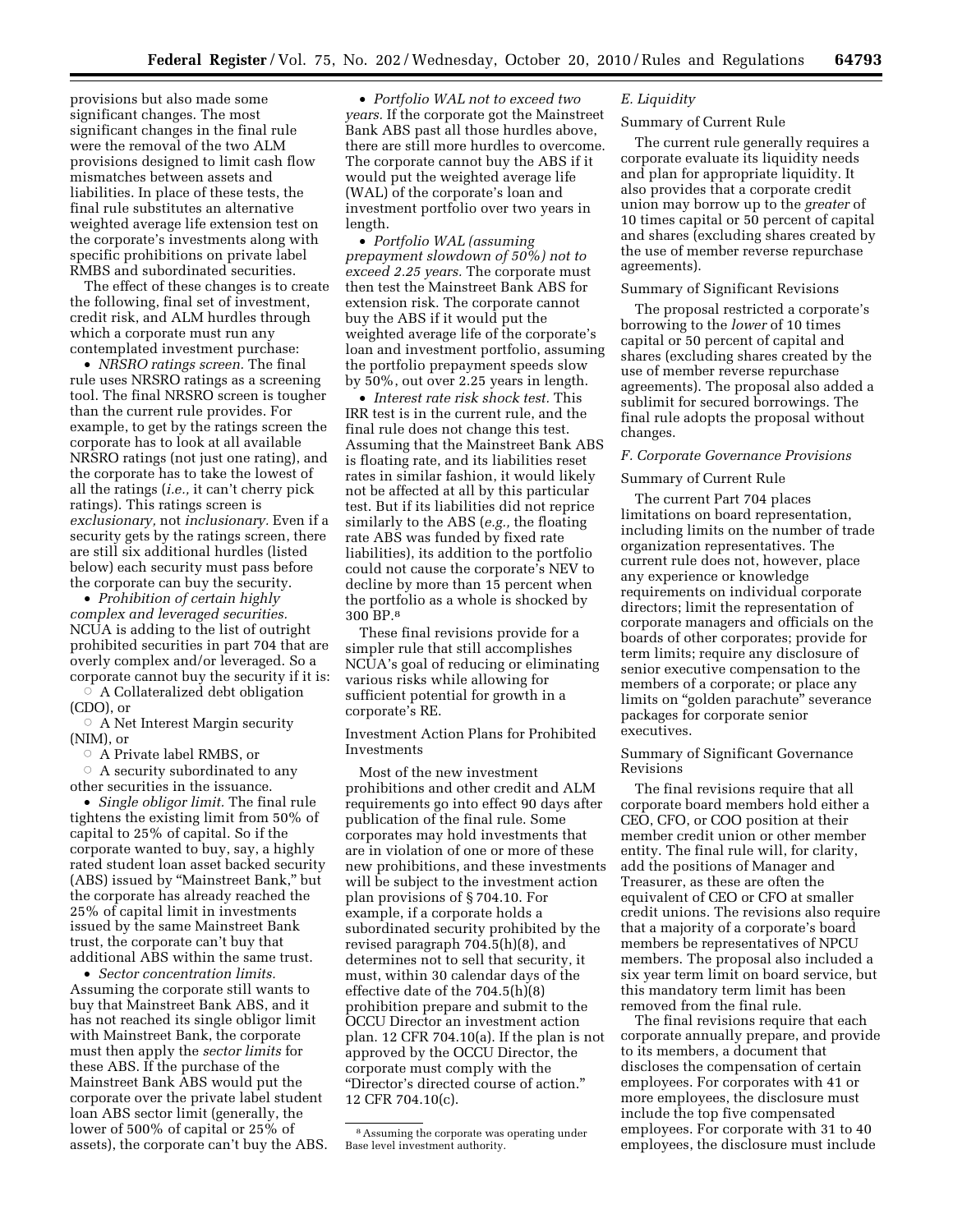the top four compensated employees. For corporates with 30 or fewer employees, the disclosure must include the top three compensated employees.

With respect to any corporate merger, the final revisions require a merging federally-chartered corporate affirmatively disclose to both NCUA and its members any material, mergerrelated increase in compensation (*i.e.,*  an increase of more than 15 percent of annual compensation or \$10,000, whichever is greater) for any senior executive or director. A state-chartered corporate must also make the mergerrelated disclosure, but only to NCUA unless state law requires otherwise.

The final revisions prohibit golden parachutes, that is, payments made to an institution affiliated party (IAP) that are contingent on the termination of that person's employment and received when the corporate making the payment is either troubled, undercapitalized, or insolvent. The revisions also generally prohibit a corporate, regardless of its financial condition, from paying or reimbursing an IAP's legal and other professional expenses incurred in administrative or civil proceedings instituted by NCUA or a state regulatory authority where the IAP is ultimately found liable.

#### *G. Corporate CUSOs*

#### Summary of Current Rule

The current corporate CUSO provisions do not specify the particular services that corporate CUSOs may offer, but does provide that the CUSO must ''primarily serve credit unions'' and ''restrict its services to those related to the normal course of business of credit unions.'' The current rule requires the CUSO agree to allow the corporate's auditor, the corporate's board, and also NCUA access to the CUSO's ''books, records, and any other pertinent documentation.''

#### Summary of Significant CUSO Revisions

The final revisions will retain the existing 704.11 requirements, and further require that a corporate CUSO may only engage in categories of services preapproved by NCUA. Brokerage services and investment advisory services will be preapproved in the rule, and NCUA will approve additional categories of services on an *ad hoc* basis. Once approved, however, NCUA may only remove a category of service through a rulemaking. The final rule provides extra time for a CUSO to seek NCUA approval of a service category, and extra time for a corporate to extricate itself from a CUSO that is

engaged in activities not preapproved by *A. Part 702 Prompt Corrective Action*  NCUA.

The final revisions further require a CUSO agree to permit the corporate and NCUA to access the books, records, personnel, equipment, and facilities of the CUSO.

#### *H. Delay of Effective Dates*

None of these final revisions will take effect until 90 days following publication of this final rulemaking in the **Federal Register.** This delay in the effective dates will generally provide the corporates, and their NPCU members, some time to analyze and adapt to the final rule and to observe how NCUA is moving forward on resolution of the legacy asset problem.

Some provisions of this final rule, including the capital and PCA provisions, will have delays in their effective dates that are much longer than 90 days. Those delays will be discussed below.

#### **III. Section-by-Section Analysis**

This section, which provides a section-by-section analysis of the final revisions, generally follows the organization of part 704, that is, starting with the proposed capital (§ 704.3) and PCA (§ 704.4) amendments, then investments (§ 704.5) and credit risk (§ 704.6), then asset and liability management (§ 704.8), then corporate board representation (§ 704.14), and then the new sections relating to disclosure of executive and director compensation (§ 704.19) and golden parachutes and indemnification (§ 704.20).

Many of the final revisions require new definitions that appear in § 704.2, and the discussion of these definitions generally appears with the discussion of the associated substantive change to the corporate rule. This rulemaking revises Appendices A and B, and adds a new Appendix C. Since Appendix B relates to investment authority, the revisions to that appendix are discussed as part of the discussion of § 704.5. Since Appendices A and C (on model forms and the risk-weighting of assets, respectively) relate to corporate capital, the changes to these appendices are discussed immediately following the discussion of § 704.3. The new subpart L to part 747 provides the due process associated with the new PCA provisions in § 704.4, and so is discussed following the § 704.4 discussion.

The revisions to capital terminology in part 704 also necessitate conforming amendments to parts 702, 703, and 709, as discussed below.

Part 702 sets forth PCA for NPCUs. The proposal contained a conforming amendment to paragraph 702.105(d) changing references to paid-in capital and membership capital to perpetual capital and nonperpetual capital accounts, respectively. The final 702.105(d) is adopted as proposed.

#### *B. Part 703 Investments and Deposit Activities*

Part 703 sets forth the permissible investment and deposit activities generally applicable to federal credit unions. The proposal contained a conforming amendment to paragraph 703.14(b) changing references to paid-in capital and membership capital to perpetual capital and nonperpetual capital accounts, respectively. The final 703.14(b) is adopted as proposed.

#### *C. Part 704 Corporate Credit Unions*

#### Section 704.2 Definitions

New and modified definitions in § 704.2 are discussed below in the section where the defined word or phrase appears.

#### Section 704.3 Capital

Section 704.3 establishes the capital requirements for corporates. The final 704.3 contains six paragraphs (a) through (f). Paragraph (a) covers the basic capital requirements. Paragraph (b) contains the requirements for nonperpetual capital accounts (NCAs) and paragraph (c) contains the requirements for perpetual contributed capital (PCC). Paragraph (d) contains the requirements and procedures for establishing different minimum capital requirements for a particular corporate. Paragraph (e) contains certain other reservations of authority to the NCUA Board. Paragraph (f) explains the treatment of certain former capital accounts under the old corporate rule (*i.e.,* membership capital accounts) that are not converted to the new forms of capital (*i.e.,* either NCAs or PCCs).

As discussed previously, this new 704.3 capital section will not become effective until October 20, 2011, and some elements of this section, and associated definitions, have applicability dates that are delayed beyond October 20, 2011.

#### *704.3(a) Capital Requirements*

The proposed 704.3(a), along with associated definitions in 704.2, established a new leverage ratio, new Tier 1 risk based capital ratio (T1RBC ratio), and a new total risk based capital ratio (Total RBC ratio). The proposal established minimum of 4 percent for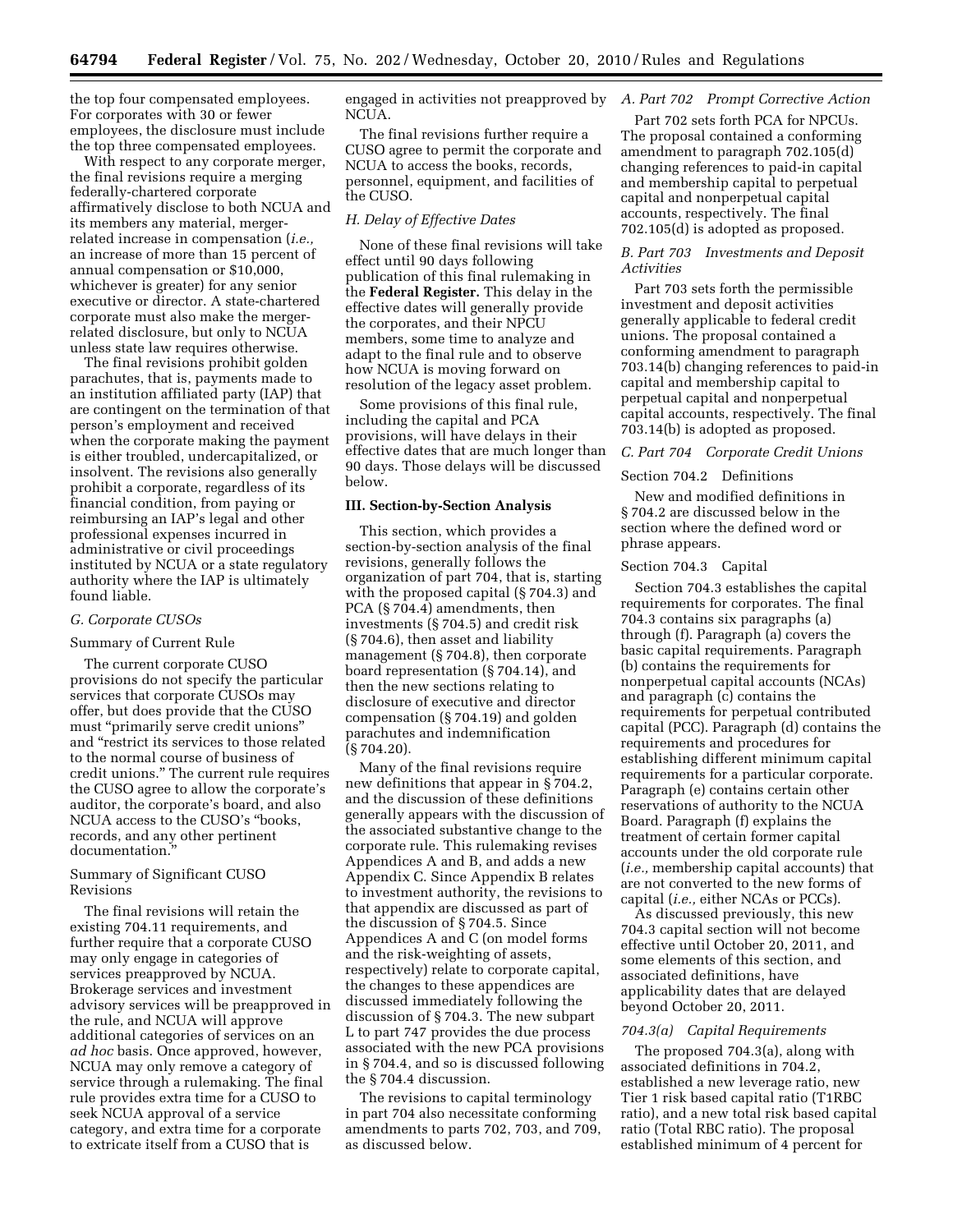the leverage ratio, 4 percent for the T1RBC ratio, and 8 percent for the Total RBC ratio. The proposal required a corporate develop goals, objectives, and strategies to ensure adequacy of capital. The proposal required that a corporate attempt to build RE to a level of 0.45 percent of its moving daily average net assets (DANA) within 36 months of publication of the final rule, and submit a RE accumulation plan (REAP) to NCUA if it fails to do so.

The final rule generally adopts 704.3(a), and the associated definitions, as proposed. Some commenters, however, sought clarification about certain provisions, as discussed below.

#### *704.3(a)(1)(i) and 704.2 Definitions of Leverage Ratio*

A few commenters expressed confusion about the effective date of the new leverage ratio, and whether that date was actually 12 months following publication of the final rule, or 36 months as stated in the preamble. In fact, the permanent leverage ratio will become effective 36 months after publication, but the rule does contain an interim leverage ratio to bridge the gap between the general effective date of the capital provision (*i.e.,* 12 months after publication) and the permanent leverage ratio.

The proposal, between 12 months and 36 months following publication of the final rule, requires a minimum 4 percent interim leverage ratio, which was defined as the adjusted total capital divided by moving DANA. The proposed definition of ''total capital'' included RE, PCC, and NCAs, while the proposed definition of ''adjusted total capital'' then excluded all NCAs in excess of the amount of PCCs. This result would have limited the use of NCAs to only 200 BP toward the 400 BP necessary to achieve the minimum leverage ratio.

Two corporate commenters suggested that corporates be allowed to use NCAs, without limit to satisfy their interim leverage ratio (that is, until the 36 month point). One stated that the current calculation of interim leverage ratio will result in NCAs not being an effective capital tool. This commenter believes that under the proposal as drafted corporates will immediately solicit PCC following publication of the final rule so as to be in compliance with the interim leverage ratio at the 12 month mark. This commenter suggests, instead, that NCUA redefine the numerator of leverage ratio from "adjusted total capital" to "total capital," thus allowing for unrestricted use of NCAs in the numerator until at least the third anniversary of publication of the

final rule. This commenter states this will give NPCUs additional time to decide whether they want to stay in the corporate system and invest permanently in the corporates through PCCs, and will also improve the corporate's ability to grow RE in the first three years, as NCAs are less expensive than PCCs.

The Board agrees with these commenters. Accordingly, in the final rule the numerator of the interim leverage ratio includes all elements of capital and permits the use of any one element without limitation. Hence, a corporate could use just NCAs, if it desires, to satisfy the 4 percent interim leverage ratio requirement. Thirty six months after publication of the final rule, the proposal defined, and this final rule adopts, the permanent leverage ratio to be defined as adjusted core capital divided by moving DANA. Core capital, in turn, is limited to Tier 1 capital (*i.e.,* RE and PCCs). *Accordingly, NCAs will not count at all toward the permanent leverage ratio when it becomes effective after 36 months.* The final rule also adds clarifying statements at the end of each of the two definitions, that is "[T]his is the interim leverage ratio," and "[T]his is the permanent leverage ratio,'' so that those who read the definitions will understand that these are two distinct definitions.

#### *704.2 Definition of* ''*Core Capital*''

The proposal defines core capital as the sum of the corporate credit union's RE, paid-in capital, and the RE of any acquired credit union, or of an integrated set of activities and assets, calculated at the point of acquisition, if the acquisition was a mutual combination. Upon the first anniversary of the publication of the final rule, the new Basel I capital provisions and ratios become effective. On that date, the proposal adjusts the definition of core capital to make a nomenclature change (*i.e.,* replace PIC with PCC) and to add to capital the minority interests in the equity accounts of CUSOs that are fully consolidated with the corporate.

#### *704.2 Definition of* ''*Adjusted Core Capital*''

The permanent leverage ratio and the Tier 1 risk based capital ratio use *adjusted* core capital as the numerator. The proposal defined *adjusted core capital* as core capital modified by six different deductions.

The proposed deductions required when adjusting core capital include the amount of the corporate's investments in consolidated CUSOs. Some commenters objected to this deduction, arguing that such a deduction varies

from the Basel I standards. The Board agrees that this proposed deduction, as worded in the proposed, did not accurately reflect the Basel I standard. The deduction should be for investments in CUSOs that are *not*  consolidated with the corporate, as described in the Basel I Accord:

It has been concluded that the following deductions should be made from the capital base for the purpose of calculating the riskweighted capital ratio. The deductions will consist of: \* \* \* investments in subsidiaries engaged in banking and financial activities which are not consolidated in national systems. The normal practice will be to consolidate subsidiaries for the purpose of assessing the capital adequacy of banking groups. Where this is not done, deduction is essential to prevent the multiple use of the same capital resources in different parts of the group. The deduction for such investments will be made against the total capital base. The assets representing the investments in subsidiary companies whose capital had been deducted from that of the parent would not be included in total assets for the purposes of computing the ratio.9

The Board has amended the final definition of *adjusted total capital* to required deduction of investments in unconsolidated CUSOs.

The proposed definition of adjusted core capital also requires that corporates should deduct from their own capital any capital they have contributed to other corporates. Specifically, the proposal stated:

If the corporate credit union, on or after (the first anniversary of the final rule), contributes new capital or renews an existing capital contribution to another corporate credit union, deduct an amount equal to the aggregate of such new or renewed capital \* \* \*.

Some NPCU commenters specifically agreed with this deduction, noting that cross-corporate capitalization can inflate capital levels and exposes NPCU members of the contributor corporate to the problems of another corporate.

One commenter asked for clarification about the meaning of "renew an existing capital contribution.'' The only capital placed in another corporate that is exempt from this required deduction is existing PIC that is converted directly to PCC on the first anniversary of the publication of the final rule or unconverted MCAs that are amortizing under the provisions of paragraph 704.3(f). All other PCC, and all NCAs,

<sup>9</sup> International Convergence of Capital Measurement and Capital Standards (July 1988, updated to April 1998), Section I(c), paragraph 24(ii) (emphasis added). *See also* 12 CFR part 3, Appendix A, § 2(c)(7)(i) (Office of the Comptroller of the Currency deductions from capital), and 12 CFR part 208, Appendix A, § II.B.(ii) (Federal Reserve Board deductions from capital).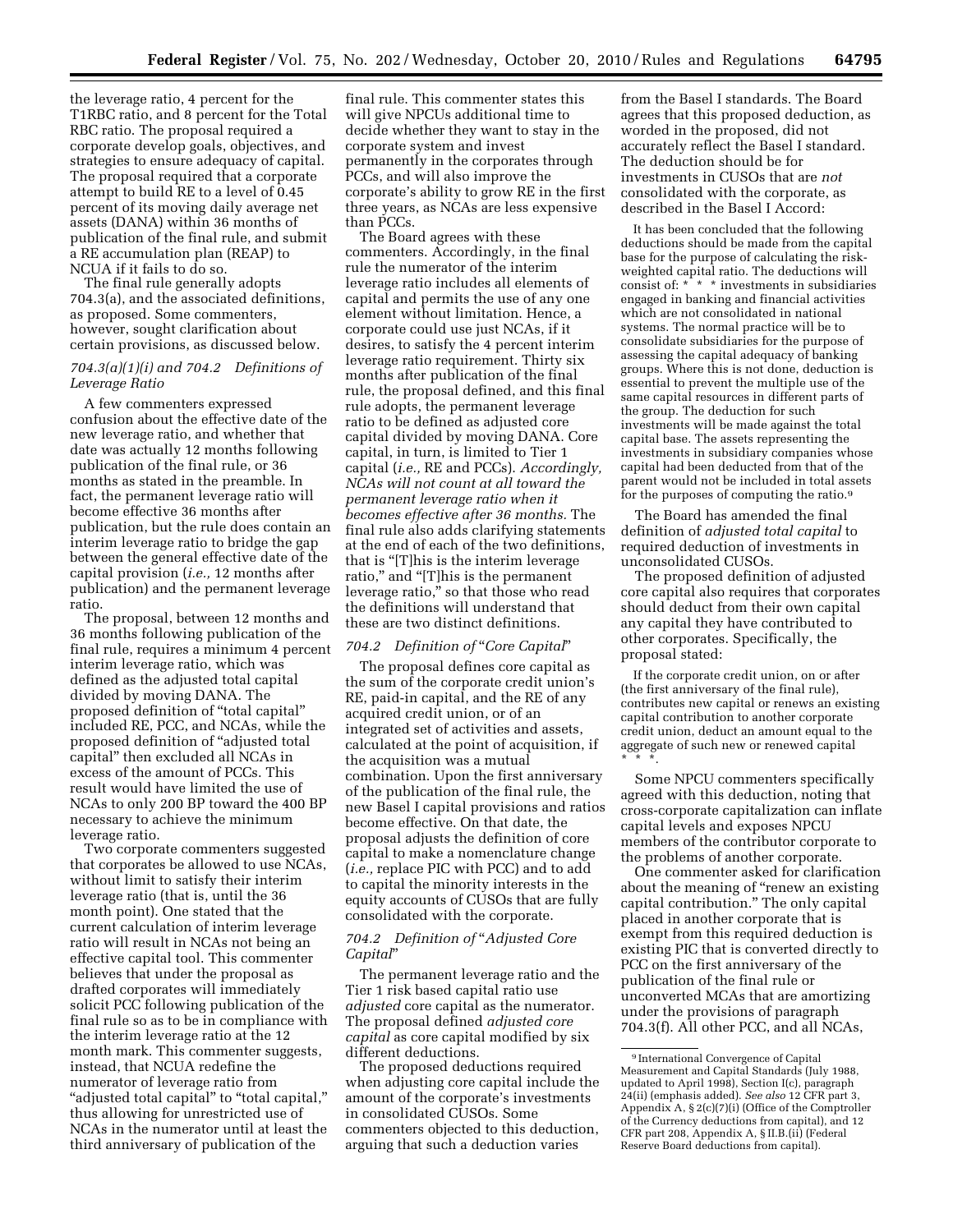must be deducted. The Board has amended the final version of the rule text to clarify that if the corporate credit union contributes any PCC, or maintains any NCAs, at another corporate credit union, it may deduct an amount equal to that PCC or NCA.

Another commenter said NCUA should consider an exception for de minimus member capital contributions between corporates. The Board considered this last comment, but does not believe a de minimus exception is necessary.

One commenter objected to this proposed deduction, stating that it seemed to indicate that NCUA would consider any capital deposits made by NPCUs into corporates to have a 100 percent risk weighting, if and when NPCUs might fall under a risk-weighted capital system, and this would further hinder corporate recapitalization. The Board does not believe that NPCU's should equate capitalization by NPCUs of retail corporates with crosscapitalization of corporates for purposes of PCA.

One commenter stated that the definition of core capital should include NCAs. The Board disagrees. Adding NCAs to the definition of core capital would undermine the permanent nature of core capital and the associated capital protection provided by the minimum leverage ratio.

#### *704.2 Definition of* ''*Supplementary Capital*''

The proposed definition of supplementary capital included NCAs, a portion of the corporates allowance for loan and lease losses, and a portion of the unrealized gains on available for sale equity securities with readily determinable fair values. The term, which is synonymous with *Tier 2*  capital, is used in the numerator of the total risk based capital ratio. One commenter suggested that all of the unrealized gains on equity securities should count as supplementary capital. The Board disagrees, as this approach would be inconsistent with the Basel I regulations of the other banking regulators.10 The Board also notes that corporates are not likely to have much in the way of equity securities, as they are generally impermissible investments for corporates.

#### *704.2 Definition of* ''*Fair Value*''

The final rule also refines the definition of *fair value* to be consistent with Financial Accounting Standard 157.

#### *704.2 Definition and Use of* ''*Moving Monthly Average Net Risk-Weighted Assets*''

The proposal defined the denominator of both new risk based capital ratios as ''Moving Daily Average Net Risk-Weighted Assets'' (MDANRA). Some commenters questioned the burden of daily risk weighting to produce the MDANRA figure. The Board agrees that a daily calculation is not necessary and could be quite burdensome for some corporates. Accordingly, the final rule replaces the denominator of both risk based capital ratios with a new *moving monthly average net risk-weighted assets (MMANRA),* defined to mean the average of the net risk-weighted assets for the month being measured and the previous eleven (11) months. The definition also requires that MMANRA measurements be taken on the last day of each month.

#### *704.2 Definition of* ''*Retained Earnings*''

The final rule amends the definition of retained earnings to create a cross reference to GAAP: ''*Retained earnings*  means retained earnings as defined under Generally Accepted Accounting Principles (GAAP).''

#### *704.3(a)(3) RE Accumulation Target and REAP*

Some commenters incorrectly characterized the proposal as establishing a "requirement" for 45 BP of RE after three years, and questioned the feasibility of reaching that target under the proposed ALM and investment restrictions (discussed elsewhere). In fact, the proposal does not require 45 BP after three years, but, rather, calls for the submission of a RE accumulation plan (REAP) if the 45 BP target is not met.

Many commenters, including both NPCUs and corporates, thought that the multi-step RE phase-in (*i.e.,* target of 45 BP after three years, and a requirement for 100 BP after six years, and then 200 BP after ten) was too difficult for corporates to achieve. Commenters thought this was too difficult because of the current interest rate environment; the fact that most corporate income comes from investments, and not loans; and the limitations imposed by the proposed ALM and investment requirements (discussed elsewhere). One of these commenters stated this RE timetable was likely to encourage aggressive strategies to accumulate RE or cause a corporate ''to solicit high cost capital,'' and that corporates ''must not

be unnecessarily forced into a survival mode while rebuilding capital.'' Many of these same commenters suggested that these milestones be changed from three, six, and ten years to four, eight, and twelve years, respectively. One of these commenters asked that these milestones be changed to five, seven, and twelve years, respectively. One corporate commenter, however, did state its belief that these RE targets and requirements were achievable.

The Board disagrees with those commenters who believe the proposed time line is not achievable. The proposed timeline, which the Board has adopted in the final, provides the necessary balance between permitting a well-run corporate time to solicit capital and grow retained earnings, while ensuring that there is pressure on the corporate to achieve adequate capital levels.

Of the commenters who specifically thought requiring 100 BP of RE by year six was too aggressive, one asked that NCUA make public its third-party review of this requirement, along with the assumptions used during the review. As discussed above, NCUA has made public the Kamakura report, and has made changes in response to portions of the report. Overall, NCUA believes these changes will make it easier for a corporate to achieve the necessary RE growth, as discussed in more detail below.

One commenter stated that the proposal should require a state chartered corporate submit any REAP to both NCUA and the relevant state regulator, and that NCUA consult with the state regulator on the evaluations of the REAP. The NCUA Board agrees that it should consult with the relevant state regulator in these circumstances, and has amended the final regulation accordingly.

Except as described above, the Board adopts the final paragraph 704.3(a), and associated capital definitions in § 704.2, as proposed.

#### *704.3(b) Requirements for Nonperpetual Capital Accounts (NCAs)*

The proposal replaced membership capital accounts (MCAs) with nonperpetual capital accounts (NCAs). NCAs must be either term or notice accounts, with a minimum maturity or notice period of five years. Under the proposal, adjustable balance NCAs were not permitted.

Two commenters stated that five-year notice is more appropriate than threeyear notice, since ''this three year time period is short in relation to the term of some corporate assets.'' These commenters, however, believe that all

<sup>10</sup>*See, e.g.,*12 CFR part 208, Appendix A, § II.A.2.(e) (Federal Reserve supplementary capital elements).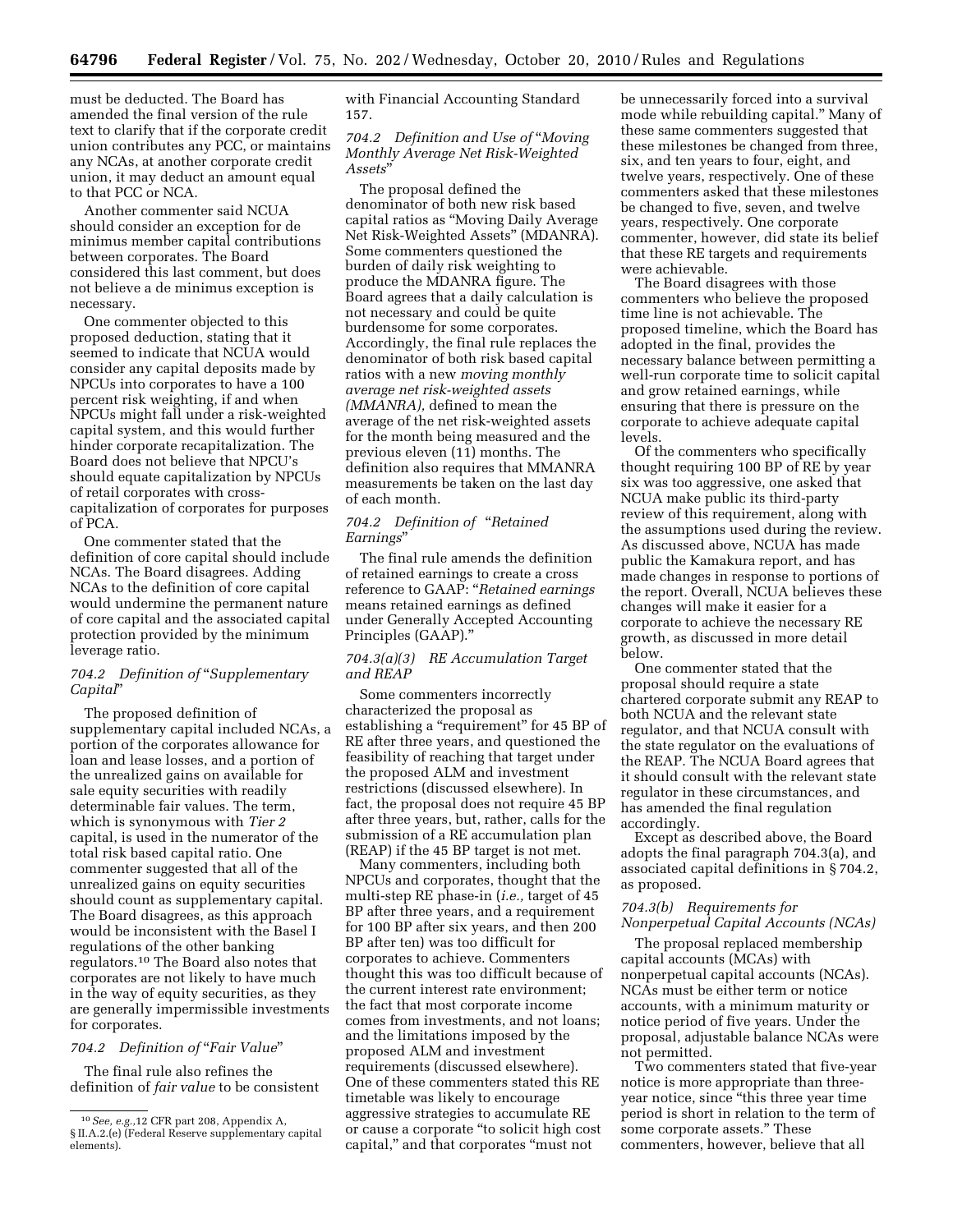contributed capital should be five-year notice and that there is no need for perpetual contributed capital. The Board believes it is important to have some element of perpetual capital in corporates. This is consistent with Basel I and with the fact that, going forward, corporates cannot expect any future extraordinary government intervention.

One NPCU stated that NCUA should continue to permit accounts that adjust with credit union balance sheets. This commenter stated that such adjustable accounts are ''necessary for the system and in times of tight liquidity allows credit unions to have flexibility.'' The Board disagrees. Capital must have a sense of permanence. Capital accounts that adjust based on measures that can be manipulated by the member lack this permanence.

One commenter asked that, with regard to the new NCAs, the word "original" be placed in front of the phrase ''minimum term.'' The Board agrees and has made this clarification.

Two commenters recommended that, for "nonmaturity" or "notice" NCAs, the withdrawal notice be changed from five years to three years if the NCAs have been in existence at the corporate for at least two years. The Board believes this change would be confusing to implement, would undermine the stability of NCAs, and would be inconsistent with the Basel standards. Accordingly, the Board is not adopting this recommendation.

A few commenters objected to the proposed change from three years to five and said MCA maturity should stay at three years; and one billion dollar NPCU stated that the proposed extension to five years could cause some credit unions to leave the corporate network. A few NPCUs stated that if NCUA wanted NPCUs to recapitalize corporates, it would shorten the term of MCAs instead of lengthening the term, and one of these NPCUs suggested a term of one to two years. The Board believes that the importance of having solid, perpetual capital, consistent with the international Basel I standards, outweighs these concerns.

Another commenter stated that credit unions will need the flexibility to withdraw or change to another corporate credit union that meets their needs without having to wait three to five years to withdraw a capital deposit. The Board disagrees. Capital by its very nature must be stable and not subject to easy withdrawal. As discussed above, potential creditors and vendors of a corporate will not do business with the corporate absent a strong capital regime that is available to absorb losses ahead of these third parties.

#### *704.3(b)(6), (c)(5) Permitting the Transfer of Contributed Capital Accounts (NCA and PCC) to Third Parties*

The proposal would permit members to freely transfer their NCAs  $(704.3(b)(6))$  and PCCs  $(704.3(c)(5))$  to third parties, regardless of membership status.

One NPCU commenter stated that free transferability of capital was good, as it helped enforce market discipline. A few commenters, however, stated that there should be limits on the ability of a member to unilaterally sell or transfer their contributed capital to any other member or a nonmember. These commenters believe that a corporate credit union's board must be empowered to preapprove any proposed transfer of capital funds (other than in a merger or liquidation). One of these commenters would restrict transfers to other entities in the field of membership, and another commenter stated that:

It does not appear that the corporate credit union would have any ability to control the transfer of or the ultimate ownership of its capital shares. This lack of control could lead to the required registration of capital shares as public securities. Such a registration could be required despite the wishes of the corporate and the majority of its members. Registration would dramatically increase the cost and complexity of operating a corporate. In addition, the free transfer of capital shares could allow manipulation including enabling natural person credit unions to cut their capital exposure to a corporate by selling shares rather than by putting them on notice. Alternatively, a prospective member credit union could buy shares rather than contributing capital directly to a corporate. This regulation would hamper the objective of building committed corporate capital.

The Board agrees that there should be additional limits on the transferability of NCAs and PCCs to mitigate the possibility of securities laws violations. PCC and NCAs are generally subject to the securities laws because they meet the general definition of "security."<sup>11</sup> Securities issued by corporate credit unions are exempt from registration under the Securities Act of 1933 (SA), $12$ and since it is unlikely that either members or corporates would engage in activities involving PCC or NCAs that would trigger the application of broker/ dealer provisions of the Securities and Exchange Act of 1934 (SEA), the risk of securities law violations is minimal.

Still, the anti-fraud provisions of SEA § 10(b) and SEC Rule 10b-5 would apply to any transfer, so that members should not withhold, or misstate, any available financial information about the corporates when making such a transfer and should also ensure that the potential transferees have some sophistication.<sup>13</sup>

Accordingly, the final rule requires a corporate member wishing to transfer PCC or NCAs to a non-credit union third party must ensure the potential transferee obtains appropriate financial information about the corporate. To ensure the proper flow of information, the rule provides that the member must notify the corporate at least 14 days before consummating the transaction, and the corporate must then provide both the member and the potential transferee all financial information about the corporate available to the members or the public, including any call report data submitted by the corporate to NCUA but not yet posted by NCUA.

The final rule also limits such transfer to nonnatural persons. This serves a consumer protection function and is also consistent with NCUA's rules on the sale of secondary capital at low income credit unions.

#### *704.2 Definition of* ''*Aavailable To Cover Losses That Exceed Retained Earnings*''

NCAs must be ''available to cover losses that exceed retained earnings and perpetual contributed capital.''14 The quoted phrase is defined in proposed 704.2, and the definition provided that ''[t]o the extent that contributed capital funds are used to cover losses, the corporate credit union must not restore or replenish the affected capital accounts under any circumstances.'' Some commenters believe that this is a new requirement. In fact, it is not a new requirement, but simply a clarification of an existing requirement. The proposal also provided that contributed capital that is used to cover losses in a fiscal year previous to the year of liquidation has no claim against the liquidation estate. To avoid the ambiguity associated with different possible fiscal years, the final rule replaces "fiscal year" with "calendar year." The entire final definitions now read as set forth in the regulatory text of this rule.15

<sup>11</sup>*See, e.g.,* 15 U.S.C. 77b(a)(1), 15 U.S.C. 77c(a)(10).

<sup>12</sup>*See* 15 U.S.C. 77c(a)(5), and Securities and Exchange Commission (SEC) Release No. 33–6758, Regulation D Revisions, 53 FR 7866, note 10 (March 3, 1988).

<sup>13</sup>*See* 15 U.S.C. 78j(b).

<sup>&</sup>lt;sup>14</sup> And PCCs must be "available to cover losses that exceed retained earnings.'' 12 CFR 704.2.

<sup>&</sup>lt;sup>15</sup>The final revisions to the corporate rule contain two different versions of the definitions section (§ 704.2): A temporary version that goes into effect with the bulk of the revisions 90 days after Continued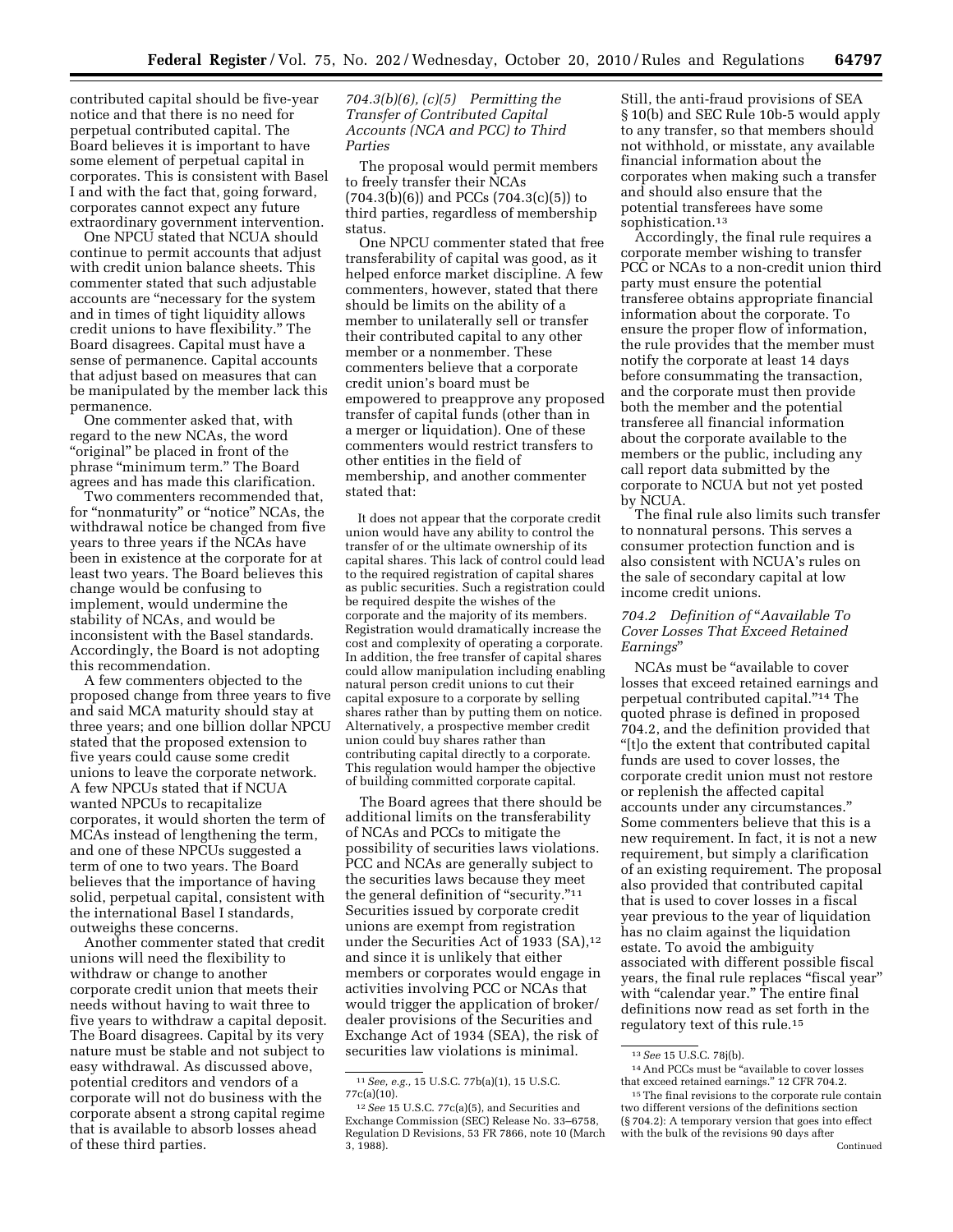Except as discussed above, the Board adopts the final paragraph 704.3(b), and associated definitions in § 704.2, as proposed.

#### *704.3(c) Requirements for Perpetual Contributed Capital (PCC)*

The proposal renamed paid in capital (PIC) as perpetual contributed capital (PCC). Generally, the proposed terms and conditions for PCC tracked those of the existing PIC, with the following exceptions.

The existing rule permits a corporate to call PIC if the corporate would meet its minimum levels of capital and NEV ratios after redemption; the proposal requires NCUA's prior approval for any such redemption. The proposal permits the free transferability of PCC to certain nonmember third parties, under the same conditions as NCAs may be transferred (as discussed above). The proposal also eliminated the existing prohibition on conditioning membership, services, or prices for services on a member's ownership of PIC (now to be renamed PCC).

#### *704.3(c)(3) Callability of PCC*

Many commenters objected to the 704.3(c)(3) proposal that NCUA must preapprove a corporate's determination to call, or redeem, PCC. Some of these commenters believe NCUA preapproval is overreaching and unnecessary in light of other provisions in the proposed regulation. Some of these commenters stated that the corporate should be free to permit redemption of PCC, without NCUA preapproval, so long as the corporate would continue to meet its minimum capital requirements. Two commenters stated that this prohibition might discourage members from contributing PCC. One stated that over time RE will replace much of the PCC, and that should reduce NCUA's concerns with PCC redemption.

PCC will fulfill a central role in corporate capital structures for many years to come. The Board wishes to ensure that, before a corporate lets any PCC go through redemption, the corporate truly does meet its minimum capital and NEV levels, and is likely to maintain those levels into the foreseeable future. Accordingly, the final rule retains the proposed

requirement for NCUA preapproval of any PCC redemption.

#### *704.3(c)(6) Conditioning Membership, Services, and Prices of Services on Purchase of PCC*

Many commenters recommended that NCUA not eliminate the current prohibition on a corporate conditioning membership, services, or prices for service on a credit union's ownership of PIC (PCC going forward). One of these commenters stated that granting the corporates the ability to condition payment services or other services on "membership" could force only those NPCUs who have no other alternative to place more capital at risk and out of their control. Another NPCU commenter stated that it learned from the Capital Corporate collapse in the 1990s and has avoided buying capital shares, and does not want to be forced to contribute capital going forward.

Many other commenters, however, including many NPCU commenters, supported the full elimination of this prohibition. Most of these commenters believe this sort of decision on requiring capital contributions is appropriately left to the board and management of the corporate credit union. One commenter stated that lifting this prohibition was necessary to protect against free riders, noting that because of this prohibition the current distribution of losses among members of corporate was unfair.

A few NPCU commenters even thought a corporate should require member capital to receive services. Some of these commenters thought that the requirement should be linked to the amount of the NPCU's deposits at the corporate, and others to an NPCU's asset size, and some stated that larger NPCUs should not be permitted to subscribe to lesser amounts of capital as a percentage of asset size.

In the Board's view, corporates are designed to service NPCUs, and NPCUs own the corporates and the associated risks and rewards of such ownership. If NPCUs believe that corporates provide some valuable or essential service, then NPCUs will need to capitalize the corporates. Accordingly, the Board believes it is appropriate that a corporate be given the option of conditioning its membership, services, or the prices for services, on the purchase of PCC. This authority helps the corporate protect itself from free riders, that is, those NPCUs and other entities that want the benefits of the corporate without taking on any risks. The Board does not believe that NCUA should, by rule, require some minimum amount of capital contribution, but does believe that the corporate's board should have the authority to do so.

Several commenters stated, however, that if this prohibition is eliminated, the regulation should make clear that corporates cannot change their policies so as to threaten *immediate* termination of essential services absent immediate PCC contributions. Many of these commenters suggested that an NPCU that refuses to meet a new demand for contributed capital be given at least 12 months to find another service provider.

The Board appreciates the concern of these commenters. Corporate members should be given adequate time to look for alternatives should they find any particular, proposed conditions on membership, services, or the prices for services too onerous. The Board believes, however, that six months to find an alternative service provider should be appropriate. Accordingly, the final paragraph 704.3(c)(6) provides that a corporate must give a member at least six months written notice of (i) the requirement to purchase PCC, including specific amounts; and (ii) the effects of a failure to purchase the requisite PCC on the pricing of services or on the member's access to membership or services.

One NPCU commenter stated that if corporates are permitted to require capital contributions as a condition of membership or services, the NCUSIF should insure the capital contribution. Another NPCU commenter stated that capital should be "portable," meaning that if an NPCU wishes to move to another corporate because they may not be satisfied with the services being offered, then the NPCU should be free to shift its existing capital to the new corporate without any conditions or time constraints. Again, these commenters misunderstand the fundamental nature of capital. Capital is a buffer to ensure that creditors and vendors of a corporate will not be first in line to absorb operating losses. If NCUA insured the capital, that would be transferring the risk from the member-owner to the entire universe of insured credit unions, and that is not appropriate. Further, if NCUA permitted capital to be "portable," it would undermine this primary role of capital as assuring potential creditors and vendors of the corporate of the continued availability of that capital to absorb operating losses.

#### *704.2 Definition of Tier 2 Capital Includes Certain PCC*

Paragraphs (5) and (6) of the proposed definition of *adjusted core capital*  excludes certain PCC that exceeds certain levels of RE. The purposes of

publication in the **Federal Register**, and a permanent version that goes into effect one year after publication on the effective date of the capital and PCA provisions. The definition of *Available to cover losses that exceed retained earnings* set forth following amendatory instruction 7 of this rule is the permanent version of the definition. The temporary version following amendatory instruction 6 of this rule refers to PIC and MCAs, not PCC and NCAs.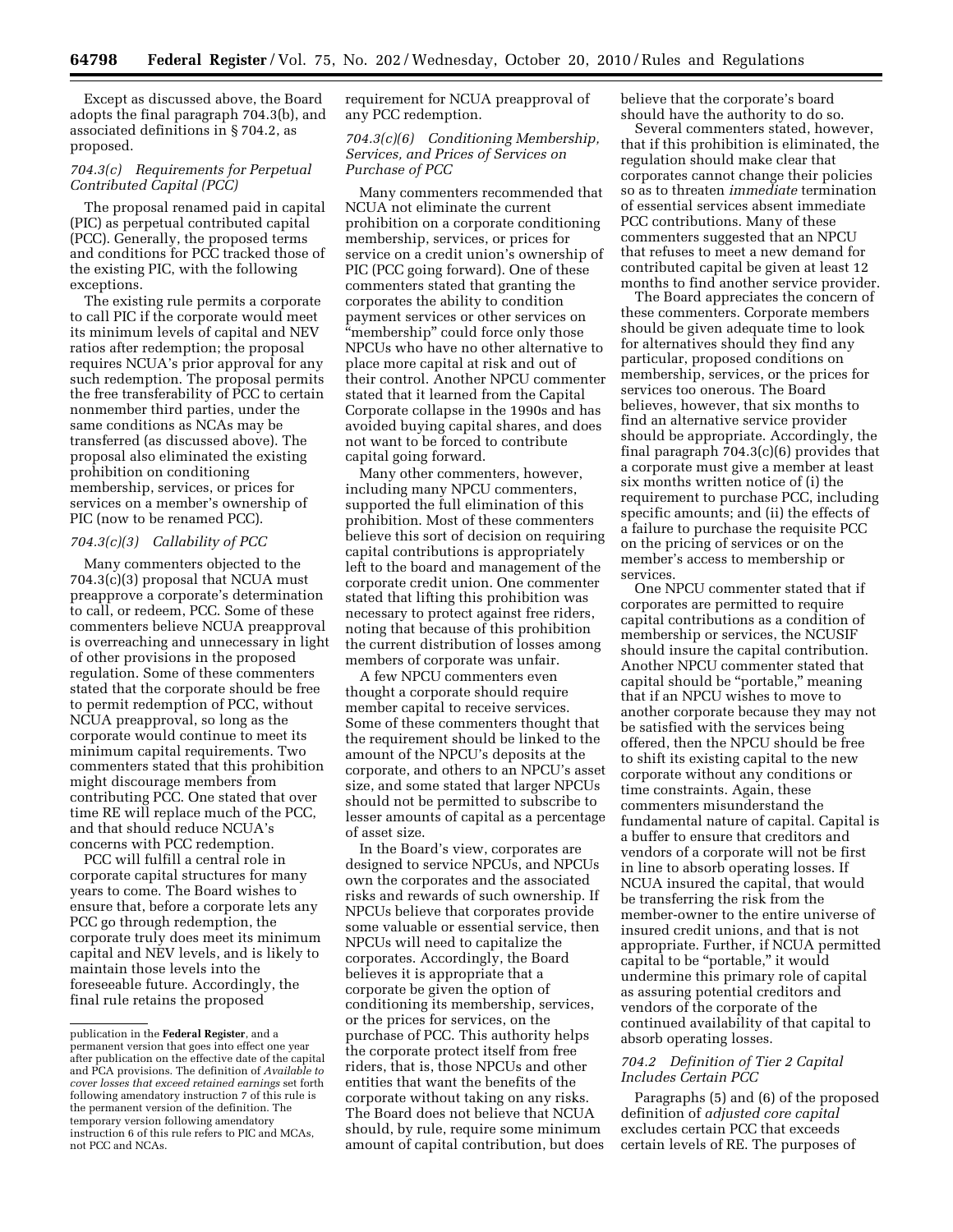these exclusions is to force corporates to build up their RE for inclusion in adjusted core capital and inclusion in the corresponding leverage ratio and Tier 1 risk based capital ratios. The effect of these provisions, however, was to also exclude the excess PCC from all capital calculations, including Tier 2 capital ratios.

Some commenters stated that all PCC should continue to count as capital. They ask that some other method be used to encourage RE growth but, if not, then in the alternative that excess PCC should continue to count as at least Tier 2 capital (*i.e.,* and count toward the total RBC ratio). These commenters understood that the proposal intends to push corporates toward building RE growth, but they argue that any existing excess PCC still protects the corporate from losses. Two commenters stated that to the extent PCC does not count as capital it should be returned to the members.

The Board agrees that excess PCC should continue to count as Tier 2 capital. Accordingly, in the final rule the Board amends the definition of Tier 2 capital to include ''any perpetual capital deducted from adjusted core capital.''

#### *704.2 Definition of Equity Investments*

The proposal uses the term *equity investments* as a deduction for purposes of calculating adjusted core capital, and defines the term in 704.2 to include only investments in real property and equity securities. One commenter pointed out that equity investments can also take the form of investments in partnerships or limited liability companies. Accordingly, the final rule adds those investments to the definition.

Accordingly, and except as described above, the Board adopts the final paragraph 704.3(c), and associated definitions in § 704.2, as proposed.

#### *704.3(d) Individual Minimum Capital Requirements*

Proposed paragraph 704.3(d) gave NCUA the authority to require higher minimum capital requirements of individual corporate credit unions. The proposal provided the corporate with notice and an opportunity to respond in writing before imposition of the new capital requirements.

Many commenters opposed this paragraph as giving too much discretionary power to NCUA and NCUA examiners. Some of these commenters mistakenly believe that the proposal delegates this authority to the OCCU Director or some other "individual." In fact, the proposal

provides this authority to the ''NCUA,'' meaning the "NCUA Board" (unless further delegated by the Board). The Board believes that this provision gives the Board powers it needs to ensure the health of the corporate system and the credit union system as a whole. The Board does agree that some additional due process may be appropriate, as discussed below.

#### *704.3(d)(4) Standards for Determination of New Minimum Capital Requirement*

Some commenters objected to the language in proposed 704.3(d)(3) stating that ''levels for an individual corporate cannot be determined solely through the application of a rigid mathematical formula or wholly objective criteria. The decision is necessarily based in part on subjective judgment grounded in agency experience.'' These commenters thought this language was too subjective, and that it departed from the models of the other banking regulators that NCUA was purporting to follow. In fact, this statement is true. Further, the same language does appear in the regulations of the other banking regulators. *See, e.g.,*  12 CFR 3.11 (OCC Regulation). Accordingly, the final rule retains this language.

#### *704.3(d)(4) Procedures for Imposing New Minimum Capital Requirement*

The proposal does provide the corporate due process, that is, notice and an opportunity to respond in writing. The proposal generally provides that a corporate will have 30 days to respond to the notice, but that NCUA may shorten this period for good cause, and two commenters stated that the corporate should have at least a minimum time of 15 days to respond. One of these commenters stated that such powers should be exercised only by the NCUA Board, and not be delegable. Another commenter stated that, for state chartered corporates, the regulation should require the NCUA Board obtain the concurrence of the state regulator before exercising this authority.

The Board agrees that additional due process may be warranted in some cases. Accordingly, the final rule includes a new paragraph 704.3(d)(4)(vi) that permits a corporate to request an informal hearing. The corporate must make the request in writing, and NCUA must receive the request no later than 10 days following the initial notice of NCUA's intent to establish a different minimum capital requirement. Upon receipt of the request for hearing, NCUA will conduct an informal hearing and render a decision using the procedures

described in paragraphs (d), (e), and (f) of Section 747.3003.

Some of these commenters also objected to the statement that the NCUA decision on this matter represents ''final agency action.'' However, this statement is true as there is no administrative appeal from NCUA's decision in this matter. Accordingly, the final rule retains this language.

Except as described above, the Board adopts the final 704.3(d) as proposed.

#### *704.3(e) Reservation of Authority*

The proposed paragraph 704.3(e) provided for various reservations of authority to NCUA.

Proposed paragraph 704.3(e)(2) gave NCUA the authority to require a corporate to use period end assets, instead of moving DANA, for purposes of calculating capital ratios. One corporate commenter objected to this proposed authority, stating that monthend assets can be more than 10 percent higher than DANA for the month. This commenter suggested NCUA adopt an objective standard for the use of this authority, such as where month-end assets are at least 125 percent of DANA for three consecutive months. Another commenter stated that corporates should be given the option of using average or period end assets, as NPCUs are permitted to do under the PCA regime. The Board disagrees, and refuses to put such limits on its authority to require the use of periodend assets in appropriate cases.

Proposed paragraph 704.3(e)(3) gave NCUA authority to discount a particular asset or capital component of a particular corporate from the computation of capital. Some commenters opposed this as giving too much power to NCUA, the OCCU Director, and NCUA examiners. One commenter stated that no corporate should be treated differently from others just because of the examiner. The provision, however, only empowers the NCUA Board, not the OCCU Director or NCUA examiners (unless the Board delegates its authority).

A few commenters correctly noted that the proposal does not provide for any particular due process before NCUA acts. Another commenter believes that there should be some stated time for the corporate to correct the deficiency that gave rise to the unsatisfactory rating.

The Board agrees that there should be some due process associated with its reservations of authority under paragraph 704.3(e), and the final rule adds a new paragraph 704.3(e)(5) setting forth such due process. Before taking any action under paragraph (e), NCUA will provide the corporate with written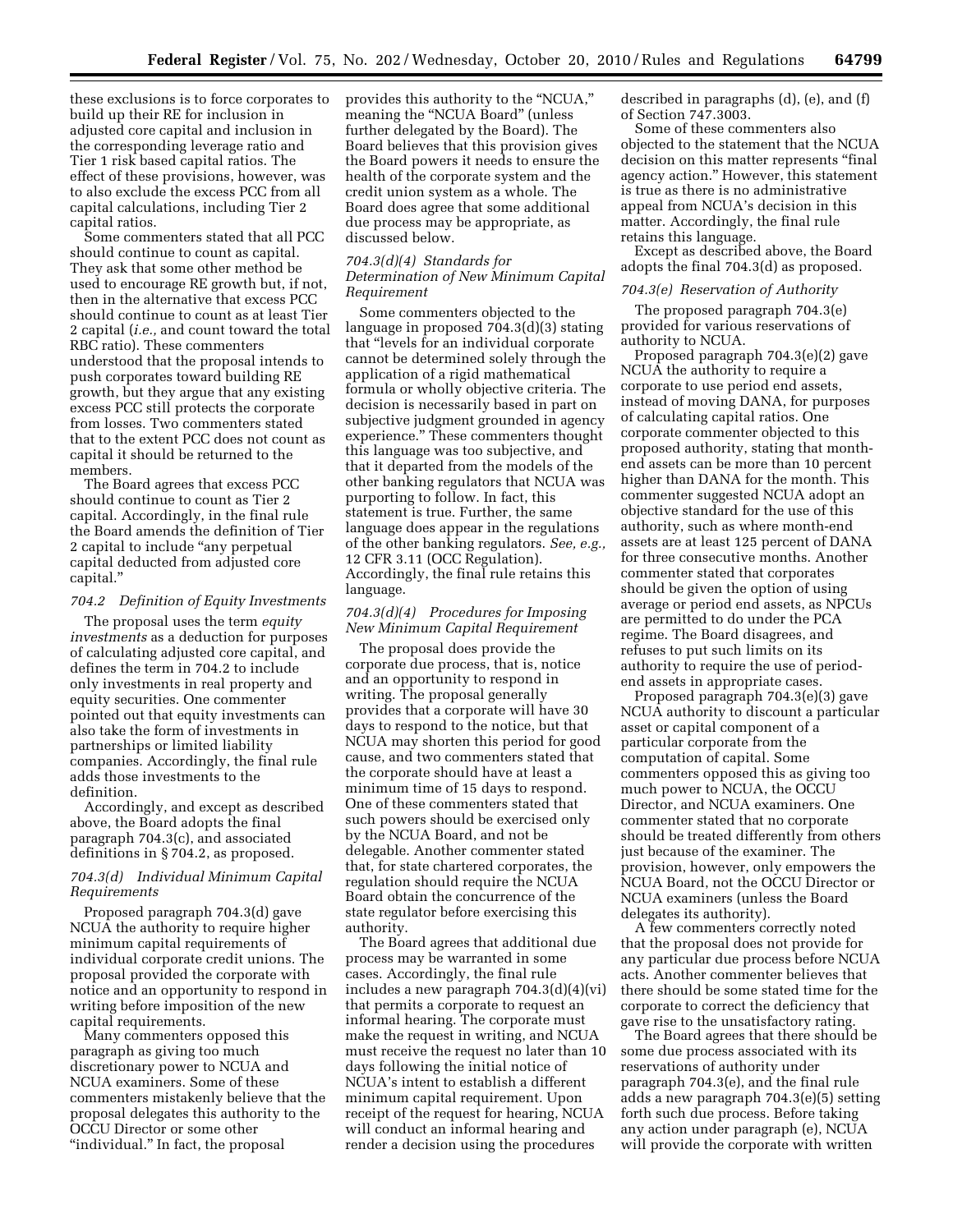notice of the intended action and the reasons for such action. The corporate will have seven days to provide NCUA with a written response, and NCUA will consider the response before taking the action. Upon the timely request of the corporate credit union, and for good cause, NCUA may extend the seven-day response period.

#### *704.3(f) Former Capital Accounts*

Many commenters suggested that three-year MCAs that are not converted to five-year NCAs be permitted to count as capital, and some stated that they should count on a two-year declining basis. These commenters argued that MCAs were available for some loss protection until such time as they were converted or returned and so should count in some way toward the corporate's capital requirements. One commenter asked whether NCUA would permit the corporate to return to its members three-year MCAs that were not converted to five-year NCAs.

The Board agrees that some corporate members may refuse to convert their existing three-year MCAs to the new five-year NCA or to perpetual PCC prior to the effective date of the new capital rules (*i.e.,* the first anniversary of the publication of the final rule in the **Federal Register**). The Board also agrees that the entire balance of these accounts is available to absorb losses until the account is closed, and that these unconverted MCAs should count, at least partially, as Tier 2 capital. Accordingly, the final rule adds a new paragraph 704.3(f) that provides, effective on the first anniversary of publication of the final rule, unconverted MCAs will be treated as follows:

• *For* "*adjustable balance" MCAs, the* corporate will immediately put those accounts on notice of withdrawal (if they are not already on notice). The corporate will continue to adjust the balances of the MCA account in accordance with the original terms of the account until the entire notice period has run and then return the remaining balance, less any losses, to the member. Until the expiration of the notice period, the entire adjusted balance will be available to cover losses that exceed RE and certain contributed capital. The corporate may count the unconverted MCAs as Tier 2 capital on an amortizing basis, using the amortization method described in proposed 704.3(b)(3).16 Corporates will

also be required, on the first anniversary of the publication of the final rule, to provide members who hold unconverted MCAs a one-time disclosure about the status of their MCA accounts.

• *For three-year term MCAs,* the corporate will return the MCAs at the expiration of the three-year term. Again, until the expiration of three-year term, the entire account balance will be available to cover losses that exceed RE and certain other contributed capital. The corporate may count the unconverted MCAs as Tier 2 capital on an amortizing basis, using the amortization method described in proposed 704.3(b)(3). Corporates will also be required, on the first anniversary of the publication of the final rule, to provide members who hold unconverted MCAs a one-time disclosure about the status of their MCA accounts.

#### **Part 704, Appendix A—Capital Prioritization and Model Forms**

The current Appendix A to part 704, entitled *Model Forms,* contains forms that members provide the corporate on an annual basis acknowledging the terms and conditions of the members' PIC and MCA accounts. The proposal renamed Appendix A as *Capital Prioritization and Model Forms.* 

The proposed Appendix A had two parts. Part I, which is new, provided the corporate's board of directors an option to give entities that contribute new capital to the corporate priority—in terms of availability to absorb losses and payout in liquidation—over existing capital contributions. New capital in this context was defined as any capital contributed more than 60 days following the publication of the final rule. The purpose of this provision is to provide a tool to the corporate for facilitating capital growth. Part II contained amended model disclosure forms that cover MCAs, PIC, NCAs, and PCCs. The forms included variable disclosures depending on whether the corporate exercises the option described in Part I.

NCUA received very few comments on Appendix A, but the final rule does include two minor changes from the proposed.

Consistent with the proposed clarifying amendments to § 709.5, Model Form A in Appendix A of the proposal included disclosure language that depleted capital has no claim

against the liquidation estate for claims filed beyond the fiscal year of depletion. For clarity and to reduce the potential ambiguity associated with "fiscal year," the final rule substitutes ''calendar year'' for "fiscal year." The final rule also contains a similar revision to the payout priority paragraphs 709.5(b)(7) (for NCAs) and (b)(9) (for PCC holders).

Also, since the effective date of the final rule will generally be ninety days following the date of publication, the final rule modifies the definition of new contributed capital for purposes of Part I, changing if from capital contributed more than 60 days following publication to capital contributed more than 90 days following publication.

Accordingly, and other than as described above, the final rule adopts Appendix A as proposed.

Part 704, Appendix B relates closely to the investment (§ 704.5), credit risk (§ 704.6) and asset-liability (§ 704.8) provisions of the corporate rule, and is discussed below in connection with those provisions.

#### **Part 704, Appendix C—Risk Weighting of Assets for Risk Based Capital Calculations**

The current corporate rule has no risk weighted capital ratios or provisions. The proposal included two new minimum capital ratios defined in terms of risk-weighted assets and activities. Proposed Appendix C contained the detailed instructions for assigning risk weights, including:

• Assets that appear on the corporate's balance sheet will, generally, be risk-weighted at zero percent, 20 percent, 50 percent, or 100 percent, with less risky assets (*e.g.,* treasury bills) given lower percentages, and more risky assets (*e.g.,* loans) given higher percentages.

• Activities that involve risk but that may not appear on a corporate's balance sheet (*e.g.,* an interest rate swap, or a guaranteed line of credit not yet drawn upon) are assigned a conversion factor and then risk weighted as if the underlying assets were, in fact, on the corporate's balance sheet. Recourse obligations (*e.g.,* a recourse obligation on a transferred loan) and direct credit substitutes (*e.g.,* a mortgage backed security that is subordinated to other securities in the same issuance) are generally treated as if the entire amount of the supported asset is on the credit union's balance sheet. Residual interests (*e.g.,* retained, subordinated interests in a loan or loan participation transfer, or a retained credit enhancing interest-only strip) have different, more severe risk weighting calculations.

<sup>16</sup>This amortization method reduces the amount that counts towards capital to zero when one year is remaining on the notice period or term. This amortization method also assumes that the

adjustment is determined based on a relatively permanent measure, such as the member's assets, and not on some impermanent measure, such as the member shares at the corporate.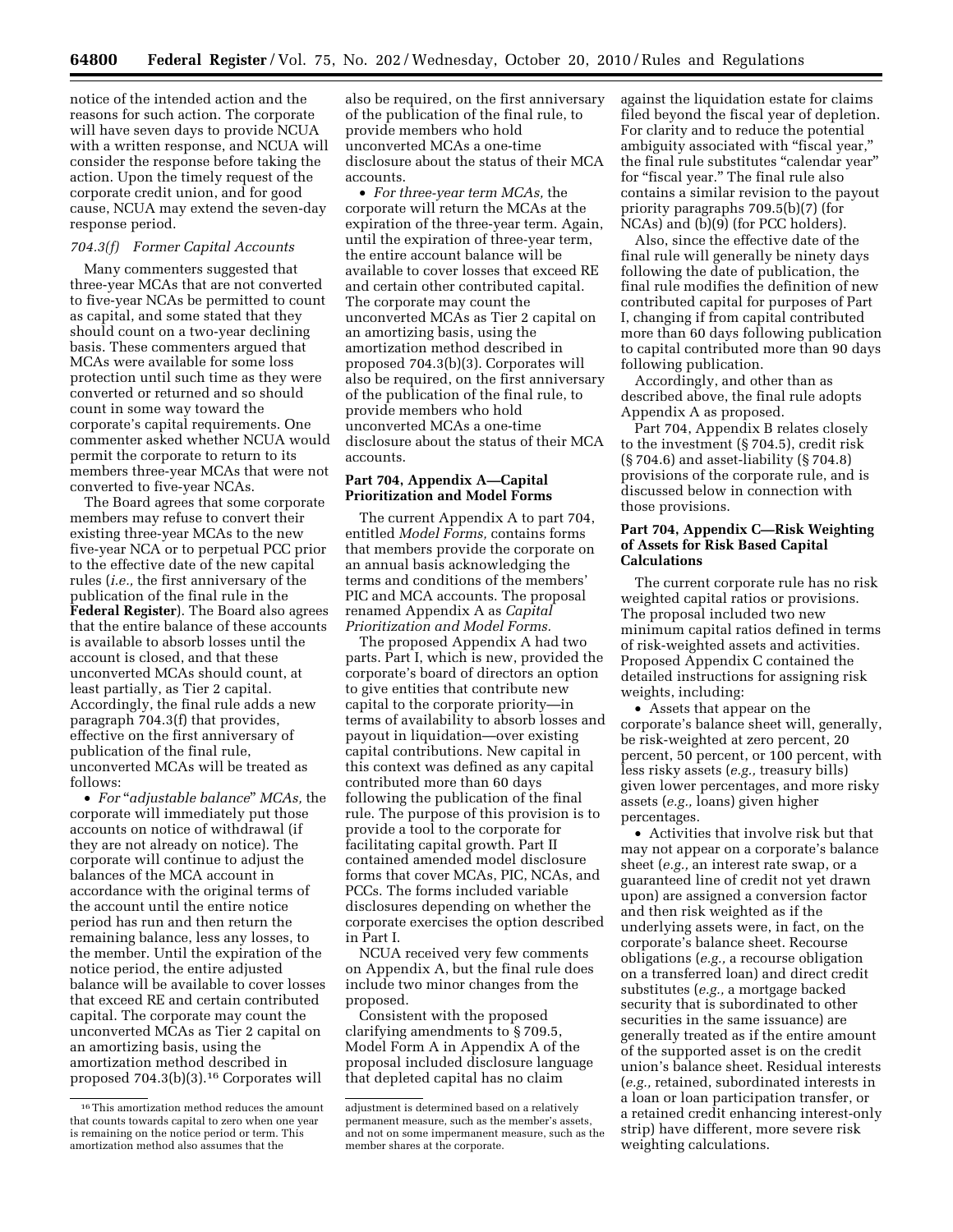• A corporate may employ a ratingsbased risk weighting option for certain investments, (*i.e.,* a recourse obligation, a direct credit substitute, a residual interest, or an asset- or mortgage-backed security extended in connection with a securitization) that have NRSRO ratings. When there is more than one available NRSRO rating, the corporate must use the lowest rating.

#### *Appendix C, Paragraph I(a) Scope*

The final rule amends paragraph I(a)(4) to emphasize that this Appendix does not provide authority for corporates to invest in or purchase any particular type of asset or to engage in any particular type of activity. In other words, a corporate credit must have other identifiable authority for any investment it makes or activity it engages in. So, for example, this Appendix describes risk weightings for subordinated securities, even though the final § 704.5 prohibits corporates from investing in subordinated securities and so a corporate credit union cannot invest in subordinated securities. This risk-weighting provision is retained because it is possible that a corporate could come into possession of a security that is impermissible for direct investment (*e.g.,* through enforcement of a lien on a defaulted loan), or that such securities that are impermissible now might become permissible in the future, and Appendix C will not have to be amended to deal with those situations.

#### *Appendix C, Paragraph II(a) Risk Weighting of On-Balance Sheet Assets*

A few commenters sought clarity on the risk weighting for ABS and MBS. Asset backed securities are risk weighted in the "all others" risk weighting category (*i.e.,* 100 percent risk weighting) unless rated using the ratings based approach. For private label MBS that are backed by non-qualifying mortgage loans, or a combination of non-qualifying and qualifying mortgage loans, these MBS are also risk-weighted at 100 percent, again unless rated using the ratings based approach. Only MBS backed entirely by qualifying mortgages may use the 50 percent risk weighting permitted by paragraph II(a)(3)(iii).

#### *Appendix C, Paragraph II(b) Risk-Weighting of Off-Balance Sheet Items*

Paragraph II(b)(6) Off-Balance Sheet Derivative Contracts; Interest Rate and Foreign Exchange Rate Contracts (Group F).—

One commenter stated that NCUA should consider excluding off-balance sheet items from the risk-based assets calculation. This commenter stated that

an alternative may be to allow a corporate to establish a distinct capital pool for off-balance sheet items to prevent any confusion about the items having the same risk as on-balance sheet assets of the corporate. The Board believes the rule as proposed is clear enough on the treatment of on-balance sheet and off-balance sheet items.

One commenter noted that the proposal assigns derivative risk weights for interest rate swaps and foreign currency swaps, but not for other types of derivatives, and corporates may, if authorized by NCUA under the Expanded Authorities, engage in other forms of derivative transactions. The commenter sought clarification of this issue. The Board agrees that clarification is necessary, and so the final rule includes an ''all others'' catch-all category of derivative risk weighting. As with interest rate swaps and foreign currency swaps, the credit equivalent amount for these other derivatives is generally determined by summing the current credit exposure and the potential future credit exposure. Appendix C, Paragraph II(b)(6)(ii). The current credit exposure is calculated the same way for all derivatives, including other derivatives. Appendix C, Paragraph II(b)(6)(ii)(A). The potential future credit exposure is determined by multiplying the notional principal times a credit conversion factor. Appendix C, Paragraph II(b)(6)(ii)(B). The size of this credit conversion factor depends on the remaining maturity of the derivative. For the catch-all derivatives category, the conversion factors in the final rule are ten percent (remaining maturity of one year or less), 12 percent (remaining maturity of over one year but less than five years), and 15 percent (remaining maturity over five years). This treatment of these other derivatives is similar to that used by the Federal Reserve and the other banking regulators. *See* 12 CFR part 208, Appendix A, Paragraph II*I.E.*2.e. (Capital Regulation of the Board of Governors of the Federal Reserve).

After the credit equivalent amount is determined for any derivative, including the catch-all category, a risk weighting is applied to the credit equivalent amount depending on the nature of the counterparty. Appendix C, Paragraph  $II(b)(6)(iv)(A)$ . The maximum risk weight, however, for the credit equivalent amount of any derivative contract is 50 percent.

One commenter sought clarification on the effects of collateral posted by derivative counterparties on the risk weighting of those derivatives. Appendix C only recognizes certain forms of collateral for the purposes of

risk-weighting: cash, treasuries, U.S. Government agency securities, securities issued by the central governments of OECD countries, and securities issued by multilateral lending institutions or regional development banks in which the United States is a member.17 The portion of the derivative's credit equivalent amount equal to the fair market value of this collateral is generally risk-weighted at 20 percent. *See* Appendix C, Paragraphs  $II(a)(2)(ii)$ , (vii), (xiii), and (xv).

Another commenter asked whether derivatives used for hedging the credit risk of other assets in the corporate's portfolio would have a reduced, or zero, risk weighting. The answer is no. Whether or not a derivative is used for hedging is not relevant to its risk weighting for purposes of these Basel I capital ratio calculations.

#### *Appendix C, Paragraph II(c) Risk Weighting of Recourse Obligations, Direct Credit Substitutes, and Certain Other Positions*

Paragraph II(c)(3) Ratings Based Approach (RBA)

One commenter asked for clarification on the discretion of corporates to choose between a ratings-based, and nonratings based, approach to risk weighting for those investments that carry an NRSRO rating and could be risk-weighted using the RBA. The proposed rule language could be interpreted as permitting corporates the freedom to choose their ratings approach if both the general risk weighting and RBA risk weighting might apply, and, perhaps, to apply differing approaches to differing securities on the same call report. To ensure consistency, the Board has added a new paragraph II(c)(3)(iii) to the final rule to require a corporate that uses RBA risk weighting for one or more securities on a particular call report use the RBA approach for all eligible securities on that call report. This requirement is consistent with how the other banking regulators have addressed this issue, at least informally. *See, e.g.,* 73 FR 43993 (July 29, 2008) (''Regardless of the method a banking organization chooses [on a call report], it would have to use that approach consistently for all corporate exposures.''). The Board also notes that, currently, RBA is not permissible under Basel I for corporate debt obligations, even short-term debt

<sup>17</sup>Other forms of collateral, or risk-weighting percentages, may be used for risk-weighting if the derivatives counterparty is a qualified securities firm. *See* Appendix C, Sections II(a)(1)(viii) and  $II(a)(2)(viii)$ .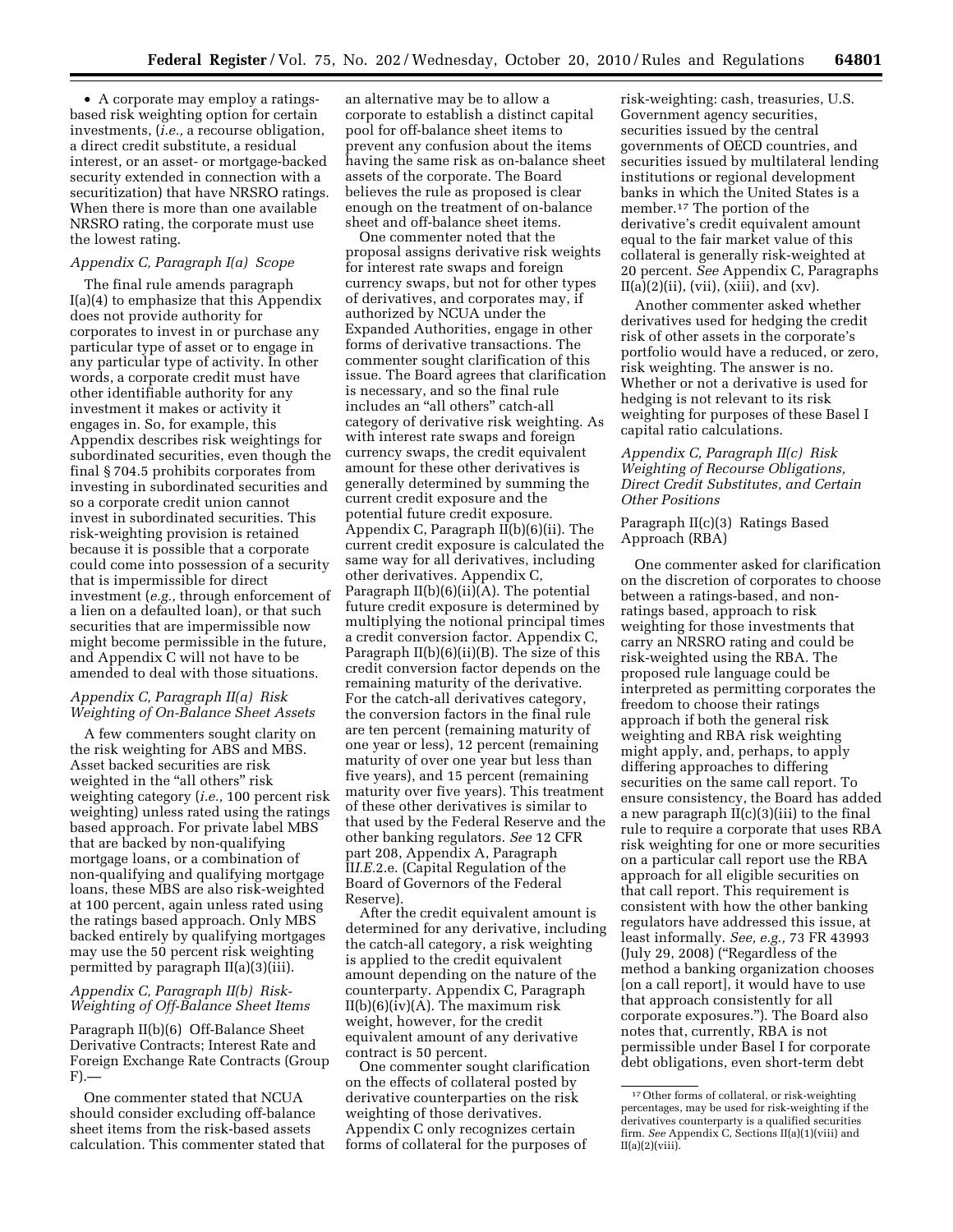obligations.18 Without the RBA option, corporate debt will generally be risk weighted at 100 percent. The Board has determined a lower risk weight may be appropriate for highly-rated, short term corporate debt (*i.e.,* an original or remaining final maturity of 120 days or less), as proposed by the other banking agencies in their Basel II regulations.19

| Short term rating category                            | Risk-weight<br>percentage |
|-------------------------------------------------------|---------------------------|
| Highest Investment Grade<br>Second-Highest Investment | 20                        |
| Third-Highest Investment                              | 50                        |
|                                                       | 100                       |
| Below investment grade                                | 150                       |
| No applicable external ratings                        | 100                       |

Accordingly, paragraph

 $II(c)(3)(ii)(A)(1)$  is amended in the final rule to permit corporates the optional use of the RBA for short term corporate debt.

#### **Section 704.4 Prompt Corrective Action (PCA)**

The proposed PCA provisions are similar to those currently applicable to banks. Under the proposal, each corporate would be assigned to one of five capital categories: well-capitalized, adequately capitalized, undercapitalized, significantly undercapitalized, and critically undercapitalized. The potential consequences of failing to meet capital standards include restrictions on activities, restrictions on investments and asset growth, restrictions on the payment of dividends, restrictions on executive compensation, requirements to elect new directors or dismiss management, and possible conservatorship. The proposed due process for credit unions and their employees associated with the new PCA provisions was set out in a new subpart to part 747 of NCUA's rules.

Many commenters thought generally that the imposition of PCA standards for corporates was a good idea and long overdue. A few commenters stated that the PCA powers given to NCUA under the proposal were appropriate, because as long as the possibility exists for reckless behavior at corporate credit unions, the agency needs the power to intervene. One NPCU commenter said that it at first thought the proposal gave NCUA too much power and was overreaching, but then upon further reflection changed its mind given what

has happened and NCUA's central role to oversee the corporate system. One corporate commenter specifically stated that the minimum four percent (leverage and Tier 1 risk based capital ratios) and eight percent (total risk based capital ratio) were appropriate for adequate PCA capitalization.

Many commenters, however, thought that the proposed PCA provisions gave NCUA too much discretionary power and room for arbitrary decisions. Some commenters saw a general need for more clarity and certainty in the due process and appellate rights associated with PCA actions. The Board has addressed these concerns with some changes to the final rule as discussed below.

#### *704.4(a) Purpose*

This proposed paragraph set forth the purpose of prompt corrective action. One sentence, related to the coordination with the state authorities for state-chartered corporates on discretionary supervisory activities, was amended and moved in the final rule to paragraph 704.4(f). The amendment is discussed below.

#### *704.4(b) Scope*

This proposed paragraph sets forth the scope of the PCA section.

#### *704.4(b)(2) Prohibition on Advertising of PCA Category Without Prior NCUA Approval*

The proposal required that no corporate may state in any advertisement or promotional material its PCA category unless NCUA specifically permits such statement or the law requires it. Many NPCU commenters stated that corporates should be required to disclose their capital category as the proposed prohibition denies transparency to the corporate's member/owners and makes it difficult for them to do their due diligence.

The Board is sympathetic to the concerns of the commenters. The members of a corporate need some transparency on the corporate's activities. The members are ultimately responsible for what the corporate does or does not do, and the members usually have both capital and uninsured shares at risk in the corporate. NCUA understands this, and will be taking additional actions in the future, such as improved call reporting requirements, to increase such transparency, at least with regard to the balance sheet. In fact, likely 99 percent of the time, a member will be able to determine a corporate's PCA status from the call report since NCUA will be requiring that a corporate

report its capital levels, including its Leverage, T1RBC, and Total RBC ratios, on the call report. If members need additional financial information beyond the call report, they can request the corporate provide them the information voluntarily, or even involuntarily in response to a member petition filed under the member inspection process. 12 CFR 701.3. And, of course, the members have the ultimate power over their corporate board, since the members elect—and can refuse to reelect—board directors who are not responsive to the members.

NCUA wants to clarify one aspect of the members' rights to financial information from their corporates. Exam reports, and other documents prepared by NCUA, or prepared specifically by the corporate at NCUA's request or in response to an NCUA request, belong to NCUA and not to the corporate.20 The corporate will not be able to release this information to anyone, including the corporate's members, without obtaining NCUA's prior approval.

One commenter agreed with the proposed prohibition on publicizing PCA category, but thought it needed to be clarified since certain PCA terms, such as ''adequately capitalized'' and ''well capitalized,'' are common expressions and could be used unintentionally. The Board understands that such phrases might be used unintentionally, but believes it important that corporates strive as much as possible not to discuss their capital adequacy in the public media.

#### *704.4(c) Notice of Capital Category*

The proposal set forth the effective date of a PCA capital category, and when the corporate must give notice to NCUA of a change in capital category, and vice versa.

#### *704.4(c)(2)(ii) Notice of Capital Category*

This paragraph provides for NCUA notice to the corporate of a change in capital category. One NPCU commenter complained that this provision appears to give NCUA the authority to subjectively reclassify a corporate capital classification based on administrative review, and the commenter objected to this. The Board notes that this provision does not give NCUA substantive authority to change a PCA category. Such authority arises from other provisions, such as 704.3(d)(2) and 704.4(d)(3). These

<sup>18</sup> In the proposal, the RBA is only permitted for a position that is a ''recourse obligation, direct credit substitute, residual interest, or asset- or mortgage-backed security \*

<sup>19</sup> [Reserved]

<sup>20</sup>State regulators will likely have similar controls over their interactions with their state chartered corporates.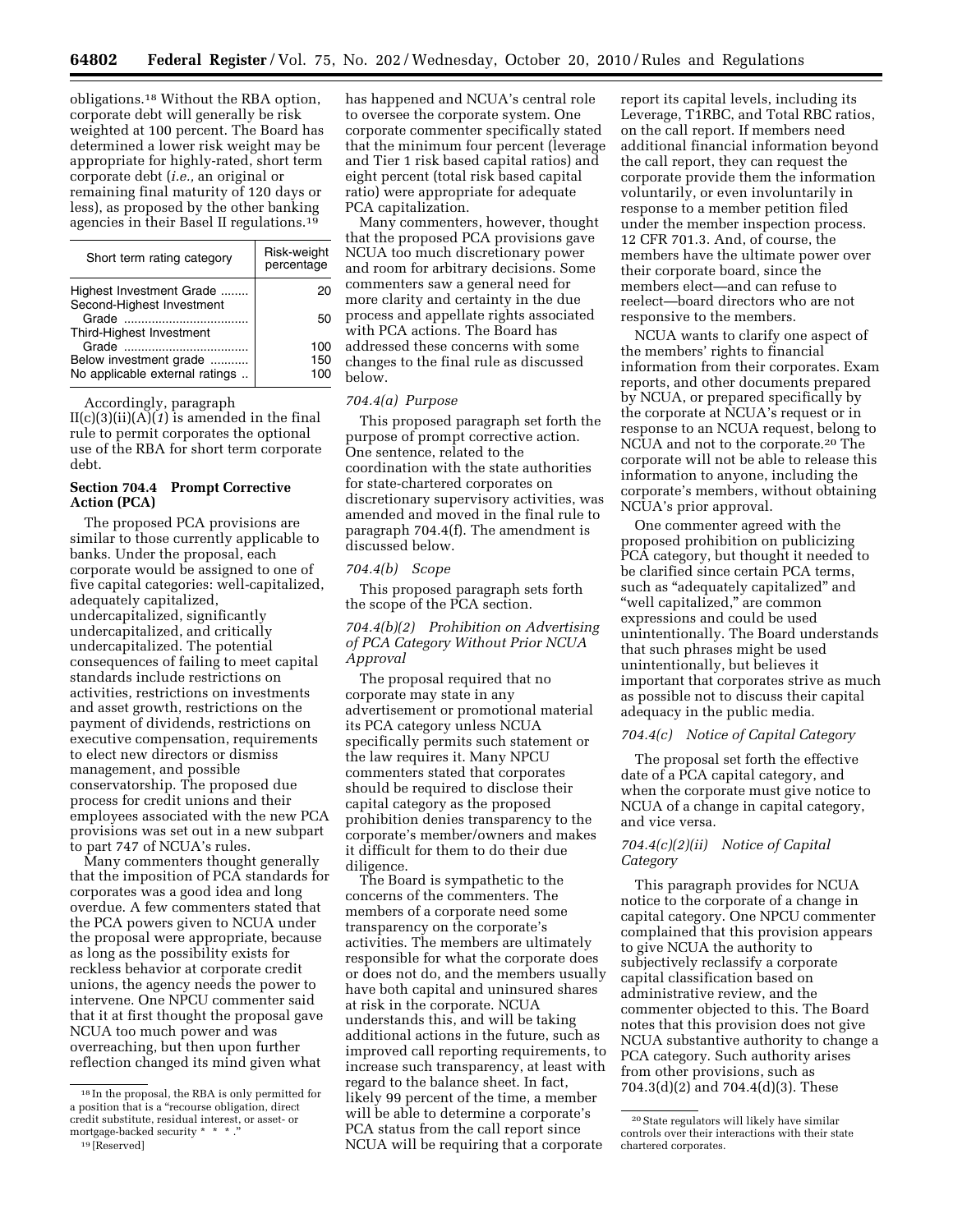provisions each have their own associated due process.

#### *704.4(d) Capital Measures and Capital Category Definitions*

The proposal set forth the various PCA capital categories and the minimum capital ratios for each category.

#### *704.4(d)(3) Authority of NCUA, After Due Process, To Downgrade a Corporate One PCA Capital Category for an Unsafe or Unsound Condition or Practice*

Some commenters opposed the proposed downgrade authority in 704.4(d)(3) as giving too much power to NCUA examiners and the OCCU Director. In fact, under the proposal this authority would reside in the NCUA Board (subject to delegation), not the OCCU Director or examiners.

One commenter who opposed this provision stated that probably within the past five years every corporate would have been downgraded because it had at least one Corporate Risk Information System (CRIS) rating of three or lower.21 Another NPCU commenter expressed concern that NCUA might use this power to downgrade a corporate to force an involuntary merger, resulting in a transfer of the NPCU member, and his capital accounts, to another corporate which the NPCU may not want to support. Two commenters stated that the rule needed to provide a corporate with the opportunity, and time, to correct the deficiencies leading to the adverse CRIS rating before a PCA downgrade. Two of these commenters noted that during the exam process corporates are given a time frame to correct deficiencies.

The Board believes the discretionary authority vested in it by proposed 704.4(d)(3) to downgrade a corporate is appropriate. The Board notes that it would not normally authorize a downgrade of a corporate based solely on a negative CRIS rating until the corporate had had a reasonable opportunity to correct the deficiencies underlying the CRIS rating.

The Board also notes that it is highly likely that there will be some corporate combinations in the coming years. While most of these mergers would be voluntary, some might be involuntary. NPCUs should take this fact into account when deciding which corporate they will use for services and how much capital they are willing to contribute to that corporate.

#### *704.4(d)(4) Modification of Minimum PCA Percentages*

Proposed 704.4(d)(4) permits the NCUA, for good cause, to modify any of the minimum PCA percentages for a particular corporate as provided for in 704.3(d). A few commenters objected to this provision because they thought this proposal transfers power from the NCUA Board to the OCCU Director. Again, this authority is simply a cross reference to the authority in 704.3(d). There is no delegation to the OCCU Director, and 704.3(d) provides the affected corporate with due process.

#### *704.4(e) Capital Restoration Plans*

The proposal described when a corporate must file a plan with the NCUA, the contents of the plan, the consequences for failure to file a plan, and NCUA's processing and approval of the plan.

#### *704.4(e)(5) Disapproval of Capital Plan*

Proposed 704.4(e)(5) provides that if an undercapitalized corporate does not submit a capital restoration plan acceptable to NCUA the corporate will be downgraded to significantly undercapitalized.

Two commenters protested that this allows the Director of the OCCU to treat a corporate that is undercapitalized the same as if it was significantly undercapitalized, and allows the Director to do so for an undue length of time. The Board disagrees. The PCA provisions encourage a corporate to file a timely and realistic capital restoration plan. If a corporate fails to do that, the Board must have the authority to take appropriate action to protect the corporate, its members, and the NCUSIF. In addition, the proposal makes no delegation to the OCCU Director.

#### *704.4(f) Mandatory and Discretionary Supervisory Actions*

This proposed paragraph sets forth various mandatory and discretionary PCA actions depending on a corporate's PCA category. One commenter thought that the PCA supervisory actions that come into play depending on the corporate's PCA capital categories, and which are variously labeled within the proposal as *mandatory* or *discretionary*  at the given capital category, should never be *mandatory.* Instead, they should all be *discretionary* with NCUA. The Board disagrees. The Board wants corporates to know, with certainty, that certain PCA effects will happen if a corporate falls into a particular PCA category.

A few commenters asked that, for discretionary PCA actions against state

chartered corporates, if NCUA determines such an action is appropriate, NCUA give the appropriate state supervisory authority (SSA) an opportunity to take the action separately from, or jointly with, NCUA. As pointed out by the commenters, this approach is consistent with NCUA's PCA rules for NPCUs located in paragraph 702.205(c) of part 702. Accordingly, the final rule amends paragraph 704.4(f)(2) to permit the appropriate SSA an opportunity to take discretionary PCA actions independently from, or jointly with, NCUA.

#### *704.4(g) Directives to Take Prompt Corrective Action*

The proposed paragraph requires advance notice of pending directives to significantly and critically undercapitalized corporates. There were no significant comments on this paragraph.

#### *704.4(h) Procedures for Reclassifying a Corporate Credit Union Based on Criteria Other Than Capital*

The proposed paragraph requires advance notice of intent to reclassify and makes reference to the associated due process provision. There were no significant comments on this paragraph.

#### *704.4(i) Order to Dismiss a Director or Senior Executive Officer*

The proposed paragraph provides that affected individuals are entitled to a copy of the order or directive provided to the corporate, along with notice of the right to seek reinstatement. The paragraph also makes reference to the associated due process. There were no significant comments on this paragraph.

#### *704.4(j) Enforcement of Directives*

The proposal cross references § 747.3005 as the source of the process for enforcing PCA directives. There were no comments on this paragraph.

*704.4(k) Remedial Actions Towards Undercapitalized, Significantly Undercapitalized, and Critically Undercapitalized Corporate Credit Unions* 

The proposal prescribes certain remedial actions for corporates in these PCA categories.

#### *704.4(k)(1) Prohibition on Undercapitalized Credit Union Paying Dividends on Capital Accounts*

Proposed 704.4(k)(1) prohibited a corporate credit union from making any capital distribution, including payment of dividends on perpetual and nonperpetual capital accounts, if, after

<sup>21</sup>The proposal, however, does not require NCUA enforce a PCA downgrade because of a low CRIS rating—it only empowers the NCUA Board to take such action.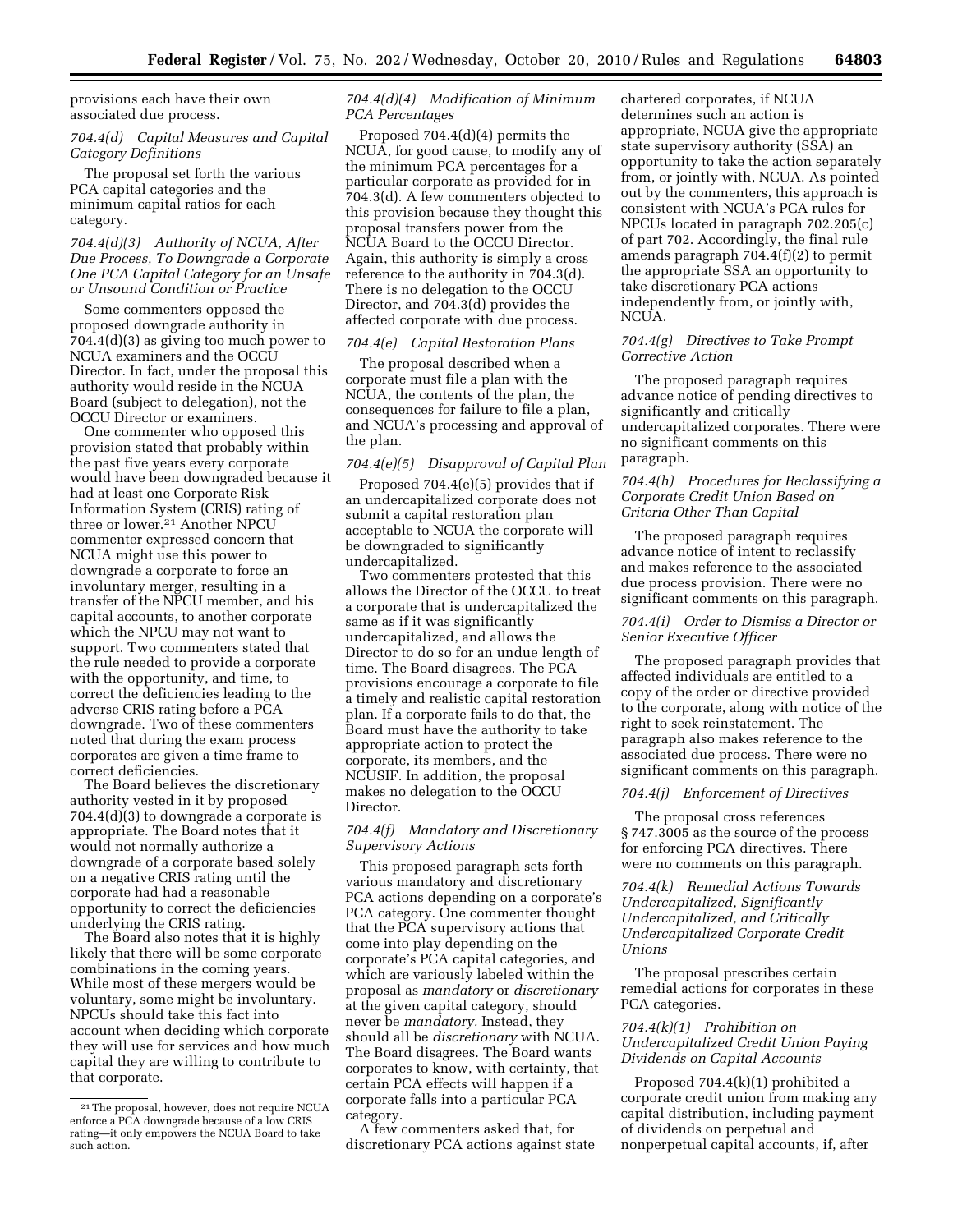making the distribution, the credit union would be undercapitalized.

A few commenters supported this prohibition. Many commenters, however, were opposed to this prohibition, generally saying that this undermined the attractiveness of capital accounts and would discourage recapitalization of the corporate credit union system, and that the decision on payment of dividends should be left to the corporate's board of directors. One commenter stated that this prohibition could perpetuate the undercapitalized condition. Several of these commenters stated that this prohibition should be limited to significantly or critically undercapitalized corporates. Several others said that this prohibition should be tied to some sort of minimum RE ratio, not the fact that the corporate may be undercapitalized.

The Board disagrees with the commenters that oppose the prohibition. When a corporate is undercapitalized, the payment of dividends on existing capital depletes the corporate's RE and worsens the corporate's capital position, increasing the odds of the corporate's failure. The Board disagrees with those commenters that believe that a corporate must be *significantly undercapitalized* before it is in true capital trouble. The *undercapitalized* PCA category indicates serious capital problems that the corporate must address, and anything that undermines capital retention and growth in the *undercapitalized* PCA category must be controlled. The Board notes that this prohibition on the payment of dividends at undercapitalized corporates is also consistent with the Basel capital regulations of the other banking regulators.

The Board does believe that the NCUA's authority to waive the prohibition as stated in the proposal is unnecessary (due to 704.1(b)), and perhaps even harmful, as this internal waiver language suggests that the NCUA might grant such dividend waivers as a matter of routine. Accordingly, the final rule eliminates the NCUA waiver authority from the text of 704.4(k)(1).

#### *704.4(k)(2)(v) Discretionary Safeguards*

This proposed paragraph stated that NCUA may, with respect to any undercapitalized corporate credit union, take one or more of the actions described in paragraph (k)(3)(ii) (*e.g.,* for significantly undercapitalized corporates) if the NCUA determined those actions are necessary to carry out the purpose of the PCA section.

Many commenters thought this proposed paragraph went too far.

Several of these commenters mischaracterized this authority as residing with the OCCU Director when, in fact, under the proposal this authority would reside in the NCUA Board (subject to delegation). Some commenters stated that under this provision, the NCUA could fire any employee and or remove any board at any existing corporate today, and will be able to do so for years to come as long as the corporates remain undercapitalized. One commenter called this provision outrageous, and two others questioned its constitutionality. Another commenter said these powers should be reserved only for corporates categorized as either significantly or critically undercapitalized.

The Board agrees with this last commenter, and has eliminated this proposed paragraph from the final rule.

#### *704.4(k)(6)(ii)(C) Restricting the Activities of Critically Undercapitalized Corporates*

Proposed paragraph 704.4(k)(6)(ii)(C) prohibits a critically undercapitalized corporate from amending its charter or bylaws without the prior approval of the NCUA, except as necessary to carry out any other requirement of law, regulation, or order.

A few commenters stated that this usurped the authority of state regulators over state charters. The Board disagrees. A corporate that is critically undercapitalized represents a significant risk to the NCUSIF. Accordingly, the NCUA must have control over any significant activities that corporate might undertake, including, but not limited to, charter changes that affect the control or governance of the corporate.

Proposed paragraph  $704.4(k)(6)(ii)(F)$ prohibited a corporate from paying interest on new or renewed liabilities at a rate that would increase the corporate credit union's weighted average cost of funds to a level significantly exceeding the prevailing rates of interest on insured deposits in the corporate credit union's normal market areas. One commenter stated that corporates under PCA should not be restricted to dividend rates in the region the institution is located since some corporates have national fields of membership.

The Board notes that most corporates, even with national FOMs, have a concentration of members within a particular area of the country. In the case of a corporate which has no such identifiable concentration, the market area of the corporate would be the entire nation. Accordingly, the Board sees no

need to amend the paragraph as proposed.

*704.8(j)(2)(ii) Proposed PCA Downgrade for Failure To Correct NEV Test Failures* 

The proposed paragraph 704.8(j)(2) in the asset liability section, would require PCA category downgrades for failure to correct NEV test failures. One commenter recommended that PCA compliance and regulatory remedies be eliminated for the NEV type testing, stating that there was no precedent for the application of PCA beyond the three ''routine capital measures.'' The Board strongly disagrees. Corporates must comply with the corporate rule's NEV requirements. And, if a corporate fails to comply, NCUA must have the supervisory tools to deal with such noncompliance. The PCA downgrade provisions in 704.8(j)(2)(ii) provide the NCUA with the necessary tools.

One commenter suggested that there should be a phase-in period for the new PCA requirements, but this commenter did not indicate whether the desired phase-in was over and above the 12 months currently envisioned under the proposal. The final rule retains the oneyear phase-in of the PCA provisions as proposed.

Except as discussed above, the Board adopts the final § 704.4 as proposed.

The proposal also included a new subpart M to Part 747, setting forth the procedures and due process available in connection with the PCA provisions of § 704.4. The proposal adopts subpart M as proposed.

#### **704.5 Investments**

#### *704.5(a) Through 704.5(g)*

The proposal did not contain any amendments to these seven paragraphs, and they remain as in the current rule.

#### *704.5(h) Prohibitions*

The proposed paragraph 704.5(h) added prohibitions on corporate credit unions investing in collateralized debt obligations (CDOs) and net interest margin securities (NIMs).

Many commenters supported the prohibition on CDOs and NIMs, and the final rule retains these prohibitions. Many commenters also stated a desire for additional restrictions on corporate investments. These additional restrictions ranged from limiting corporate credit unions to investing only in government securities to additional prohibitions on securities, including residential mortgage-backed securities (RMBS) and subordinated securities that caused the credit union industry so much of a loss. NCUA hired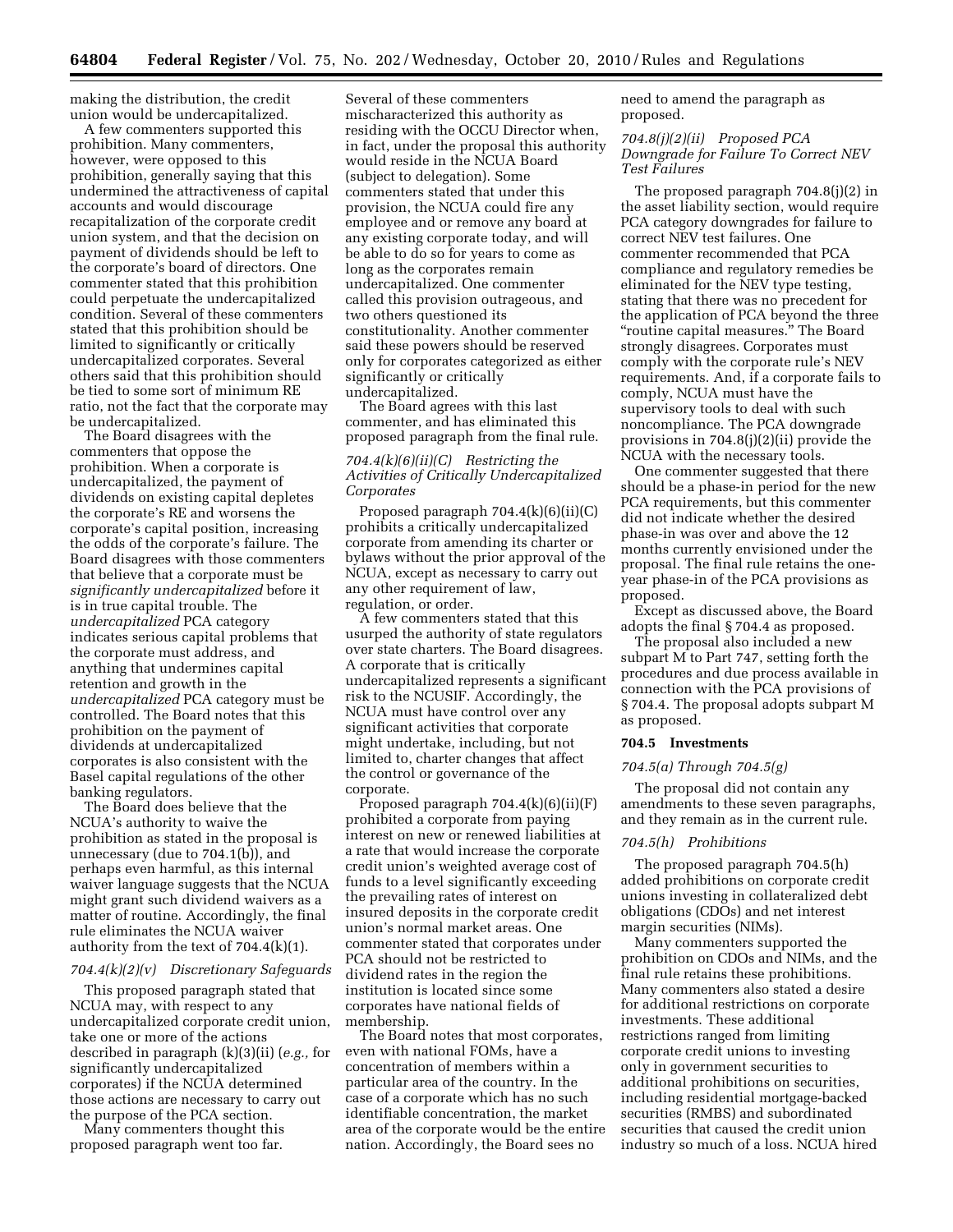Kamakura Corporation (Kamakura) to assist in analyzing the proposed rule, and Kamakura also recommended prohibiting investments in subordinated securities and placing further limits on private label RMBS.22

The Board agrees with these commenters and, accordingly, has added a new paragraph (h)(7) to the final rule to prohibit corporates from investing in private label RMBS. Private label RMBS are not guaranteed by the United States Government, its agencies, or its sponsored enterprises. The RMBS' underlying assets, residential mortgage loans, are also more sensitive to macroeconomic factors than other investments available to corporate credit unions. In fact, of the current combined losses at Western Corporate Federal Credit Union (WesCorp) and U.S. Central Federal Credit Union (U.S. Central), over 95 percent were related to private label RMBS. NPCUs also invest directly in residential mortgages, and by prohibiting corporates from purchasing private label RMBS, the pro-cyclical nature of corporate and NPCU balance sheets is also diminished. Given the lack of a guarantee, the sensitivity of mortgages to macro-economic factors, the concentration of mortgages on the balance sheets of natural person credit unions, and the recent history of corporate investments, the NCUA Board believes a prohibition on private label RMBS is warranted.

#### *704.2 Definition of Private Label Security*

The final rule defines *private label*  security as "a security that is not issued or guaranteed by the U.S. government, its agencies, or its governmentsponsored enterprises (GSEs).''

#### *704.2 Definition of Residential Mortgage-Backed Security*

One commenter noted that while the proposed rule defined the terms ''residential property'' and ''residential mortgage backed security,'' the proposed definition of RMBS did not include the use of the phrase "residential property." The Board agrees that, for precision, the RMBS definition should refer to ''residential property,'' and the final rule now defines RMBS as ''a mortgagebacked security collateralized primarily by mortgage loans on residential properties.'' Also, as a point of clarification, this 704.2 definition of RMBS includes not only securities primarily backed by first lien residential mortgages, but also securities primarily backed by other-than-first-lien

residential mortgages, such as home equity loans.

#### *704.5(h)(8) Prohibiting Subordinated Securities*

The Board has also added a new paragraph 704.5(h)(8) to the final rule prohibiting investment in subordinated securities. Subordinated securities present greater credit risk, liquidity risk, and price volatility than more senior securities. Losses on subordinated securities may at times reach 100 percent of principal, even when a more senior security in the same issuance may only lose pennies on the dollar. In fact, over 48 percent of the current combined losses incurred by WesCorp and U.S. Central are attributable to subordinated securities, mostly subordinated RMBS.

#### *704.2 Definition of Subordinated Security*

The proposal defined *subordinated security* in § 704.2 as ''[a] security that has a junior claim on the underlying collateral or assets to other securities in the same issuance. If a security is junior only to money market fund eligible securities in the same issuance, the former security is not subordinated for purposes of this definition.'' The final rule retains this definition, but adds the words "at the time of purchase" because a subordinated security can lose its subordination as the more senior tranches are paid down. The final rule also moves the existing prohibition on purchasing stripped MBS from paragraph  $(h)(7)$  to  $(h)(9)$ .

The relationship between the other investment, credit risk, and ALM prohibitions, and these two 704.5(h) prohibitions on private label RMBS and subordinated securities, is discussed in more detail below.

Accordingly, and except as described above, the Board adopts the final § 704.5, and associated definitions, as proposed.

#### **704.6 Credit Risk Management**

The proposed § 704.6 included tighter single obligor limits and new sector concentration limits. The proposal also required that all corporate investments, other than in another corporate or CUSO, have a minimum credit rating from all publicly available NRSROs of no lower than  $AA -$  for long-term ratings and A–1 for short-term ratings. Additionally, 90 percent of corporate investments must have at least two NRSRO ratings.

Several commenters thought the proposed tightening of the existing single obligor limits, and establishing of new sector limits, was a positive

change, and some asked for even tighter restrictions. On the other hand, several commenters thought the proposed limits were too tight and may increase risk and limit the corporates' ability to manage their businesses and balance sheets efficiently. The Board agrees that some of the proposed limits should be tightened and others relaxed, as discussed below.

#### *704.6(a) Policies*

The proposal did not contain any amendments to this paragraph.

#### *704.6(b) Exemptions*

The proposed paragraph 704.6(b) exempted certain assets from both the sector concentration limits and the single obligor concentration limit, including fixed assets, loans, investments in CUSOs, investments issued by the United States or its agencies or its government sponsored enterprises, and investments fully guaranteed or insured as to principal and interest by the United States or its agencies.

Several commenters believed settlement funds should also be exempt. These commenters were concerned that the tight single obligor limit would force corporates to find many additional settlement counterparties given the proposed tighter limit of 25 percent of capital per obligor. The commenters were particularly concerned about seasonal patterns that cause settlement activity to fluctuate throughout the year and could potentially cause violations of the single obligor limits.

The Board agrees with these concerns, and has added settlement funds in federally insured depository institutions to the list of exempt investments in the final 704.6(b). The Board has also added a definition of settlement funds to the final § 704.2 to read as set forth in the regulatory text of this rule.

Corporates must take care to properly classify settlement funds and not include non-settlement short-term investments in this category. Generally, the characteristics of settlement funds are: (1) Funds are used for immediatevalue transactions (transactions that must be paid for immediately to be processed or have a particular value at the time of processing); (2) Funds are used to settle transactions from institutions such as clearing houses, banks, payment processors, and other credit unions; and (3) Funds are used for same-day settlement accounts, or in the case of automated clearing house transactions within a few days. The amount of money a corporate classifies as ''settlement funds'' at a third party for purposes of exclusion from the 704.6

<sup>22</sup> Kamakura Report, p. 10.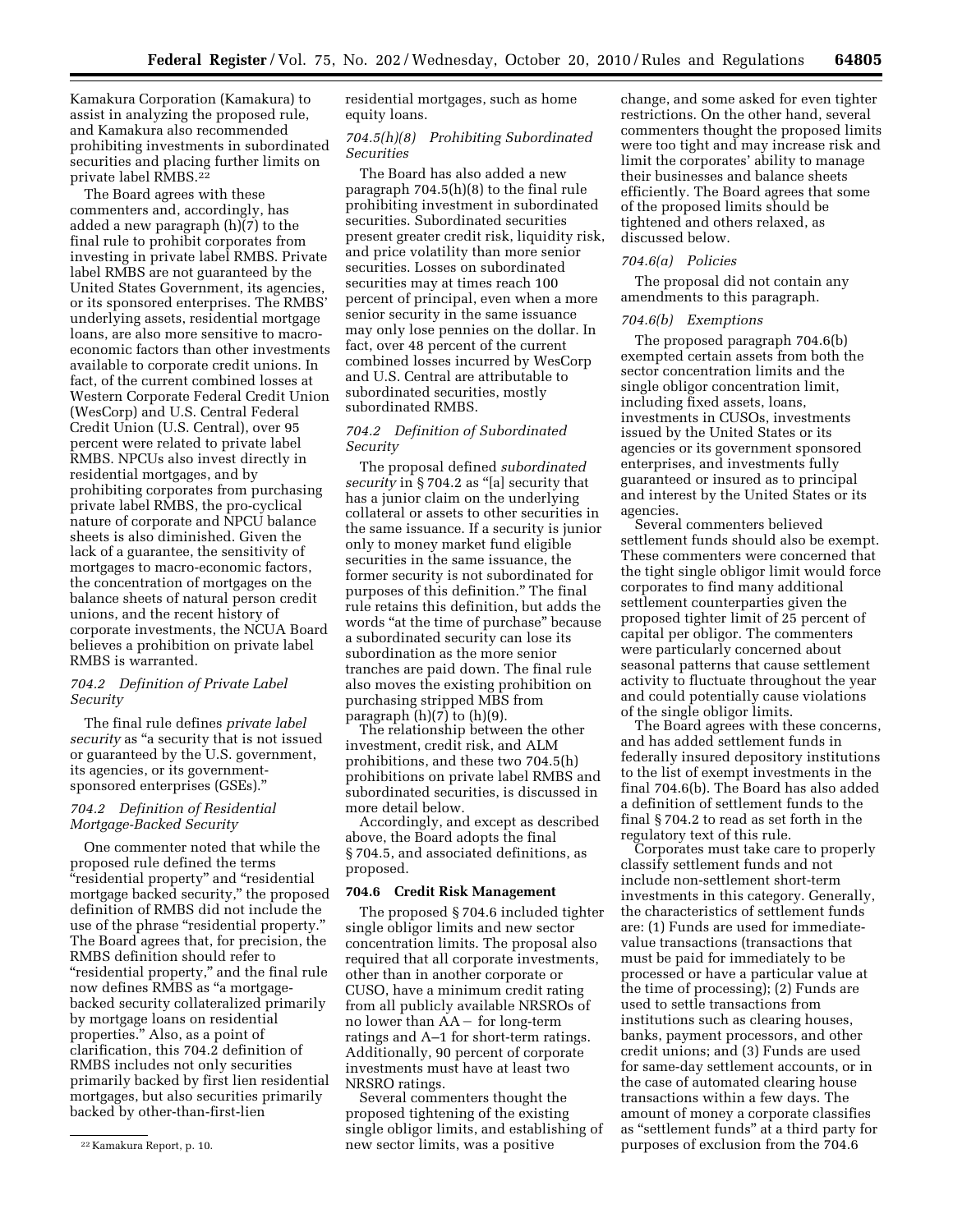single obligor limit should also be no more than the third party requires under the terms of its settlement policies.

The proposed 704.6(b) had a complete exemption for agency MBS, but the Board has instead determined not to exempt such MBS. Rather, the Board intends to permit investment in MBS, including agency MBS, subject to concentration limits described below. Accordingly, the final rule amends the 704.6(b) exemption for ''investments that are issued or fully guaranteed as to principal and interest by the U.S. government or its agencies or its sponsored enterprises'' by adding the words ''other than mortgage backedsecurities'' at the end. Also, the reference to subordinated securities is eliminated from the final rule since such securities will be prohibited.

#### *704.6(c) Issuer Concentration Limits*

The proposed 704.6(c) tightens the single obligor limits to 25 percent of capital, subject to certain enumerated exceptions.

In addition to the enumerated exceptions, many commenters felt shortterm investments, such as federal funds, should have either a relaxed single obligor limit, or be exempt from the single obligor limit, due to the lower risk associated with these transactions. The Board agrees. Investments of shorter maturity present less credit risk, all else being equal. Still, it is not appropriate to exempt these short term investments from some limit, as these obligations (including federal funds) do have some credit risk. Accordingly, the Board adds a new paragraph  $(c)(2)(i)$  to the final rule limiting investments in one obligor to 50 percent of capital where the remaining maturity of all obligations with that obligor are less than 30 days.

In general, the obligor in a securitization situation will be the Qualified Special Purpose Entity (QSPE) trust that issues the securities. Some commenters were concerned that there were very few potential obligors in the credit card ABS sector, particularly given the prevalence of ''master'' QSPE trusts, and so the single obligor limitation could keep corporates from making any significant investments in the credit card ABS sector. Accordingly, the final rule adds a new paragraph

704.6(c)(2)(ii) to the final rule relaxing the single obligor limitation for credit card master trusts to 50 percent of capital. The Board observes that credit card ABS, both as a sector and as individual securities, have withstood both systemic and issuer shocks since these ABS were first issued. Given the sector's relative safety and the limited number of potential counterparties, NCUA believes a 50 percent obligor limitation for these master trusts is appropriate.

#### *704.2 Definition of Obligor*

The final rule amends this definition to clarify that, for purposes of securities issued out of a trust, such as a Qualified Special Purpose Entity (QSPE) trust, the trust itself is the obligor.

#### *704.6(d) Sector Concentration Limits*

NCUA proposed, as part of its sector concentration limits, that private label RMBS be limited to the lower of 500 percent of capital or 50 percent of assets. Some commenters, and Kamakura, were concerned that these limits were not tight enough. Kamakura recommended tighter limits for both commercial mortgage-backed securities (CMBS) and private label RMBS and a combined limit for the MBS sectors due to the higher correlation of mortgages to macro-economic factors.23 Kamakura recommended a sector limit of 15 percent of the portfolio each for both CMBS and private label RMBS, and a combined sector limit of 25 percent of the portfolio. As discussed earlier, the final rule prohibits private label residential MBS. The Board also agrees a tighter limit for the CMBS sector is appropriate. Additionally, the Board believes an overall restriction on the amount of MBS, including agency MBS, is appropriate due to the additive nature of the corporates' concentration exposure when considered along with NPCU mortgage exposure.

Accordingly, the Board amended the final paragraph (d)(1)(i) to limit all MBS, inclusive of commercial mortgagebacked securities, to the lower of 1000 percent of capital or 50 percent of assets. Additionally, the final rule revises paragraph  $(d)(1)(ii)$  to tighten the limit on CMBS to the lower of 300

percent of capital or 15 percent of assets.

Paragraphs (d)(1) and (d)(2) establish sector concentration limits for specified investment types, and paragraph (d)(3) establishes a general, aggregate limit of 100 percent of capital or 5 percent of assets for any other investment type not described in (d)(1) or (d)(2). Some commenters were concerned that investments in federal funds might be included in the (d)(3) limit since fed funds were not specifically enumerated in the other sectors and were not generally exempt under 704.6(b). The Board recognizes that corporate credit unions need flexibility to engage in short-term investments and agrees that federal funds transactions with federally insured depository institutions should be explicitly excluded from the sector concentration limits in a manner similar to deposits in those institutions. Accordingly, the final rule amends paragraph (d)(4) to explicitly exclude federal funds investments in other federally insured depository institutions from sector concentration limits.

#### *704.6(e) Corporate Debt Obligation Subsector Limits*

The proposed paragraph 704.6(e) set out concentration limits for subordinated securities. Since the final 704.5(h) outright prohibits subordinated securities, the proposed text is no longer necessary and has been deleted from the final rule and replaced with a different provision, as discussed below.

The proposed 704.6(d)(1)(viii) limited corporate debt obligations to the lower of 1000 percent of capital or 50 percent of assets. Some commenters, including some trade associations, thought these limits were not restrictive enough. Some of these commenters recommended that NCUA further restrict concentrations in corporate debt by industry. The NCUA Board agrees. The final rule replaces the proposed 704.6(e) with a new 704.6(e) establishing subsector limits for corporate debt obligations. The final rule limits corporate debt to the lower of 200 percent of capital or 10 percent of assets for each of the 20 North American Industry Classification System (NAICS) industry sectors. The 20 NAICS sectors are listed in the following table:

| Code | Industry classification                                                                                 | Code | Industry classification                                                                                                                                                                                                                |
|------|---------------------------------------------------------------------------------------------------------|------|----------------------------------------------------------------------------------------------------------------------------------------------------------------------------------------------------------------------------------------|
| 22   | 11    Agriculture, Forestry, Fishing and Hunting<br>21    Mining, Quarrying, and Oil and Gas Extraction |      | 53   Real Estate and Rental and Leasing.<br>54   Professional, Scientific, and Technical Services.<br>55   Management of Companies and Enterprises.<br>56 Administrative and Support and Waste Management<br>and Remediation Services. |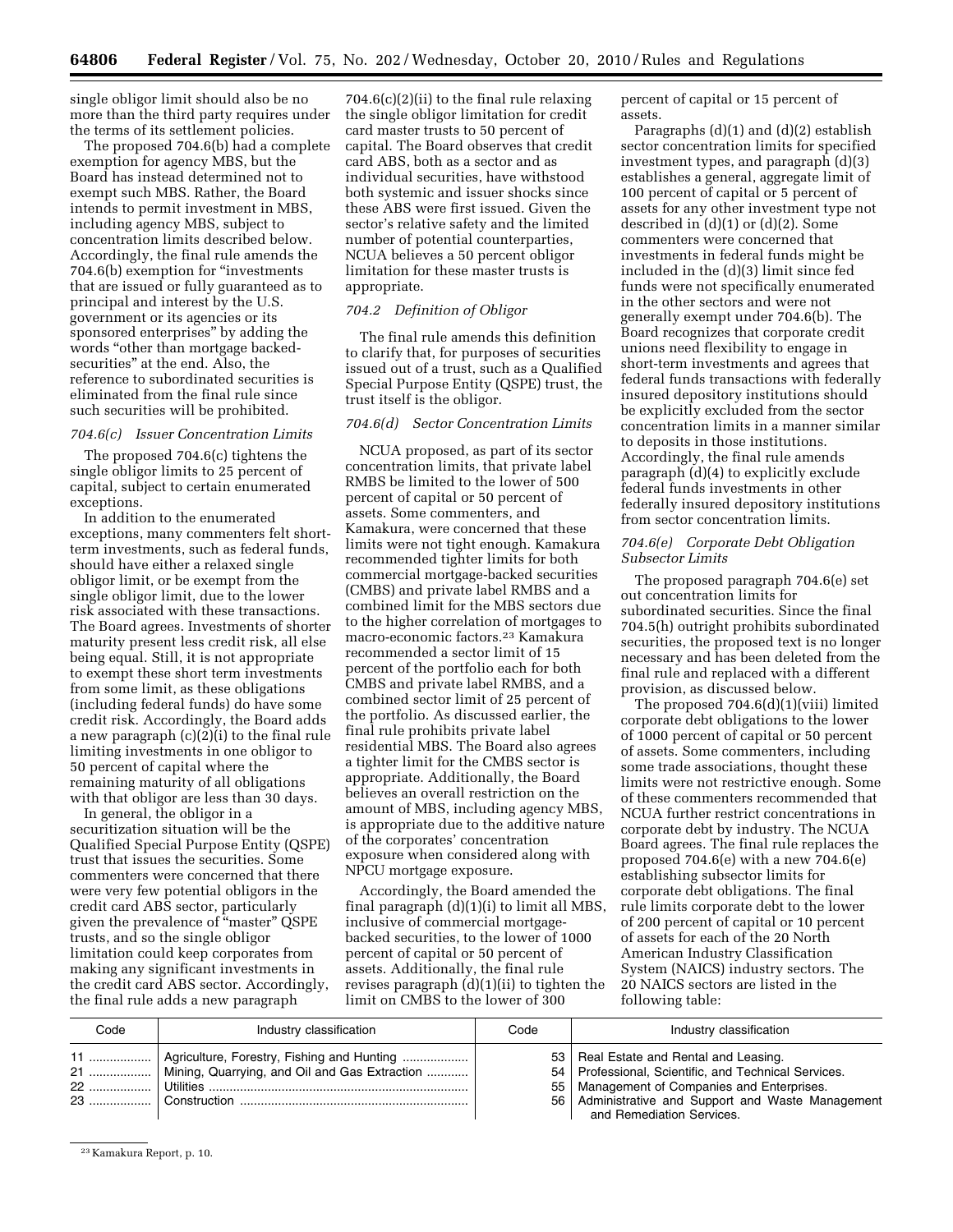| Code | Industry classification | Code | Industry classification                                                                                                                                                                                                                     |
|------|-------------------------|------|---------------------------------------------------------------------------------------------------------------------------------------------------------------------------------------------------------------------------------------------|
|      |                         |      | 61 Educational Services.<br>62   Health Care and Social Assistance.<br>71   Arts, Entertainment, and Recreation.<br>72 Accommodation and Food Services.<br>81   Other Services (except Public Administration).<br>92 Public Administration. |

These subsector limits will ensure more diversification in corporate debt obligations and reduce correlation risk due to excessive concentrations in any single subsector, particularly the finance subsector.

#### *704.6(f) Credit Ratings*

As discussed above, the proposed paragraph 704.6(f) required that corporates consult all publicly available NRSRO ratings and use those ratings to screen potential investments.

Several commenters and Kamakura expressed concerns regarding reliance on credit ratings provided by NRSROs. Kamakura recommended corporates not look to NRSRO ratings and instead implement a macro economic analysis approach to evaluating credit risk and conduct their own internal analysis on the probability of default of any given securities.24 The current 704.6(a), which NCUA did not amend in this rulemaking, requires that a corporate adopt a credit risk policy and evaluate the credit risk of individual securities. Still, the Board disagrees with the idea that NRSRO ratings have no value and that they should be entirely ignored when conducting credit analysis on a particular security. NRSRO ratings are useful tools when used, as in the proposed 704.6(f), only to *exclude,* not *include,* securities as potential corporate investments. Corporates must do additional credit analysis on each security that passes the initial NRSRO ratings screen, and each security that passes the NRSRO screen must comply with each and every one of the other investment, credit risk, and ALM provisions of this final rule.

#### *704.6(g) Reporting and Documentation*

The proposal did not contain any amendments to this paragraph. Accordingly, and except as described above, the Board adopts the final § 704.6 as proposed.

#### **704.8 Asset and Liability Management (ALM)**

The proposed § 704.8 contained several new ALM provisions, including a modification to the provision on early withdrawal penalties, two cash flow

mismatches limits, a new 2-year limit on the WAL of a corporate's assets, and a requirement to measure net interest income. Some commenters were in favor of the revisions in the proposed rule. Many commenters, however, objected to different provisions within the proposed rule, generally complaining about the complexity and efficacy of the multi-level testing in proposed paragraphs 704.8(e), (f), and (g). As discussed below, the Board has made several changes from the proposed § 704.8 to the final.

#### *704.8(a) Policies*

Proposed paragraph 704.8(a)(6) contained a conforming change to reference the two proposed cash flow mismatch sensitivity tests. Because, as discussed below, these tests are not adopted in the final rule, the conforming amendment has been removed from paragraph (a)(6).

#### *704.8(b) Asset and Liability Management Committee (ALCO)*

The proposal did not contain any amendments to this paragraph.

#### *704.8(c) Penalty for Early Withdrawals*

The proposal limited a corporate's ability to pay a market-based redemption price to no more than its book value, thus eliminating the corporate's ability to pay a premium on early withdrawals. Hundreds of commenters objected to this prohibition, arguing that the proposed prohibition on premiums would make corporates less competitive with their certificates, and thus reduce corporate liquidity on the front-end. The NCUA Board agrees now that prohibiting a premium is not likely to protect the corporate's liquidity, and could interfere with the corporate's competiveness, and so the Board determined not to adopt the final 704.8(c) as proposed. Instead, paragraph 704.8(c) will remain as in the current rule. Some comments also indicated that all corporates are not applying the current rule correctly. For example, the Board noted a corporate may base its market-based penalty on the asset values the certificate is matched against, and so the redemption value would decline as the value of the underlying assets decline. This methodology

violates the current regulation's requirement that penalties be based on the cost of replacing the lost funds.

The following example illustrates the application of the rule in a premium situation.

Assume a corporate is offering 2-year certificates at a 2-percent coupon, and 1-year certificates at a 1.5-percent coupon, and that the corporate then issues a 2-year certificate to ''NPCU A.'' One year later, assume NPCU A wishes to redeem the certificate and that interest rates have dropped, so that the corporate is now issuing 1-year certificates at 1 percent. That would make the replacement cost of the original certificate approximately 100 basis points (BP) (assuming the corporate can immediately issue a new certificate), but the dividend rate on the original certificate is more than that, at 200 BP. So the net savings for the corporate because of the early redemption is 100 BP. NCUA would then expect the corporate, at a minimum, to redeem this certificate at a premium of nearly 100 BP, but subtract some penalty spread to account for the uncertainty, and expense, in actually issuing a replacement certificate. Using this methodology and a penalty spread of, say, 25 BP, the 2 year certificate will be redeemed at an approximate price of 100.75. The market-based penalty, then, would technically be 25 BP, which reduced the 100 BP premium to 75 BP.

#### *704.8(d) Interest Rate Sensitivity Analysis*

The proposal did not contain any specific amendments to this paragraph. However, the final rule clarifies that for interest rate risk (IRR) tests conducted "at least quarterly," at least one of the tests must be conducted on the last day of the calendar quarter. Traditionally, the last day of the quarter has been used by the corporates, and this clarification ensures consistency in measurement periods. Additionally, if ''at least monthly'' testing is required because NEV ratio falls below three percent, the last day of the month must also be one of the testing dates.

<sup>24</sup> Kamakura report, pp. 8–10.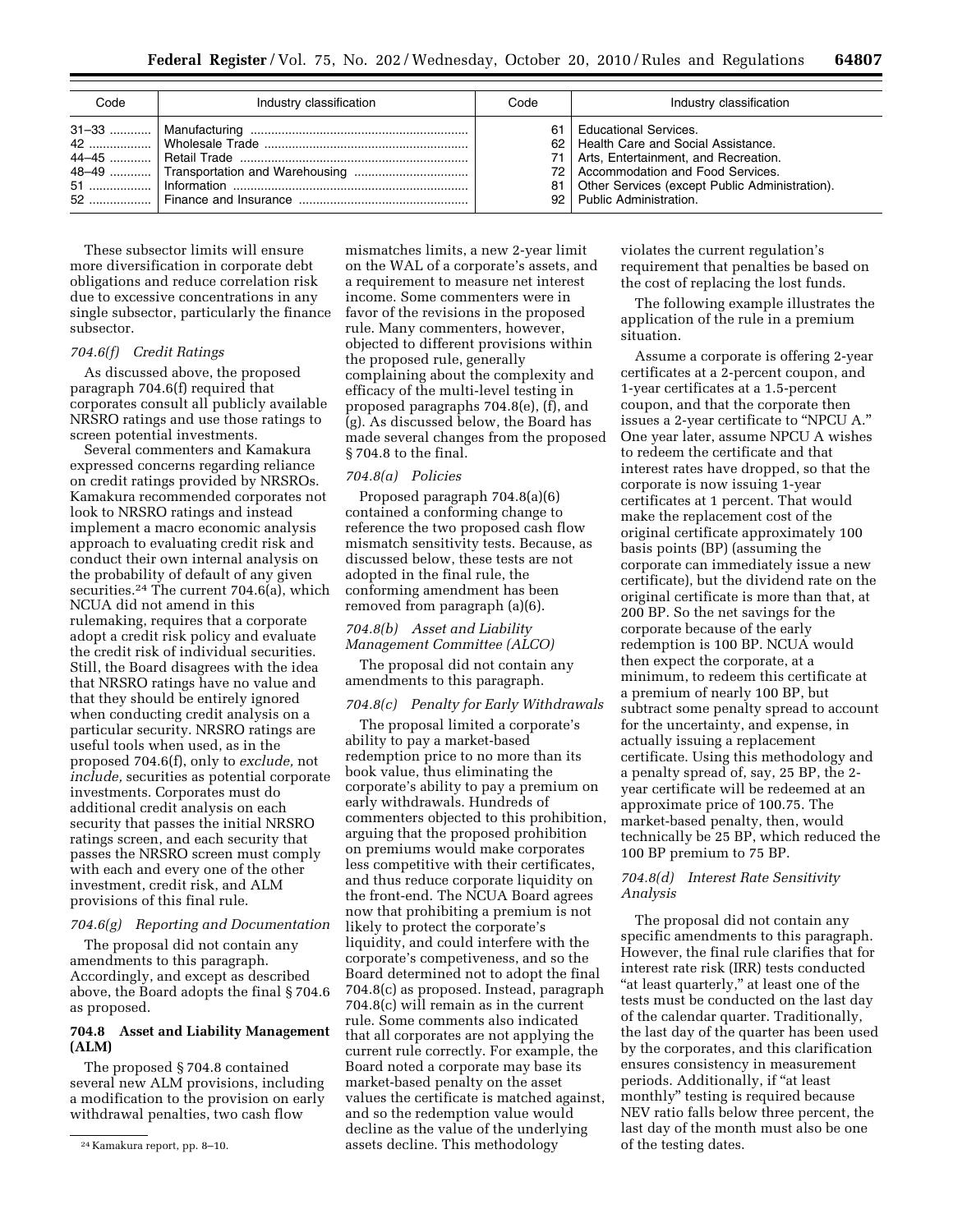### *(Proposed) 704.8(e) Cash Flow Mismatch Sensitivity Analysis*

See discussion in next paragraph.

#### *(Proposed) 704.8(f) Cash Flow Mismatch Sensitivity Analysis With 50 Percent Slowdown in Prepayment Speeds*

The proposal established new limits on cash flow mismatch sensitivity tests. Although the proposed tests were structured in terms of the effect on NEV of an immediate 300 basis point increase in the yield demanded by investors, the effect of the proposal was to ensure that the gap between the average life of a corporate's assets and its liabilities would remain within a few months and so not present extensive liquidity and market risk to the corporate.

Many commenters thought the two proposed cash flow mismatch sensitivity tests were too restrictive. Other commenters thought these tests were too complicated. Some commenters did not understand the tests were measuring the risk associated with cash flow mismatches, and these commenters discussed spread widening based on historical averages for such widening. Kamakura recommended eliminating the paragraph (e) and (f) stress tests, stating that these tests pose a potential burden on corporate credit unions, greatly reduce the number of securities available for investment, and do not appear to identify securities with differences in credit performance meaningfully related to the performance of securities throughout the credit crisis.

The Board generally concurs with these commenters and Kamakura, and the two proposed cash flow mismatch tests have been removed from the final rule. The elimination of the these two tests will allow corporates to have a larger mismatch between asset and liability cash flows, which increases earnings potential but also increases credit and liquidity risk. To mitigate this increased risk, the NCUA Board has retained the proposed 2-year WAL on assets and added an asset WAL extension test as discussed below.

#### *(Proposed) 704.8(g), (Final) 704.8(e) Net interest income modeling*

In addition to this NEV testing, the proposal required every corporate conduct net interest income (NII) modeling. The Board did not receive any significant comments on this provision, other than ones stating that corporates already did this modeling as a matter of policy. The final rule amends the timing of the modeling to read ''be performed at least quarterly,

including once on the last day of the calendar quarter.'' As discussed above, this change ensures consistency in the modeling results. This paragraph is also renumbered as paragraph 704.8(e) in the final.

#### *(Proposed) 704.8(h) (Final) 704.8(f) Weighted Average Asset Life*

The proposal prohibited the weighted average life (WAL) of a corporate's loans and investment portfolio, excluding derivatives and equity investments (*e.g.,*  investments with indefinite maturities such as PIC and CUSO investments), from exceeding two years.

The primary purpose of this restriction in the proposal was to ensure that a corporate did not artificially inflate the WAL of its liabilities so as to get around the asset—liability cash flow mismatch limits. Many commenters objected to the 2-year asset WAL restriction.

Some of these commenters were concerned that the 2-year WAL restriction would prevent corporates from providing long term liquidity loans to NPCUs. Loans over two years in maturity are not generally liquidity loans—they are loans used for term balance sheet funding to match off against longer-term loans or to fund portfolio growth. Since a corporate's primary role in lending is as a liquidity provider of short-term loans, NPCUs cannot rely on corporates to provide term lending in significant amounts. NPCUs have other viable options for longer-term funding such as the Federal Home Loan Bank system, which provides both fixed rate and variable rate lending.

With the elimination of the cash flow mismatch tests in proposed paragraphs 704.8(e) and 704.8(f), the NCUA Board believes it is very important to retain the proposed 2-year WAL restriction on the investment portfolio. This 2-year limit forces corporates to accommodate to the fact that corporates are, first and foremost, providers of payment systems, which, in turn, requires some matching of the investment portfolio to the short term payment liabilities to ensure liquidity for the payments system. Providing liquidity to NPCUs, particularly long-term liquidity, is of secondary importance to this payment systems function.25 Still, the 2-year WAL restriction is a *portfolio-wide*  restriction, and the WAL restriction will allow corporates to make limited amounts of term loans exceeding two years in maturity if those loans are

matched by other corporate assets of less than two year maturities.

Some of the commenters thought the 2-year asset WAL would prevent a corporate from being able to earn sufficient spread to build retained earnings in a timely manner. As discussed in more detail below in connection with some hypothetical corporate portfolios, the Board does not believe this is true. In fact, as suggested in the Kamakura report, the proposed cash flow mismatch tests were in most cases the determining factor in limiting a corporate's ability to populate its investment portfolio with ABS and MBS that generated higher yields for the corporate. Under the proposed 704.8(e) cash flow mismatch test, and assuming a 4 percent NEV, a corporate's asset WAL could not exceed its liability WAL by more than about 3 months without violating proposed 704.8(e). That meant that if the WAL of the corporate's liabilities was about 8 months—which is about the current average for corporates—then the corporate's asset WAL could only be about 11 months. Since the final rule will not contain the proposed cash flow mismatch tests, this corporate can take its asset WAL all the way out from 11 months to 2 years, generating more earning power (assuming an upward sloping yield curve). NCUA expects the WAL of a corporates' liabilities to remain relatively short going forward as they focus on the payment systems function. Accordingly, the elimination of the cash flow mismatch tests will have an even greater positive impact on corporates' ability to maintain longer assets and generate earnings from such assets.26

The proposal required that a corporate assume, when calculating the WAL, that no issuer options will be exercised. For example, the corporate cannot assume that an issuer will execute a clean-up call. The final rule also requires that the corporate not assume that any market options will be exercised. This requirement addresses the failure of auction rate securities. During the credit crisis, auction rate securities, initially considered by some to have a maturity of approximately one month, extended out in some cases to 15 or 20 years when the auction failed.

The final rule also provides that if the WAL of a corporate credit union's investment portfolio exceeds two years on the testing date, this WAL must be measured more frequently. In that case the measurement must be taken at least monthly, including once on the last day

<sup>&</sup>lt;sup>25</sup> Providing investments on a principal basis will be even less of a priority in the corporate business model going forward.

<sup>26</sup>Though a corporate is still bound by the IRR NEV constraints in paragraph 704.8(d).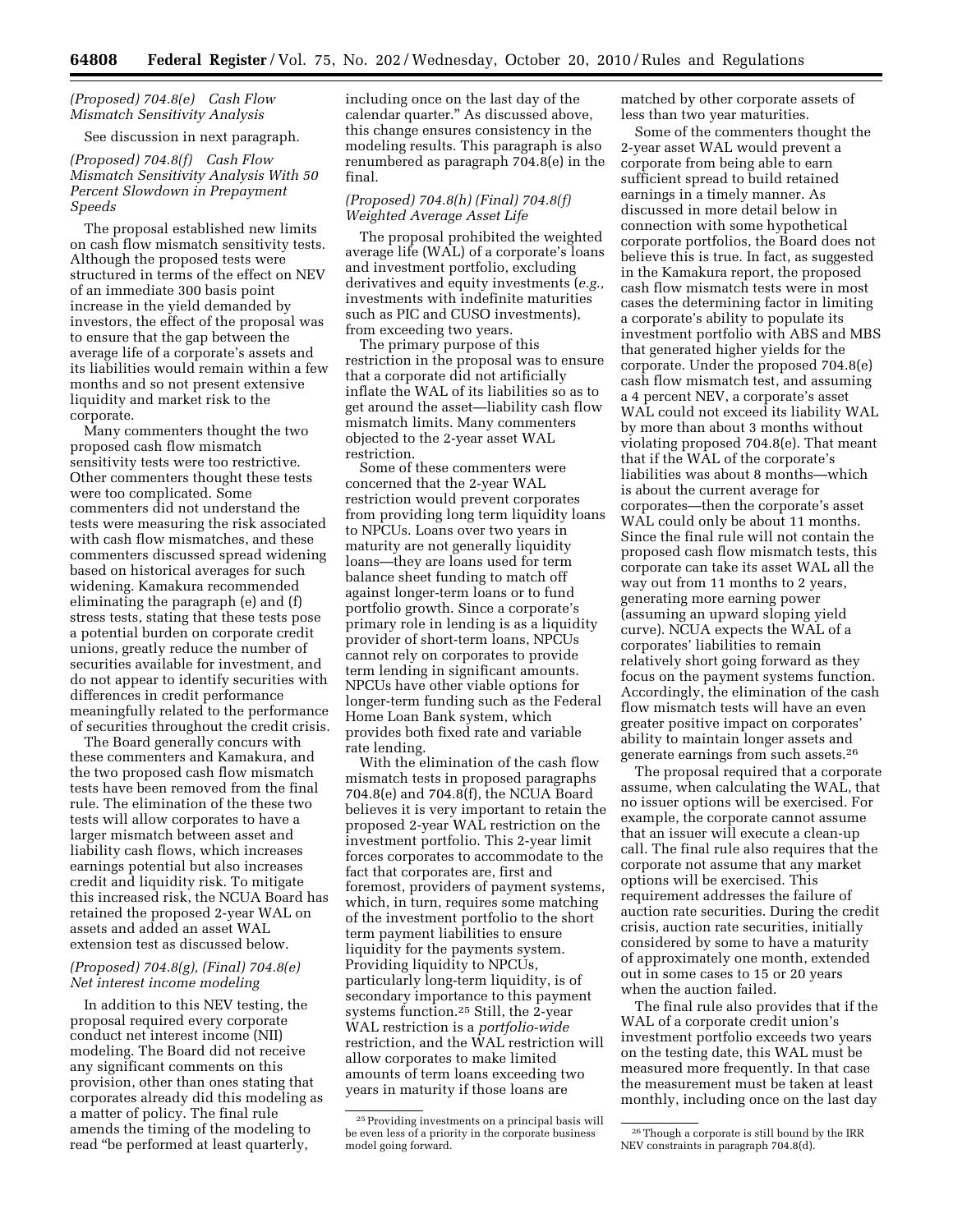of the month, until the WAL is once again below two years.

With the elimination of the cash flow mismatch tests in paragraphs 704.8(e) and 704.8(f), the proposed WAL limit has been renumbered in the final rule from 704.8(h) to 704.8(f).

#### *704.2 Definition of Weighted Average Life*

The current § 704.2 definition of *weighted average life* uses a calculation based on the average time for a return of a dollar of principal. Although stripped MBS are generally impermissible for corporates, it is possible that a corporate might hold some sort of stripped interest only (IO) security that has no principal return. Accordingly, the Board amends the final definition of *weighted average life* to include for IO securities a calculation based on the average time to the expected receipt of a dollar of interest.

#### *(Final) 704.8(g) Weighted Average Life With 50 Percent Slowdown in Prepayment Speeds*

As discussed above, the Board's decision to forgo the proposed cash flow sensitivity tests increases the importance of the proposed 2-year asset WAL in protecting the payment systems from excessive risk. In addition to the 2-year WAL restriction, and to protect against extension risk, the Board has added a new paragraph 704.8(g) to the final rule limiting asset WAL extension to 2.25 years assuming a 50 percent slowdown in prepayment speeds, regardless of asset type.

In the past, many market participants believed that lower interest rates would create faster prepayment speeds in residential MBS. During the recent credit crisis, however, prepayment speeds slowed substantially in many RMBS, even with lower interest rates. In some cases, a prepayment slowdown can produce radical increases in the WAL of a security (*e.g.,* in excess of one thousand percent), particularly in support tranches. Accordingly, this new 50 percent slowdown test limits the extension risk, and the related credit and liquidity risk, that a corporate can accept into its portfolio. This new 704.8(g) WAL test with prepayment slowdown is similar to the proposed 704.8(f) cash flow mismatch sensitivity test with prepayment slowdown that the Board is not adopting, except that this new 704.8(g) is simpler to calculate and not as restrictive as the proposed 704.8(f).

#### *704.8(h) Government Issued and Guaranteed Securities*

Many commenters thought securities that are issued or fully guaranteed as to principal and interest by the U.S. government or its agencies or its sponsored enterprises should be exempt from the cash flow mismatch and 2-year WAL restrictions. The most common argument was the absence of credit risk in these securities.

The Board is sympathetic to this concern, and so the final rule allows the WAL of securities that are issued by, or fully guaranteed as to principal and interest by, the U.S. government or its agencies or its sponsored enterprises to be multiplied by a factor of 0.50 when determining the WAL of a corporate's entire portfolio. So, for example, a 4-year WAL agency security will be treated as if it has a 2-year WAL for purposes of the WAL calculations in paragraph 704.8(f) and (g). The Board also considered exempting government securities from both the asset WAL tests, but concluded that such an exemption was not appropriate because these securities do have some market volatility.

The Board determined to use the 0.50 factor because it provides corporate credit unions with a material measure of relief from the WAL calculation without creating undue market risk. Small factors, such as 0.25, would not provide a significant benefit to the corporates, while larger factors, such as 0.75, raised concerns over market risk and the potential negative effects on NEV. During the global credit crisis, even agency RMBS spreads widened significantly between October 2008 and November 2008. During this period, spreads between the Bloomberg generic 5-year Fannie Mae Benchmark and the swap curve widened by 111 BP, introducing significant market risk on these securities. Other Bloomberg generic indices also widened significantly, with the longer term benchmarks widening even more. The Board believes the 0.50 factor provides the best balance between WAL relief and ensuring that corporate NEV positions are protected.

#### *704.8(i) Effective and Spread Durations*

The proposed paragraph 704.8(i) required a corporate measure at least once a quarter, the effective duration and spread durations of each of its assets and liabilities, where the values of these are affected by changes in interest rates or credit spreads. There was no significant comment on this provision. The Board determined to

clarify the timing of the tests by inserting the phrase "including once on the last day of the calendar quarter.'' Otherwise, this paragraph was finalized as proposed.

#### *704.8(j) Regulatory Violations*

The proposed paragraph 704.8(j) required that a corporate take action to report, and cure, violations of § 704.8. The proposal also stated that if the corporate could not timely cure the violation, the corporate would suffer a PCA downgrade.

One commenter thought it inappropriate to tie the failure of ALM tests to PCA downgrades. The Board disagrees. A corporate must maintain its NEV levels, and protect those NEV levels from credit, extension, and liquidity risk. A PCA downgrade, and the associated PCA provisions in § 704.4, give the Board the necessary tools to deal with a corporate's failure to meet important regulatory requirements.

#### *704.8(k) Overall Limit on Business Generated From Individual Credit Unions*

The proposed paragraph 704.8(k) prohibited a corporate from accepting from a member or nonmember credit union or other entity any investment, including shares, loans, PCC, or NCAs if, following that investment, the aggregate of all investments from that member or entity in the corporate would exceed 10 percent of the corporate credit union's moving daily average net assets.

Hundreds of commenters opposed this limit on business from individual entities. Some commenters believed, for example, that this restriction would prevent a corporate from certain borrowings, such as liquidity borrowings from sources like the Federal Home Loan Banks. This was not the Board's intent. Accordingly, the final 704.8(k) applies the limit only to member and nonmember credit unions. The Board has also increased the limit in the final rule from 10 percent of a corporate credit union's moving daily average net assets to 15 percent. This increase in the limit is appropriate because of seasonal factors that affect the amounts of settlement funds a NPCU may have with a corporate. The Board believes, however, that increasing the limit beyond 15 percent is not appropriate and could lead to excessive concentrations of risk with one or two members. The final 704.8(k) will not become effective for 30 months following the date the final rule is published in the **Federal Register.**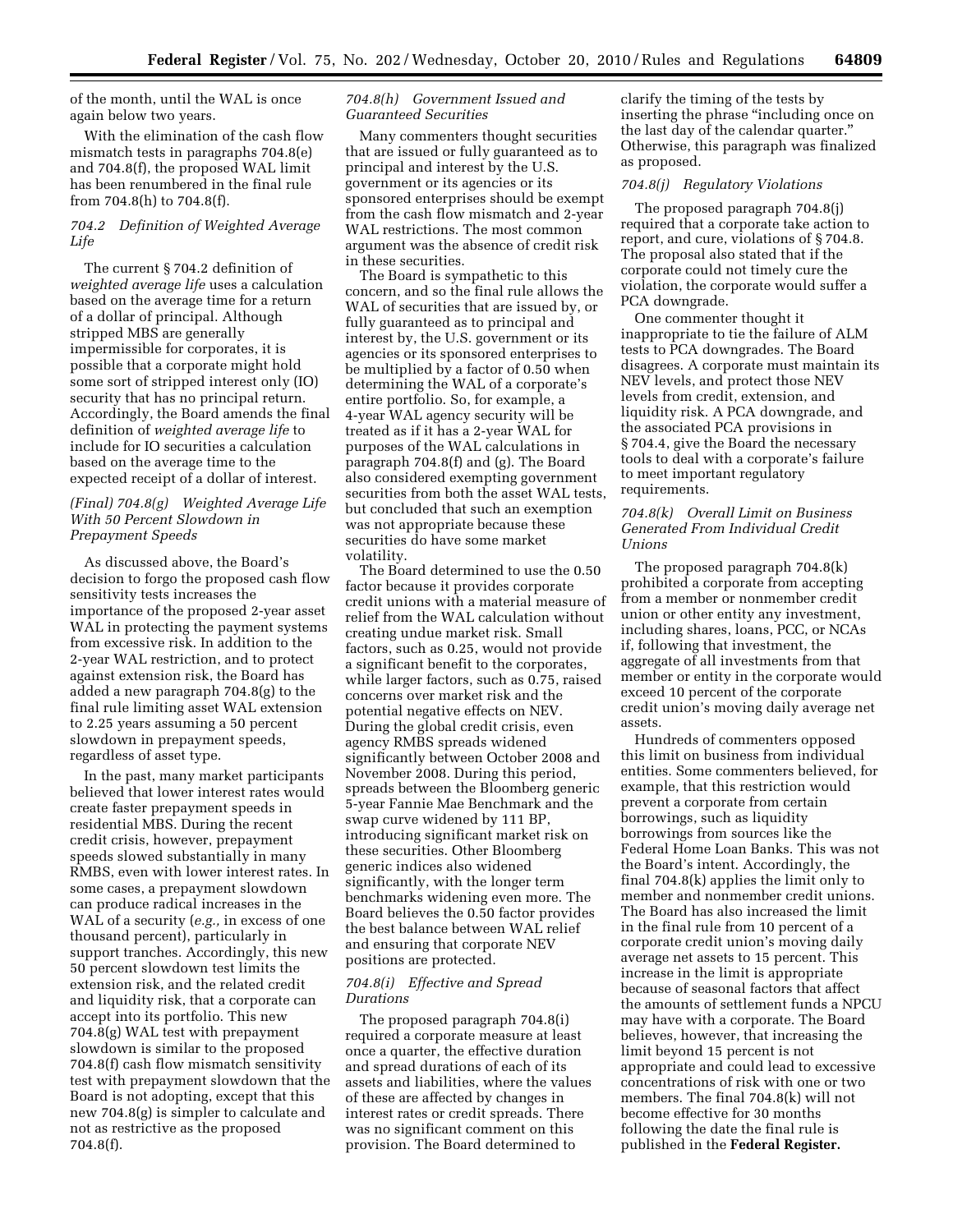Accordingly, and except as described above, the Board adopts the final § 704.8, and associated definitions, as proposed.

#### **704.9 Liquidity Management**

#### *704.9(a) General*

The proposed paragraph (a)(3) required a corporate maintain sufficient sources of cash and cash equivalents to support its payment system obligations. There was no significant comment on this proposal, and it is adopted into the final rule.

#### *704.9(b) Borrowing Limits*

The proposed paragraph 704.9(b) replaced the current borrowing limits of up to *the greater of* 10 times capital or 50 percent of shares (excluding shares created by the use of member reverse repurchase agreements) and capital, with a limit of the *lower* of 10 times capital or 50 percent of capital and shares on aggregate borrowing. The proposal also added a new sublimit on secured borrowing, as discussed below.

#### *704.9(b)(1) Secured Borrowings*

The proposal permitted a corporate to borrow on a secured basis, but, generally, only for liquidity purposes and only with a maximum maturity of 30 days. A corporate may also borrow on a secured basis for non-liquidity purposes, but only if the corporate is well-capitalized and only in an amount equal to the corporate's excess capital.

Several commenters felt current borrowing limits were sufficient while others felt their corporates should have no borrowing limits. These latter commenters argued the risks associated with borrowing would be captured by asset liability management modeling. Dozens of commenters also felt the 30 day limit on secured borrowings established by § 704.9(b)(1) was too restrictive and would reduce a corporate's ability to offer lending products and interest rate swaps to natural person credit unions. Many commenters stated any negative ramifications of borrowing in excess of 30 days would be constrained by other aspects of the proposed rule. Many commenters felt § 704.9(b)(1) should be eliminated all together.

The Board believes the proposed borrowing limits are prudent and sufficient to allow corporate credit unions to manage liquidity needs and to safeguard their payment systems. The Board also still believes that corporates should be limited in their ability to borrow on a secured basis for other than liquidity purposes. As demonstrated by recent events, secured borrowing can

create additional risks for the corporate and the NCUSIF. Secured lenders require collateral to be valued at market and they impose an additional haircut (margin) to ensure the borrowing is fully and continuously collateralized. Market shocks can create short-term market values that are significantly below longterm intrinsic values and which can magnify potential losses if the creditor seized the collateral and sold it as permitted by the lending agreements.

Accordingly, the final rule retains restrictions on secured borrowing for non-liquidity purposes and retains the 30 day maximum term for secured borrowings made for liquidity purposes. These restrictions will not preclude a corporate from renewing liquidityrelated borrowings on a rolling basis. These limits on aggregate borrowing and secured borrowing should help mitigate the consequences of future adverse market events for the corporates and the NCUSIF.

As with most of these final revisions, the effective date of the paragraph 704.9(b) revisions will be January 18, 2011. NCUA expects that corporates will not enter into any new borrowings before that date that will put them out of compliance with 704.9(b) on that date. Also, to the extent that a corporate has one or more borrowings on that date that are not in compliance with the requirements of 704.9(b), NCUA will expect the corporate to move aggressively to pay off those borrowings or to replace them with borrowings that comply with 704.9(b).

Accordingly, and except as described above, the Board adopts the final § 704.9 as proposed.

#### **Appendix B to Part 704—Expanded Authorities and Requirements**

The proposed rule revised the qualification criteria, and elements of, the Base-plus and Part I authority, and eliminated the current Part II authority, in Appendix B.

#### *General*

The final Appendix B includes language requiring state chartered corporates seeking expanded authority first obtain the approval of their SSAs before submitting an application to NCUA. This requirement is consistent with 12 CFR 704.1(b).

#### *Base Plus*

The final Base-Plus section removes the references to the proposed cash flow sensitivity tests in § 704.8(e)(1) and § 704.8(f)(1) since these two proposed tests do not appear in the final rule. Language has also been added to clarify that for monthly NEV testing, the last

day of the month must also be one of the testing dates.

#### *Part I*

To qualify for Part I authority, the proposal added a requirement that a corporate achieve and maintain a leverage ratio of at least 6 percent, meaning that its Tier 1 capital, divided by its moving DANA, must equal or exceed 6 percent. The proposal also limited the aggregate amount of investments purchased under Part I authorities to the lower of 500 percent of capital or 25 percent of a corporate credit union's assets. NCUA did not receive any significant comment on these proposals, and they are retained in the final Part I. The final Part I removes the references to the proposed cash flow sensitivity tests in § 704.8(e)(1) and § 704.8(f)(1) since these two proposed tests do not appear in the final rule.

#### *Part II*

The proposal removed the current Part II, which generally permitted investments down to BBB, and renumbered the existing Part III, on foreign investments, as Part II.

NCUA did not receive any significant comment on the removal of the current Part II, and it is removed and replaced in the final rule with the Part on foreign investments.

The proposed Part II on foreign investments established credit exposure limits for any single foreign obligor not to exceed 50 percent of capital. The NCUA Board intended this limit to be consistent with the single obligor limits established by the proposed and final § 704.6(c). Accordingly, the final paragraph (a)(4) of Part II is amended to limit exposure to a single foreign obligor to the greater of 25 percent of capital or \$5 million.

#### *Part III*

The proposal renumbered the current Part IV, which permits limited investments in derivative transactions, to Part III.

#### Paragraph (a) Permissible Purposes for Derivatives

The proposal modified the current authority in paragraph (a) to ensure that corporates do not use derivatives to take on additional risk. Proposed paragraph (a) permits the use of derivatives only to create structured products, mitigate interest rate and credit risk on its own balance sheet, or to hedge the balance sheet of its members. NCUA received no significant comment on this proposal, and the final paragraph (a) is adopted as proposed.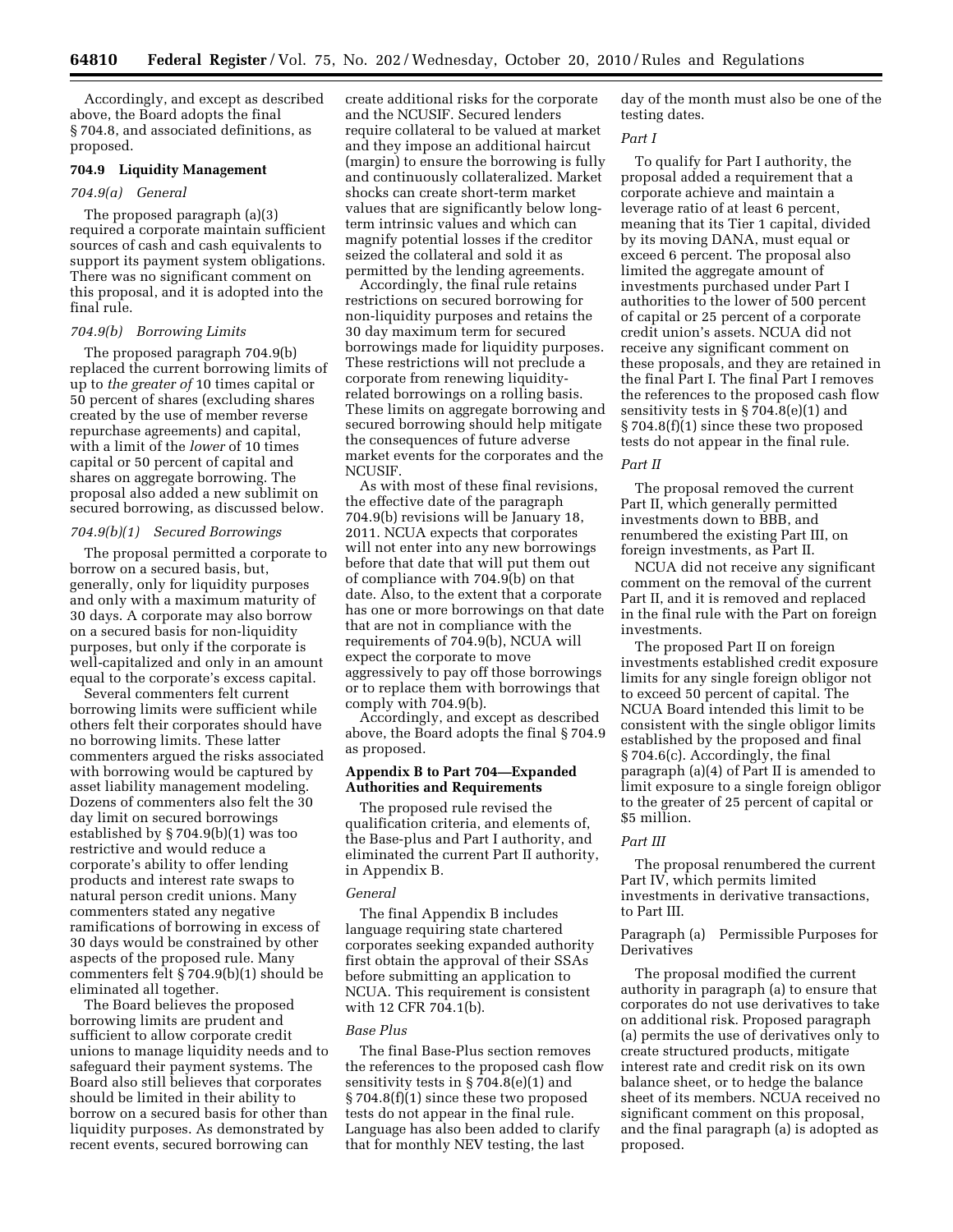Paragraph (b) Credit Ratings of Derivatives Counterparties

The proposed paragraph (b)(1)(i) limited corporates to derivative counterparties rated no lower than the minimum permissible rating for comparable permissible term investments. Some commenters were concerned with the lack of AA- rated counterparties for corporates without Part I Expanded Authority. These commenters argued this AA- rating restriction would keep corporates from finding an adequate number of qualifying derivative counterparties. Some commenters also cited the netting and collateral posting required in derivative transactions, noting these requirements mitigate the credit risk of a derivative transaction in comparison to a similarly rated investment transaction.

The Board concurs there are few potential derivatives counterparties rated AA- or higher. In fact, there are many more potential derivatives counterparties rated A or A-, and a corporate that wants to engage in derivatives activity needs access to counterparties rated A or A-. The Board believes the credit quality of derivative counterparties is not as important as the credit quality of investment issuers. The nature of derivative transactions the corporates generally make (*e.g.,* interest rate swaps) make them less risky than traditional investments, given the relatively low exposure levels and the mitigation of credit risk associated with bilateral netting agreements and collateral requirements.

Accordingly, the final paragraphs (b)(1)(i) and (ii) permit corporates that qualify for Part III derivatives authority to engage in derivatives transactions with domestic counterparties rated no lower than A-, and, if the corporate has Part II Expanded Authorities, with foreign counterparties rated no lower than permissible under that Part II. The final paragraph (b)(1)(iv) also requires the corporate comply with the Investment Action Plan provisions of § 704.10 if any rating relied upon to meet the requirements of paragraphs (b)(1)(i) or (ii) is downgraded below the minimum rating requirements.

In addition, the Board notes that OCCU publishes separately from Part 704 the specific criteria to qualify for any particular expanded authority. NCUA will publish the parameters for Part III qualification, which parameters will include compliance with industry best practices on bilateral netting of derivatives and the posting of collateral.

#### *Part IV*

The proposal renumbered the current Part V authority on participation lending as Part IV. The final rule reflects this renumbering.

Accordingly, and except as described above, the Board adopts the final Appendix B as proposed.

#### **Section 704.11 Corporate Credit Union Service Organizations (CUSOs)**

#### *704.11(e) Permissible Activities*

The current 704.11(e), entitled *prohibited activities,* prohibits a CUSO from acquiring control, directly or indirectly, of another depository financial institution or to invest in shares, stocks, or obligations of an insurance company, trade association, liquidity facility, or similar organization.

The proposal would move the current prohibition language in 704.11(e) to proposed paragraph 704.11(g)(4) and replace the current 704.11(e) with a new paragraph entitled *permissible activities.*  The new proposed 704.11(e) would require that a corporate CUSO agree to limit its activities to brokerage activities, investment advisory services, or other categories of activities (including but not limited to service activities) as approved in writing by the NCUA and published on the NCUA Web site.

Several commenters generally agreed with the proposed regulation of CUSO activities and enhancement of CUSO transparency. Some of these commenters are concerned about the migration of activities from corporates to CUSOs and increased corporate exposure to CUSO risks.

Many commenters, however, objected to the proposal that NCUA preapprove and publish a listing of approved corporate CUSO activities. Some objected to such NCUA preapproval generally, while others felt that publishing the list separate and apart from the rule created too much ambiguity in the rule and would inhibit proper corporate planning. Those commenters that objected categorically to NCUA preapproval felt such a preapproval requirement would discourage corporate ownership of CUSOs, and that such ownership was important because corporates bring a level of expertise to CUSO management that NPCUs may not bring. One of these commenters stated that NCUA should continue the approach of delineating those activities that are prohibited, not those that are approved. Another commenter believes that NCUA should not place limits on corporate CUSOs at this time because the most recent

corporate crisis was an investment issue not related to CUSOs.

The Board believes that NCUA must have some oversight over corporate CUSOs. These CUSOs affect not only the health of the corporates, but also the health of the credit union system as a whole, because many corporate CUSOs serve NPCUs directly. The Board is concerned that some activities might migrate from corporates to CUSOs as a result of this rulemaking, and NCUA needs to understand and preapprove the activities of these CUSOs and have access to these CUSOs. In addition, the Board reiterates that it is not regulating just in reaction to the immediate past crisis, but also attempting to anticipate future problems and construct a regulatory scheme that will help NCUA deal with those problems when they arise.

One commenter wanted to know why NCUA had only identified two activities (brokerage and investment advisory services) as preapproved in the rule text, and stated that only one of its four existing CUSOs would prequalify under these approved activities. This commenter stated that another activity, "item processing," which was very important to its members, had been moved from the corporate to a CUSO to separate the "operational risk" from the corporate, and this commenter wanted a lengthier list of preapproved activities in the rule, including item processing. Two commenters suggested NCUA should expand the list of preapproved activities in the regulation to include item processing, shared data processing, and ''shared services.'' This commenter and others also stated that the rule should outline the process and criteria for approving each new category and explain the criteria. Other commenters asked that the approved list include business lending services, ALM services, card services, and the programs for the purchase of CDs from other depository institutions. One commenter stated that data processing should be preapproved. A few commenters stated that the corporate rule should include the same list of preapproved CUSO activities as currently exists for federal credit union CUSOs in part 712 of NCUA's rules. One said that, at a minimum, NCUA should incorporate into part 704 all the activities described in 712.5(a), (b), (e), (g), and (k).

The Board preapproved brokerage and investment advisor services because the Board believes providing those services are very appropriate corporate CUSO activities. The Board does not believe that all the preapproved categories of activities in § 712.5 for natural person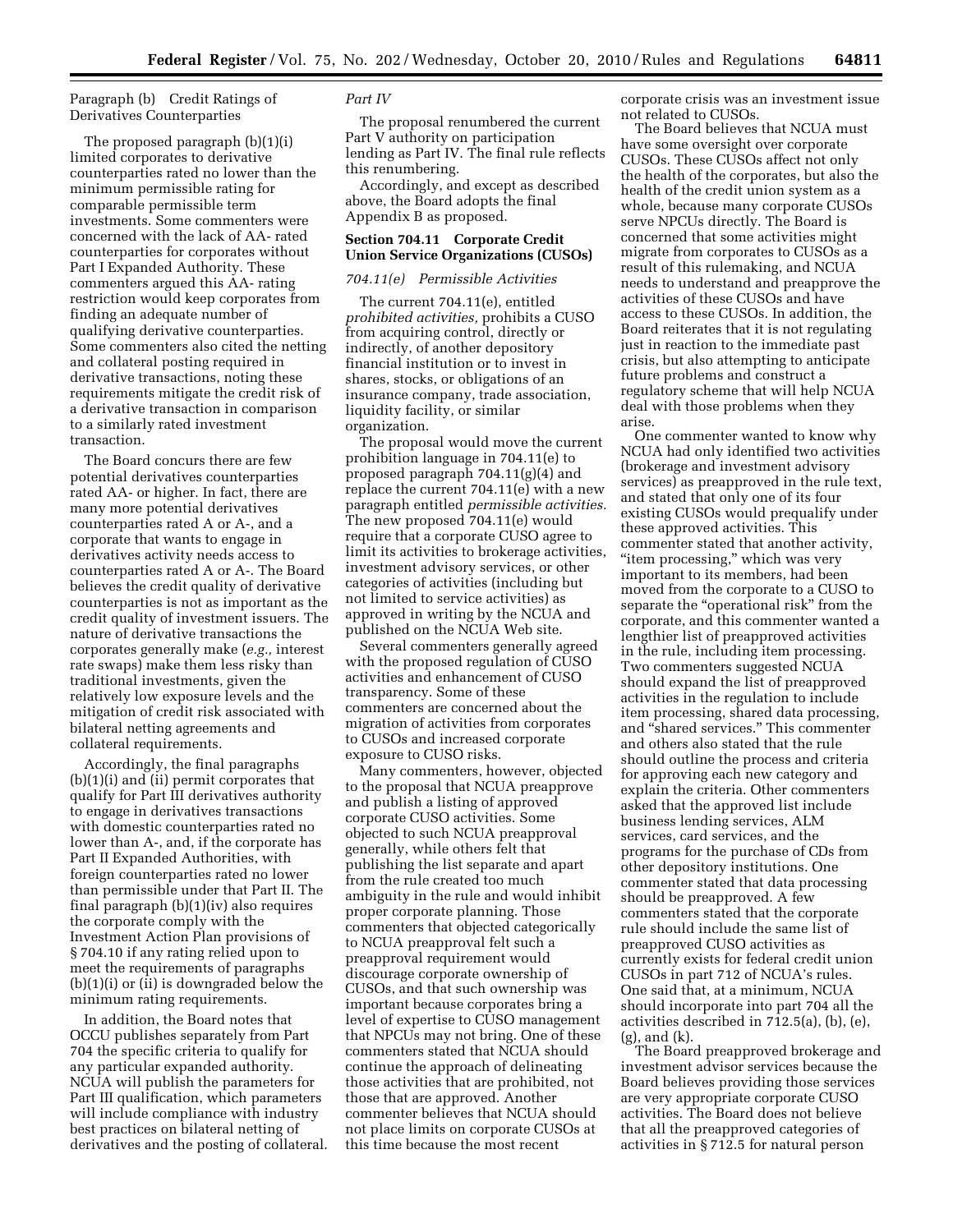federal credit union CUSOs are necessarily appropriate for corporate CUSOs, and so declines to incorporate § 712.5 language into 704.11(e). In fact, at this time, the Board will not be adding additional preapproved activities into the rule text of 704.11(e). Corporate CUSOs may submit descriptions of the activities they currently perform, or desire to perform, to NCUA beginning immediately on publication of this rule, and NCUA will begin the review and approval process for those activities. The Board wants to examine each activity, whether new to corporate CUSOs or a preexisting activity.

One commenter suggested that a corporate submit a business case when seeking approval for a service rather than limit, upfront, the kinds of activities permissible. This commenter noted that the credit union system needs to have the flexibility to grasp opportunities as they arise. Some commenters objected to the informal nature of the NCUA approval process and wanted additional definitions and information in the rule text.

In fact, the Board's intent with the proposed, informal approval process is to streamline that process and to ensure that appropriate activities are approved as quickly as possible. Once NCUA has approved and published an activity category, any corporate CUSO may engage in that activity without further approval. The Board intends this process to be flexible enough to accommodate opportunities as they arise, without creating too much risk to the credit union system. On the other hand, the Board understands that corporates and their CUSOs need certainty, and some sort of permanence to the category or approved activities. The Board does not want corporates or their CUSOs to be concerned that NCUA might use the informal process to remove or radically alter a category of approved activities after NCUA's publication of that approval. Accordingly, the final rule adds a new paragraph (e)(3) that provides NCUA will not remove a particular activity from the approved list, or make substantial changes to the content or description of that approved activity, except through the formal rulemaking process.

One commenter was concerned about potential service disruptions as existing CUSOs go about obtaining NCUA approval. Some commenters stated that corporates would need a transition period following publication of the final rule to determine if their current corporates were engaged in activities acceptable to NCUA, with one

suggesting 180 days. Another commenter thought NCUA should publish a list of approved activities in advance of the final rule, and another stated that there should be a ''fast track'' approval process for existing CUSOs. One commenter suggested that there should also be a 12-month period for a corporate to divest from impermissible CUSOs.

The Board is sympathetic to these concerns about the transition to the preapproval system. Accordingly, the requirement in the final rule that NCUA preapprove CUSO activities will not become applicable until April 18, 2011, so as to provide time for application to NCUA and NCUA review. Further, the final rule will permit a corporate an additional 12 months to extricate itself from an impermissible CUSO, if the corporate can demonstrate that, on the date of publication of the final rule, (1) the CUSO was actively engaged in the activity, and (2) the activity met all the requirements of § 704.11 as that rule existed prior to effective date of final rule.

A few commenters stated that, for state chartered corporates, the states should determine what CUSO activities were appropriate. One commenter stated that NCUA should retain only the authority to "restrict an activity that is determined to present an undue material risk to the insurance fund.''

It is the intent of the Board that NCUA will review corporate CUSO activities for their potential impact on the insurance fund. Unfortunately, the Board cannot know in advance every sort of activity that a CUSO might wish to engage in that might have a negative impact on the NCUSIF. Accordingly, the proposed preapproval process is necessary. This is particularly true given that corporate CUSO activities present greater systemic risk to the credit union system, and the NCUSIF, than natural person credit union CUSO activities.

Many commenters wanted to know if existing CUSOs, and existing activities, would be exempt from the approval process (*i.e.,* grandfathered). Several commenters stated that previously approved corporate CUSOs and CUSO activities should be added to NCUA's approved list of CUSO activities in the proposed rule text; two commenters stated that NCUA is ''aware'' of current CUSO activities, and so should preapprove those current CUSO activities in the regulation. Another NPCU stated that a corporate should simply notify NCUA of what CUSOs it had and what they were doing and should not have to seek any NCUA approval, and that NCUA could obtain

all the information it needs about the CUSO from ''public'' sources.

The Board will not be grandfathering preexisting CUSO activities. NCUA has not previously approved *any* existing CUSO activities, and is not necessarily fully aware of all activities that corporate CUSOS currently undertake or intend to undertake. Many CUSOs are privately held, and public sources provide insufficient information about what these CUSOs are doing.

#### *704.11(g) Written Agreement With CUSO*

#### *704.11(g)(5) Agreement to Provide NCUA Expanded Access*

The proposal also amends NCUA's CUSO access authority, currently limited to the CUSO's ''books, records, and any other pertinent documentation,'' to include access as well to a CUSO's ''personnel, facilities, and equipment.''

Several commenters objected to the proposed expansion of NCUA access to a corporate CUSO, most believing it was overly intrusive and disruptive. Some of these commenters who disliked the proposed NCUA access did acknowledge that corporates might shunt nonperforming assets or problematic activities off to CUSOs, or that some particular corporate CUSO activities might pose particular risk to corporates or NPCUs, and these commenters generally thought that perhaps NCUA should be able to obtain access to corporate CUSOs, but only for "material" risks. One of these commenters stated that ''for example, CMBS and SimpliCD may pose the threat of *material* losses in contrast to a corporate's minority interest in MDC or CUDL.'' None of these commenters, however, specified how, or by whom, such materiality would be determined.

As these commenters acknowledge, the NCUA is concerned about the potential migration of activities and risk from the corporates to their CUSOs. If the NCUA believes it needs access to a particular CUSO, it cannot be placed in the position of arguing with the corporate, or the CUSO, about whether the perceived risk is "material." Accordingly, the Board declines to adopt that standard for CUSO access.

Some commenters expressed concern that the expanded NCUA access envisioned for corporate CUSOs might cause third party service providers to decline credit union investment for fear of being categorized as a CUSO. In response, the Board notes that service providers cannot generally accept direct credit union investment without becoming CUSOs, but that the CUSOs of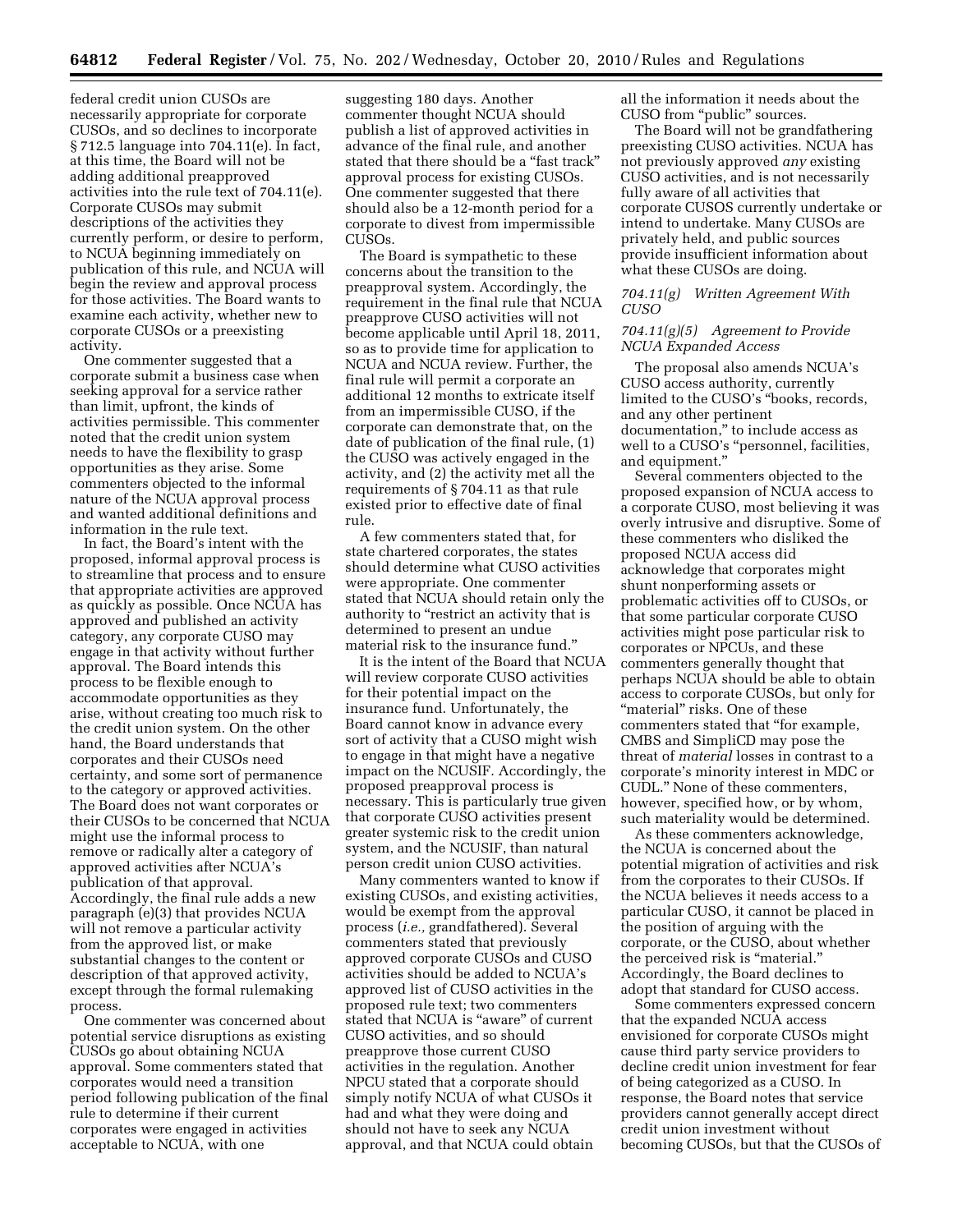natural person federal credit unions are permitted to invest in non-CUSO service providers under certain circumstances. See 12 CFR 712.5(r). If a corporate wants to invest a minimal amount in a third party service provider, but insulate the service provider from NCUA access and oversight, the corporate can request approval from NCUA to add such an investment activity above as an approved corporate CUSO activity. Before approving such a CUSO investment activity, however, the corporate or its CUSO would have to explain the arrangement, including the extent of the proposed investment by the CUSO in the service provider and why NCUA access to the particular service provider is not necessary to ensure protection of the NCUSIF.

Some commenters thought NCUA did not have the expertise to examine CUSO activities, or that regulation by state regulators, or that NCUA access to CUSOs through NPCU FCU owners, would be sufficient. In fact, NCUA doubts that it would ever become the primary regulator of a CUSO, or would conduct routine exams of any particular CUSO. The intent of the provision is to ensure that NCUA can get quick and complete access to a CUSO should the need arise.

Some commenters believe that access by NCUA would only be appropriate where the corporate has a "controlling" interest,'' as opposed to a minority interest. The Board disagrees. Three or four corporates, or corporates and other credit unions, could form a CUSO where no one credit union had a controlling interest, and this CUSO could present the same risk to the credit union system as a CUSO that is controlled by one corporate.

One corporate commenter stated that the proposal ''appears to give the NCUA expanded authority over a CUSO simply by virtue of a corporate credit union holding stock in a CUSO.'' This commenter did not see why a corporate CUSO should receive different NCUA supervision than a natural person credit union CUSO. This commenter does not understand that NCUA has long required, for both natural person FCU CUSOs and corporate CUSOs, that the CUSOs permit NCUA access to their books, records, and documentation. *See, e.g.,* 12 CFR 712.3(a)(3). Given the expanded rule that corporate CUSOs are likely to play in the future of the credit union system, the proposal ensures that NCUA has access commensurate with the systemic risk that corporate CUSOs may present.

Accordingly, and except as described above, the Board adopts the final § 704.11 as proposed.

#### **Section 704.14 Representation**

#### *Proposed Revisions*

The proposal required that all corporate board members hold either a CEO, CFO, or COO position at their member credit union or other member entity. The proposal also required that a majority of a corporate's board members be representatives of natural person credit union members and that individual board members, and the organizations they represent, be limited to no more than six consecutive years of board service. In addition, the proposal prohibited any person from sitting on the boards of two or more corporates at the same time, and would preclude a single organizational member from having more than one individual representative on the board of any given corporate. Some aspects of the proposal, such as the requirement that a majority of the corporate board be representatives of natural person credit unions, would be phased in over time. The provisions governing term limits would have taken effect at the time of the next election to the board, so that no currently sitting director would have to resign before his current term expired, regardless of the length of time he had been on the board.

#### *General Comments on the Proposal*

Some commenters asserted that NCUA's efforts to impose limits or standards in the area of board membership were excessive and beyond the scope of what was appropriate for the regulator. Many stated that attempts to regulate in this area usurped the rights of the membership to make their own decisions concerning their representatives and were inconsistent with the democratic principles that are fundamental to credit unions.

The NCUA has long been in the business of setting standards for credit union governance. The Federal Credit Union Act, for example, provides the Board with specific authority to promulgate standard FCU bylaws, as well as general authority to regulate both federal credit unions and federally insured credit unions, and to protect the NCUSIF. *See, e.g.,* 12 U.S.C. 1758. Corporate credit unions play a fundamental role in the credit union system, creating both significant systemic benefits and significant systemic risks, and the make-up of the board of directors has a significant impact on the risk to the NCUSIF. Accordingly, NCUA has, for many years, established governance parameters for corporates. While members retain the right to elect directors, for example, the NCUA has previously imposed governance requirements, such as

standard federal corporate bylaws and rules pertaining to conflicts of interest and overlapping relationships between directors and trade associations that apply to all corporates. The proposed and final governance provisions are consistent, in form and content, with these principles.

Some commenters questioned whether the proposed limits and restrictions would have made any difference in avoiding the losses that corporates sustained during the recent market dislocation. Whether or not these new provisions might have affected the size or scope of the losses is not determinable. Still, the Board reiterates its belief that improving and strengthening corporate governance will help corporate credit unions to survive whatever market conditions they must face in the years ahead.

Another commenter, representing the views of state regulators, asserted that issues such as director qualifications and term limits for state chartered entities rightfully come under the province of state law, as administered by state regulators, and that NCUA has no business regulating for all corporates in these areas. In response, the Board reiterates that part 704 has historically been applicable to all corporates, including state chartered corporates, because of their systemic risk to the credit union system and the NCUSIF. The final rule contains several requirements and references to collaboration between NCUA and the relevant state regulator when working with state chartered corporates, and the Board intends the tradition of collaboration will continue.

Some commenters expressed concern that NCUA may elect to impose some or all of the proposed governance requirements on directors of natural person credit unions. The Board did issue a proposed rule in July, 2010, that would extend the golden parachute and indemnification provisions originally proposed for corporates to all insured credit unions. 75 FR 47236 (Aug. 5, 2010). The Board does not, however, presently anticipate that any of the other governance provisions in this rule, as proposed or finalized, will also be extended to natural person credit unions.

A discussion of the specific governance revisions adopted in the final rule follows.

#### *704.14(a) Board Representation*

#### *704.14(a)(2) Boards Limited to CEOs, CFOs, or COOs*

The proposed  $704.14(a)(2)$ prospectively limited those who could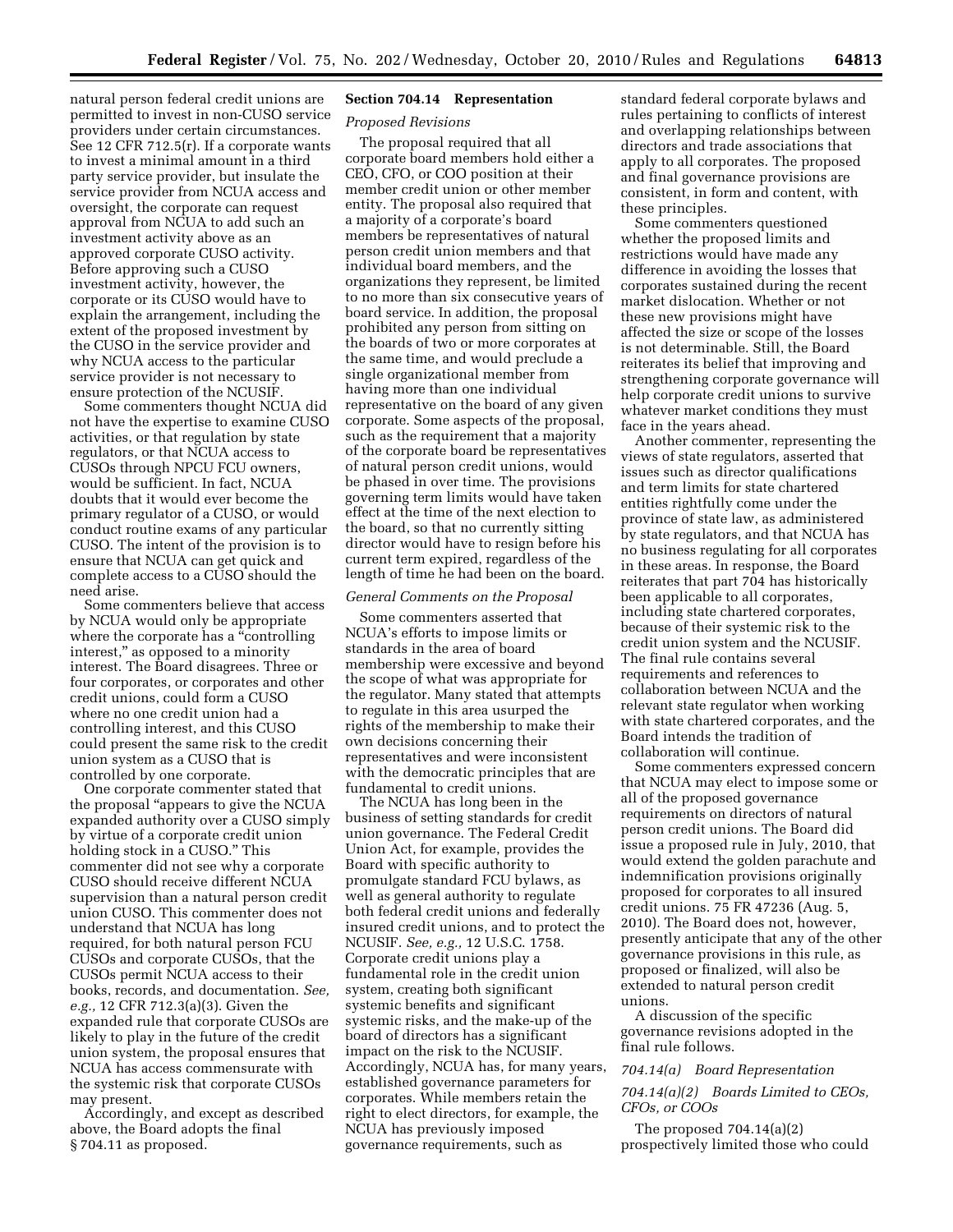seek reelection to sitting CEOs, CFOs, or COOs.

A large number of commenters opposed the requirement that service on the board of a corporate be limited to individuals currently holding the position of CEO, CFO, or COO of a member institution. Several commenters noted that many credit unions are run by individuals holding the title of manager or treasurer, and that the rule should be changed to accommodate such circumstances. Many commenters criticized this provision as being, simultaneously, overly restrictive and ineffective. These commenters stated that there may be many individuals with the willingness, capacity, and expertise sufficient to enable them to be very effective members of the board, but who may not hold one of these three titles. These commenters believe that accountants, attorneys, and capital market specialists, for example, may all have the type of background that could be of value to a corporate credit union. Some commenters also supported extending the qualifications to retirees. Commenters also noted that just having one of the three enumerated titles is no assurance that an individual will exhibit the requisite competence or commitment required to be a successful member of the board. Many commenters questioned whether any evidence exists to support the view that any of the problems currently afflicting the corporate sector can be attributed to boards being comprised of individuals lacking these titles; many also suggested that the imposition of this requirement would have done nothing to avert the problems that were encountered. Several noted, for example, that there was no shortage of persons holding these titles on the boards of the two corporates currently in the conservatorship of the NCUA.

Many commenters complained that, by imposing this restriction, the agency would be overstepping the boundary of appropriate regulatory oversight and treading on territory that is more properly left to the membership. These commenters believe that the democratic principles that have always characterized the member-owned, member-controlled credit union movement require that members be allowed to make their own decisions about whom to elect to the board. Many of these commenters suggested that a more appropriate approach for NCUA to take in this respect would be to impose a requirement that nominating committees establish guidelines concerning education and experience criteria that must be met by candidates for board positions. Alternatively, many

commenters proposed that NCUA approach this issue by requiring corporates to implement mandatory training and continuing education programs for all directors, possibly through a new bylaw provision establishing such a requirement. Some suggested that NCUA simply impose an experience requirement, such as five years working in the credit union sector, as a prerequisite to eligibility to serve on a corporate board; one suggested imposing a minimum age for service on the board. Another commenter suggested imposing a requirement that directors may only come from member credit unions with a specified minimum level of investment in the corporate. Several commenters also urged NCUA to require corporates to adopt best practices for boards to follow in this context, including provisions dealing with attendance, training, self assessment and review.

A few commenters, typically representing smaller credit unions, believed that one probable outcome of this rule would be that smaller credit unions, which typically have relatively few employees, could be effectively excluded from representation on boards. In some cases, for example, the CEO (or Treasurer/Manager) may be one of only two or three full time employees. The credit union may be unable to spare the individual or allow him or her to devote the type of time commitments required of board membership. Consequently, according to these commenters, many such credit unions may go without representation at their corporate.

Other comments on director qualifications included the suggestion that NCUA allow directors of corporates to be paid for their service on the board. Several commenters also suggested that NCUA should allow up to 20 percent of the board to consist of outside directors, specifically to include individuals with capital market knowledge and experience, provided that NCUA also establish and impose appropriate safeguards to protect against conflicts of interest involving such individuals. One commenter suggested extending the qualification concept to include executive officers, by imposing a knowledge or experience requirement before individuals may take a position with responsibility for finance, investment, credit risk and enterprise risk areas of the corporate's business.

The Board acknowledges that, in the case of some natural person credit unions, the person fulfilling the role of chief executive actually holds the title of Treasurer/Manager. This title, which is perhaps more common among smaller credit unions, has traditionally been

used as a more descriptive term for what the chief executive actually does on a day to day basis. In any event, the Board recognizes that the same rationale that deems a CEO as qualified to serve on the board of a corporate should apply equally to the case of persons holding the Treasurer/Manager title. Accordingly, the final rule has been expanded to include this position in the category of persons qualified to fulfill the role of corporate credit union director.

The Board has elected not to make additional changes to the proposed rule. Although the Board recognizes that some individuals who are not employed in one of the identified, qualifying positions may actually have the ability to serve on a corporate board, the Board nevertheless believes the listed positions (as noted above, expanded to include Treasurer/Managers) provide a good proxy for the most qualified, experienced and capable individuals in the credit union industry. These are, in other words, the very persons whose knowledge, skills and abilities are necessary to guide and direct corporates through to the next stage of their business.

The Board notes, in this respect, that corporate boards are free to retain the services of subject matter experts as consultants or advisors to the board, to the extent that such expertise in a particular field, such as capital markets or real estate, should be viewed as necessary. Corporates are also free to propose non-standard bylaw provisions that would require, for example, that incumbent directors must receive periodic training from qualified sources on issues of importance to the corporate's operations and business model, including such aspects as capital markets and investments, asset-liability management, accounting and regulatory compliance. As the Board noted in the preamble to the proposed rule, citing Corporate Credit Union Guidance Letter 2005–02, directors must have considerable knowledge and devote sufficient time to have an adequate understanding of a corporate's operations. If anything, these principles have greater urgency in 2010 than they had in 2005 when that Guidance Letter was first issued. The Board also rejects the notion of allocating some portion of director slots to outside directors, as this would be inconsistent with the democratic principles that have always been fundamental to the credit union industry.

#### *704.14(a)(3) Term Limits*

The proposed paragraph 704.14(a)(3) provided generally that no corporate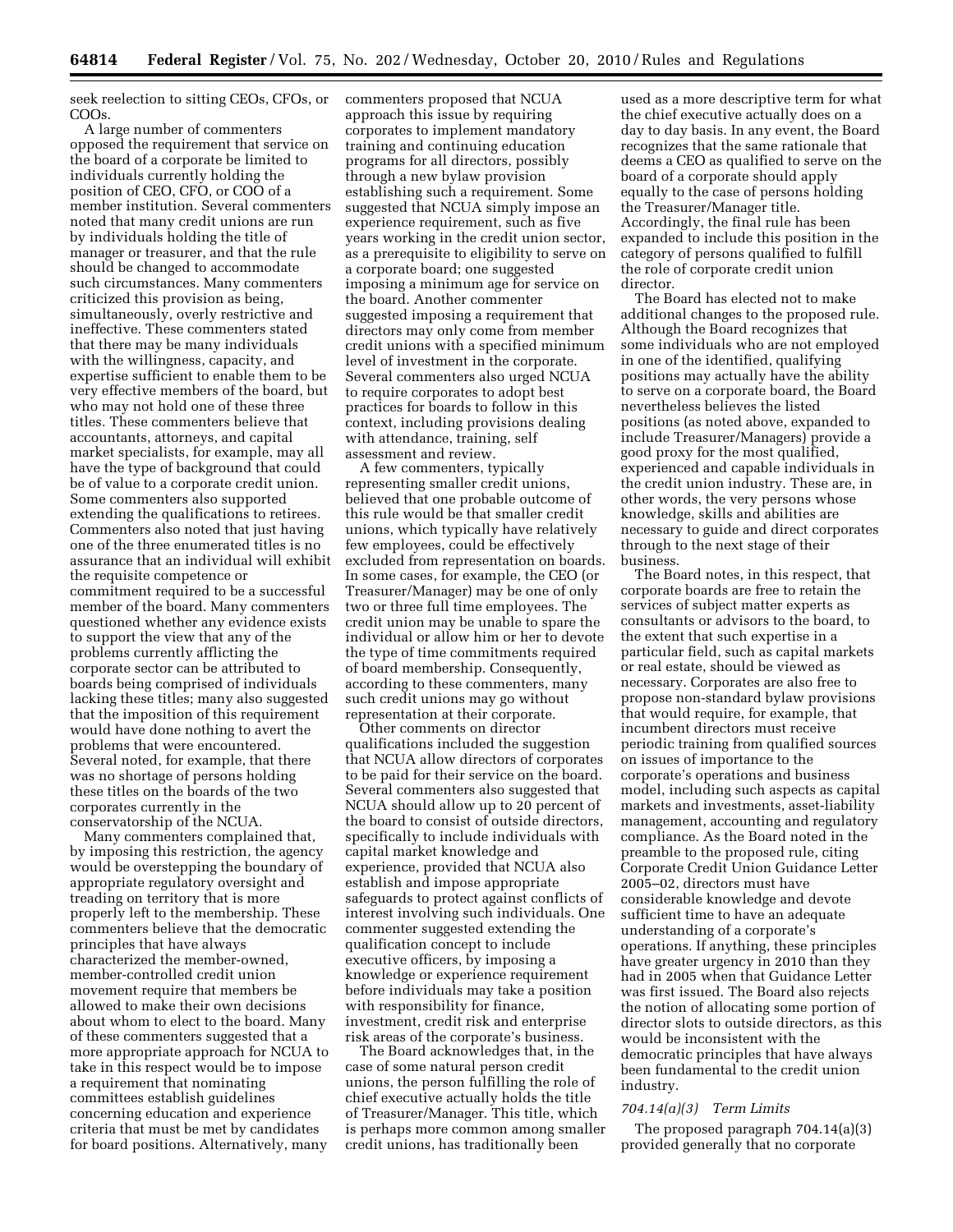board members could seek election if, at the end of the term to which elected that board member would have served more than six consecutive years.

The issue of a mandatory 6-year term limit for board members attracted, by far, the most comment within the sphere of comments directed toward the governance aspects of the proposal, with hundreds of commenters opposed to the proposed term limit. Many commenters opposed the notion of term limits altogether, arguing that members should not be constrained in their ability to select individuals of their own choosing to serve on the board. These commenters argued that NCUA would be exceeding its proper role by establishing an arbitrary barrier that would undermine freedom of choice of the membership. Virtually all of the persons who commented on the term limit proposal asserted that a 6-year period is too short. These commenters argued that a 6-year period would create significant disruption in the management and operation of corporates, at a time when significant challenges to their survival are foreseeable and when the full attention and concentration of the board will most be required. Many commenters expressed concern that the effect of the term limit provisions would be to severely disrupt the institutional knowledge available to the board. Several pointed out that six years is less than the duration of the typical business cycle. One commenter predicted that the turnover caused by the proposed term limit would create ''havoc;'' and many others cautioned against the likelihood of unintended consequences should the provision become final.

Some of these commenters may have misread the proposal, as it would not require any currently sitting director to resign his or her seat. Instead, it would apply to those seeking re-election. Most corporate boards should have staggered terms, such that only a percentage of the entire board is up for re-election each year. Nevertheless, the Board acknowledges the concern identified by some commenters who indicated that, at least initially, the average remaining tenure for current board members would probably be about three years under the proposal.

Some commenters argued that corporate boards are substantially different from NPCU boards and that a dramatically greater learning curve exists before a director can typically acquire the level of knowledge and expertise he or she needs to make a meaningful contribution to the work of the board. These commenters believe that a 6-year term limit would require

experienced directors to exit the board just at the time they had become productive, leaving the corporate dangerously exposed to the oversight and management of an inexperienced board.

Other points argued by commenters in opposition to the 6-year term limit included that management officials of the corporate would become more vulnerable to pressure to implement short-sighted policies or programs to meet the direction of board members who will not be with the corporate longterm. Another point raised by several commenters representing or served by corporates in small or rural states is that the universe of candidates available for service on the board is relatively small, and that the turnover required by a 6 year term limit would create a hardship for those corporates to recruit and retain capable directors. Some commenters called for the grandfathering of service by existing board members completed before the final effective date of the rule; a few asserted that the rule should not be applied to cover the term of service of an individual appointed to fill an unexpired term, lest such individual be precluded from seeking two elected terms, which the rule would ostensibly permit.

Commenters opposed to the 6-year limit suggested a wide range of alternatives. Most commenters suggested that, if required at all, the term limit should be extended to 9 or 12 years, to allow for the development of appropriate experience on the board and to dampen the impact of sudden, massive turnover; some commenters proposed a 10-year or 15-year term limit, and one even advocated for 20 years. Another suggested allowing the lesser of four consecutive terms or nine years, while another suggested abandonment of term limits for directors but imposing a specific limit on the time a board member may hold a particular board office, such as chairman, etc.

The Board is persuaded by the arguments made by commenters to the effect that the imposition by rule of mandatory term limits for directors is inconsistent with the democratic principles on which credit unions are founded. Accordingly, the final rule deletes the proposed paragraph 704.14(a), with its associated mandatory term limit, and renumbers the remaining subparagraphs of 704.14(a). The Board notes that individual corporates may as a matter of policy determine that some sort of limitation on consecutive service by directors is appropriate. In such cases, the corporate is free to propose a non-standard bylaw imposing reasonable term limits. The

corporate could also, for example, impose an internal requirement that board offices, such as board chairman, be rotated among directors in accordance with a prescribed schedule.

#### *704.14(a)(4) Individual Service on More Than One Corporate Board*

The proposed paragraph 704.14(a)(4) prohibited any individual from being elected or appointed to serve on the board if, after such election or appointment, the individual would be a director at more than one corporate credit union. The NCUA did not receive any significant comment on this proposal, and there is no change to it in the final (other than renumbering to  $(a)(3)$ ).

#### *704.14(a)(5) Multiple Member Representatives on Corporate Board*

The proposed paragraph 704.14(a)(5) prohibited any individual from being elected or appointed to serve on a corporate board if, after such election or appointment, any member of the corporate credit union would have more than one representative on the board of the corporate. The NCUA did not receive any significant comment on this proposal, and there is no change to it in the final rule (other than renumbering to  $(a)(4)$ ).

#### *704.14(a)(10) Majority of Directors Must Be NPCU Representatives*

The proposed paragraph 704.14(a)(10) required that at least a majority of directors of every corporate credit union, including the chair of the board, must serve on the board as representatives of natural person credit union members. This requirement would be effective 36 months after publication of the final rule in the **Federal Register**. The commenters addressing this proposal were generally supportive, and there is no change to it in the final (other than renumbering to  $(a)(9)$ ).

Accordingly, and except as discussed above, the Board adopts the final § 704.14 as proposed.

#### **(Current) Section 704.19 Wholesale Corporate Credit Unions**

The proposal would eliminate the current § 704.19, which grants wholesale corporate credit unions a lesser RE reserve requirement than the requirement generally applicable to retail corporates.

No commenters objected to the elimination of this provision, and the final rule eliminates it.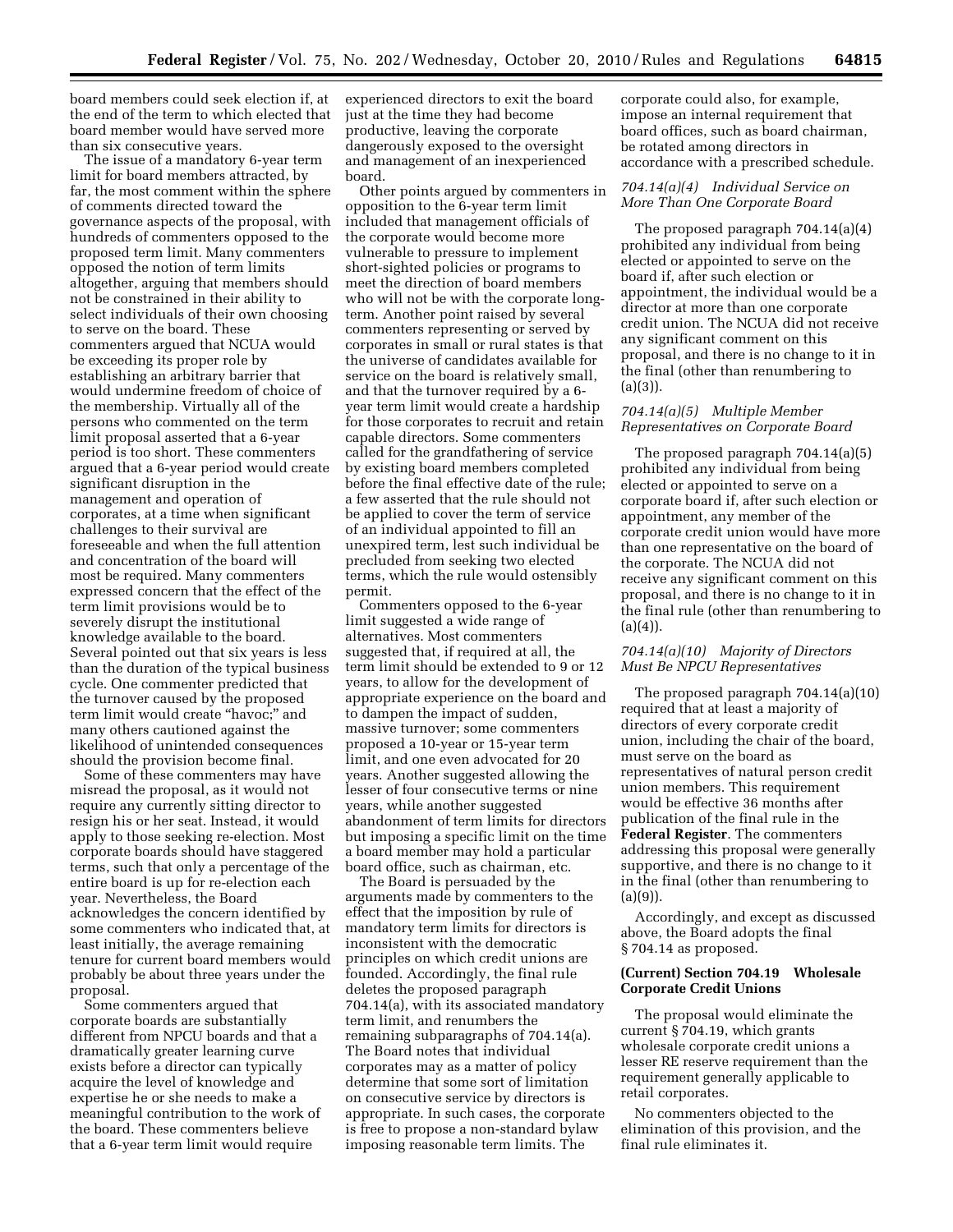#### **(Proposed and Final) Section 704.19 Disclosure of Executive and Director Compensation**

The proposal would have required that each corporate prepare, on an annual basis, a document that discloses the compensation, in dollars, of each senior executive officer and director. Compensation is broadly defined, and includes benefits, deferred payments, informal arrangements, and payments made to acquaintances and relatives. Any member of the corporate could obtain a copy of the disclosure upon request, and the corporate would also be required to distribute the information to its members at least once a year, in the annual report or by some other means of its choosing. The proposal would have permitted the corporate to include with the disclosure additional information if necessary to put the disclosure in context. With respect to any corporate merger, a merging federally-chartered corporate would be required to affirmatively disclose to both NCUA and its members any material, merger-related increase in compensation (*i.e.,* an increase of more than 15 percent of annualized compensation or \$10,000, whichever is greater) for any senior executive or director. The proposal would have also required a state-chartered corporate to make the merger-related disclosure, but only to NCUA unless state law requires otherwise.

#### *General Comments*

Many commenters expressed concern with this aspect of the proposal.

Several expressed opposition based on privacy, arguing that an executive's compensation is no one's business except his or her own. Others took the view that the proposed disclosure requirements were punitive in nature and would not, had they been in place, have had any significant impact on helping corporates weather the recent market dislocation and economic crisis.

The Board disagrees that the disclosure requirements are in any way punitive or violative of legitimate privacy expectations. The rule is designed to assure that corporate credit union members are aware of the level of compensation paid to senior management officials. As the Board noted in the preamble to the proposed rule:

The member-owners of a corporate credit union have a strong financial interest in the corporate. The typical corporate member has large investments in the corporate and much of this investment is at risk, either in the form of paid-in capital, membership capital, or uninsured shares. The corporate member has a powerful interest in ensuring this atrisk investment is properly managed and protected. That interest extends both to ensuring the corporate provides proper financial incentives to its managers to do a good job and also that the corporate is properly expending its funds—information categories that both include senior management compensation.

74 FR 65210, 65252 (December 9, 2009). The Board believes the members' interest in this information outweighs any privacy interests the senior managers may have in the information. The Board also believes these interests exist whether or not such information would have mitigated the corporate losses sustained during the last two years.

Many commenters predict that the disclosures will make recruitment and retention of qualified senior executives much more difficult, as potential candidates will opt for other positions not subject to potential disclosure. The Board disagrees, as discussed further below. Other commenters argued that adequate methods currently exist for members to gain access to compensation information, while several asserted that compensation information should only be accessible to the NCUA, which ought to use its own regulatory powers and oversight to assure that arrangements are not unreasonable. Some commenters asserted that information should be made available only on an aggregate basis, or should only be made available to members on request, rather than disseminated.

The Board is of the view that disclosure on an aggregate basis would not provide the level of warranted transparency. Further, the Board does not believe NCUA's role should be the arbiter of appropriate compensation in lieu of the members.

A few commenters evidently misread the disclosure requirement and complained that the disclosure should not be made to members of the public or to the media, which in fact the proposal does not require. Other commenters called for the rule to allow corporates to present the compensation information in their own preferred format, with contextual information, which is also permissible under the current proposal. One commenter asked for a definition of the term "compensation" for purposes of the required disclosure. The proposed rule, however, does contain a detailed definition of "compensation" in §704.2.

#### *704.19(a) Annual Disclosure*

The proposal required that corporates must annually prepare and maintain a disclosure of the compensation, in

dollar terms, of each senior executive officer and director.

Several commenters made the point that, as currently defined, the term ''senior executive officer'' would extend to individuals who may hold a title, such as vice president, but who are not truly senior level executives with program level or operational authority or responsibility. Commenters suggested that these are not the types of employees who ought to be subject to the disclosure requirements. Many commenters suggested that NCUA adjust the rule to limit it to the truly senior level executives, for example by limiting the disclosure obligation to the CEO and the executives who report directly to the CEO, or by limiting the disclosure to include only the top five officials in terms of compensation. Another suggestion was to simply establish a compensation threshold and extend the disclosure obligation to all earners receiving income above the threshold. Several suggested that NCUA follow the SEC rules on identifying which are the truly senior level officials for purposes of this disclosure obligation. Others suggested that NCUA should simply adopt and follow the approach applicable to those state chartered corporates that must file the IRS Form 990 compensation disclosures.

The Board agrees that the proposal was very broad. In many corporates, individuals may hold the title of vice president but not necessarily have program level or operational authority. Mandatory disclosure of compensation paid to such individuals would extend the concept of transparency beyond what the Board considers to be a reasonable level. Accordingly, the Board has modified the final paragraph 704.19(a) so that disclosure is required only of compensation paid to approximately the top ten percent of employees with, generally, a minimum of three employees who must disclose and a maximum of five. Specifically:

• Final paragraph (a)(1) requires corporates with 41 or more employees must disclose compensation paid to the top 5 most highly paid individuals.

• Final paragraph (a)(2) requires corporates with between 30 and 41 full time employees must disclose the compensation paid to the 4 most highly compensated employees.

• Final paragraph (a)(3) requires corporates with 30 or fewer full time employees must disclose compensation paid to the 3 most highly paid individuals.

In addition, final paragraph (a)(4) requires that compensation paid to the corporate's chief executive officer must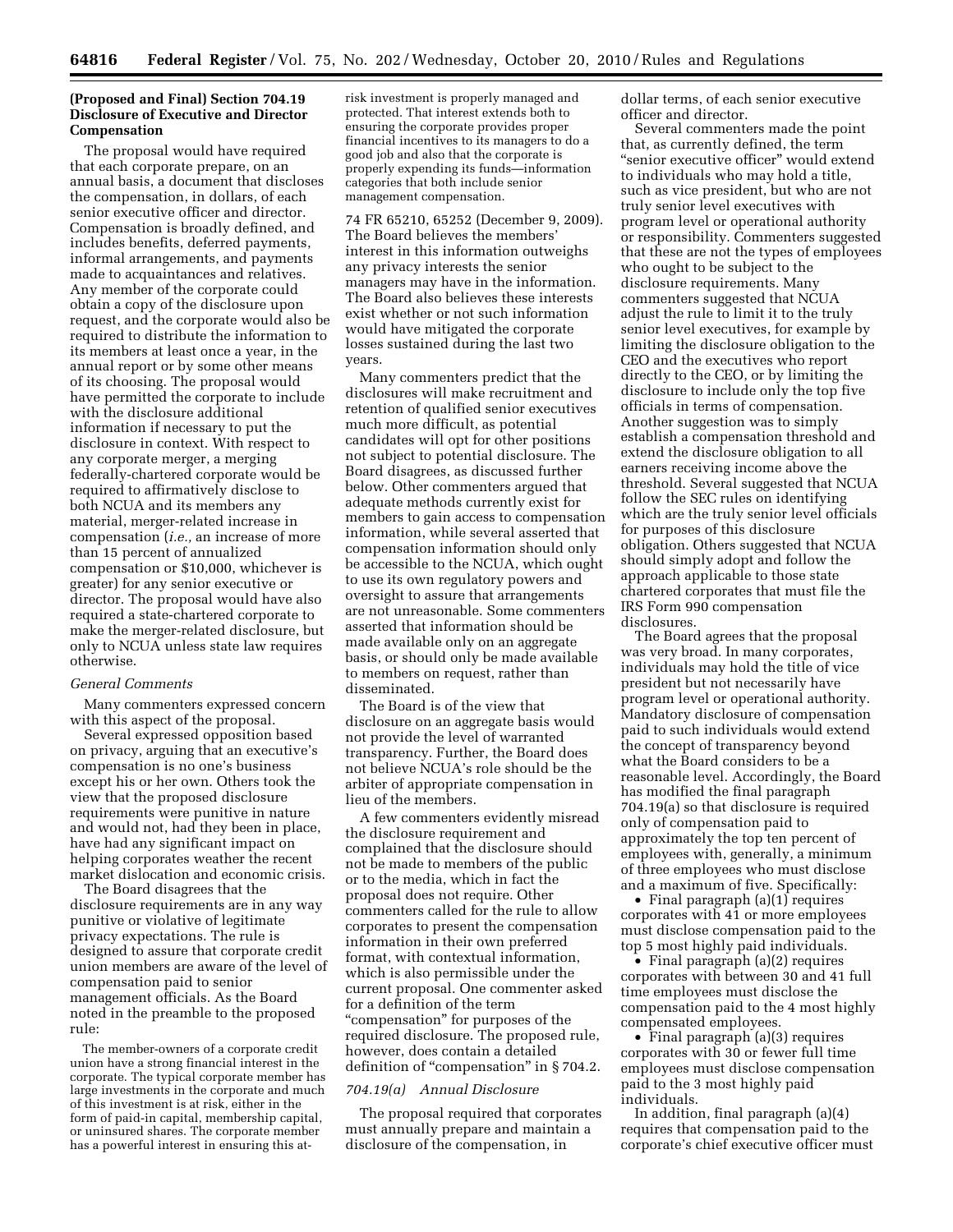also be disclosed, if the chief executive officer is not already included among the most highly compensated employees described in subparagraphs (a)(1) through (a)(3).

The Board also determined to remove the reference to directors from paragraph 704.19(a), as it is highly unlikely that a director, in his or her capacity as director, would be among the most highly compensated individuals at the corporate.

The Board believes this revised compensation disclosure provision strikes a reasonable compromise between the right of the corporate's members to know the level of compensation paid to its senior staff and the expectation of privacy that mid and junior level executives have concerning their personal affairs. Also, as discussed in the preamble to the proposed rule, the Board has concluded that the disclosures in the IRS Form 990 are an insufficient substitute for those required in this final rule.

The Board did not receive any other significant comment on the proposed provisions of § 704.19. Accordingly, and except as described above, the Board adopts the final § 704.19 as proposed.

#### **Section 704.20 Limitations on Golden Parachute and Indemnification Payments**

The proposal would have prohibited golden parachutes, that is, payments made to an institution affiliated party (IAP) that are contingent on the termination of that person's employment and received when the corporate making the payment is either troubled, undercapitalized, or insolvent. The proposal would have also generally prohibited a corporate, regardless of its financial condition, from paying or reimbursing an IAP's legal and other professional expenses incurred in administrative or civil proceedings instituted by NCUA or a state regulatory authority where the IAP is ultimately found liable. For federal corporates, the proposed indemnification limits would be in addition to the requirements of § 701.33.

#### *General Comments*

Most commenters that expressed concern about the proposal believed it might inhibit the ability of a corporate to recruit and retain qualified individuals willing to serve as board directors. Several commenters stated that, unlike their counterparts in the banking sector, these individuals serve without pay, on a voluntary basis. Some commenters expressed concern that many such individuals will be unwilling to serve as board members if

they believe their own personal net worth is at risk and their corporate is unable to offer them protection against potentially unlimited personal claims.

The Board does not agree with these commenters. First, although most individuals who serve on the boards of corporates are technically uncompensated volunteers, they are, in fact, for the most part employees of NPCU members who are tagged to serve at the corporate by their NPCU and who do so as part of their responsibilities to the NPCU. So if the NPCU asks them to serve, they will. Second, the indemnification limitations in the proposal apply only to administrative enforcement actions brought by the NCUA or another appropriate regulator. Such actions, which often take the form of either a removal action or an attempt to prohibit an individual from serving on behalf of an insured depository institution in the future, do not typically threaten the targeted individual with ''unlimited'' personal liability. In addition, the Board notes that paragraph 704.20(a)(9) does allow for the purchase of director and officer liability insurance to protect the director. Finally, paragraph 704.20(e) of the proposal permits a corporate, if it makes a good faith determination that the affected director was acting in a manner he or she believed to be in the best interests of the institution, to make reasonable indemnification payments subject to the director's written agreement to reimburse the corporate should the director ultimately be found liable. As a technical clarification, the final rule replaces the word ''institution'' with the word "membership" in paragraph 704.20(e)(1)(i). *See* 75 FR 15574, 15575 (March 29, 2010) and 71 FR 77150, 77155 (Dec. 22, 2006). Accordingly, and except as described above, the Board adopts the final § 704.20 as proposed.

*D. Part 709—Involuntary Liquidation of Federal Credit Unions and Adjudication of Creditor Claims Involving Federally Insured Credit Unions In Liquidation* 

The proposed rule revised the payout priority of 709.5(b)(7) to reference the capital priority option set forth in Appendix A. The final rule further amends the payout priority to clarify that no claim is available for capital accounts or instruments depleted in a year prior to the date of liquidation. This is consistent with the final amendments to Model Form A in Appendix A, which include disclosure language that depleted capital has no claim against the liquidation estate for claims filed beyond the fiscal year of depletion. For clarity, and to reduce the potential ambiguity associated with

"fiscal year," the final rule also substitutes "calendar year" for "fiscal year.'' The final rule contains a similar amendment to  $\S 709.5(b)(9)$ .

#### *Part 747—Administrative Actions, Adjudicative Hearings, Rules of Practice and Procedure, and Investigations*

Subpart M—Issuance, Review and Enforcement of Orders Imposing Prompt Corrective Action on Corporate Credit Unions

The proposal would add a new subpart M to part 747, setting forth the procedures and due process available in connection with the PCA provisions of proposed § 704.4.

The Board received very little comment on proposed subpart M, and the final rule adopts subpart M as proposed.

#### **IV. Analysis of the Final Investment, Credit Risk, and ALM Provisions**

The final rule requires that corporates strive to achieve 100 BP of retained earnings (RE) in the first six years. Of course, some corporates already have some amount of RE, and so achieving this 100 BP after six years may not be a challenge for them. For those that currently have little or no RE, they must earn about 17 BP a year on average to meet the 6-year mark. This section illustrates how a corporate might structure its investment portfolio to satisfy the RE growth requirements while complying with the new investment, credit risk, and ALM provisions in the final rule.27 The intent of this section is to demonstrate that there are multiple possible approaches to portfolio construction available to corporates under the rule. NCUA does not promulgate or endorse a preferred asset allocation or structure.

Several public commenters wrote about the ability of a corporate to achieve the necessary RE growth under the restrictions of the rule, and some of

<sup>27</sup>The final rule also requires a corporate get to 200 BP in 10 years. We expect that a corporate that can get to 100 BP in 6 years has a reasonable chance to get to 200 BP in 10, particularly since the RE itself will start generating earnings. Also, the following modeling assumes a clean sheet balance sheet, that is, that the corporate is able to sell those assets on its existing balance sheet that cause it to violate the final corporate rule or that carry the possibility of significant future credit losses. The Board realizes that some corporates may be unable to entirely clean their balance sheet of such legacy assets. As discussed above in the *Legacy assets*  section, NCUA might grant these corporates waivers of some corporate rule requirements, including a waiver of the maximum allowable time to build the retained earnings required by this regulation. Any waiver involving the required retained earnings growth rate, however, will tied to the documented amount of losses flowing from legacy assets identified in an approved action plan. 12 CFR 704.1(b).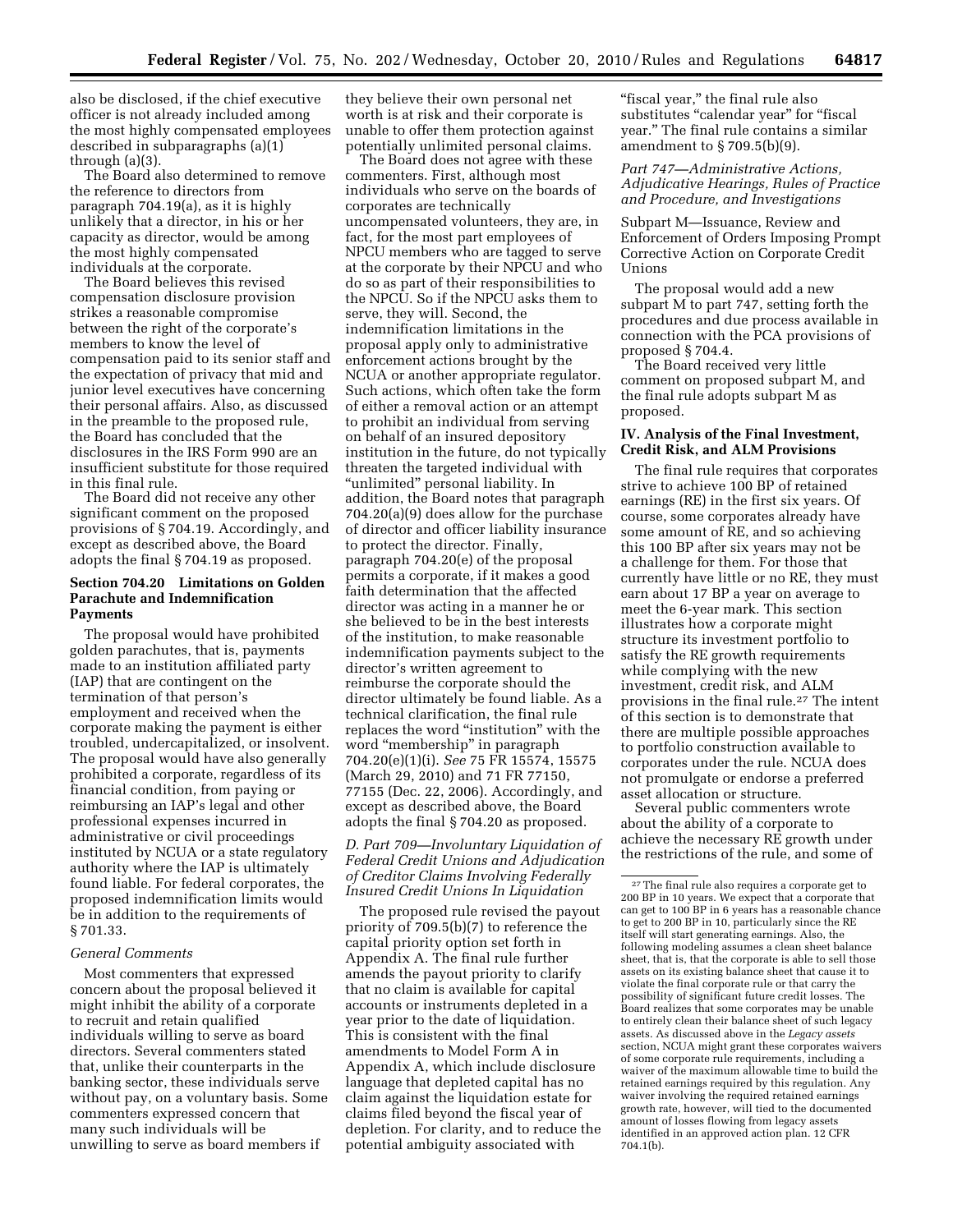these commenters provided sample corporate investment portfolios. NCUA identified 12 different public comment letters with "model" investment portfolios, that is, investment portfolios recommended by the commenters as appropriate for corporates going forward. Among these 12 comment letters there were 3 unique, model portfolios. One unique portfolio was submitted by Southwest Corporate FCU and another by Magnus Enterprises.28 A third portfolio was submitted by 10 different commenters. This latter portfolio was originally provided to

NCUA by the Association of Corporate Credit Unions (ACCU).29

To analyze the efficacy of this final rule, this section first constructs a hypothetical corporate balance sheet that satisfies the restrictions of the final rule, and then demonstrates that this portfolio generates the necessary 17 BP of earnings growth per year. This section then includes a second hypothetical balance sheet, with a different asset allocation, that also generates sufficient RE. The section then examines the complete model balance sheets submitted by Southwest FCU, Magnus, and the ACCU. Each of these balance sheets uses a different asset

allocation from both the NCUA hypothetical balance sheets and the other two model balance sheets. The analysis shows that each of these three unique balance sheets either does—or can easily be modified to—comply with the requirements of the final rule, and that each of these portfolios can generate more than enough RE inside the given balance sheet to meet the 17 BP annual RE growth requirement.

#### *A. Hypothetical Balance Sheet #1*

NCUA constructed a balance sheet with the following asset allocation, liability allocation, WAL, capital, and spread characteristics: 30

#### HYPOTHETICAL BALANCE SHEET #1

| Sector | Percent of<br>balance sheet<br>(percent) | Spread to LIBOR<br>(basis points)       | <b>WAL</b><br>(years)                        | WAL in 50% pre-<br>payment slowdown<br>(years) |
|--------|------------------------------------------|-----------------------------------------|----------------------------------------------|------------------------------------------------|
|        | <b>Assets</b>                            |                                         |                                              |                                                |
|        | 10<br>20<br>15<br>40<br>100              | 33<br>15<br>25<br>82<br>45<br>0<br>29.7 | 3<br>З<br>3.5<br>31 <sub>4</sub><br>O<br>1.7 | 3.8<br>2.5<br>3<br>3.5<br>0<br>2.03            |
|        | <b>Equity and Liabilities</b>            |                                         |                                              |                                                |
|        | 36<br>60<br>4                            | $-10$<br>$\Omega$                       |                                              | <br>                                           |
|        | 100                                      | $-3.6$                                  |                                              |                                                |
|        |                                          | 33.3                                    |                                              |                                                |

Model Balance Sheet Compliance With the Final Corporate Rule

NCUA constructed the asset allocation so that it would comply with the restrictions of the final rule. Specifically:

- All NRSRO ratings are AA or better.
- There are no private label RMBS.
- Sector limits are observed.

• The structured securities are primarily floating rate, so the IRR NEV test of 704.8(d) is satisfied.32

• The portfolio has a WAL of 1.7 years, which is under the 2.0 year limit in 704.8(f). The final rule permits the

actual WAL of Treasuries, Agency RMBS, and Agency GSEs to be reduced by a factor of 0.5 for purposes of the two WAL calculations. Accordingly, this agency RMBS WAL will be reduced to 2.0 years.

• Under the prepayment slowdown scenario, the WAL extends only to 2.03 years, well within the 2.25 year limit required by 704.8(g). Corporate bonds do not prepay, so the extension test does not affect them; and the agency RMBS WAL of 7.0 years will be reduced, when multiplied by the 0.5 factor, to 3.5 years.

More information about the assets, liabilities, and capital used in the balance sheet follows.

#### Assets Used in the Balance Sheet

NCUA has allocated investments across five distinct asset classes that are permissible corporate investments. For diversification purposes, no asset sector, other than overnight investments, exceeds 20 percent of the portfolio (although the final rule permits greater concentration in several of these sectors). NCUA determined that 40 percent of the current average corporate

<sup>28</sup>Both the Southwest and Magnus comment letters were dated February 17, 2010. These public comment letters, as with all public comment letters on proposed NCUA regulations, are available on NCUA's Web site at *<http://www.ncua.gov>*. Additionally, the Magnus comment letter first appeared on the blog *[http://](http://www.unrealizedlosses.blogspot)* 

*[www.unrealizedlosses.blogspot](http://www.unrealizedlosses.blogspot)*.com and was likely drafted by the author of that blog.

<sup>29</sup>The ACCU analysis was provided to NCUA in an email from then ACCU Executive Director Brad

Miller to Director, OCCU, Scott Hunt, Subject: ACCU Part 704 Analysis, dated February 22, 2010. For an example of a public comment letter that employs this particular ACCU portfolio, see the public comment letter from the California and Nevada Credit Union Leagues, dated February 17, 2010.

<sup>30</sup>This balance sheet differs from the one described by NCUA in the proposed rule. Changes in the final rule, such as the prohibition on private

label RMBS, would affect that earlier hypothetical balance sheet.

<sup>&</sup>lt;sup>31</sup>The final rule permits the actual WAL of Treasuries, Agency RMBS, and Agency GSEs to be reduced by a factor of 0.5 for purposes of the two WAL calculations. Accordingly, this 4-year WAL will be reduced to 2.0 years, and on the extension test, the 7-year WAL will be reduced to 3.5 years.

 $\rm ^{32}Given$  today's low rate environment, NEV volatility should not be significant even with the existence of interest rate caps.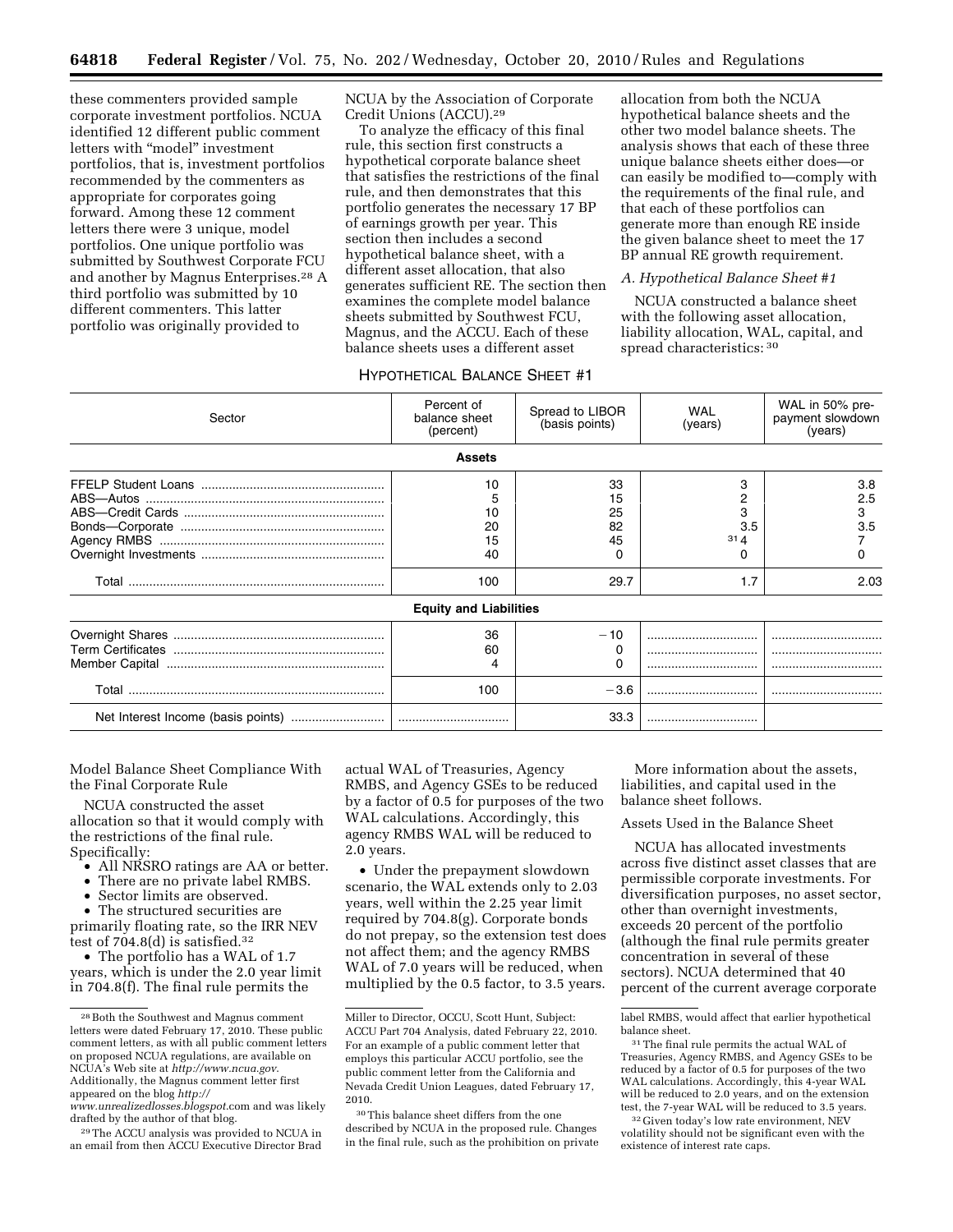credit union portfolio has maturities of less than 180 days, and NCUA used this for the overnight allocation percentage. Forty percent is also the median percentage allocation in the public commenter models.

The model uses current spreads over LIBOR, determined as of early August, 2010, for each asset class. NCUA used two primary sources of data for its spread numbers. The first source was Bank of America//Merrill Lynch's, *US Securitization Research, Securitization Weekly,* dated August 6, 2010. The second source was Wells Fargo Securities' Libor/Swap spreads for July 30, 2010. These sources were supplemented with actual market observations for a number of agency RMBS.33 NCUA believes that these spread numbers represent typical spreads, although NCUA did find some particular CUSIPs of the same asset type, credit quality, and WAL that had better spreads.34

The FFELP student loan ABS spread data assumes a generic AAA-rated bond with a 3-year WAL. The auto ABS spread data assumes a generic AAArated bond backed by prime automobile loans with a 2-year WAL. Auto ABS backed by subprime automobile loans are also available in the market at wider

Example 1. CUSIP 34529LAD6, Issuer Ford Credit Auto Owner Trust, WAL 2Yr, 1st Settle Date 4/28/ 10, Coupon 1.32%, Maturity 8/14/10. On its settlement date 4/28/10, the price was 99.50 and the yield 1.5720. LIBOR 1Yr 1.2% (estimated). Spread over LIBOR: 37 BP Example 2. CUSIP 06052MAB1, Issuer Bank of America Auto Trust, WAL 1Yr, 1st Settle Date 6/24/10, Coupon 0.91%, Maturity 8/15/ 10. On its settlement date 6/24/10, the price was 98.50 and the yield was 2.4574, LIBOR 1Yr 1.2 (estimated). Spread over LIBOR: 125 BP

*ABS—Credit Card.* 

Example 1. CUSIP 02582JFT2, Issuer American Express, WAL 2.9Yr, 1st Settle Date 6/9/09, Coupon 1.69094%, Maturity 5/15/14. On its settlement date 6/9/09, the price was 100 and the yield was 1.6415. USD SWAP 3Year 1.30 (estimated). Spread over LIBOR: 34 BP

Example 2. CUSIP 36159JCC3, Issuer GE Capital, WAL 3Yr, 1st Settle Date 6/24/10, Coupon 2.21%, Maturity 6/15/13. On its settlement date 6/24/10, price 99.22, yield 2.4950, USD SWAP 3Yr 1.30 (estimated). Spread Over LIBOR: 120 BP

*ABS—Student Loan* 

Example 1. ISIN USU82908AA93, Issuer SLM Student Loan Trust, WAL 0.9yr, 1st Settle Date 7/22/10, Coupon 2.25%, Maturity 7/22/11. On its settlement date 7/22/10, price 100.10, yield 2.1540, LIBOR 1Y 1.20 (estimated). Spread over LIBOR: 95 BP

Example 2. CUSIP 78445MAA8, Issuer SLM Student Loan Trust, WAL 3.4Yr, 1st Settle Date 3/11/10, Coupon 3.2%, Maturity 3/11/2014. On its settlement date 3/11/10, price 99.85, yield 3.2692, USD SWAP 3Yr 1.30 (estimated). Spread over LIBOR: 196 BP.

All these securities are rated AA- or higher.

spreads but these were not included in the portfolio. The credit card ABS spread data is for a generic AAA-rated bond with a 3-year WAL. The corporate bond portion of the portfolio assumes an equal allocation of generic AA-rated 2-year bonds paying 67 BP over LIBOR and generic AA-rated 5-year bonds paying 97 BP over LIBOR.

The WAL and WAL extension calculations above reflect the 0.5 reduction factor for the agency RMBS. The WAL life of the portfolio without the application of this factor would be 1.95 years and the WAL assuming a 50 percent slowdown in prepayments would be 2.40. This illustrates the benefit to the corporates of permitting longer WALs for U.S. Government and Agency securities.

Liabilities Used in the Balance Sheet

The overnight share allocation of 36 percent is based on the lowest observed month-end level of corporate overnight shares during the past 10 years. The average percentage of overnight shares for the five years leading up to the implementation of the corporate share guarantee was higher, ranging from 42 to 49 percent. The 36 percent figure is also comparable to the median of 42.5 percent in the models submitted by commenters. Many corporate credit unions use the federal funds effective rate for setting dividend rates on their overnight accounts; and NCUA used this benchmark to set the overnight rate at LIBOR—10.

The certificate allocation of 60 percent constitutes the remaining liabilities after setting overnight shares at 36 percent and contributed capital at 4 percent. The hypothetical balance sheet assumes certificates pay LIBOR flat, which is a reasonable spread over agency securities with similar maturities and is consistent with the assumptions in the models submitted by Southwest and the ACCU.

Contributed Capital Used in the Balance Sheet

The balance sheet model assumes contributed capital is priced at LIBOR flat. Some, but not all, commenter models priced contributed capital at spreads as high as 150 BP or 200 BP over LIBOR. Most capital instruments pay dividends based on the financial condition and performance of the underlying organization rather than a strict formula, and the same should be true for corporate credit unions. Accordingly, NCUA believes that members should accept a lower dividend payment on their PCC and NCAs until such time as their corporate is able to accumulate sufficient earnings to satisfy the RE requirements of the final rule.

There are various ways that a corporate could structure its PCC and NCA dividend provisions to facilitate a corporate's RE goals. One way would be for a corporate to offer capital instruments with a spread of 100 to 200 BP above LIBOR, but which also clearly notes that in any given year, should the corporate fall short of a particular earnings growth goal, the actual dividend paid may be reduced as low as zero (on a noncumulative basis) to make up for the earnings shortfall. To the extent that a member receives a reduced dividend in a given year, the member should consider this reduction as a form of fee for services received.

#### Model Balance Sheet's Ability To Generate Earnings

There are three major components to the determination of whether a corporate can generate earnings and the amount of such earnings. One component is *net interest income* (NII), which is generally calculated by taking the difference between the interest generated by the corporate's loans and investments and subtracting off the cost of the corporate's liabilities. The other two components are the *total noninterest income* (TNII)(which is primarily fee income) and the *operating expenses* (OE). A corporate's earnings, or *net operating income,* is then calculated using the following equation: Net Operating Income (Earnings) = NII

+ TNII—OE

Although the income on a corporate's investment feeds into the NII and not into either the TNII or the OE, assumptions about the latter two terms are important in estimating the corporate's ultimate ability to generate earnings. Accordingly, before looking at a corporate's asset allocation and the NII it can produce, a discussion of TNII and OE is in order. For purposes of this document we define the difference between TNII and OE as *net operating expenses* (NOE), because it will generally be a negative number. Then:  $Earnings = NII + NOE.$ 

For the most recent 12 months ending in June, 2010, the average corporate TNII was 25 BP, and the average OE was 40 BP. NOE, then, was a negative 15 BP and, for the corporate to generate the necessary 17 BP in earnings, it must strive to generate 32 BP in NII.

NCUA believes that approximating NOE at negative 15 BP is a good starting point for any analysis. The expected earnings of this hypothetical balance sheet are demonstrated here:

<sup>33</sup>For example, a Fannie Mae sequential pay floating rate CMO, CUSIP 31398RV<sub>51</sub>, with a 6.5 percent cap.

<sup>34</sup>Examples of particular securities follow. *ABS—Auto.*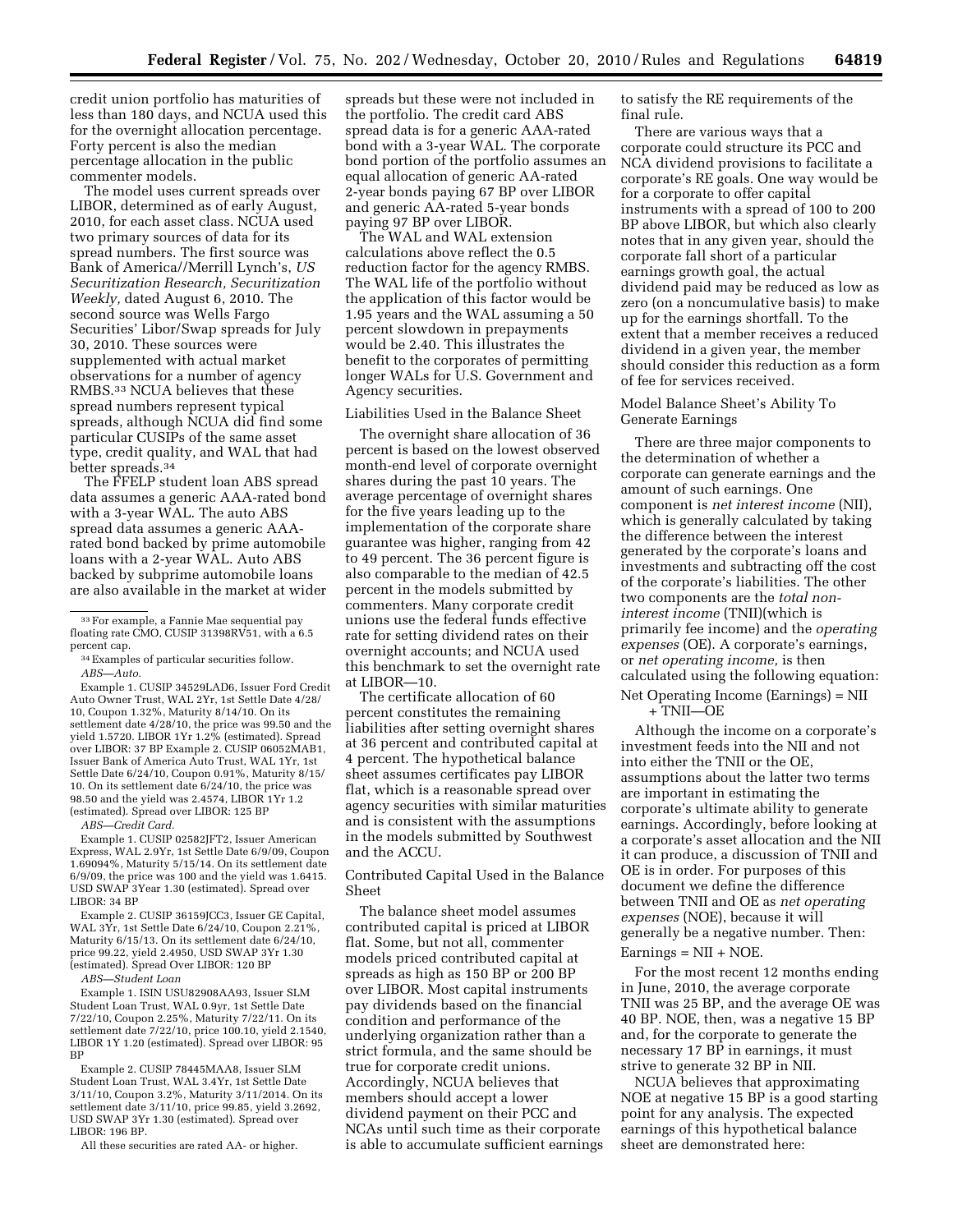| <b>Hypothetical Balance Sheet #1</b>     | (Basis<br>points)        |
|------------------------------------------|--------------------------|
| Net Interest Income (NII) (from          | 33.3<br>25<br>40<br>(15) |
| Net Income From Operations<br>(Earnings) | 18.3                     |

Accordingly, the asset allocation in hypothetical balance sheet #1 should produce about 18.3 BP of earnings growth a year, more than the necessary 17 BP of annual earnings necessary to meet the 6-year RE target.

Methods To Improve Earnings

The Board believes that there are ways that any corporate, including the model corporate earning 18.3 BP a year above, can improve its RE growth. For example:

• A corporate might improve its NII by improved share pricing. Corporates have some measure of control of their dividend pricing structure, and they need to account for asset yields when making decisions on funding strategies.

• The current positively shaped yield curve should improve earnings as securities roll down the yield curve.

• After a corporate has built some retained earnings it can, if necessary, improve its RE ratio by shrinking its assets.

NCUA also believes that corporates have some pricing power over the fees they charge their members, and higher fees result in higher TNII. In addition, corporates can become more efficient, reducing their OE. Higher TNII and lower OE result in an improved NOE. Currently, the average corporate NOE is about negative 15 BP, but NCUA believes that well-run corporates can reduce this NOE number over time making it easier to generate the necessary NII to support earnings growth at 17 BP annually.

Historical corporate trends indicate that corporate NOE is, in fact, declining:

|                                        | 2005                         | 2006                    | 2007                     | 2008                         | 2009                | 2010*                   |
|----------------------------------------|------------------------------|-------------------------|--------------------------|------------------------------|---------------------|-------------------------|
| <b>TNII</b><br><b>OE</b><br><b>NOE</b> | 0.26<br>0.48<br>0.22<br>$-1$ | 0.25<br>0.46<br>$-0.21$ | 0.21<br>0.41<br>– v. I 9 | 0.22<br>0.45<br>0.23<br>$-1$ | 0.26<br>0.43<br>— I | 0.24<br>0.38<br>$-0.14$ |

\* Annualized.

As the above chart illustrates, corporates have seen continued improvement in NOE (from  $-0.22$  to  $-0.14$ ) over the past five years. The only exception to this trend was in 2008. In that year, the improvement in NOE reversed temporarily, most likely due to a one-time spike of 5 BP in employee compensation and benefits. Absent that one time expense, NOE would have been negative 18 BP, right in line with the historical trend.

NCUA recognizes that the TNII, OE, and NOE information quoted above is

average information and not necessarily reflective of any particular corporate and its business model. The Board notes, for example, that for purposes of analyzing its forward-looking model portfolio, Southwest Corporate FCU used TNII of 37.3 BP and OE of 45.3 BP, both significantly higher than the current corporate averages.35 Yet Southwest's NOE—the difference between its TNII and OE—was only negative 12 BP. This is right in line with the improving corporate trends demonstrated above.

#### *B. Hypothetical Balance Sheet #2*

There are other balance sheets that differ from Balance Sheet #1 that should generate sufficient earnings going forward. For example, by reducing the allocation to corporate bonds, and increasing the allocation to Agency RMBS and adding some commercial mortgage backed securities (CMBS), a corporate might hold a balance sheet like this:

#### HYPOTHETICAL BALANCE SHEET #2

| Sector        | Percent of bal-<br>Spread to LIBOR<br>(basis points)<br>ance sheet |                                            | WAL (years)                  | WAL in 50% pre-<br>payment slowdown<br>(years) |  |  |  |  |  |
|---------------|--------------------------------------------------------------------|--------------------------------------------|------------------------------|------------------------------------------------|--|--|--|--|--|
| <b>Assets</b> |                                                                    |                                            |                              |                                                |  |  |  |  |  |
|               | 5<br>18<br>40<br>100                                               | 33<br>15<br>25<br>82<br>45<br>130<br>35.64 | 3<br>2<br>3<br>3.5<br>361.81 | 3.8<br>2.5<br>3<br>3.5<br>5<br>2.155           |  |  |  |  |  |
|               | <b>Liabilities</b>                                                 |                                            |                              |                                                |  |  |  |  |  |
|               | 36<br>60<br>100                                                    | $-10$<br>$-3.6$                            |                              |                                                |  |  |  |  |  |
|               |                                                                    | 39.24                                      |                              |                                                |  |  |  |  |  |

<sup>35</sup> Southwest FCU comment letter, p. 24. <sup>36</sup> After applying the 0.5 reduction factor to the Agency RMBS permitted by paragraph 704.8(h).

The factor is also applied to the prepayment slowdown WAL.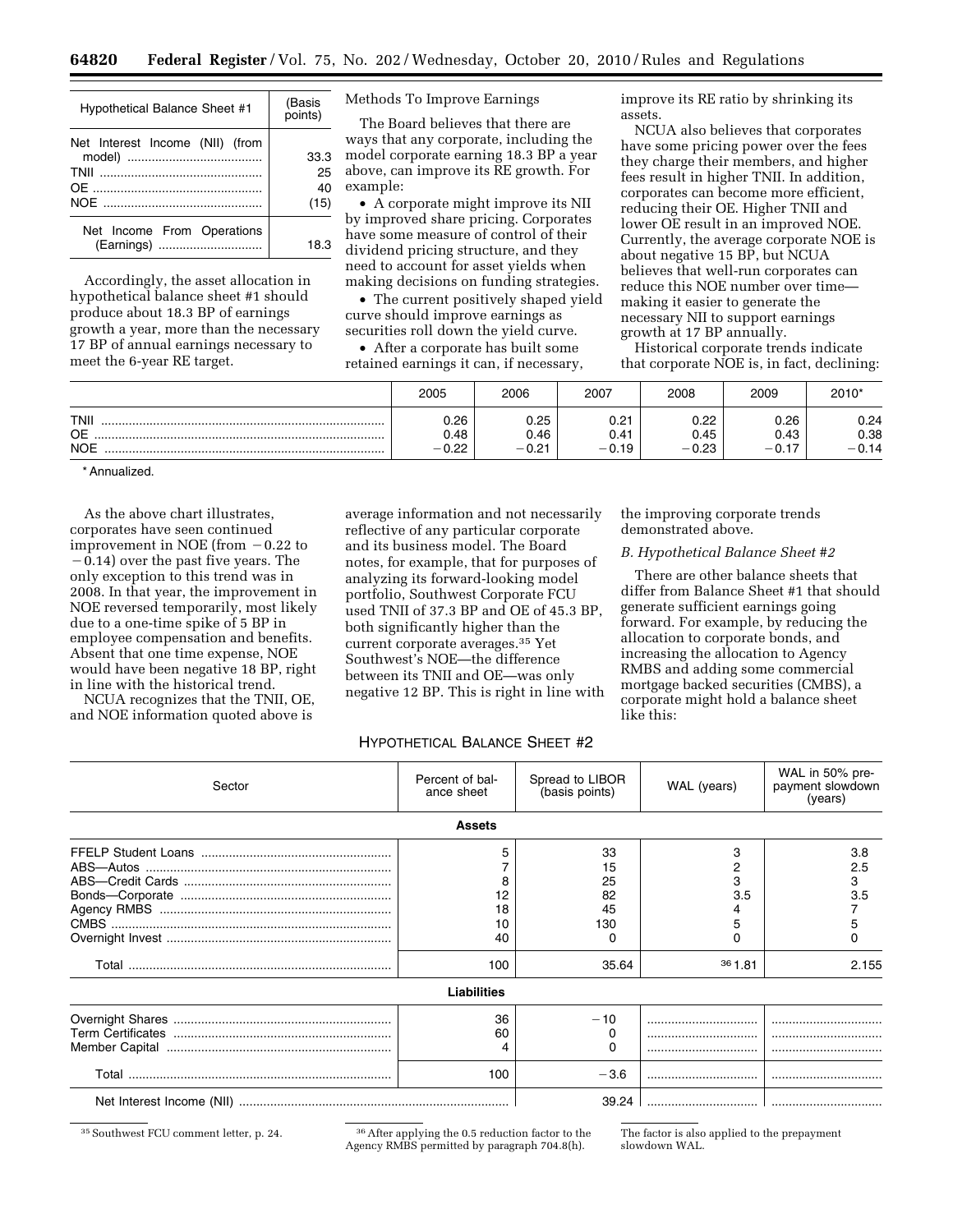# HYPOTHETICAL BALANCE SHEET #2—Continued

| Sector                     | Percent of bal-<br>ance sheet | Spread to LIBOR<br>(basis points) | WAL (years) | WAL in 50% pre-<br>payment slowdown<br>(years) |
|----------------------------|-------------------------------|-----------------------------------|-------------|------------------------------------------------|
| TNII<br>$\Omega$ F<br>NOF. |                               | 25<br>40<br>'15)                  | <br><br>    | <br><br>                                       |
|                            |                               | 24.24                             |             |                                                |

Again, NCUA constructed this portfolio to be in compliance with the final rule, including the rule's requirements for asset credit quality, sector limits, the 2-year asset WAL limit, and the 2.25-year asset extension limit. Again, the spread sources used include Bank of America//Merrill Lynch's, *US Securitization Research, Securitization Weekly,* dated August 6,

2010; and Wells Fargo Securities' Libor/ Swap spreads for July 30, 2010.

The other general assumptions about assets, liabilities, cost of capital, and TNII, OE, and NOE are also the same as in hypothetical #1. Since this Balance Sheet #2 earns more than Balance Sheet #1, the corporate could possibly pay its capital contributors more on their contributed capital. In fact, the corporate could pay up to LIBOR +150

on its contributed capital and still generate more than 17 BP of earnings each year.

*C. Hypothetical Balance Sheet #3 (Southwest Corporate Federal Credit Union)* 

Southwest Corporate Federal Credit Union (Southwest) submitted the following model balance sheet as part of its comment letter:

HYPOTHETICAL BALANCE SHEET #3—SOUTHWEST MODEL (FROM ANNEX C)

[All data in this table supplied by Southwest]

| Investments and loans | Percent of<br>balance sheet       | Spread to LIBOR                             | Maturity <sup>37</sup><br>(Years)              |
|-----------------------|-----------------------------------|---------------------------------------------|------------------------------------------------|
| Investments           |                                   |                                             |                                                |
|                       | 20<br>20<br>18<br>10<br>25<br>100 | 40<br>35<br>38<br>32<br>10<br>$-12$<br>21.2 | 2.0<br>2.0<br>2.0<br>2.0<br>1.0<br>0.0<br>1.40 |
| Liabilities           |                                   |                                             |                                                |
|                       | 65<br>31                          | $-18$<br>150                                | <sup>0</sup><br>0.7<br>0.0<br>0.0              |
|                       | 100                               | $-5.7$                                      | 0.22                                           |
|                       |                                   | 1.18<br>26.9<br>37.3<br>45.3                | <br>                                           |
|                       |                                   | 18.9                                        |                                                |

Southwest stated that its model balance sheet has about \$7 billion in assets and is based on Southwest's recommendations and current business model.

Model Balance Sheet Compliance With the Final Corporate Rule

This model appears to comply with the investment, credit risk, and ALM provisions of the final rule.38 Specifically:

• The asset allocation complies with the sector limits of 704.6(d).

• The WAL of the assets, at 1.40 years, is less than the 2.0 year limit in 704.8(f).39

• The portfolio contains no privatelabel RMBS, which are prohibited under the final rule 704.5(h).

• The portfolio complies with the new asset extension test, that is, the new

<sup>37</sup>NCUA believes that Southwest meant this to be WAL, not maturity. In any event, the WAL would be less than or equal to the maturity.

<sup>37</sup>NCUA believes that Southwest meant this to be WAL, not maturity. In any event, the WAL would be less than or equal to the maturity.

<sup>38</sup>NCUA assumes that the commenter constructed this portfolio in compliance with the NRSRO limits (AA-) and IRR NEV limits. These limits exist in the current corporate rule, and the final rule does not change the existing base limits.

<sup>39</sup>Southwest was concerned about the proposed cash flow mismatch sensitivity tests in the proposed rule, and its mismatch of 1.18 years would have violated one of those tests—but both of those tests have been removed from the final rule.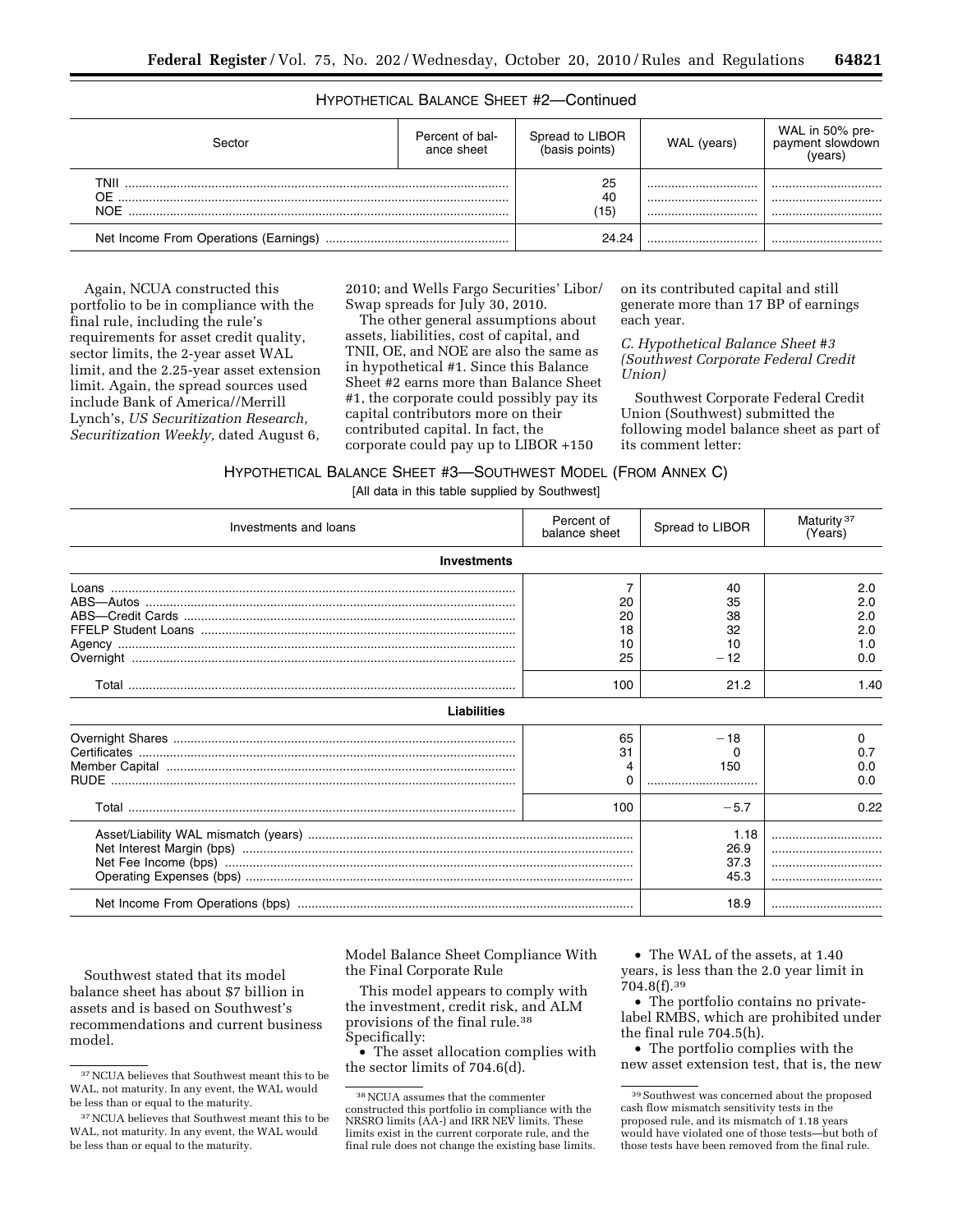2.25 year limit in 704.8(g) on WAL of assets assuming a 50% prepayment slowdown. While Southwest did not discuss this new extension test because it was not in the proposed rule—Southwest's balance sheet mix indicates the portfolio would meet this requirement. For example, the most likely securities to have any extension risk are those with student loans and mortgages. If upon prepayment slowdown the student loan ABS extends to 3 years (market indications are an extension to 2.6 years) and the agency securities (assuming agency MBS) extend to 4 years (a 1.5 year WAL security was observed to extend only to 2.7 years), the WAL of the portfolio is still only 1.96 years. Even then, the WAL for agency mortgages can be reduced by a factor of 0.5 under the final rule, 704.5(h). Applying the 0.5 factor to these securities, the WAL of the extended portfolio would drop to only 1.76 years, again well below the 2.25 year limit.

Model Balance Sheet's Ability To Generate Earnings

As recognized by Southwest in its comment letter, this balance sheet generates sufficient income to pass the retained earnings goals established by the new corporate regulation. Projected retained earnings are well above 17 BP a year. For example, after 3 years, Southwest projected the RE growth at 57 basis points, and after 6 years Southwest projected an RE of 113 basis points.

NCUA notes that this model generates sufficient earnings even when capital holders are paid at LIBOR  $+150$ . Earnings would be enhanced if the rate of return on capital was reduced, even temporarily.

Effect of Changes in the Spreads Over Time

Southwest expressed some concern that spreads, as they existed when it wrote to NCUA in February 2010, might tighten over time, thus reducing a corporate's ability to generate earnings. In Annex D of its letter, Southwest analyzed its model balance sheet under "historic" spread levels and concluded that its model asset allocation would not produce sufficient earnings at those historic levels.

NCUA agrees that spreads going forward will have an impact on a corporate's ability to generate earnings. It is impossible, however, to predict the future—spreads could tighten, widen, or even stay the same for a protracted period. And even if spreads change, it is uncertain as to the speed of change. In fact, no one can say if spreads will

ever return to "historical" levels, or even what exactly those historical levels are. For example, Southwest's letter indicates it based its Annex D analysis on the past 9 years of historical data, and concluded that the spread over LIBOR for an Agency MBS was only 6 BP during this time period. Using a *longer* historical view of the past 20 years, however, Bloomberg data suggests the average 1-year Agency MBS spreads were much higher than 6 BP, with an average Agency MBS spread over this 20-year period of about 22 BP and a median of about 16 BP.

Corporates will have to adapt to changing spreads, including variances within asset classes. As suggested by Southwest FCU, its model asset allocation would have worked in February 2010, and NCUA believes the asset allocations in hypotheticals #1 and #2 above will work given today's spreads. The Board believes that corporates can adapt to changes in spreads, and the WAL limits in the final rule will provide corporates additional flexibility to shift allocations.

# *D. Hypothetical Balance Sheet #4— Magnus Enterprises Model*

Magnus proposed a different investment model that grows RE at a successful rate:

# HYPOTHETICAL BALANCE SHEET #4—MAGNUS MODEL

[All data in this table supplied by Magnus]

| Investments and loans | Portfolio<br>percentage     | LIBOR/EDSF<br>spread                  | Total WAL<br>(years)          |
|-----------------------|-----------------------------|---------------------------------------|-------------------------------|
| <b>Assets</b>         |                             |                                       |                               |
|                       | 35<br>10<br>15<br>30<br>100 | 60<br>25<br>30<br>25<br>$-5$<br>28.75 | 0.6<br>0.5<br>0.003<br>1.6359 |
| <b>Liabilities</b>    |                             |                                       |                               |
|                       | 30<br>70                    |                                       | 0.003<br>0.5                  |
|                       | 100                         | $-5$                                  | 0.3509                        |
|                       |                             | 33.75                                 |                               |

Model Balance Sheet Compliance With the Final Corporate Rule

Again, this Magnus Balance Sheet #4 appears to comply with the investment, credit risk, and ALM provisions of the final rule. The portfolio contains no private label RMBS and complies with the final sector limits. The WAL of the assets, at 1.63 years, is under the 2-year

WAL limit. In fact, since the final rule permits agency securities to multiply their actual WAL by a factor of 0.5 before applying the 2-year WAL, the effective WAL of this portfolio is well under 1.63 years. The asset liability mismatch of 1.285 years is not relevant, as the proposed cash flow mismatch tests have been removed from the final

rule. And NCUA also believes that these assets, if prepayments slowed by 50 percent, would not cause the portfolio WAL to exceed 2.25 years, thus satisfying the asset extension test of 704.8(g).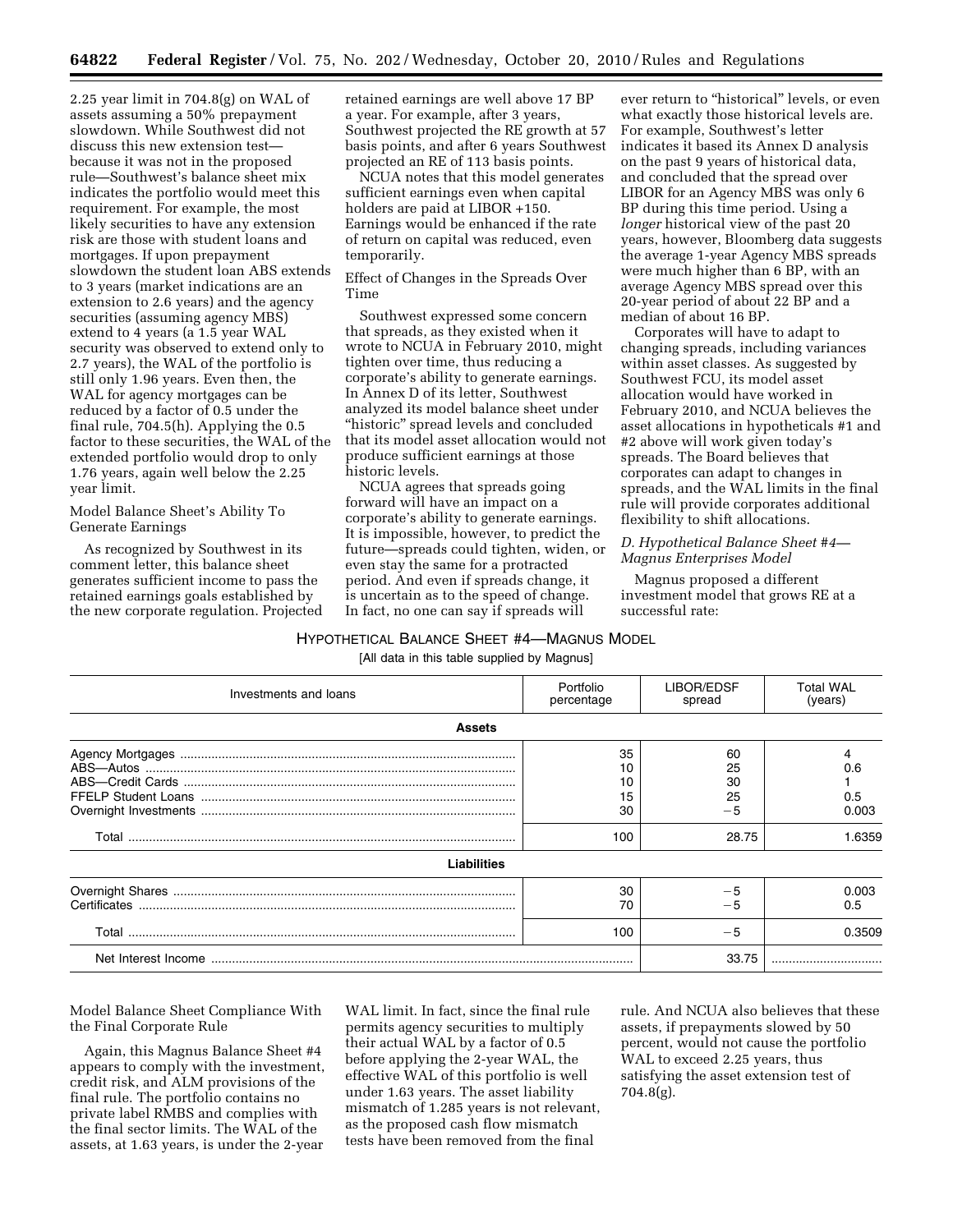Model Balance Sheet's Ability To Generate Earnings

The Magnus balance sheet generates a net interest income of 33.75 BP.

Magnus' letter discusses corporate operating expenses. The author believes, as NCUA does, that corporates can and will become more efficient. He asserts an operating expense level of 30 BP is achievable after cost reductions and potential mergers in the coming years. For purposes of analyzing the Magnus model, however, NCUA used the current average, annual ratio of corporate operating expenses to daily average net assets of 40 BP.

Magnus believes that corporates have control over their cost of capital. Specifically, he says that:

I am not troubled by the lack of cost of capital in [NCUA's proposed rule] margin analysis. Any new capital that comes into the corporates is going to come from NPCUs and they all understand that their capital investment isn't really a traditional investment that pays a high annual yield. Instead, it's an investment that may not pay dividends for 10 years or more \* \*

Members who value the cooperative nature of their relationship with their corporate should be willing to forsake the dividend on PCC and NCA in the short run in order for the corporate to rebuild retained earnings.

Magnus letter, p. 4. NCUA agrees with this quoted language, particularly the last sentence. Accordingly, for purposes of analyzing the Magnus model, the analysis assumes that capital pays only LIBOR flat.

Magnus' model does not address net fee income. For purposes of analysis, NCUA made the same TNII assumptions (25 BP) as discussed previously. Accordingly, the Magnus investment portfolio, with its primary emphasis on Agency MBS, would produce an annual RE growth of about 19 BP, as follows:

| Analysis of Magnus model    | (Basis<br>points)         |
|-----------------------------|---------------------------|
| Net Interest Income<br>TNII | 33.75<br>25<br>40<br>(15) |

| Analysis of Magnus model                 | (Basis<br>points) |
|------------------------------------------|-------------------|
| Net Income From Operations<br>(Earnings) | 18.75             |

This earnings growth exceeds the necessary 17 BP a year. Again, as discussed in connection with NCUA's hypothetical #1 above, there are multiple potential ways to further improve this RE growth. For example, the corporate could become more efficient, moving toward the 30 BP expense level discussed by Magnus; or the corporate could use its pricing power to increase its fee income or reduce its dividends.

# *E. Hypothetical Balance Sheet #5— ACCU Model*

As mentioned above, a number of commenters adopted or referenced a model developed by the Association of Corporate Credit Unions (ACCU), given in the table below:

# HYPOTHETICAL BALANCE SHEET #5—ACCU MODEL

[All data in this table supplied by ACCU]

| Assets                   | Percent of<br>balance sheet | Spread to LIBOR                               |
|--------------------------|-----------------------------|-----------------------------------------------|
| Loans                    | 10<br>20<br>15<br>15<br>15  | 50<br>37<br>42<br>45<br>34<br>29<br>12<br>100 |
| <b>Shares and Equity</b> | 100                         | 36                                            |
|                          | 50<br>46                    | 0<br><sup>0</sup><br>200                      |
|                          | 100<br>28<br>18<br>32       | 8<br>                                         |

The ACCU asset allocation varies from both the Southwest and Magnus allocations. For example, the ACCU model includes wider variation in investment classes and, as with hypothetical #2 above, introduces some CMBS.

Model Balance Sheet Compliance With the Final Corporate Rule

Again, this balance sheet appears to comply with the investment, credit risk, and ALM provisions of the final rule. For example, the portfolio contains no private label RMBS, and it complies with the final sector limits.

ACCU did not provide direct information about the WAL of its assets. However, it did provide data from which the asset WAL can be reverse engineered. Specifically, ACCU also provided this chart:

| <b>NEV Shocks</b> | Maximum  |
|-------------------|----------|
| Rates +300 bp     | $-14.0%$ |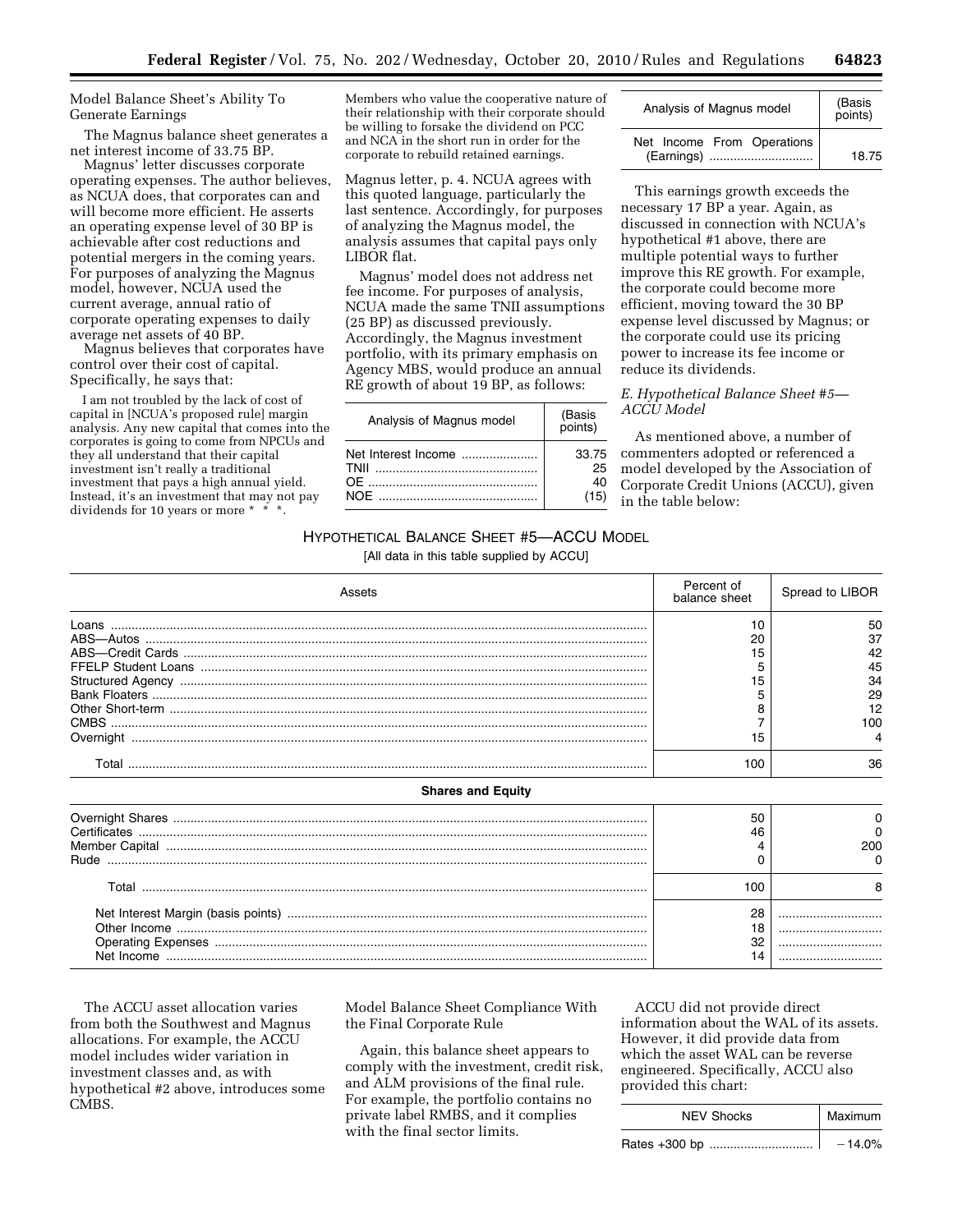| <b>NEV Shocks</b> | Maximum  |
|-------------------|----------|
| Credit +100 bp    | $-30.3%$ |
| +Paydowns -50%    | $-32.7%$ |

If a credit shock of 100 BP produces an NEV decline of 30 percent from a starting NEV of 4 percent, that equates to a difference in the WALs of the assets and liabilities of about 1.2 years. Given that ACCU's liabilities are half overnight and half certificates, and the certificates likely have an aggregate WAL of a year or less (as do the certificates in both the Southwest and Magnus models), the aggregate liability WAL of the ACCU model is likely less than 0.8 years, which would make ACCU's asset WAL less than 2.0 years, satisfying the WAL restriction in the final rule.

As for the asset extension test, ACCU indicates that a 100 BP shock to its portfolio, assuming a 50 percent prepayment slowdown, produces an NEV decline of 32.7 percent. This equates to an asset extension of less than two months, and so the asset WAL, with the slowdown, would be less than 2.25 years. Accordingly, the ACCU model satisfies the extension test of 704.8(g).

## Model Balance Sheet's Ability To Generate Earnings

ACCU's bottom line of 14 BP annually is 3 BP short of the annual RE growth needed under the final rule. Although the ACCU model assumes lower net fee income than the Southwest model, in the ACCU model this lower fee income is offset by a lower operating expense estimate.

There are multiple ways a corporate starting with the ACCU model can adjust its earnings capacity to achieve the 17 BP target. For example,

• The corporate can improve its efficiencies and product pricing, as discussed earlier.

• The corporate could change its sector weighting slightly. For example, if the corporate shifted 5 percent of its portfolio from Auto ABS to CMBS, the portfolio return would improve by over 3 BP annually using ACCU's spreads.

• ACCU assumed its cost of capital would be 200 BP over LIBOR. Again, NCUA believes that NPCUs that desire corporate services should be willing to provide capital at little or no cost, at least temporarily. If the cost of capital in ACCU's model was reduced to LIBOR flat, for example, that would increase its operating income by 8 BP annually and put the corporate well over its 17 BP annual earnings target.

# Conclusion

There are multiple, different asset allocations available to corporates under the restrictions of the new rule that should provide corporates the necessary earnings flexibility to meet the new RE growth requirements.

# **V. Further Revisions to the Corporate Rule**

As discussed above, NCUA issued its proposed revisions to the corporate rule back in November 2009, more than ten months ago. Since that time NCUA has received significant feedback. NCUA received formal feedback in the form of 815 public comment letters with over 2,600 pages of comments. NCUA also received much informal feedback, for example, from the credit union industry (through numerous town hall meetings and webinars), from other federal regulators, and from the Kamakura Corporation.

Much of that feedback has resulted in changes from the proposed rule to this final rule. Some of the feedback, though, went beyond the scope of the proposed rulemaking. Ideas—even very good ideas—that are beyond the scope of the proposed rule are not addressed in this final rulemaking. Instead, the NCUA has considered some of these ideas and plans in the near future to issue another proposal with further revisions to the corporate rule. The Board believes it important, though, as corporates and credit unions move now to adapt to this final rule, that they also have some information about what these pending proposals are.

Specifically, the Board will be proposing that:

1. Corporates be subject to internal control reporting requirements similar to those required under Section 36 of the FDI Act (for banks and thrifts) and the Sarbanes-Oxley Act of 2002 (for public companies). *See* 12 U.S.C. 1831m; Public Law 107–204; and 12 CFR part 363, *Annual Independent Audits and Reporting Requirements*  (FDIC rulemaking integrating FDI Act Section 36 and certain Sarbanes-Oxley requirements).

2. At any given time, an NPCU would be limited to membership in one corporate of the NPCU's choice. An NPCU could belong to two corporates for a short period of time, but only when transitioning between those corporates.

3. The board of directors of a corporate must establish a risk management committee. The committee will include at least one independent risk management expert with sufficient experience in identifying, assessing, and managing risk exposures.

4. When the TCCUSF makes an assessment on FICUs, NCUA would ask all corporate members that are not FICUs (''non-FICUs'') to make a voluntary contribution to the TCCUSF. Corporates will hold a membership vote to determine whether any non-FICU that fails to make the requested contribution should be expelled from the corporate.

5. Each vote by a corporate's boards of directors must be recorded in the minutes so that the vote of each individual director is apparent from the minutes.

6. Corporates would be permitted to charge their members reasonable onetime or periodic membership fees. The fees must generally be proportional to the member's asset size, and a member must be given at least six months notice of any new fee, or any material change to an existing fee.

In a sense, this final rulemaking is the first step in the remolding of the corporate rule, and the six proposals above are the second step. As much as practicable, NCUA intends to mesh the effective dates of these two rulemakings. As discussed above, the effective date for most of this final rule is January 18, 2011. Accordingly, the Board plans to move this second-step rulemaking along by issuing these six proposals at either the October 2010 or November 2010 Board meeting for a 30-day public comment period.

Also, although not involving any additional rulemaking, the Board plans to:

1. Consult with other federal financial regulators to create a data tracking system to enhance NCUA's ability to systemically conduct trend analyses to identify recurrent or network-wide issues, and

2. Upgrade NCUA's current guidance on corporate mergers into a formal corporate credit union merger manual.

NCUA intends to implement the data tracking system within nine months and publish the merger manual within six months.

#### **VI. Regulatory Procedures**

#### *A. Regulatory Flexibility Act*

The Regulatory Flexibility Act requires NCUA to prepare an analysis to describe any significant economic impact a proposed rule may have on a substantial number of small credit unions (those under ten million dollars in assets). This final rule only applies to corporates, all but one of which has assets well in excess of \$10 million. Accordingly, the NCUA Board certifies that this final rule will not have a significant economic impact on a substantial number of small credit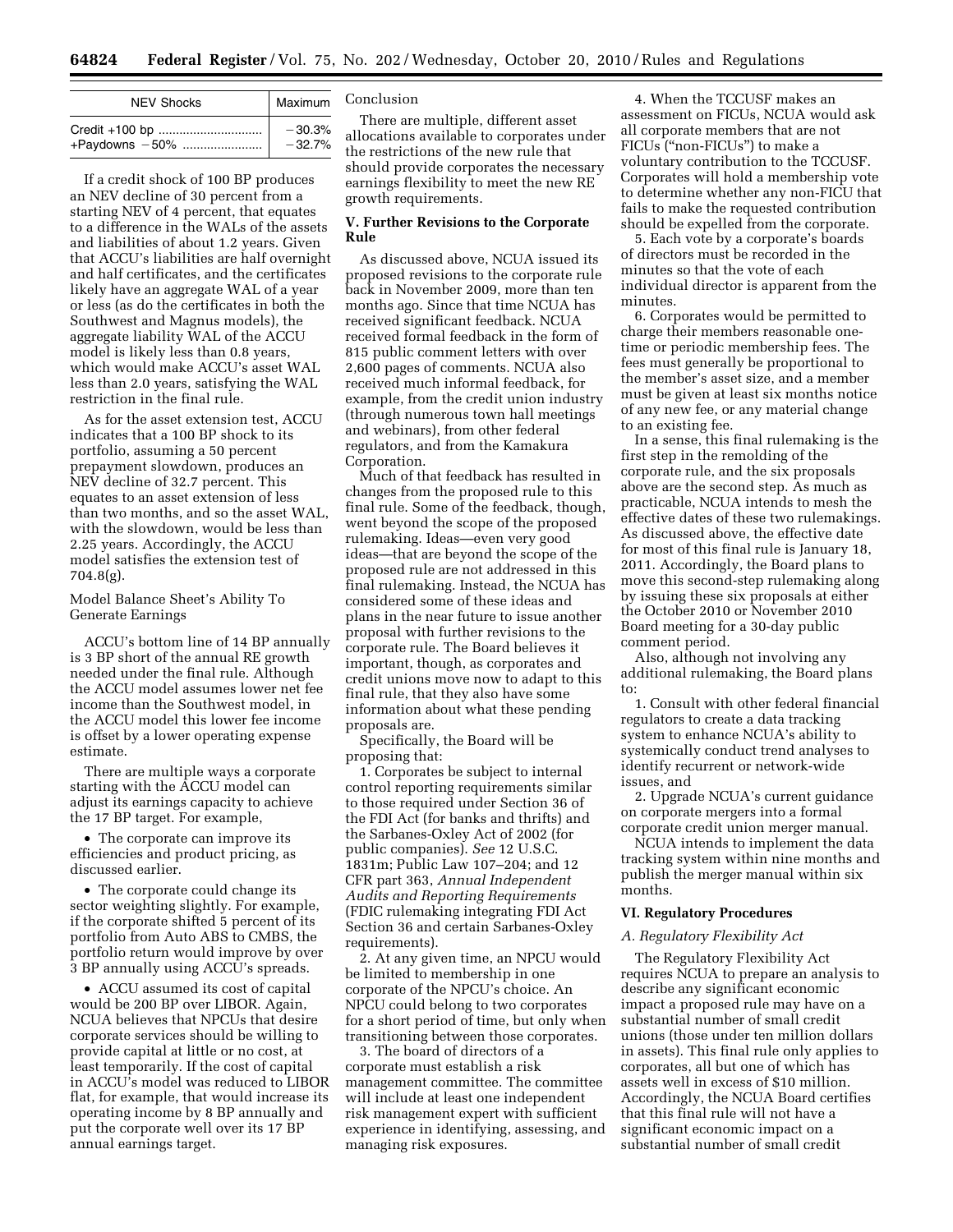unions, and, therefore, a regulatory flexibility analysis is not required.

# *B. Paperwork Reduction Act*

The Paperwork Reduction Act of 1995 (PRA) applies to rulemakings in which an agency by rule creates a new paperwork burden on regulated entities or modifies an existing burden. 44 U.S.C. 3507(d). For purposes of the PRA, a paperwork burden may take the form of a either a reporting or a recordkeeping requirement, both referred to as information collections. NCUA identified and described several information collection requirements in the proposed rule, including new requirements in the following broad areas: capital and PCA, investments, ALM, CUSO procedures, and corporate governance requirements. As required by the PRA, NCUA submitted a copy of the proposed regulation to the Office of Management and Budget (OMB) for its review and approval. Persons interested in submitting comments with respect to the information collection aspects of the proposed rule were invited to submit them to the OMB at the address noted in the preamble to the proposed rule.

While NCUA received a substantial number of comments on the proposed rule, commenters did not specifically address the agency's estimates of burden hours or costs, which estimates were set out specifically in the preamble as required by PRA. However, as discussed more fully in the preamble to this final rule, the Board has determined to make several changes in the final rule, and some of those changes affect the burden

estimates for some aspects of the collection requirements. These changes, all of which have the effect of reducing the estimated burden, are discussed below.

#### ALM Requirements

The Board has determined to eliminate entirely the two cash flow mismatch tests that had been proposed (§§ 704.6(e) and (f) in the proposed rule). The final rule will retain as proposed the two-year weighted average limit and will now require a new, additional test with a 2.25 year weighted average life limit that assumes a 50 percent slowdown in prepayment speeds to limit extension risk. The new test must be done quarterly and will be required of and affect all corporates. As with the original proposal, corporates will be required to calculate and record the effective and spread durations for individual assets and liabilities to support the test results.

From an information collection standpoint, NCUA estimates that the net impact of this change will be a reduction by approximately 50 percent in the estimated burden hours associated with ALM requirements. Accordingly, the revised burden estimate for compliance with this revised requirement would be as follows:

27 corporates  $\times$  84 hours per year = 2268 hours.

Corporate Governance Requirements

The final rule changes the provisions relating to disclosure of compensation

by reducing the number of senior executives whose compensation must be disclosed. Many commenters noted that the original proposal could have had the effect of requiring disclosure of compensation for many individuals, such as some persons holding the title of vice president, who are not, in fact, in positions with program or operational level responsibilities. The Board has changed the language from the proposal to now limit the total number of required executives subject to disclosure to the top ten percent of most highly paid individuals, to a maximum of five. For corporates with thirty or fewer employees, the top three highly paid executives must be disclosed. In all cases, the compensation paid to the CEO must be included in the disclosure if the CEO is not in the most highly paid ten percent. While the initial estimate of the burden for complying with this aspect of the governance provisions was not substantial, the Board believes the change will reduce the final burden by approximately 50 percent.

Accordingly, the revised burden estimate for compliance with this revised requirement would be as follows:

27 corporates  $\times$  5 hours = 135 hours.

Summary of Collection Burden (Revised)

With the revisions described above, NCUA estimates the total information collection burden represented by the final rule, calculated on an annual basis, as follows:

| . | 20 corporates $\times$ 50 hours = 1,000 hours. |
|---|------------------------------------------------|
| . | 3 corporates $\times$ 50 hours = 150 hours     |
|   | 10 corporates $\times$ 1 hour = 10 hours.      |
| . | 10 corporates $\times$ 1 hour = 10 hours.      |
| . | 27 corporates $\times$ 2 hours = 54 hours.     |
| . | 10 corporates $\times$ 20 hours = 200 hours.   |
| . | 27 corporates $\times$ 84 hours = 2,268 hours. |
| . | 12 corporates $\times$ 2 hours = 24 hours.     |
| . | 27 corporates $\times$ 5 hours = 135 hours.    |
|   | 4 corporates $\times$ 5 hours = 20 hours.      |
| . | 4 corporates $\times$ 4 hours = 16 hours.      |
|   |                                                |

*Notice of intent to redeem contributed capital* ................................................................................ 10 corporates × 1 hour = 10 hours. *Notice of PCA category change* ......................................................................................................... 10 corporates × 1 hour = 10 hours. *Ratings procurement* .......................................................................................................................... 27 corporates × 2 hours = 54 hours. *Investment action plans* ..................................................................................................................... 10 corporates × 20 hours = 200 hours. *ALM testing* ......................................................................................................................................... 27 corporates × 84 hours = 2,268 hours. *CUSO approval requests* .................................................................................................................... 12 corporates × 2 hours = 24 hours. *Compensation disclosures* .................................................................................................................. 27 corporates × 5 hours = 135 hours. *Merger related disclosures* ................................................................................................................. 4 corporates × 5 hours = 20 hours. *Requests to make golden parachute and severance payments* ....................................................... 4 corporates × 4 hours = 16 hours.

*Capital restoration plans* .................................................................................................................... 20 corporates × 50 hours = 1,000 hours. *Retained earnings accumulation plans* ............................................................................................. 3 corporates × 50 hours = 150 hours

Total Additional Burden Hours .................................................................................................. 3,887 hours.

NCUA does not anticipate that the revisions discussed above will have any significant impact on the cost estimates set out in the proposed rule.

NCUA has submitted these burden revisions to the OMB. NCUA expects that OMB will review and approve the revisions, and publish its approval, in the near future.

## *C. Executive Order 13132*

Executive Order 13132 encourages independent regulatory agencies to

consider the impact of their actions on state and local interests. In adherence to fundamental federalism principles, NCUA, an independent regulatory agency as defined in 44 U.S.C. 3502(5), voluntarily complies with the executive order.

This final rule applies to all federallyinsured corporates, including state charters. Nonfederally insured corporates must also agree by contract, as a condition of receiving shares or deposits from federally-insured credit

unions, to adhere to the requirements of this part and submit to NCUA examinations. The executive order states that: ''National action limiting the policymaking discretion of the states shall be taken only where there is constitutional and statutory authority for the action and the national activity is appropriate in light of the presence of a problem of national significance.'' NCUA has plenary statutory authority to regulate corporate credit unions and federally insured credit unions. *See* 12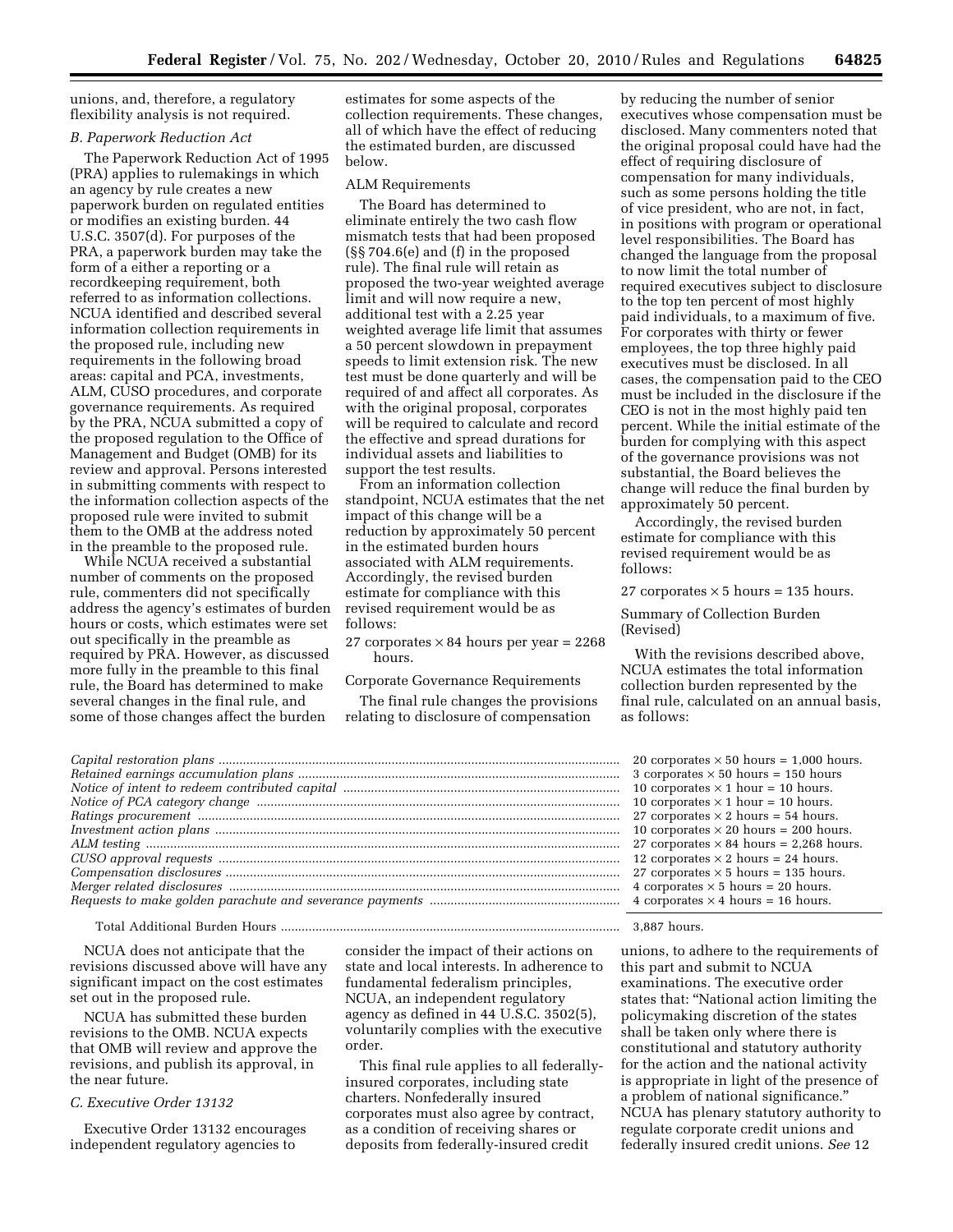U.S.C. 1766(a) and 12 U.S.C. 1781 *et. seq.* Further, the risk of loss to federallyinsured credit unions and the NCUSIF due to corporate activities are concerns of national scope.

The final rule does not impose additional costs or burdens on the states or have a significant effect on the states' ability to discharge traditional state government functions. NCUA has determined that the corporate rule as a whole, and this rulemaking, may have an occasional effect on the states, on the relationship between the national government and the states, or on the distribution of power and responsibilities among the various levels of government. However, the potential risk to the NCUSIF and the entire credit union system that would result without extending the entire corporate rule, including the revisions in this rulemaking, to all corporates is more significant than any such effects.

Accordingly, NCUA believes that the protection of corporates, the NCUSIF, and the entire system of federallyinsured credit unions requires application of this final rule to all such corporates, and that this application is consistent with Executive Order 13132.

# *D. The Treasury and General Government Appropriations Act, 1999— Assessment of Federal Regulations and Policies on Families*

The NCUA has determined that this rule will not affect family well-being within the meaning of section 654 of the Treasury and General Government Appropriations Act, 1999, Public Law 105–277, 112 Stat. 2681 (1998).

## *E. Small Business Regulatory Enforcement Fairness Act*

The Small Business Regulatory Enforcement Act of 1996 (Pub. L. 104– 121) provides generally for congressional review of agency rules. A reporting requirement is triggered in instances where NCUA issues a final rule as defined by section 551 of the Administrative Procedure Act. 5 U.S.C. 551. The Office of Management and Budget has determined that this rule is not a major rule for purposes of the Small Business Regulatory Enforcement Fairness Act of 1996.

## **List of Subjects**

# *12 CFR Part 702*

Credit unions, Reporting and recordkeeping requirements.

# *12 CFR Part 703*

Credit unions, Investments.

## *12 CFR Part 704*

Credit unions, Corporate credit unions, Reporting and recordkeeping requirements.

#### *12 CFR Part 709*

Credit unions, Liquidations.

#### *12 CFR Part 747*

Credit unions, Administrative practices and procedures.

By the National Credit Union Administration Board on September 24, 2010.

## **Mary F. Rupp,**

*Secretary of the Board.* 

■ Accordingly, NCUA amends 12 CFR parts 702, 703, 704, 709, and 747 as follows:

# **PART 702—PROMPT CORRECTIVE ACTION**

■ 1. The authority citation for part 702 continues to read as follows:

**Authority:** 12 U.S.C. 1766(a), 1790d.

■ 2. Effective October 20, 2011, revise paragraph (d) of § 702.105 to read as follows:

### **§ 702.105 Weighted—average life of investments.**

\* \* \* \* \* (d) *Capital in mixed-ownership Government corporations and corporate credit unions.* For capital stock in mixed-ownership Government corporations, as defined in 31 U.S.C. 9101(2), and perpetual and nonperpetual capital in corporate credit unions, as defined in 12 CFR 704.2, the weighted-average life is defined as greater than one (1) year, but less than or equal to three years;

\* \* \* \* \*

# **PART 703—INVESTMENTS AND DEPOSIT ACTIVITIES**

■ 3. The authority citation for part 703 continues to read as follows:

**Authority:** 12 U.S.C. 1757(7), 1757(8), 1757(15).

■ 4. Effective October 20, 2011, revise paragraph (b) of § 703.14 to read as follows:

### **§ 703.14 Permissible investments.**

\* \* \* \* \* (b) *Corporate credit union shares or deposits.* A Federal credit union may purchase shares or deposits in a corporate credit union, except where the NCUA Board has notified it that the corporate credit union is not operating in compliance with part 704 of this chapter. A Federal credit union's

aggregate amount of perpetual and nonperpetual capital, as defined in part 704 of this chapter, in one corporate credit union is limited to two percent of the federal credit union's assets measured at the time of investment or adjustment. A Federal credit union's aggregate amount of contributed capital in all corporate credit unions is limited to four percent of assets measured at the time of investment or adjustment. \* \* \* \* \*

# **PART 704—CORPORATE CREDIT UNIONS**

■ 5. Revise the authority citation for part 704 to read as follows:

**Authority:** 12 U.S.C. 1762, 1766(a), 1772a, 1781, 1789, and 1795e.

■ 6. Effective January 18, 2011, revise § 704.2 to read as follows:

## **§ 704.2 Definitions.**

*As used in this part*:

*Adjusted trading* means any method or transaction whereby a corporate credit union sells a security to a vendor at a price above its current market price and simultaneously purchases or commits to purchase from the vendor another security at a price above its current market price.

*Asset-backed security* (ABS) means a security that is primarily serviced by the cashflows of a discrete pool of receivables or other financial assets, either fixed or revolving, that by their terms convert into cash within a finite time period plus any rights or other assets designed to assure the servicing or timely distribution of proceeds to the security holders. Mortgage-backed securities are a type of asset-backed security.

*Available to cover losses that exceed retained earnings* means that the funds are available to cover operating losses realized, in accordance with generally accepted accounting principles (GAAP), by the corporate credit union that exceed retained earnings net of equity acquired in a combination. Likewise, *available to cover losses that exceed retained earnings and perpetual contributed capital (PCC)* means that the funds are available to cover operating losses realized, in accordance with GAAP, by the corporate credit union that exceed retained earnings net of equity acquired in a combination and PCC. Any such losses must be distributed *pro rata* at the time the loss is realized first among the holders of paid-in capital (PIC), and when all PIC is exhausted, then *pro rata* among all MCAs, all subject to the optional prioritization described in Appendix A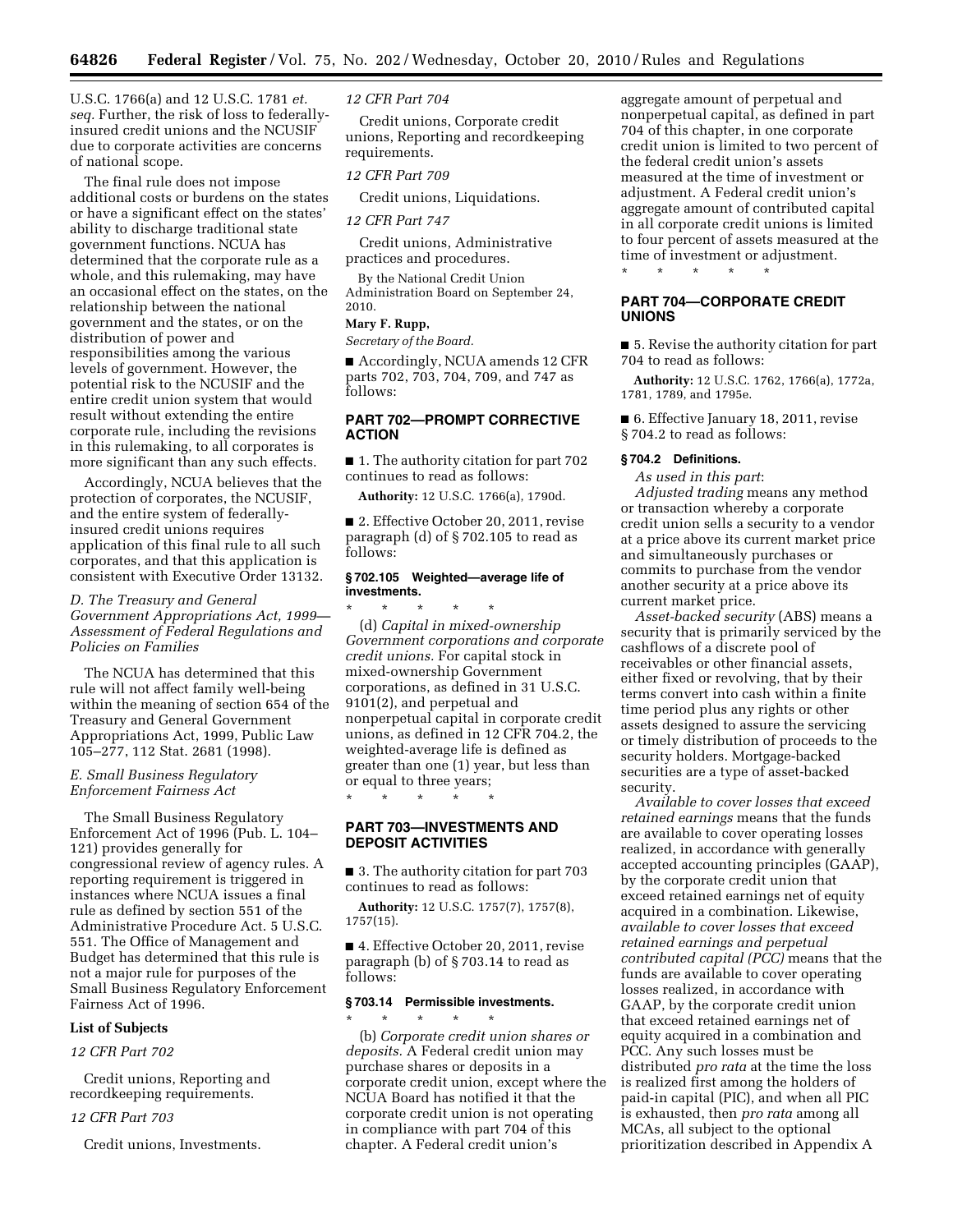of this Part. To the extent that any contributed capital funds are used to cover losses, the corporate credit union must not restore or replenish the affected capital accounts under any circumstances. In addition, contributed capital that is used to cover losses in a calendar year previous to the year of liquidation has no claim against the liquidation estate.

*Capital* means the sum of a corporate credit union's retained earnings, paid-in capital, and membership capital. For a corporate credit union that acquires another credit union in a mutual combination, capital includes the retained earnings of the acquired credit union, or of an integrated set of activities and assets, at the point of acquisition.

*Capital ratio* means the corporate credit union's capital divided by its moving daily average net assets.

*Collateralized debt obligation* (CDO) means a debt security collateralized by mortgage-backed securities, assetbacked securities, or corporate obligations in the form of loans or debt. Senior tranches of Re-REMIC's consisting of senior mortgage- and assetbacked securities are excluded from this definition.

*Collateralized mortgage obligation*  (CMO) means a multi-class mortgagebacked security.

*Commercial mortgage-backed security*  (CMBS) means a mortgage-backed security collateralized primarily by multi-family and commercial property loans.

*Compensation* means all salaries, fees, wages, bonuses, severance payments, current year contributions to employee benefit plans (for example, medical, dental, life insurance, and disability), current year contributions to deferred compensation plans and future severance payments, including payments in connection with a merger or similar combination (whether or not funded; whether or not vested; and whether or not the deferred compensation plan is a qualified plan under Section 401(a) of the IRS Code). Compensation also includes expense accounts and other allowances (for example, the value of the personal use of housing, automobiles or other assets owned by the corporate credit union; expense allowances or reimbursements that recipients must report as income on their separate income tax return; payments made under indemnification arrangements; and payments made for the benefit of friends or relatives). In calculating required compensation disclosures, reasonable estimates may be used if precise cost figures are not readily available.

*Contributed capital* means either paid-in capital or membership capital accounts.

*Core capital* means the sum of:

(1) Retained earnings;

(2) Paid-in capital; and

(3) The retained earnings of any acquired credit union, or of an integrated set of activities and assets, calculated at the point of acquisition, if the acquisition was a mutual combination.

*Core capital ratio* means the corporate credit union's core capital divided by its

moving daily average net assets. *Corporate credit union* means an organization that:

(1) Is chartered under Federal or state law as a credit union;

(2) Receives shares from and provides loan services to credit unions;

(3) Is operated primarily for the purpose of serving other credit unions;

(4) Is designated by NCUA as a corporate credit union;

(5) Limits natural person members to the minimum required by state or federal law to charter and operate the credit union; and

(6) Does not condition the eligibility of any credit union to become a member on that credit union's membership in any other organization.

*Daily average net assets* means the average of net assets calculated for each day during the period.

*Derivatives* means a financial contract whose value is derived from the values of one or more underlying assets, reference rates, or indices of asset values or reference rates. Derivative contracts include interest rate derivative contracts, exchange rate derivative contracts, equity derivative contracts, commodity derivative contracts, credit derivative contracts, and any other instrument that poses similar counterparty credit risks.

*Dollar roll* means the purchase or sale of a mortgage-backed security to a counterparty with an agreement to resell or repurchase a substantially identical security at a future date and at a specified price.

*Embedded option* means a characteristic of certain assets and liabilities which gives the issuer of the instrument the ability to change the features such as final maturity, rate, principal amount and average life. Options include, but are not limited to, calls, caps, and prepayment options.

*Equity investments* means investments in real property, equity securities, and any other ownership interests, including, for example, investments in partnerships and limited liability companies.

*Equity security* means any security representing an ownership interest in an enterprise (for example, common, preferred, or other capital stock) or the right to acquire (for example, warrants and call options) or dispose of (for example, put options) an ownership interest in an enterprise at fixed or determinable prices. However, the term does not include convertible debt or preferred stock that by its terms either must be redeemed by the issuing enterprise or is redeemable at the option of the investor.

*Exchangeable collateralized mortgage obligation* means a class of a collateralized mortgage obligation (CMO) that, at the time of purchase, represents beneficial ownership interests in a combination of two or more underlying classes of the same CMO structure. The holder of an exchangeable CMO may pay a fee and take delivery of the underlying classes of the CMO.

*Fair value* means the price that would be received to sell an asset or paid to transfer a liability in an orderly transaction between market participants at the measurement date. If there is a principal market for the asset or liability, the fair value measurement is the price in that market (whether that price is directly observable or otherwise determined using a valuation technique), even if the price in a different market is potentially more advantageous at the measurement date. In the absence of a principal market, the fair value measurement occurs in the most advantageous market for the asset or liability. The fair value of the asset or liability shall be determined based on the assumptions that market participants would use in pricing the asset or liability. In developing those assumptions, the corporate need not identify specific market participants. Rather, the corporate should identify characteristics that distinguish market participants generally, considering factors specific to all of the following: the asset or liability; the principal (or most advantageous) market for the asset or liability; and market participants with whom the corporate would transact in that market. To increase consistency and comparability in fair value measurements and related disclosures, the fair value hierarchy prioritizes the inputs to valuation techniques used to measure fair value into three broad levels. The fair value hierarchy gives the highest priority to quoted prices (unadjusted) in active markets for identical assets or liabilities (Level 1) and the lowest priority to unobservable inputs (Level 3). Examples of valuation techniques include the present value of estimated future cash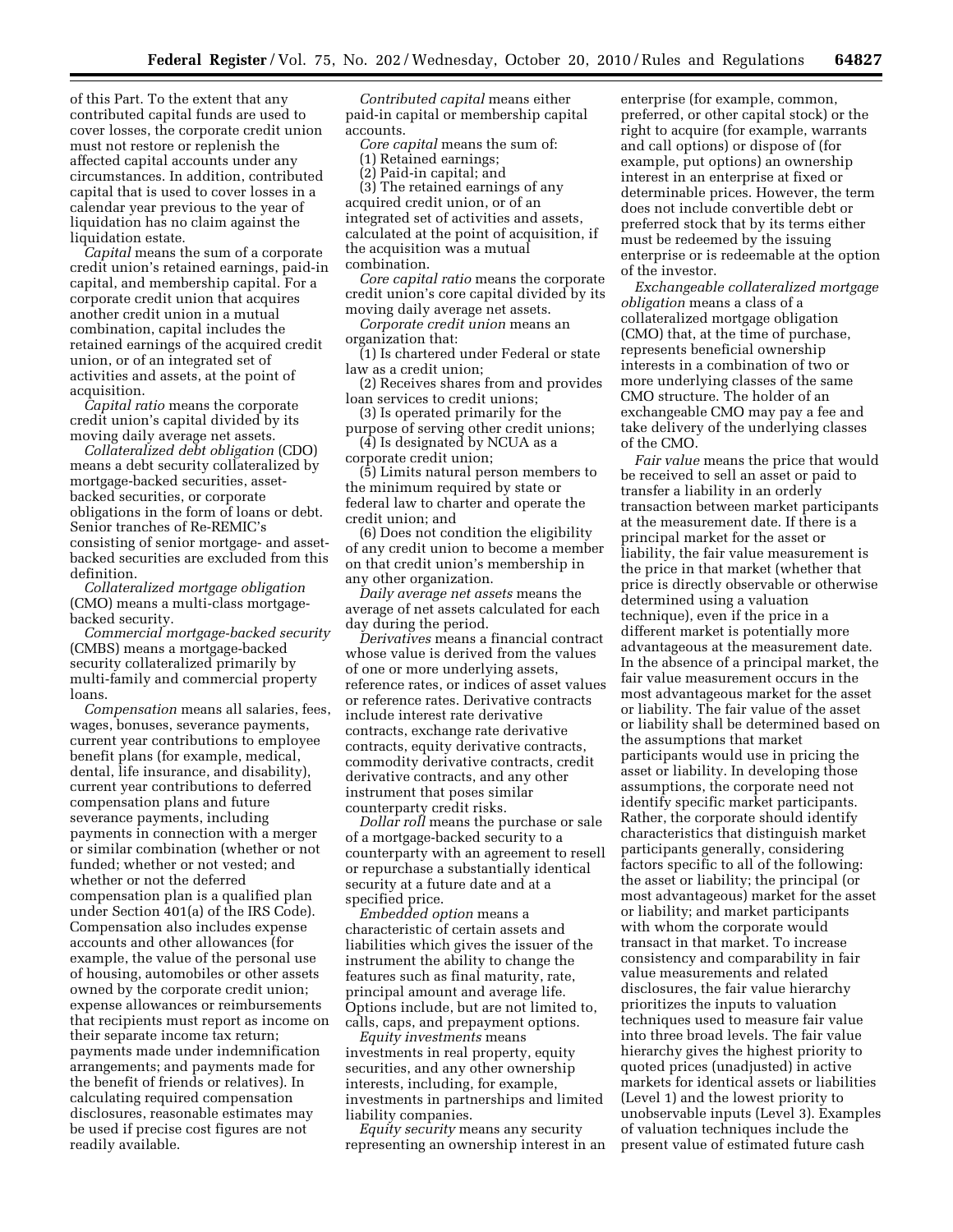flows, option-pricing models, and option-adjusted spread models.

*Federal funds transaction* means a short-term or open-ended unsecured transfer of immediately available funds by one depository institution to another depository institution or entity.

*Foreign bank* means an institution which is organized under the laws of a country other than the United States, is engaged in the business of banking, and is recognized as a bank by the banking supervisory authority of the country in which it is organized.

*Immediate family member* means a spouse or other family member living in the same household.

*Limited liquidity investment* means a private placement or funding agreement.

*Member reverse repurchase transaction* means an integrated transaction in which a corporate credit union purchases a security from one of its member credit unions under agreement by that member credit union to repurchase the same security at a specified time in the future. The corporate credit union then sells that same security, on the same day, to a third party, under agreement to repurchase it on the same date on which the corporate credit union is obligated to return the security to its member credit union.

*Membership capital* means funds contributed by members that: are adjustable balance with a minimum withdrawal notice of 3 years or are term certificates with a minimum term of 3 years; are available to cover losses that exceed retained earnings and paid-in capital; are not insured by the NCUSIF or other share or deposit insurers; and cannot be pledged against borrowings.

*Mortgage-backed security* (MBS) means a security backed by first or second mortgages secured by real estate upon which is located a dwelling, mixed residential and commercial structure, residential manufactured home, or commercial structure.

*Moving daily average net assets*  means the average of daily average net assets for the month being measured and the previous eleven (11) months.

*Mutual combination* means a transaction or event in which a corporate credit union acquires another credit union, or acquires an integrated set of activities and assets that is capable of being conducted and managed as a credit union.

*Nationally Recognized Statistical Rating Organization* (NRSRO) means any entity that has applied for, and been granted permission to be considered an NRSRO by the United States Securities and Exchange Commission.

*NCUA* means NCUA Board (Board), unless the particular action has been delegated by the Board.

*Net assets* means total assets less loans guaranteed by the NCUSIF and member reverse repurchase transactions. For its own account, a corporate credit union's payables under reverse repurchase agreements and receivables under repurchase agreements may be netted out if the GAAP conditions for offsetting are met.

*Net economic value* (NEV) means the fair value of assets minus the fair value of liabilities. All fair value calculations must include the value of forward settlements and embedded options. Paid-in capital, and the unamortized portion of membership capital, that is, the portion that qualifies as capital for purposes of any of the total capital ratio, is excluded from liabilities for purposes of this calculation. The NEV ratio is calculated by dividing NEV by the fair value of assets.

*Net interest margin security* means a security collateralized by residual interests in collateralized mortgage obligations, residual interests in real estate mortgage investment conduits, or residual interests in other asset-backed securities.

*Obligor* means the primary party obligated to repay an investment, *e.g.,*  the issuer of a security, such as a Qualified Special Purpose Entity (QSPE) trust; the taker of a deposit; or the borrower of funds in a federal funds transaction. Obligor does not include an originator of receivables underlying an asset-backed security, the servicer of such receivables, or an insurer of an investment.

*Official* means any director or committee member.

*Paid-in capital* means accounts or other interests of a corporate credit union that: are perpetual, noncumulative dividend accounts; are available to cover losses that exceed retained earnings; are not insured by the NCUSIF or other share or deposit insurers; and cannot be pledged against borrowings.

*Pair-off transaction* means a security purchase transaction that is closed out or sold at, or prior to, the settlement or expiration date.

*Private label security* means a security that is not issued or guaranteed by the U.S. government, its agencies, or its government-sponsored enterprises (GSEs).

*Quoted market price* means a recent sales price or a price based on current bid and asked quotations.

*Repurchase transaction* means a transaction in which a corporate credit union agrees to purchase a security from a counterparty and to resell the same or any identical security to that counterparty at a specified future date and at a specified price.

*Residential mortgage-backed security*  (RMBS) means a mortgage-backed security collateralized primarily by mortgage loans on residential properties.

*Residential properties* means houses, condominiums, cooperative units, and manufactured homes. This definition does not include boats or motor homes, even if used as a primary residence, or timeshare properties.

*Residual interest* means the ownership interest in remainder cash flows from a CMO or ABS transaction after payments due bondholders and trust administrative expenses have been satisfied.

*Retained earnings* means retained earnings as defined under Generally Accepted Accounting Principles (GAAP).

*Retained earnings ratio* means the corporate credit union's retained earnings divided by its moving daily average net assets. For a corporate credit union that acquires another credit union in a mutual combination, the numerator of the retained earnings ratio also includes the retained earnings of the acquired credit union, or of an integrated set of activities and assets, at the point of acquisition.

*Section 107(8) institution* means an institution described in Section 107(8) of the Federal Credit Union Act (12 U.S.C. 1757(8)).

*Securities lending* means lending a security to a counterparty, either directly or through an agent, and accepting collateral in return.

*Senior executive officer* mean a chief executive officer, any assistant chief executive officer (*e.g.,* any assistant president, any vice president or any assistant treasurer/manager), and the chief financial officer (controller). This term also includes employees of any entity hired to perform the functions described above.

*Settlement date* means the date originally agreed to by a corporate credit union and a counterparty for settlement of the purchase or sale of a security.

*Short sale* means the sale of a security not owned by the seller.

*Small business related security* means a security that is rated in 1 of the 4 highest rating categories by at least one Nationally Recognized Statistical Rating Organization (NRSRO), and represents an interest in one or more promissory notes or leases of personal property evidencing the obligation of a small business concern and originated by an insured depository institution, insured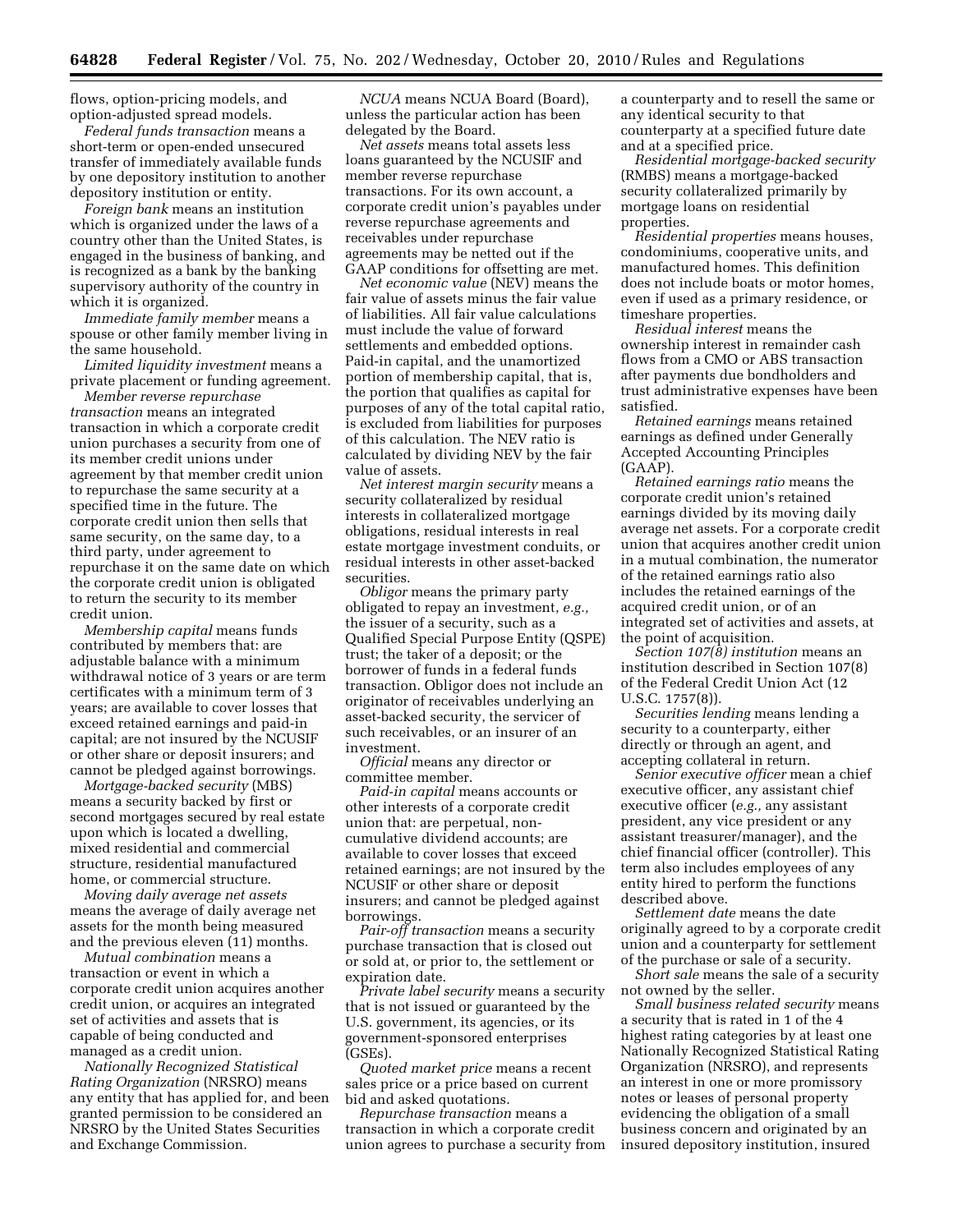credit union, insurance company, or similar institution which is supervised and examined by a Federal or State authority, or a finance company or leasing company. This definition does not include Small Business Administration securities permissible under § 107(7) of the Act.

*State* means any one of the several states of the United States of America, the District of Columbia, Puerto Rico, and the territories and possessions of the United States.

*Stripped mortgage-backed security*  means a security that represents either the principal-only or interest-only portion of the cash flows of an underlying pool of mortgages.

*Subordinated security* means a security that, at the time of purchase, has a junior claim on the underlying collateral or assets to other securities in the same issuance. If a security is junior only to money market fund eligible securities in the same issuance, the former security is not subordinated for purposes of this definition.

*Total assets* means the sum of all a corporate credit union's assets as calculated under GAAP.

*Total capital* means the sum of a corporate credit union's core capital and its membership capital accounts.

*Trade date* means the date a corporate credit union originally agrees, whether orally or in writing, to enter into the purchase or sale of a security.

*Trigger* means an event in a securitization that will redirect cashflows if predefined thresholds are breached. Examples of triggers are delinquency and cumulative loss triggers.

*Weighted average life* means the weighted-average time to the return of a dollar of principal, calculated by multiplying each portion of principal received by the time at which it is expected to be received (based on a reasonable and supportable estimate of that time) and then summing and dividing by the total amount of principal. The calculation of weighted average life for interest only securities means the weighted-average time to the return of a dollar of interest, calculated by multiplying each portion of interest received by the time at which it is expected to be received (based on a reasonable and supportable estimate of that time) and then summing and dividing by the total amount of interest to be received.

*When-issued trading* means the buying and selling of securities in the period between the announcement of an offering and the issuance and payment date of the securities.

■ 7. Effective October 20, 2011, revise § 704.2 to read as follows:

# **§ 704.2 Definitions.**

*As used in this part: Adjusted core capital* means core capital modified as follows:

(1) Deduct an amount equal to the amount of the corporate credit union's intangible assets that exceed one half percent of the corporate credit union's moving daily average net assets, but the NCUA, on its own initiative, upon petition by the applicable state regulator, or upon application from a corporate credit union, may direct that a particular corporate credit union add some or all of these excess intangibles back to the credit union's adjusted core capital;

(2) Deduct investments, both equity and debt, in unconsolidated credit union service organizations (CUSOs);

(3) If the corporate credit union, on or after October 20, 2011, contributes any perpetual contributed capital (PCC), or maintains any NCAs, at another corporate credit union, deduct an amount equal to this PCC or NCA;

(4) Beginning on October 20, 2016, and ending on October 20, 2020, deduct any amount of perpetual contributed capital (PCC) that causes PCC minus retained earnings, all divided by moving daily net average assets, to exceed two percent; and

(5) Beginning after October 20, 2020, deduct any amount of PCC that causes PCC to exceed retained earnings.

*Adjusted trading* means any method or transaction whereby a corporate credit union sells a security to a vendor at a price above its current market price and simultaneously purchases or commits to purchase from the vendor another security at a price above its current market price.

*Applicable state regulator* means the prudential state regulator of a state chartered corporate credit union.

*Asset-backed commercial paper program* (ABCP program) means a program that primarily issues commercial paper that has received a credit rating from an NRSRO and that is backed by assets or other exposures held in a bankruptcy-remote special purpose entity. The term *sponsor of an ABCP program* means a corporate credit union that:

(1) Establishes an ABCP program; (2) Approves the sellers permitted to participate in an ABCP program;

(3) Approves the asset pools to be purchased by an ABCP program; or

(4) Administers the ABCP program by monitoring the assets, arranging for debt placement, compiling monthly reports, or ensuring compliance with the

program documents and with the program's credit and investment policy.

*Asset-backed security* (ABS) means a security that is primarily serviced by the cashflows of a discrete pool of receivables or other financial assets, either fixed or revolving, that by their terms convert into cash within a finite time period plus any rights or other assets designed to assure the servicing or timely distribution of proceeds to the security holders. Mortgage-backed securities are a type of asset-backed security.

*Available to cover losses that exceed retained earnings* means that the funds are available to cover operating losses realized, in accordance with generally accepted accounting principles (GAAP), by the corporate credit union that exceed retained earnings net of equity acquired in a combination. Likewise, *available to cover losses that exceed retained earnings and perpetual contributed capital (PCC)* means that the funds are available to cover operating losses realized, in accordance with GAAP, by the corporate credit union that exceed retained earnings net of equity acquired in a combination and PCC. Any such losses must be distributed *pro rata* at the time the loss is realized first among the holders of PCC, and when all PCC is exhausted, then *pro rata* among all nonperpetual capital accounts (NCAs) and unconverted membership capital accounts, all subject to the optional prioritization described in Appendix A of this Part. To the extent that any contributed capital funds are used to cover losses, the corporate credit union must not restore or replenish the affected capital accounts under any circumstances. In addition, contributed capital that is used to cover losses in a calendar year previous to the year of liquidation has no claim against the liquidation estate.

*Capital* means the same as *total capital,* defined below.

*Capital ratio* means the corporate credit union's capital divided by its moving daily average net assets.

*Collateralized debt obligation* (CDO) means a debt security collateralized by mortgage-backed securities, assetbacked securities, or corporate obligations in the form of loans or debt. Senior tranches of Re-REMIC's consisting of senior mortgage- and assetbacked securities are excluded from this definition.

*Collateralized mortgage obligation*  (CMO) means a multi-class mortgagebacked security.

*Commercial mortgage-backed security*  (CMBS) means a mortgage-backed security collateralized primarily by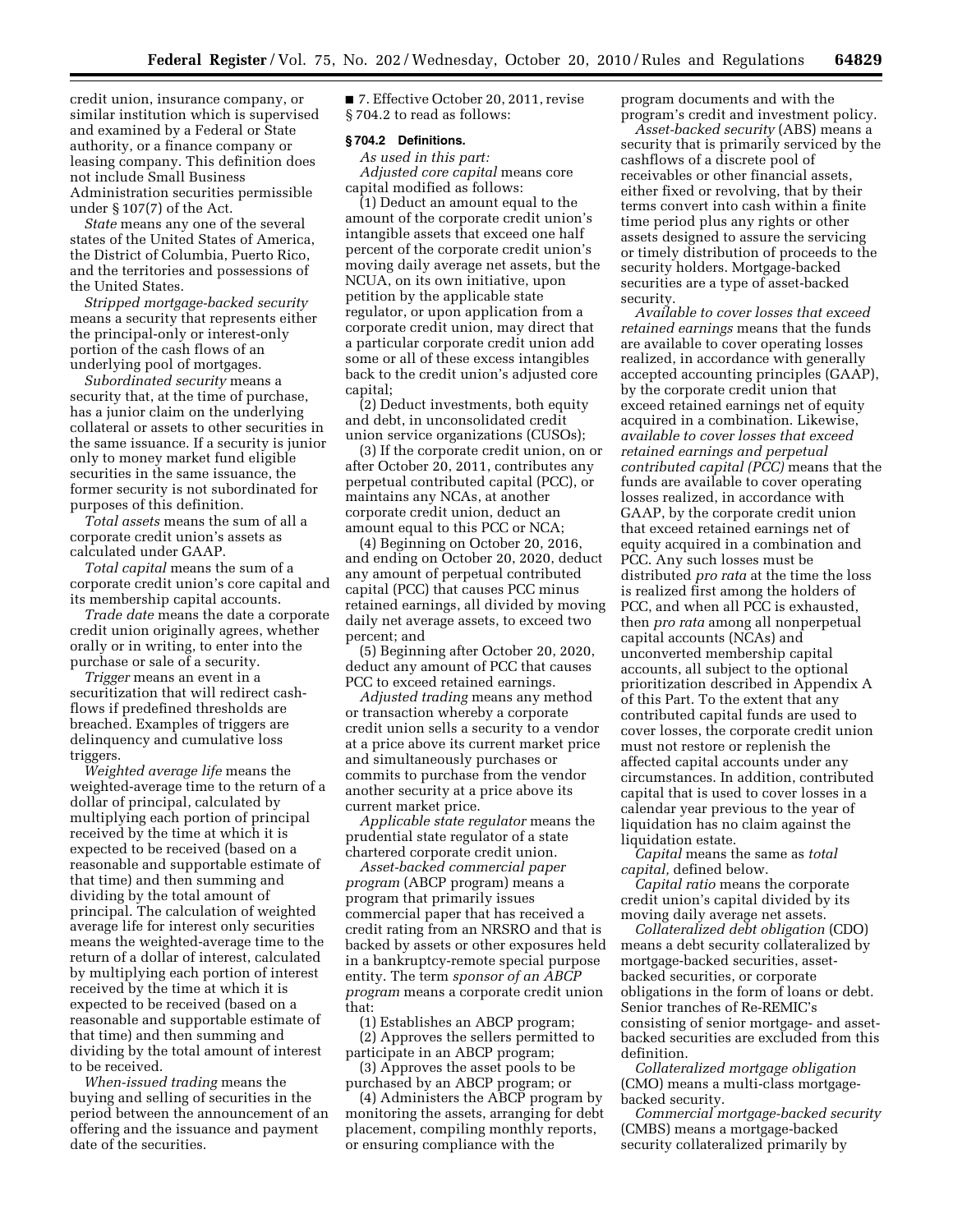multi-family and commercial property loans.

*Compensation* means all salaries, fees, wages, bonuses, severance payments, current year contributions to employee benefit plans (for example, medical, dental, life insurance, and disability), current year contributions to deferred compensation plans and future severance payments, including payments in connection with a merger or similar combination (whether or not funded; whether or not vested; and whether or not the deferred compensation plan is a qualified plan under Section 401(a) of the IRS Code). Compensation also includes expense accounts and other allowances (for example, the value of the personal use of housing, automobiles or other assets owned by the corporate credit union; expense allowances or reimbursements that recipients must report as income on their separate income tax return; payments made under indemnification arrangements; and payments made for the benefit of friends or relatives). In calculating required compensation disclosures, reasonable estimates may be used if precise cost figures are not readily available.

*Consolidated Credit Union Service Organization* (Consolidated CUSO) means any corporation, partnership, business trust, joint venture, association or similar organization in which a corporate credit union directly or indirectly holds an ownership interest (as permitted by § 704.11 of this Part) and the assets of which are consolidated with those of the corporate credit union for purposes of reporting under Generally Accepted Accounting Principles (GAAP). Generally, consolidated CUSOs are majority-owned CUSOs.

*Contributed capital* means either

perpetual or nonperpetual capital. *Core capital* means the sum of:

(1) Retained earnings;

combination; and

(2) Perpetual contributed capital;

(3) The retained earnings of any acquired credit union, or of an integrated set of activities and assets, calculated at the point of acquisition, if the acquisition was a mutual

(4) Minority interests in the equity accounts of CUSOs that are fully consolidated. However, minority interests in consolidated ABCP programs sponsored by a corporate credit union are excluded from the credit unions' core capital or total capital base if the corporate credit union excludes the consolidated assets of such programs from risk-weighted assets pursuant to Appendix C of this Part.

*Core capital ratio* means the corporate credit union's core capital divided by its moving daily average net assets.

*Corporate credit union* means an organization that:

(1) Is chartered under Federal or state law as a credit union;

(2) Receives shares from and provides loan services to credit unions;

(3) Is operated primarily for the

purpose of serving other credit unions; (4) Is designated by NCUA as a corporate credit union;

(5) Limits natural person members to the minimum required by state or federal law to charter and operate the credit union; and

(6) Does not condition the eligibility of any credit union to become a member on that credit union's membership in any other organization.

*Credit-enhancing interest-only strip. (1) Credit-enhancing interest-only strip*  means an on-balance sheet asset that, in form or in substance:

(i) Represents the contractual right to receive some or all of the interest due on transferred assets; and

(ii) Exposes the corporate credit union to credit risk directly or indirectly associated with the transferred assets that exceeds its *pro rata* share of the corporate credit union's claim on the assets whether through subordination provisions or other credit enhancement techniques.

(2) NCUA reserves the right to identify other cash flows or related interests as a credit-enhancing interestonly strip. In determining whether a particular interest cash flow functions as a credit-enhancing interest-only strip, NCUA will consider the economic substance of the transaction.

*Daily average net assets* means the average of net assets calculated for each day during the period.

*Daily average net risk-weighted assets*  means the average of net risk-weighted assets calculated for each day during the period.

*Derivatives* means a financial contract whose value is derived from the values of one or more underlying assets, reference rates, or indices of asset values or reference rates. Derivative contracts include interest rate derivative contracts, exchange rate derivative contracts, equity derivative contracts, commodity derivative contracts, credit derivative contracts, and any other instrument that poses similar counterparty credit risks.

*Dollar roll* means the purchase or sale of a mortgage-backed security to a counterparty with an agreement to resell or repurchase a substantially identical security at a future date and at a specified price.

*Eligible ABCP liquidity facility* means a legally binding commitment to provide liquidity support to assetbacked commercial paper by lending to, or purchasing assets from any structure, program or conduit in the event that funds are required to repay maturing asset-backed commercial paper and that meets the following criteria:

(1)(i) At the time of the draw, the liquidity facility must be subject to an asset quality test that precludes funding against assets that are 90 days or more past due or in default; and

(ii) If the assets that the liquidity facility is required to fund against are assets or exposures that have received a credit rating by an NRSRO at the time the inception of the facility, the facility can be used to fund only those assets or exposures that are rated investment grade by an NRSRO at the time of funding; or

(2) If the assets that are funded under the liquidity facility do not meet the criteria described in paragraph (1) of this definition, the assets must be guaranteed, conditionally or unconditionally, by the United States Government, its agencies, or the central government of an Organization for Economic Cooperation and Development (OECD) country.

*Embedded option* means a characteristic of certain assets and liabilities which gives the issuer of the instrument the ability to change the features such as final maturity, rate, principal amount and average life. Options include, but are not limited to, calls, caps, and prepayment options.

*Equity investment* means investments in real property, equity securities, and any other ownership interests, including, for example, investments in partnerships and limited liability companies.

*Equity security* means any security representing an ownership interest in an enterprise (for example, common, preferred, or other capital stock) or the right to acquire (for example, warrants and call options) or dispose of (for example, put options) an ownership interest in an enterprise at fixed or determinable prices. However, the term does not include convertible debt or preferred stock that by its terms either must be redeemed by the issuing enterprise or is redeemable at the option of the investor.

*Exchangeable collateralized mortgage obligation* means a class of a collateralized mortgage obligation (CMO) that, at the time of purchase, represents beneficial ownership interests in a combination of two or more underlying classes of the same CMO structure. The holder of an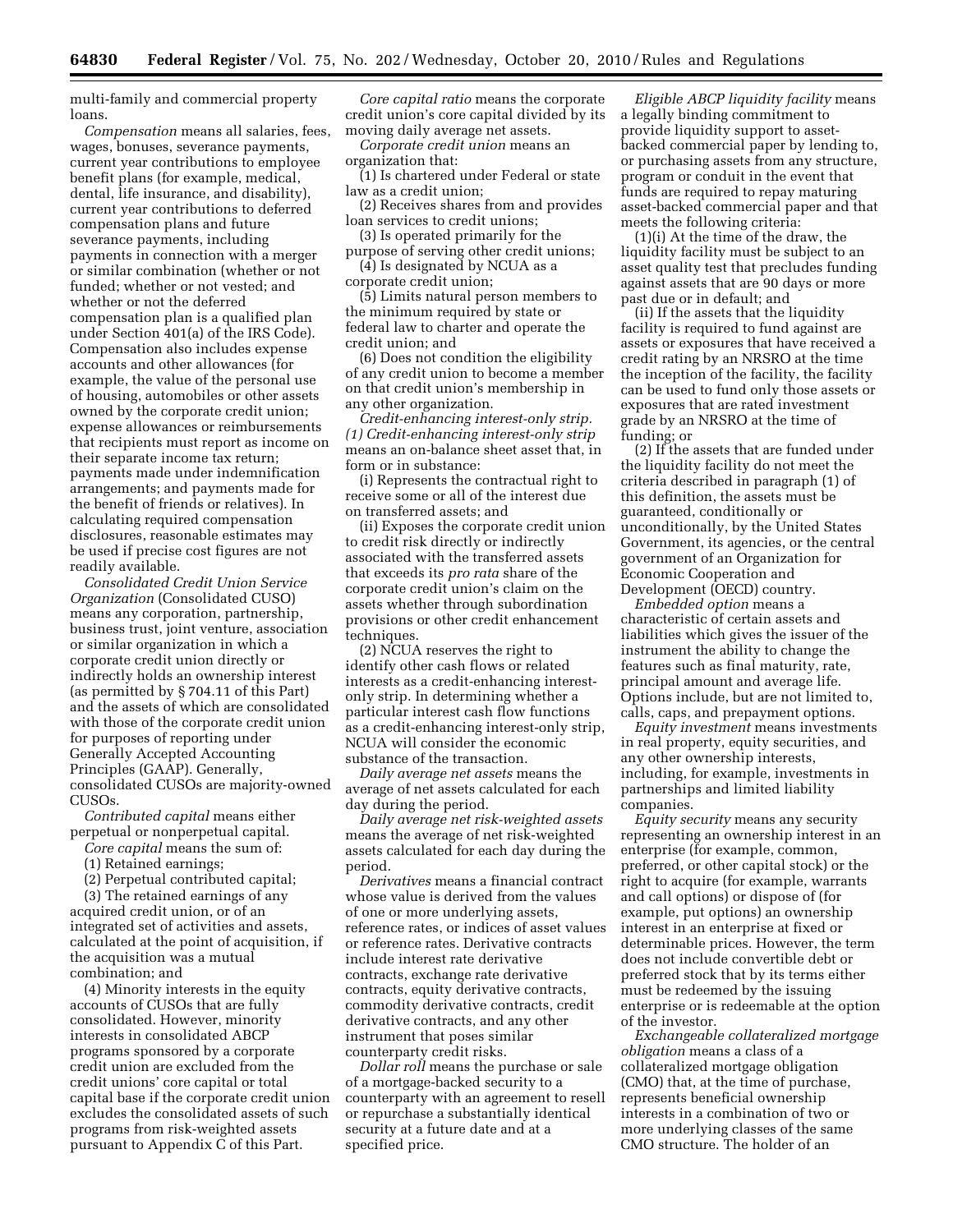exchangeable CMO may pay a fee and take delivery of the underlying classes of the CMO.

*Fair value* means the price that would be received to sell an asset or paid to transfer a liability in an orderly transaction between market participants at the measurement date. If there is a principal market for the asset or liability, the fair value measurement is the price in that market (whether that price is directly observable or otherwise determined using a valuation technique), even if the price in a different market is potentially more advantageous at the measurement date. In the absence of a principal market, the fair value measurement occurs in the most advantageous market for the asset or liability. The fair value of the asset or liability shall be determined based on the assumptions that market participants would use in pricing the asset or liability. In developing those assumptions, the corporate need not identify specific market participants. Rather, the corporate should identify characteristics that distinguish market participants generally, considering factors specific to all of the following: the asset or liability; the principal (or most advantageous) market for the asset or liability; and market participants with whom the corporate would transact in that market. To increase consistency and comparability in fair value measurements and related disclosures, the fair value hierarchy prioritizes the inputs to valuation techniques used to measure fair value into three broad levels. The fair value hierarchy gives the highest priority to quoted prices (unadjusted) in active markets for identical assets or liabilities (Level 1) and the lowest priority to unobservable inputs (Level 3). Examples of valuation techniques include the present value of estimated future cash flows, option-pricing models, and option-adjusted spread models.

*Federal funds transaction* means a short-term or open-ended unsecured transfer of immediately available funds by one depository institution to another depository institution or entity.

*Foreign bank* means an institution which is organized under the laws of a country other than the United States, is engaged in the business of banking, and is recognized as a bank by the banking supervisory authority of the country in which it is organized.

*Immediate family member* means a spouse or other family member living in the same household.

*Intangible assets* means assets considered to be intangible assets under GAAP. These assets include, but are not limited to, core deposit premiums,

purchased credit card relationships, favorable leaseholds, and servicing assets (mortgage and non-mortgage). Interest-only strips receivable are not intangible assets under this definition.

*Leverage ratio* means, before October 21, 2013, the ratio of total capital to moving daily average net assets. This is the interim leverage ratio.

*Leverage ratio* means, on or after October 21, 2013, the ratio of adjusted core capital to moving daily average net assets. This is the permanent leverage ratio.

*Limited liquidity investment* means a private placement or funding agreement.

*Member reverse repurchase transaction* means an integrated transaction in which a corporate credit union purchases a security from one of its member credit unions under agreement by that member credit union to repurchase the same security at a specified time in the future. The corporate credit union then sells that same security, on the same day, to a third party, under agreement to repurchase it on the same date on which the corporate credit union is obligated to return the security to its member credit union.

*Mortgage-backed security* (MBS) means a security backed by first or second mortgages secured by real estate upon which is located a dwelling, mixed residential and commercial structure, residential manufactured home, or commercial structure.

*Moving daily average net assets*  means the average of daily average net assets for the month being measured and the previous eleven (11) months.

*Moving monthly average net riskweighted assets* means the average of the net risk-weighted assets for the month being measured and the previous eleven (11) months. Measurements must be taken on the last day of each month.

*Mutual combination* means a transaction or event in which a corporate credit union acquires another credit union, or acquires an integrated set of activities and assets that is capable of being conducted and managed as a credit union.

*Nationally Recognized Statistical Rating Organization* (NRSRO) means any entity that has applied for, and been granted permission, to be considered an NRSRO by the United States Securities and Exchange Commission.

*NCUA* means NCUA Board (Board), unless the particular action has been delegated by the Board.

*Net assets* means total assets less loans guaranteed by the NCUSIF and member reverse repurchase transactions. For its own account, a corporate credit union's payables under reverse repurchase agreements and receivables under repurchase agreements may be netted out if the GAAP conditions for offsetting are met. Also, any amounts deducted from core capital in calculating adjusted core capital are also deducted from net assets.

*Net economic value* (NEV) means the fair value of assets minus the fair value of liabilities. All fair value calculations must include the value of forward settlements and embedded options. Perpetual contributed capital, and the unamortized portion of nonperpetual capital that is, the portion that qualifies as capital for purposes of any of the minimum capital ratios, is excluded from liabilities for purposes of this calculation. The NEV ratio is calculated by dividing NEV by the fair value of assets.

*Net interest margin security* means a security collateralized by residual interests in collateralized mortgage obligations, residual interests in real estate mortgage investment conduits, or residual interests in other asset-backed securities.

*Net risk-weighted assets* means riskweighted assets less Central Liquidity Facility (CLF) stock subscriptions, CLF loans guaranteed by the NCUSIF, and member reverse repurchase transactions. For its own account, a corporate credit union's payables under reverse repurchase agreements and receivables under repurchase agreements may be netted out if the GAAP conditions for offsetting are met. Also, any amounts deducted from core capital in calculating adjusted core capital are also deducted from net riskweighted assets.

*Nonperpetual capital* means funds contributed by members or nonmembers that: are term certificates with an original minimum term of five years or that have an indefinite term (*i.e.,* no maturity) with a minimum withdrawal notice of five years; are available to cover losses that exceed retained earnings and perpetual contributed capital; are not insured by the NCUSIF or other share or deposit insurers; and cannot be pledged against borrowings. In the event the corporate is liquidated, the holders of nonperpetual capital accounts (NCAs) will claim equally. These claims will be subordinate to all other claims (including NCUSIF claims), except that any claims by the holders of perpetual contributed capital (PCC) will be subordinate to the claims of holders of NCAs.

*Obligor* means the primary party obligated to repay an investment, *e.g.,*  the issuer of a security, such as a Qualified Special Purpose Entity (QSPE)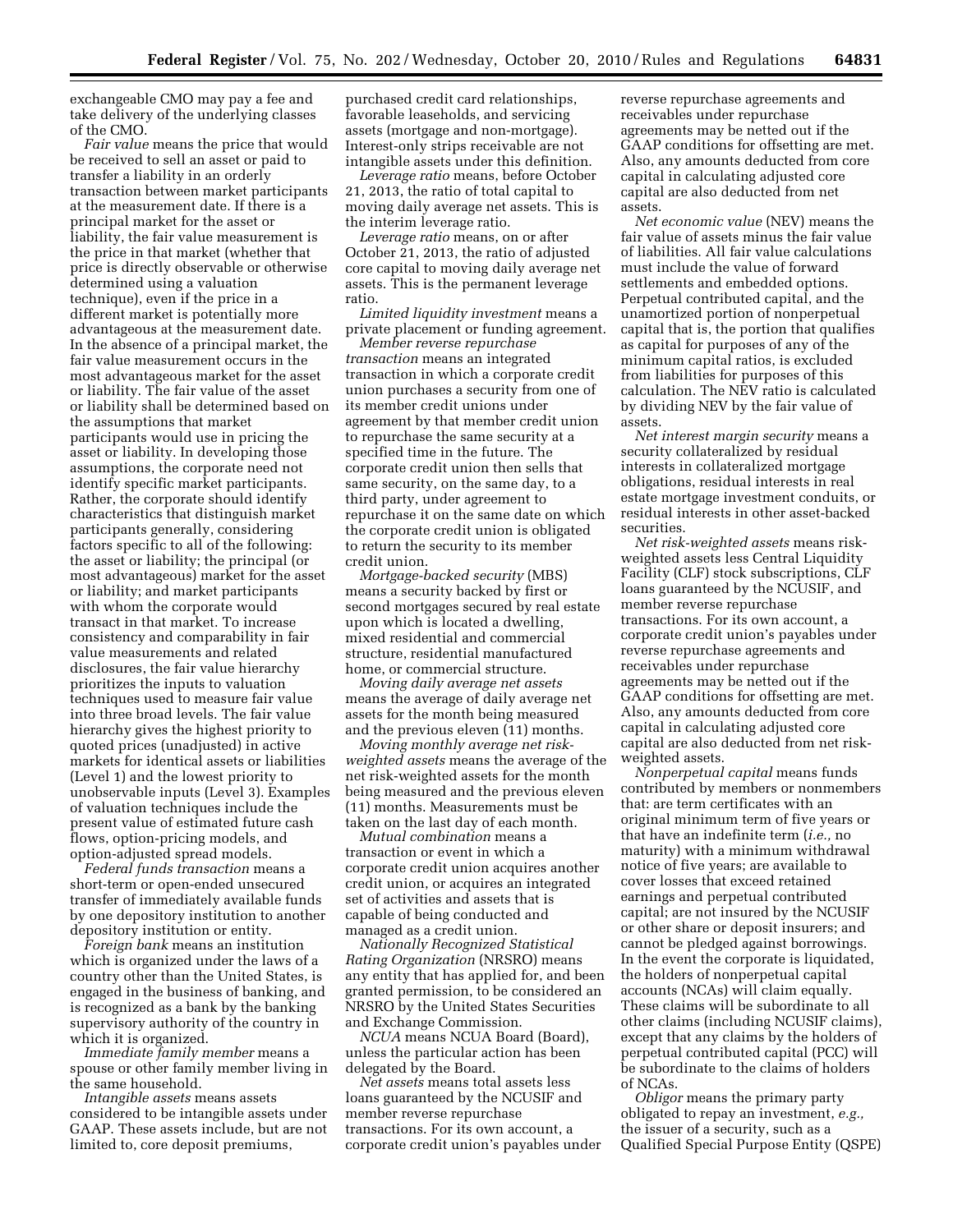trust; the taker of a deposit; or the borrower of funds in a federal funds transaction. Obligor does not include an originator of receivables underlying an asset-backed security, the servicer of such receivables, or an insurer of an investment.

*Official* means any director or committee member.

*Pair-off transaction* means a security purchase transaction that is closed out or sold at, or prior to, the settlement or expiration date.

*Perpetual contributed capital* (PCC) means accounts or other interests of a corporate credit union that: are perpetual, non-cumulative dividend accounts; are available to cover losses that exceed retained earnings; are not insured by the NCUSIF or other share or deposit insurers; and cannot be pledged against borrowings. In the event the corporate is liquidated, any claims made by the holders of perpetual contributed capital will be subordinate to all other claims (including NCUSIF claims).

*Private label security* means a security that is not issued or guaranteed by the U.S. government, its agencies, or its government-sponsored enterprises (GSEs).

*Quoted market price* means a recent sales price or a price based on current bid and asked quotations.

*Repurchase transaction* means a transaction in which a corporate credit union agrees to purchase a security from a counterparty and to resell the same or any identical security to that counterparty at a specified future date and at a specified price.

*Residential mortgage-backed security*  (RMBS) means a mortgage-backed security collateralized primarily by mortgage loans on residential properties.

*Residential properties* means houses, condominiums, cooperative units, and manufactured homes. This definition does not include boats or motor homes, even if used as a primary residence, or timeshare properties.

*Residual interest* means the ownership interest in remainder cash flows from a CMO or ABS transaction after payments due bondholders and trust administrative expenses have been satisfied.

*Retained earnings* means retained earnings as defined under Generally Accepted Accounting Principles (GAAP).

*Risk-weighted assets* means a corporate credit union's risk-weighted assets as calculated in accordance with Appendix C of this part.

*Section 107(8) institution* means an institution described in Section 107(8) of the Federal Credit Union Act (12 U.S.C. 1757(8)).

*Securities lending* means lending a security to a counterparty, either directly or through an agent, and accepting collateral in return.

*Securitization* means the pooling and repackaging by a special purpose entity of assets or other credit exposures that can be sold to investors. Securitization includes transactions that create stratified credit risk positions whose performance is dependent upon an underlying pool of credit exposures, including loans and commitments.

*Senior executive officer* means a chief executive officer, any assistant chief executive officer (*e.g.,* any assistant president, any vice president or any assistant treasurer/manager), and the chief financial officer (controller). This term also includes employees of any entity hired to perform the functions described above.

*Settlement date* means the date originally agreed to by a corporate credit union and a counterparty for settlement of the purchase or sale of a security.

*Short sale* means the sale of a security not owned by the seller.

*Small business related security* means a security that is rated in 1 of the 4 highest rating categories by at least one nationally recognized statistical rating organization, and represents an interest in one or more promissory notes or leases of personal property evidencing the obligation of a small business concern and originated by an insured depository institution, insured credit union, insurance company, or similar institution which is supervised and examined by a Federal or State authority, or a finance company or leasing company. This definition does not include Small Business Administration securities permissible under § 107(7) of the Act.

*State* means any one of the several states of the United States of America, the District of Columbia, Puerto Rico, and the territories and possessions of the United States.

*Stripped mortgage-backed security*  means a security that represents either the principal-only or interest-only portion of the cash flows of an underlying pool of mortgages.

*Subordinated security* means a security that, at the time of purchase, has a junior claim on the underlying collateral or assets to other securities in the same issuance. If a security is junior only to money market fund eligible securities in the same issuance, the former security is not subordinated for purposes of this definition.

*Supplementary Capital* means the sum of the following items:

(1) Nonperpetual capital accounts, as amortized under § 704.3(b)(3);

(2) Allowance for loan and lease losses calculated under GAAP to a maximum of 1.25 percent of riskweighted assets; and

(3) Forty-five percent of unrealized gains on available-for-sale equity securities with readily determinable fair values. Unrealized gains are unrealized holding gains, net of unrealized holding losses, calculated as the amount, if any, by which fair value exceeds historical cost. The NCUA may disallow such inclusion in the calculation of supplementary capital if the NCUA determines that the securities are not prudently valued.

*Tier 1 capital* means adjusted core capital. *Tier 1 risk-based capital ratio*  means the ratio of Tier 1 capital to the moving monthly average net riskweighted assets.

*Tier 2 capital* means supplementary capital plus any perpetual contributed capital deducted from adjusted core capital.

*Total assets* means the sum of all a corporate credit union's assets as calculated under GAAP.

*Total capital* means the sum of a corporate credit union's adjusted core capital and its supplementary capital, less the corporate credit union's equity investments not otherwise deducted when calculating adjusted core capital.

*Total risk-based capital ratio* means the ratio of total capital to moving monthly average net risk-weighted assets.

*Trade date* means the date a corporate credit union originally agrees, whether orally or in writing, to enter into the purchase or sale of a security.

*Trigger* means an event in a securitization that will redirect cashflows if predefined thresholds are breached. Examples of triggers are delinquency and cumulative loss triggers.

*Weighted average life* means the weighted-average time to the return of a dollar of principal, calculated by multiplying each portion of principal received by the time at which it is expected to be received (based on a reasonable and supportable estimate of that time) and then summing and dividing by the total amount of principal. The calculation of weighted average life for interest only securities means the weighted-average time to the return of a dollar of interest, calculated by multiplying each portion of interest received by the time at which it is expected to be received (based on a reasonable and supportable estimate of that time) and then summing and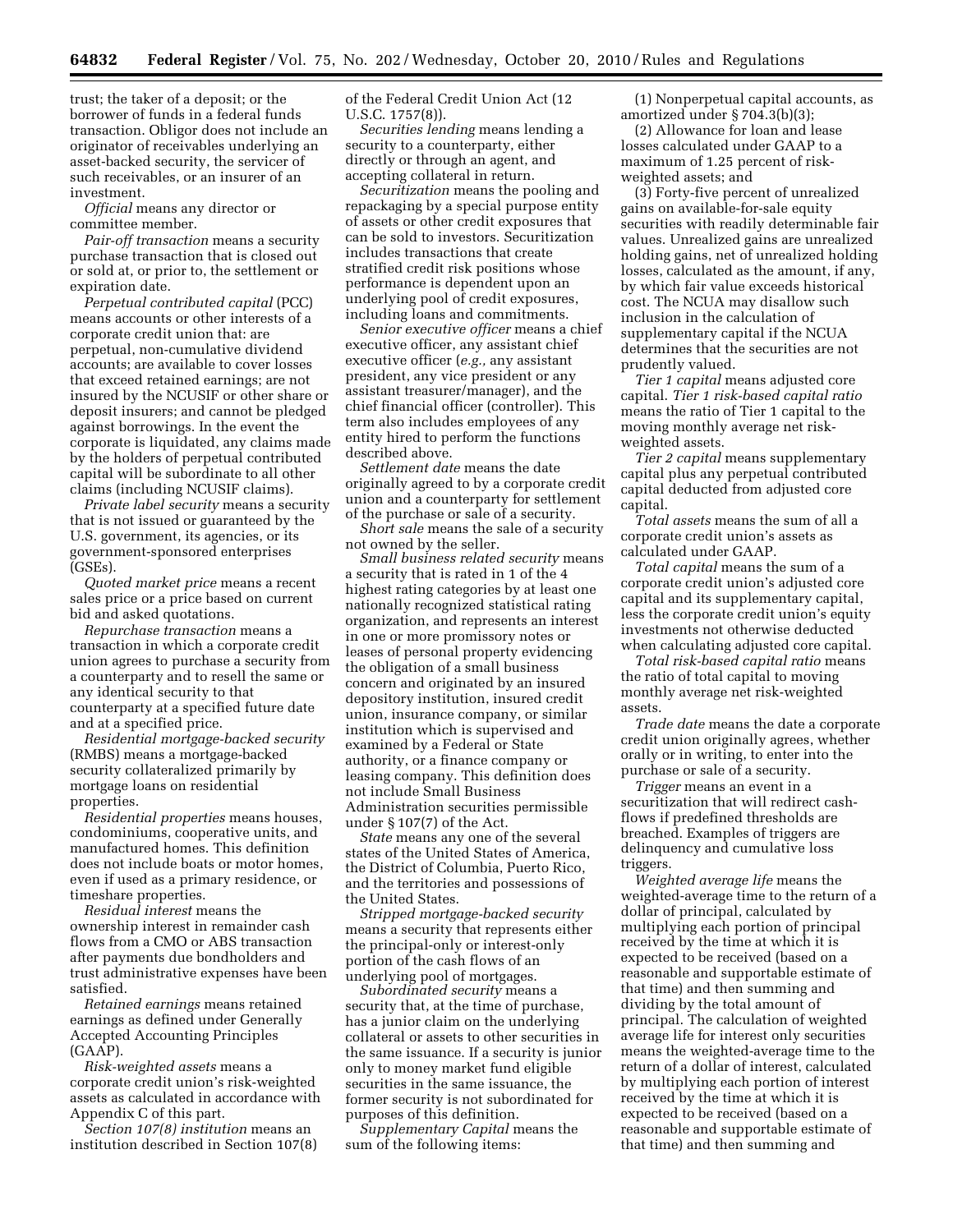dividing by the total amount of interest to be received.

*When-issued trading* means the buying and selling of securities in the period between the announcement of an offering and the issuance and payment date of the securities.

■ 8. Effective October 20, 2011, revise § 704.3 to read as follows:

## **§ 704.3 Corporate credit union capital.**

(a) *Capital requirements.* (1) A corporate credit union must maintain at all times:

(i) A leverage ratio of 4.0 percent or greater;

(ii) A Tier 1 risk-based capital ratio of 4.0 percent or greater; and

(iii) A total risk-based capital ratio of 8.0 percent or greater.

(2) To ensure it meets its capital requirements, a corporate credit union must develop and ensure implementation of written short- and long-term capital goals, objectives, and strategies which provide for the building of capital consistent with regulatory requirements, the maintenance of sufficient capital to support the risk exposures that may arise from current and projected activities, and the periodic review and reassessment of the capital position of the corporate credit union.

(3) Beginning with the first call report submitted on or after October 21, 2013, a corporate credit union must calculate and report to NCUA the ratio of its retained earnings to its moving daily average net assets. If this ratio is less than 0.45 percent, the corporate credit union must, within 30 days, submit a retained earnings accumulation plan to the NCUA for NCUA's approval. The plan must contain a detailed explanation of how the corporate credit union will accumulate earnings sufficient to meet all its future minimum leverage ratio requirements, including specific semiannual milestones for accumulating retained earnings. In the case of a state-chartered corporate credit union, the NCUA will consult with the appropriate state supervisory authority (SSA) before making a determination to approve or disapprove the plan, and will provide the SSA a copy of the completed plan. If the corporate credit union fails to submit a plan acceptable to NCUA, or fails to comply with any element of a plan approved by NCUA, the corporate will immediately be classified as significantly undercapitalized or, if already significantly undercapitalized, as critically undercapitalized for purposes of prompt corrective actions. The corporate credit union will be

subject to all the associated actions under § 704.4.

(b) *Requirements for nonperpetual capital accounts (NCAs)*—(1) Form. NCA funds may be in the form of a term certificate or a no-maturity notice account.

(2) Disclosure. The terms and conditions of a nonperpetual capital account must be disclosed to the recorded owner of the account at the time the account is opened and at least annually thereafter.

(i) The initial NCA disclosure must be signed by either all of the directors of the member credit union or, if authorized by board resolution, the chair and secretary of the board; and

(ii) The annual disclosure notice must be signed by the chair of the corporate credit union. The chair must sign a statement that certifies that the notice has been sent to all entities with NCAs. The certification must be maintained in the corporate credit union's files and be available for examiner review.

(3) Five-year remaining maturity. When a no-maturity NCA has been placed on notice, or a term account has a remaining maturity of less than five years, the corporate will reduce the amount of the account that can be considered as nonperpetual capital by a constant monthly amortization that ensures the capital is fully amortized one year before the date of maturity or one year before the end of the notice period. The full balance of an NCA being amortized, not just the remaining non-amortized portion, is available to absorb losses in excess of the sum of retained earnings and perpetual contributed capital until the funds are released by the corporate credit union at the time of maturity or the conclusion of the notice period.

(4) Release. Nonperpetual capital may not be released due solely to the merger, charter conversion, or liquidation of the account holder. In the event of a merger, the capital account transfers to the continuing entity. In the event of a charter conversion, the capital account transfers to the new institution. In the event of liquidation, the corporate may release a member capital account to facilitate the payout of shares, but only with the prior written approval of the NCUA.

(5) Redemption. A corporate credit union may redeem NCAs prior to maturity or prior to the end of the notice period only with the prior approval of the NCUA and, for state chartered corporate credit unions, the approval of the appropriate state regulator.

(6) Sale. A member may transfer its interest in a nonperpetual capital account to another member or to a

nonmember (other than a natural person). At least 14 days before consummating such a transfer, the member must notify the corporate credit union of the pending transfer. The corporate credit union must, within 10 days of such notice, provide the member and the potential transferee all financial information about the corporate credit union that is available to the public or that the corporate credit union has provided to its members, including any call report data submitted by the corporate credit union to NCUA but not yet posted on NCUA's Web site.

(7) Merger. In the event of a merger of a corporate credit union, nonperpetual capital will transfer to the continuing corporate credit union. The minimum five-year notice period for withdrawal of no-maturity capital remains in effect.

(c) *Requirements for perpetual contributed capital (PCC)*—(1) Disclosure. The terms and conditions of any perpetual contributed capital instrument must be disclosed to the recorded owner of the instrument at the time the instrument is created and must be signed by either all of the directors of the member credit union or, if authorized by board resolution, the chair and secretary of the board.

(2) Release. Perpetual contributed capital may not be released due solely to the merger, charter conversion or liquidation of a member credit union. In the event of a merger, the perpetual contributed capital transfers to the continuing credit union. In the event of a charter conversion, the perpetual contributed capital transfers to the new institution. In the event of liquidation, the perpetual contributed capital may be released to facilitate the payout of shares with NCUA's prior written approval.

(3) Callability. A corporate credit union may call perpetual contributed capital instruments only with the prior approval of the NCUA and, for state chartered corporate credit unions, the applicable state regulator. Perpetual contributed capital accounts are callable on a pro-rata basis across an issuance class.

(4) Perpetual contributed capital. A corporate credit union may issue perpetual contributed capital to both members and nonmembers.

(5) The holder of a PCC instrument may transfer its interests in the instrument to another member or to a nonmember (other than a natural person). At least 14 days before consummating such a transfer, the member must notify the corporate credit union of the pending transfer. The corporate credit union must, within 10 days of such notice, provide the member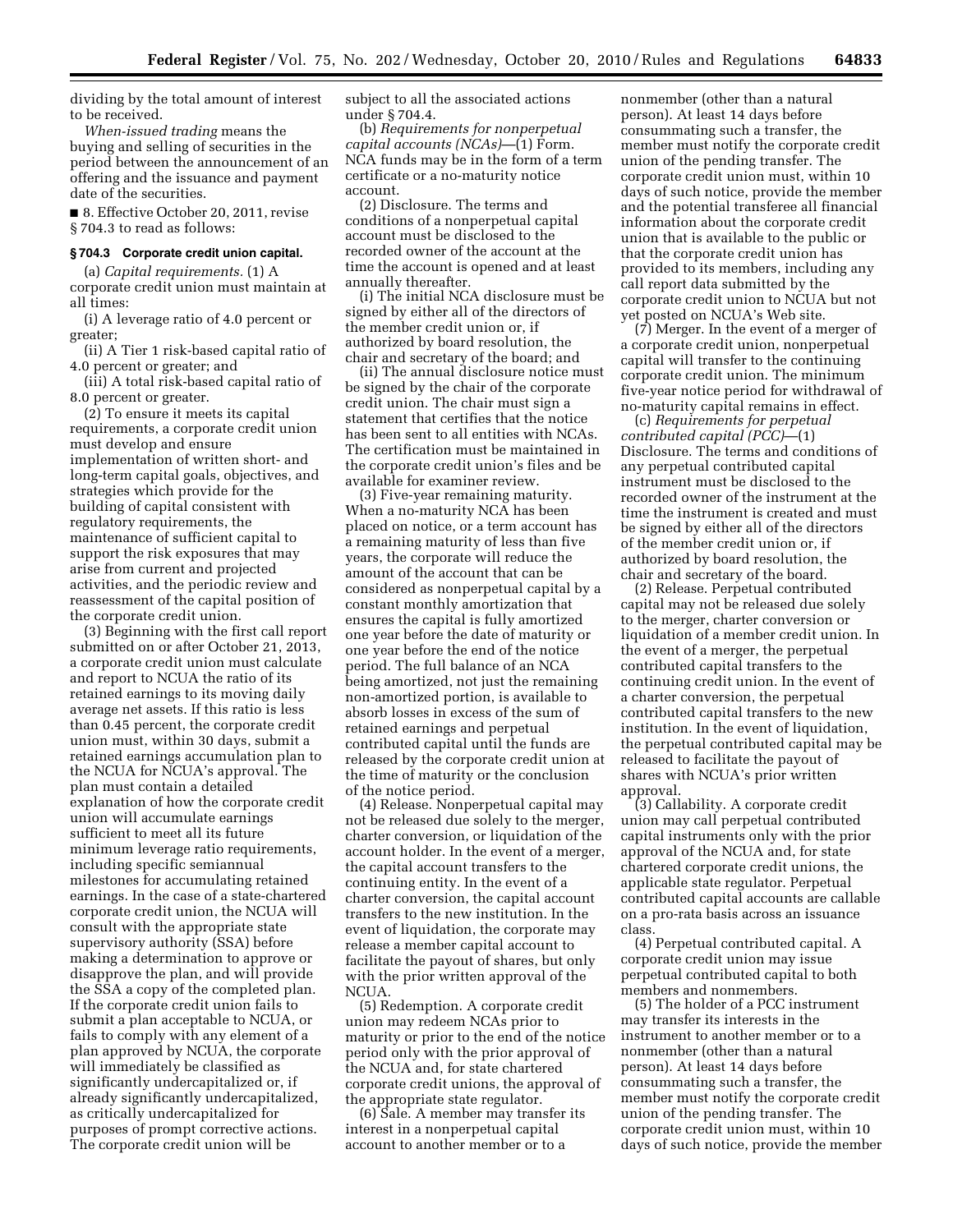and the potential transferee all financial information about the corporate credit union that is available to the public or that the corporate credit union has provided to its members, including any call report data submitted by the corporate credit union to NCUA but not yet posted on NCUA's Web site.

(6) A corporate credit union is permitted to condition membership, services, or prices for services on a member's ownership of PCC, provided the corporate credit union gives existing members at least six months written notice of:

(i) The requirement to purchase PCC, including specific amounts; and

(ii) The effects of a failure to purchase the requisite PCC on the pricing of services or on the member's access to membership or services.

(d) *Individual minimum capital requirements.* 

(1) *General.* The rules and procedures specified in this paragraph apply to the establishment of an individual minimum capital requirement for a corporate credit union that varies from any of the risk-based capital requirement(s) or leverage ratio requirements that would otherwise apply to the corporate credit union under this part.

(2) *Appropriate considerations for establishing individual minimum capital requirements.* Minimum capital levels higher than the risk-based capital requirements or the leverage ratio requirement under this part may be appropriate for individual corporate credit unions. The NCUA may establish increased individual minimum capital requirements, including modification of the minimum capital requirements related to being either significantly and critically undercapitalized for purposes of § 704.4 of this part, upon a determination that the corporate credit union's capital is or may become inadequate in view of the credit union's circumstances. For example, higher capital levels may be appropriate when NCUA determines that:

(i) A corporate credit union is receiving special supervisory attention;

(ii) A corporate credit union has or is expected to have losses resulting in capital inadequacy;

(iii) A corporate credit union has a high degree of exposure to interest rate risk, prepayment risk, credit risk, concentration risk, certain risks arising from nontraditional activities or similar risks, or a high proportion of off-balance sheet risk including standby letters of credit;

(iv) A corporate credit union has poor liquidity or cash flow;

(v) A corporate credit union is growing, either internally or through acquisitions, at such a rate that supervisory problems are presented that are not dealt with adequately by other NCUA regulations or other guidance;

(vi) A corporate credit union may be adversely affected by the activities or condition of its CUSOs or other persons or entities with which it has significant business relationships, including concentrations of credit;

(vii) A corporate credit union with a portfolio reflecting weak credit quality or a significant likelihood of financial loss, or has loans or securities in nonperforming status or on which borrowers fail to comply with repayment terms;

(viii) A corporate credit union has inadequate underwriting policies, standards, or procedures for its loans and investments;

(ix) A corporate credit union has failed to properly plan for, or execute, necessary retained earnings growth, or

(ix) A corporate credit union has a record of operational losses that exceeds the average of other, similarly situated corporate credit unions; has management deficiencies, including failure to adequately monitor and control financial and operating risks, particularly the risks presented by concentrations of credit and nontraditional activities; or has a poor record of supervisory compliance.

(3) *Standards for determination of appropriate individual minimum capital requirements.* The appropriate minimum capital levels for an individual corporate credit union cannot be determined solely through the application of a rigid mathematical formula or wholly objective criteria. The decision is necessarily based, in part, on subjective judgment grounded in agency expertise. The factors to be considered in NCUA's determination will vary in each case and may include, for example:

(i) The conditions or circumstances leading to the determination that a higher minimum capital requirement is appropriate or necessary for the corporate credit union;

(ii) The exigency of those circumstances or potential problems;

(iii) The overall condition, management strength, and future prospects of the corporate credit union and, if applicable, its subsidiaries, affiliates, and business partners;

(iv) The corporate credit union's liquidity, capital and other indicators of financial stability, particularly as compared with those of similarly situated corporate credit unions; and

(v) The policies and practices of the corporate credit union's directors,

officers, and senior management as well as the internal control and internal audit systems for implementation of such adopted policies and practices.

(4) Procedures—(i) In the case of a state chartered corporate credit union, NCUA will consult with the appropriate state regulator when considering imposing a new minimum capital requirement.

(ii) When the NCUA determines that a minimum capital requirement is necessary or appropriate for a particular corporate credit union, it will notify the corporate credit union in writing of its proposed individual minimum capital requirement; the schedule for compliance with the new requirement; and the specific causes for determining that the higher individual minimum capital requirement is necessary or appropriate for the corporate credit union. The NCUA shall forward the notifying letter to the appropriate state supervisory authority (SSA) if a statechartered corporate credit union would be subject to an individual minimum capital requirement.

(iii) The corporate credit union's response must include any information that the credit union wants the NCUA to consider in deciding whether to establish or to amend an individual minimum capital requirement for the corporate credit union, what the individual capital requirement should be, and, if applicable, what compliance schedule is appropriate for achieving the required capital level. The responses of the corporate credit union and SSA must be in writing and must be delivered to the NCUA within 30 days after the date on which the notification was received. The NCUA may extend the time period for good cause, and the time period for response by the insured corporate credit union may be shortened for good cause:

(A) When, in the opinion of the NCUA, the condition of the corporate credit union so requires, and the NCUA informs the corporate credit union of the shortened response period in the notice;

(B) With the consent of the corporate credit union; or

(C) When the corporate credit union already has advised the NCUA that it cannot or will not achieve its applicable minimum capital requirement.

(iv) Failure by the corporate credit union to respond within 30 days, or such other time period as may be specified by the NCUA, may constitute a waiver of any objections to the proposed individual minimum capital requirement or to the schedule for complying with it, unless the NCUA has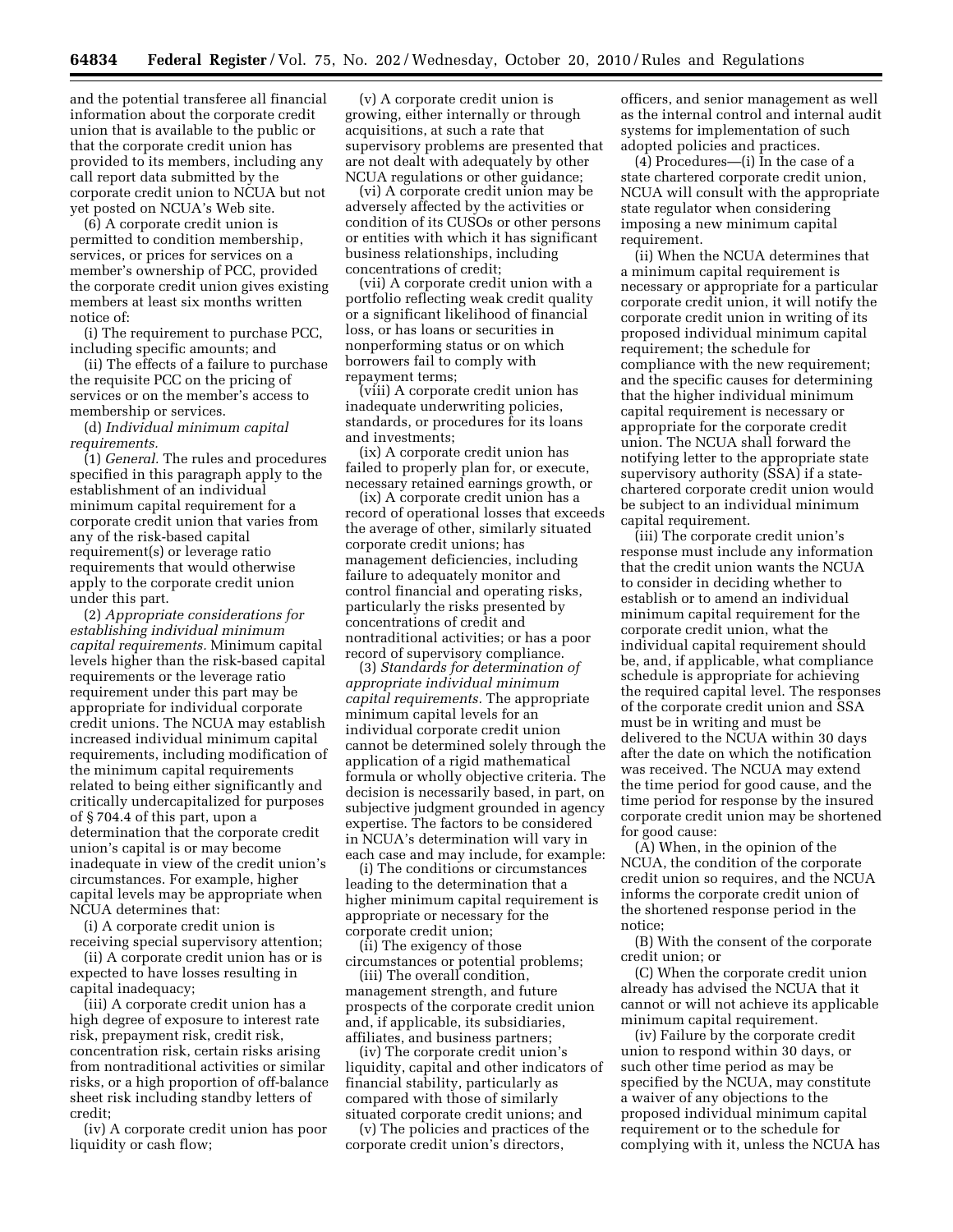provided an extension of the response period for good cause.

(v) After expiration of the response period, the NCUA will decide whether or not the proposed individual minimum capital requirement should be established for the corporate credit union, or whether that proposed requirement should be adopted in modified form, based on a review of the corporate credit union's response and other relevant information. The NCUA's decision will address comments received within the response period from the corporate credit union and the appropriate state supervisory authority (SSA) (if a state-chartered corporate credit union is involved) and will state the level of capital required, the schedule for compliance with this requirement, and any specific remedial action the corporate credit union could take to eliminate the need for continued applicability of the individual minimum capital requirement. The NCUA will provide the corporate credit union and the appropriate SSA (if a state-chartered corporate credit union is involved) with a written decision on the individual minimum capital requirement, addressing the substantive comments made by the corporate credit union and setting forth the decision and the basis for that decision. Upon receipt of this decision by the corporate credit union, the individual minimum capital requirement becomes effective and binding upon the corporate credit union. This decision represents final agency action.

(vi) In lieu of the procedures established above, a corporate credit union may request an informal hearing. The corporate credit union must make the request for a hearing in writing, and NCUA must receive the request no later than 10 days following the date of the notice described in paragraph (d)(4)(ii) of this section. Upon receipt of the request for hearing, NCUA will conduct an informal hearing and render a decision using the procedures described in paragraphs (d), (e), and (f) of § 747.3003 of this chapter.

(5) *Failure to comply.* Failure to satisfy any individual minimum capital requirement, or to meet any required incremental additions to capital under a schedule for compliance with such an individual minimum capital requirement, will constitute a basis to take action as described in § 704.4.

(6) *Change in circumstances.* If, after a decision is made under paragraph (b)(3)(iv) of this section, there is a change in the circumstances affecting the corporate credit union's capital adequacy or its ability to reach its required minimum capital level by the

specified date, the NCUA may amend the individual minimum capital requirement or the corporate credit union's schedule for such compliance. The NCUA may decline to consider a corporate credit union's request for such changes that are not based on a significant change in circumstances or that are repetitive or frivolous. Pending the NCUA's reexamination of the original decision, that original decision and any compliance schedule established in that decision will continue in full force and effect.

(e) *Reservation of authority.* 

(1) *Transactions for purposes of evasion.* The NCUA may disregard any transaction entered into primarily for the purpose of reducing the minimum required amount of regulatory capital or otherwise evading the requirements of this section.

(2) *Period-end versus average figures.*  The NCUA reserves the right to require a corporate credit union to compute its capital ratios on the basis of period-end assets rather than average assets when the NCUA determines this requirement is appropriate to carry out the purposes of this part.

(3) *Reservation of authority.* (i) Notwithstanding the definitions of core and supplementary capital in paragraph (d) of this section, the NCUA may find that a particular asset or core or supplementary capital component has characteristics or terms that diminish its contribution to a corporate credit union's ability to absorb losses, and the NCUA may require the discounting or deduction of such asset or component from the computation of core, supplementary, or total capital.

(ii) Notwithstanding Appendix C to this Part, the NCUA will look to the substance of a transaction and may find that the assigned risk-weight for any asset, or credit equivalent amount or credit conversion factor for any offbalance sheet item does not appropriately reflect the risks imposed on the corporate credit union. The NCUA may require the corporate credit union to apply another risk-weight, credit equivalent amount, or credit conversion factor that NCUA deems appropriate.

(iii) If Appendix C to this part does not specifically assign a risk-weight, credit equivalent amount, or credit conversion factor to a particular asset or activity of the corporate credit union, the NCUA may assign any risk-weight, credit equivalent amount, or credit conversion factor that it deems appropriate. In making this determination, NCUA will consider the risks associated with the asset or offbalance sheet item as well as other relevant factors.

(4) Where practicable, the NCUA will consult with the appropriate state regulator before taking any action under this paragraph (e) that involves a state chartered corporate credit union.

(5) Before taking any action under this paragraph (e), NCUA will provide the corporate credit union with written notice of the intended action and the reasons for such action. The corporate credit union will have seven days to provide the NCUA with a written response, and the NCUA will consider the response before taking the action. Upon the timely request of the corporate credit union, and for good cause, NCUA may extend the seven day response period.

(f) *Former capital accounts.* This paragraph addresses membership capital accounts (MCAs) that qualified as corporate capital prior to October 20, 2011 but which no longer satisfy the definitions of capital because the accounts have not been converted by the member to nonperpetual capital accounts (NCAs) or to perpetual contributed capital (PCC).

(1) For MCAs structured as adjustable balance accounts, the corporate will immediately place the account on notice of withdrawal if the member has not already done so. The corporate will continue to adjust the balance of the MCA account in accordance with the original terms of the account until the entire notice period has run and then return the remaining balance, less any losses, to the member. Until the expiration of the notice period the entire adjusted balance will be available to cover losses at the corporate credit union that exceed retained earnings and PCC (excluding, if a corporate credit union exercises the capital prioritization option under Part I of Appendix A to this Part, any PCC with priority under that option).

(2) For term MCAs, the corporate credit union will return the balance of the MCA account to the member at the expiration of the term. Until the expiration of term, the entire account balance will be available to cover losses that exceed retained earnings and PCC (excluding, if a corporate credit union exercises the capital prioritization option under part I of Appendix A to this part, any PCC with priority under that option).

(3) A corporate credit union may count a portion of unconverted MCAs as Tier 2 capital. Beginning on the date of issuance (for term MCAs) or the date of notice of withdrawal (for other MCAs), the corporate may count the entire account balance as Tier 2 capital, but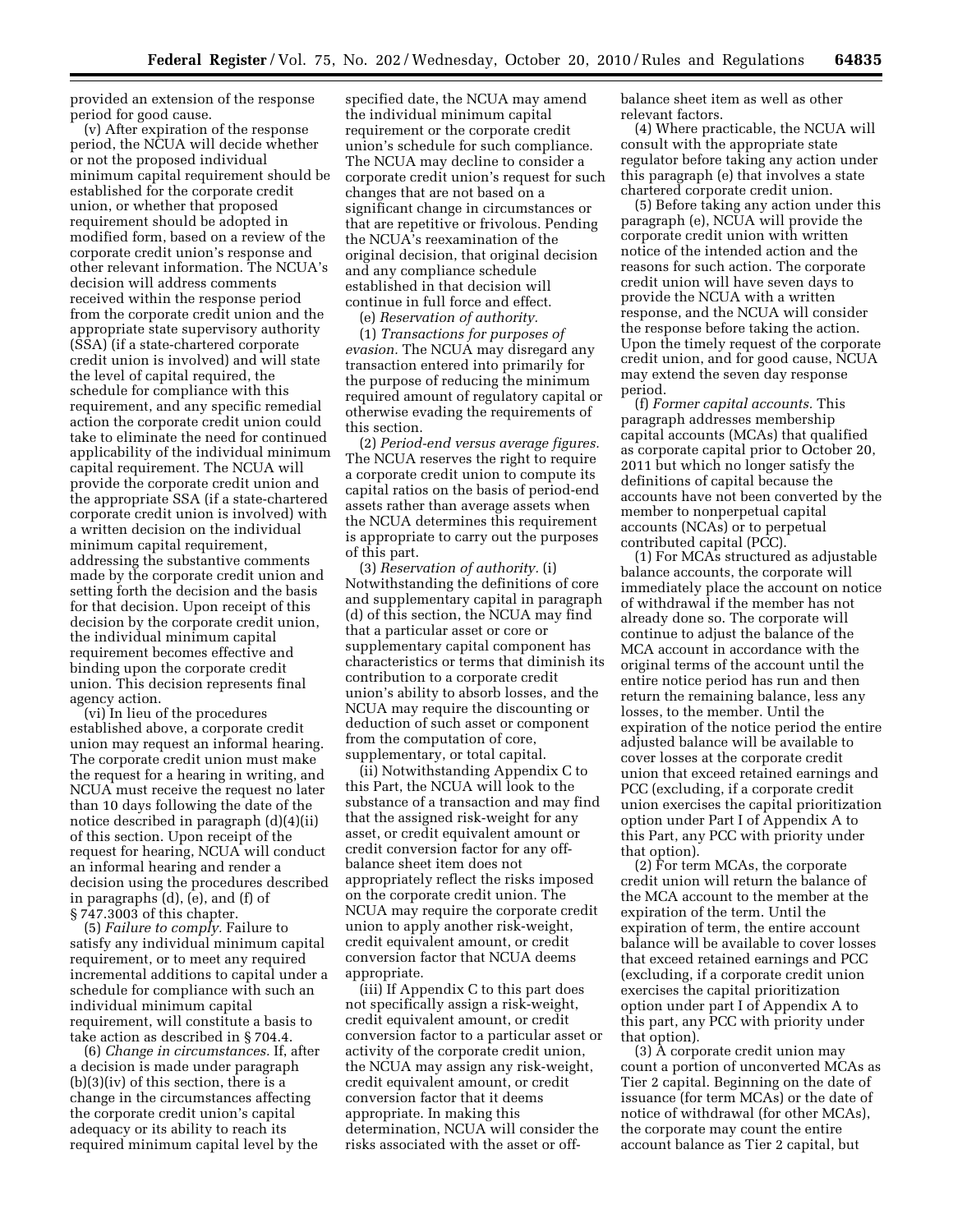will then reduce the amount of the account that can be considered as Tier 2 capital by a constant monthly amortization that ensures the capital is fully amortized one year before the date of maturity or one year before the end of the notice period. For adjustable balance account MCAs where the adjustment is determined based on some impermanent measure, such as shares on deposit with the corporate, the corporate credit union may not treat any part of the account as capital.

(4) A corporate credit union must, on or before December 20, 2011, provide any members that hold unconverted MCAs a one-time written disclosure about the status of their MCA accounts as described in this paragraph (f).

## **§ 704.4 [Redesignated as § 704.13]**

■ 9. Effective January 18, 2011, redesignate § 704.4 as § 704.13. ■ 10. Effective October 20, 2011, add a new § 704.4 to read as follows:

#### **§ 704.4. Prompt corrective action.**

(a) *Purpose.* The principal purpose of this section is to define, for corporate credit unions that are not adequately capitalized, the capital measures and capital levels that are used for determining appropriate supervisory actions. This section establishes procedures for submission and review of capital restoration plans and for issuance and review of capital directives, orders, and other supervisory directives.

(b) *Scope.* This section applies to corporate credit unions, including officers, directors, and employees.

(1) This section does not limit the authority of NCUA in any way to take supervisory actions to address unsafe or unsound practices, deficient capital levels, violations of law, unsafe or unsound conditions, or other practices. The NCUA may take action under this section independently of, in conjunction with, or in addition to any other enforcement action available to the NCUA, including issuance of cease and desist orders, approval or denial of applications or notices, assessment of civil money penalties, or any other actions authorized by law.

(2) Unless permitted by the NCUA or otherwise required by law, no corporate credit union may state in any advertisement or promotional material its capital category under this part or that the NCUA has assigned the corporate credit union to a particular category.

(3) Any group of credit unions applying for a new corporate credit union charter will submit, as part of the charter application, a detailed draft plan

for soliciting contributed capital and building retained earnings. The draft plan will include specific levels of contributed capital and retained earnings and the anticipated timeframes for achieving those levels. The Board will review the draft plan and modify it as necessary. If the Board approves the plan, the Board will include any necessary waivers of this section or part.

(c) *Notice of capital category.* (1) Effective date of determination of capital category. A corporate credit union will be deemed to be within a given capital category as of the most recent date:

(i) A 5310 Financial Report is required to be filed with the NCUA;

(ii) A final NCUA report of examination is delivered to the

corporate credit union; or (iii) Written notice is provided by the

NCUA to the corporate credit union that its capital category has changed as provided in paragraphs (c)(2) or (d)(3) of this section.

(2) Adjustments to reported capital levels and category—

(i) Notice of adjustment by corporate credit union. A corporate credit union must provide the NCUA with written notice that an adjustment to the corporate credit union's capital category may have occurred no later than 15 calendar days following the date that any material event has occurred that would cause the corporate credit union to be placed in a lower capital category from the category assigned to the corporate credit union for purposes of this section on the basis of the corporate credit union's most recent call report or report of examination.

(ii) Determination by the NCUA to change capital category. After receiving notice pursuant to paragraph (c)(1) of this section, or on its own initiative, the NCUA will determine whether to change the capital category of the corporate credit union and will notify the corporate credit union of the NCUA's determination.

(d) *Capital measures and capital category definitions.* (1) Capital measures. For purposes of this section, the relevant capital measures are:

(i) The total risk-based capital ratio;

(ii) The Tier 1 risk-based capital ratio; and

(iii) The leverage ratio.

(2) Capital categories. For purposes of this section, a corporate credit union is:

(i) Well capitalized if the corporate credit union:

(A) Has a total risk-based capital ratio of 10.0 percent or greater; and

(B) Has a Tier 1 risk-based capital

ratio of 6.0 percent or greater; and (C) Has a leverage ratio of 5.0 percent or greater; and

(D) Is not subject to any written agreement, order, capital directive, or prompt corrective action directive issued by NCUA to meet and maintain a specific capital level for any capital measure.

(ii) Adequately capitalized if the corporate credit union:

- (A) Has a total risk-based capital ratio of 8.0 percent or greater; and
- (B) Has a Tier 1 risk-based capital ratio of 4.0 percent or greater; and (C) Has:

(*1*) A leverage ratio of 4.0 percent or greater; and

- (*2*) Does not meet the definition of a well capitalized corporate credit union.
- (iii) Undercapitalized if the corporate credit union:
- (A) Has a total risk-based capital ratio that is less than 8.0 percent; or
- (B) Has a Tier 1 risk-based capital ratio that is less than 4.0 percent; or

(C) Has a leverage ratio that is less than 4.0 percent.

- (iv) Significantly undercapitalized if the corporate credit union has:
- (A) A total risk-based capital ratio that is less than 6.0 percent; or
- (B) A Tier 1 risk-based capital ratio that is less than 3.0 percent; or
- (C) A leverage ratio that is less than 3.0 percent.

(v) Critically undercapitalized if the corporate credit union has:

(A) A total risk-based capital ratio that is less than 4.0 percent; or

(B) A Tier 1 risk-based capital ratio that is less than 2.0 percent; or

(C) A leverage ratio that is less than 2.0 percent.

(3) Reclassification based on supervisory criteria other than capital. Notwithstanding the elements of paragraph (d)(2) of this section, the NCUA may reclassify a well capitalized corporate credit union as adequately capitalized, and may require an adequately capitalized or undercapitalized corporate credit union to comply with certain mandatory or discretionary supervisory actions as if the corporate credit union were in the next lower capital category, in the following circumstances:

(i) Unsafe or unsound condition. The NCUA has determined, after notice and opportunity for hearing pursuant to paragraph (h)(1) of this section, that the corporate credit union is in an unsafe or unsound condition; or

(ii) Unsafe or unsound practice. The NCUA has determined, after notice and an opportunity for hearing pursuant to paragraph (h)(1) of this section, that the corporate credit union received a lessthan-satisfactory rating (*i.e.,* three or lower) for any rating category (other than in a rating category specifically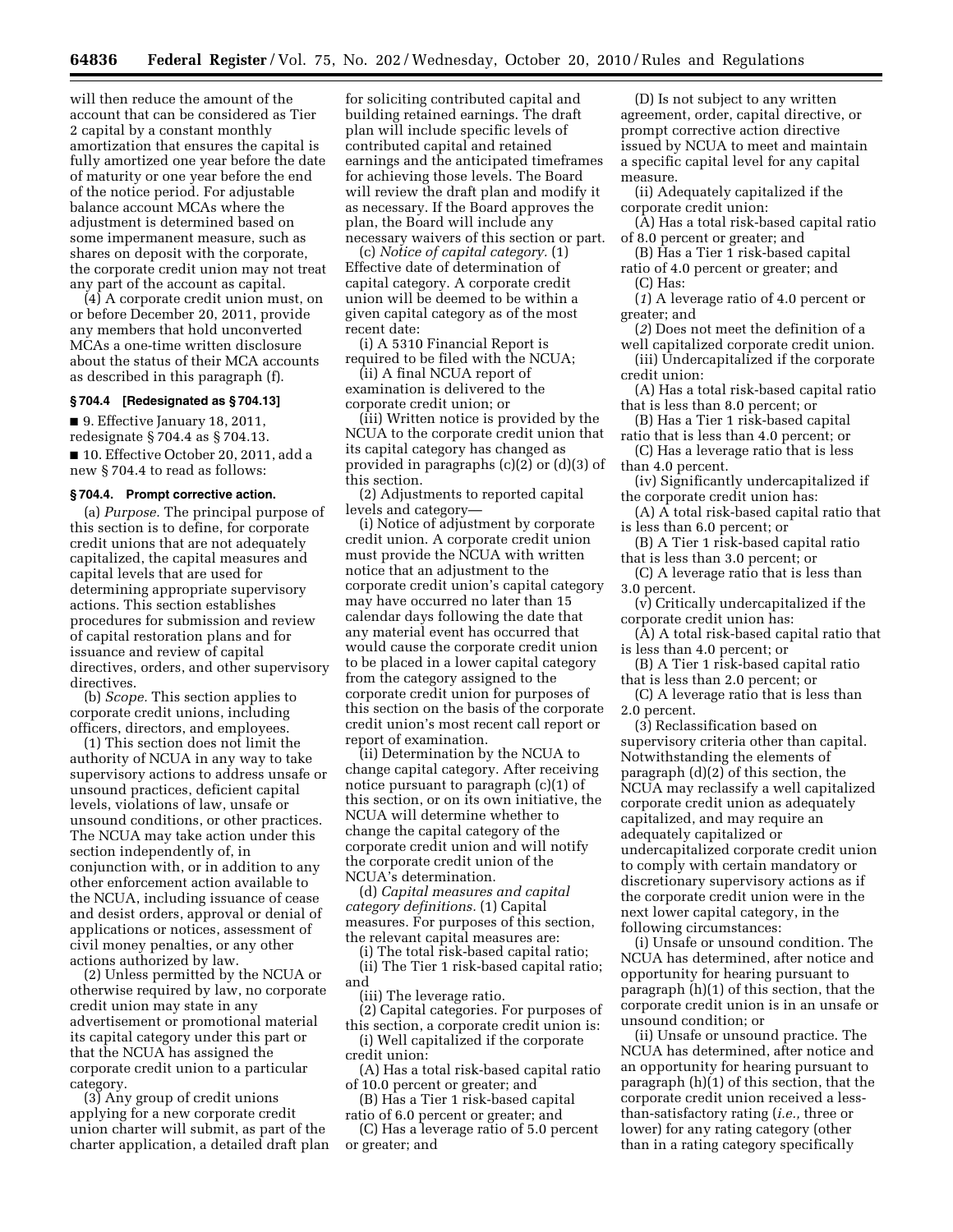addressing capital adequacy) under the Corporate Risk Information System (CRIS) rating system and has not corrected the conditions that served as the basis for the less than satisfactory rating. Ratings under this paragraph (d)(3)(ii) refer to the most recent ratings (as determined either on-site or off-site by the most recent examination) of which the corporate credit union has been notified in writing.

(4) The NCUA may, for good cause, modify any of the percentages in paragraph (d)(2) of this section as described in § 704.3(d).

(e) *Capital restoration plans.* (1) Schedule for filing plan—

(i) In general. A corporate credit union must file a written capital restoration plan with the NCUA within 45 days of the date that the corporate credit union receives notice or is deemed to have notice that the corporate credit union is undercapitalized, significantly undercapitalized, or critically undercapitalized, unless the NCUA notifies the corporate credit union in writing that the plan is to be filed within a different period. An adequately capitalized corporate credit union that has been required pursuant to paragraph (d)(3) of this section to comply with supervisory actions as if the corporate credit union were undercapitalized is not required to submit a capital restoration plan solely by virtue of the reclassification.

(ii) Additional capital restoration plans. Notwithstanding paragraph (e)(1)(i) of this section, a corporate credit union that has already submitted and is operating under a capital restoration plan approved under this section is not required to submit an additional capital restoration plan based on a revised calculation of its capital measures or a reclassification of the institution under paragraph (d)(3) of this section unless the NCUA notifies the corporate credit union that it must submit a new or revised capital plan. A corporate credit union that is notified that it must submit a new or revised capital restoration plan must file the plan in writing with the NCUA within 45 days of receiving such notice, unless the NCUA notifies the corporate credit union in writing that the plan is to be filed within a different period.

(2) Contents of plan. All financial data submitted in connection with a capital restoration plan must be prepared in accordance with the instructions provided on the call report, unless the NCUA instructs otherwise. The capital restoration plan must include all of the information required to be filed under paragraph (k)(2)(ii) of this section. A

corporate credit union required to submit a capital restoration plan as the result of a reclassification of the corporate credit union pursuant to paragraph (d)(3) of this section must include a description of the steps the corporate credit union will take to correct the unsafe or unsound condition or practice.

(3) Failure to submit a capital restoration plan. A corporate credit union that is undercapitalized and that fails to submit a written capital restoration plan within the period provided in this section will, upon the expiration of that period, be subject to all of the provisions of this section applicable to significantly undercapitalized credit unions.

(4) Review of capital restoration plans. Within 60 days after receiving a capital restoration plan under this section, the NCUA will provide written notice to the corporate credit union of whether it has approved the plan. The NCUA may extend this time period.

(5) Disapproval of capital plan. If the NCUA does not approve a capital restoration plan, the corporate credit union must submit a revised capital restoration plan, when directed to do so, within the time specified by the NCUA. An undercapitalized corporate credit union is subject to the provisions applicable to significantly undercapitalized credit unions until it has submitted, and NCUA has approved, a capital restoration plan. If the NCUA directs that the corporate submit a revised plan, it must do so in time frame specified by the NCUA.

(6) Failure to implement a capital restoration plan. Any undercapitalized corporate credit union that fails in any material respect to implement a capital restoration plan will be subject to all of the provisions of this section applicable to significantly undercapitalized institutions.

(7) Amendment of capital plan. A corporate credit union that has filed an approved capital restoration plan may, after prior written notice to and approval by the NCUA, amend the plan to reflect a change in circumstance. Until such time as NCUA has approved a proposed amendment, the corporate credit union must implement the capital restoration plan as approved prior to the proposed amendment.

(f) *Mandatory and discretionary supervisory actions.* (1) Mandatory supervisory actions.—

(i) Provisions applicable to all corporate credit unions. All corporate credit unions are subject to the restrictions contained in paragraph (k)(1) of this section on capital distributions.

(ii) Provisions applicable to undercapitalized, significantly undercapitalized, and critically undercapitalized corporate credit unions. Immediately upon receiving notice or being deemed to have notice, as provided in paragraph (c) or (e) of this section, that the corporate credit union is undercapitalized, significantly undercapitalized, or critically undercapitalized, the corporate credit union will be subject to the following provisions of paragraph (k) of this section:

(A) Restricting capital distributions (paragraph  $(k)(1)$ );

(B) NCUA monitoring of the condition of the corporate credit union (paragraph  $(k)(2)(i)$ ;

(C) Requiring submission of a capital restoration plan (paragraph (k)(2)(ii));

(D) Restricting the growth of the corporate credit union's assets

(paragraph  $(k)(2)(iii)$ ); and (E) Requiring prior approval of certain expansion proposals (paragraph  $(k)(2)(iv)$ .

(iii) Additional provisions applicable to significantly undercapitalized, and critically undercapitalized corporate credit unions. In addition to the mandatory requirements described in paragraph (f)(1) of this section, immediately upon receiving notice or being deemed to have notice that the corporate credit union is significantly undercapitalized, or critically undercapitalized, or that the corporate credit union is subject to the provisions applicable to corporate credit unions that are significantly undercapitalized because the credit union failed to submit or implement in any material respect an acceptable capital restoration plan, the corporate credit union will become subject to the provisions of paragraph (k)(3)(iii) of this section that restrict compensation paid to senior executive officers of the institution.

(iv) Additional provisions applicable to critically undercapitalized corporate credit unions. In addition to the provisions described in paragraphs  $(f)(1)(ii)$  and  $(f)(1)(iii)$  of this section, immediately upon receiving notice or being deemed to have notice that the corporate credit union is critically undercapitalized, the corporate credit union will become subject to these additional provisions of paragraph (k) of this section:

(A) Restricting the activities of the corporate credit union ((k)(5)(i)); and

(B) Restricting payments on subordinated debt of the corporate credit union  $((k)(5)(ii))$ .

(2) Discretionary supervisory actions. (i) All PCA actions listed in paragraph (k) of this section that are not discussed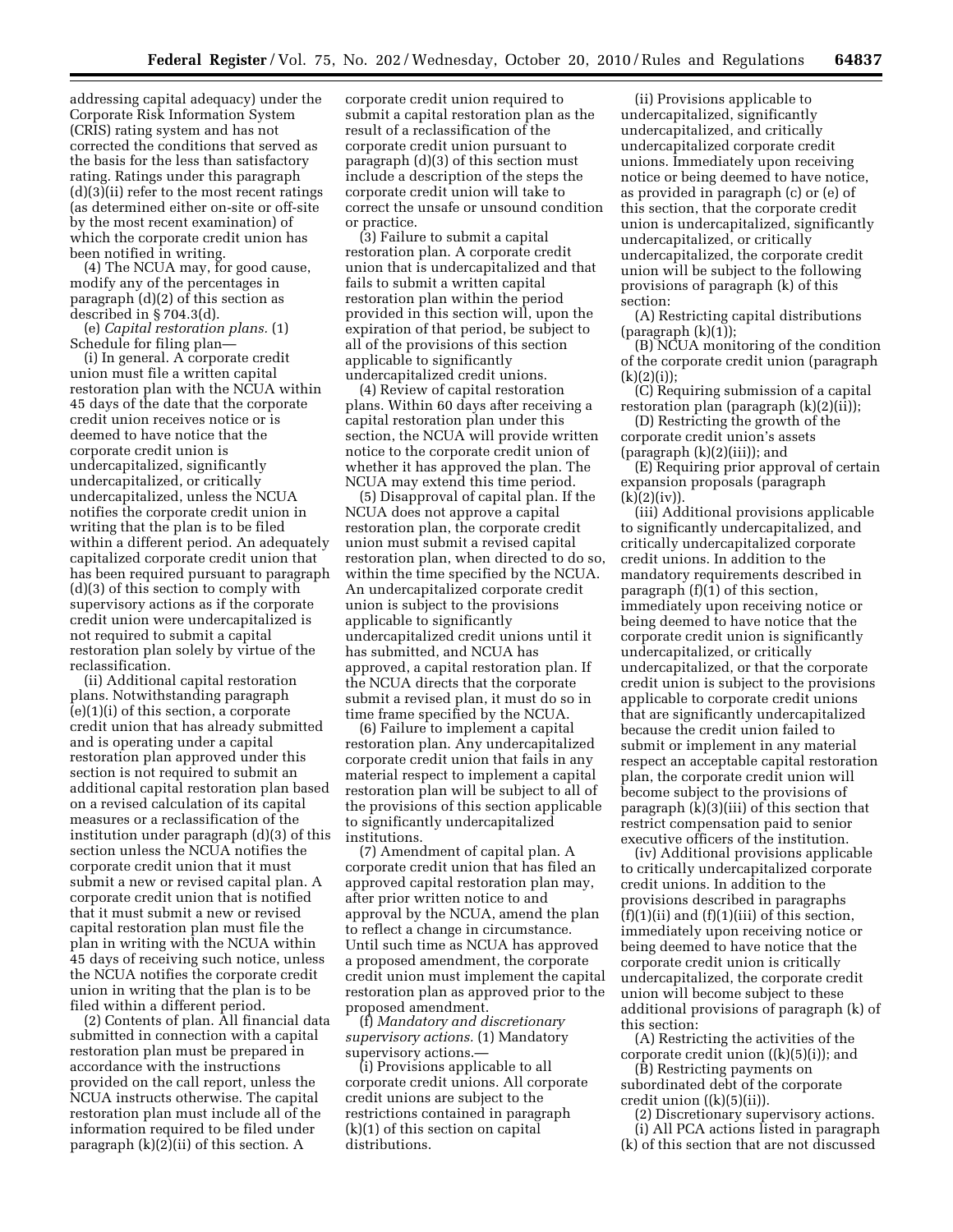in paragraph (f)(1) of this section are discretionary.

(ii) All discretionary actions available to NCUA in the case of an undercapitalized corporate credit union are available to NCUA in the case of a significantly undercapitalized credit union. All discretionary actions available to NCUA in the case of an undercapitalized corporate credit union or a significantly undercapitalized corporate credit union are available to NCUA in the case of a critically undercapitalized corporate credit union.

(iii) In taking any discretionary PCA actions with a corporate credit union that is deemed to be undercapitalized, significantly undercapitalized or critically undercapitalized, or has been reclassified as undercapitalized, or significantly undercapitalized; or an action in connection with an officer or director of such corporate credit union; the NCUA will follow the procedures for issuing directives under paragraphs (g) and (i) of this section.

(iv) NCUA will consult and seek to work cooperatively with the appropriate state supervisory authority (SSA) before taking any discretionary supervisory action with respect to a state-chartered corporate credit union; will provide notice of its decision to the SSA; and will allow the appropriate SSA an opportunity to take the proposed action independently or jointly with NCUA.

(g) *Directives to take prompt corrective action.* The NCUA will provide an undercapitalized, significantly undercapitalized, or critically undercapitalized corporate credit union prior written notice of the NCUA's intention to issue a directive requiring such corporate credit union to take actions or to follow proscriptions described in this part. Section 747.3002 of this chapter prescribes the notice content and associated process.

(h) *Procedures for reclassifying a corporate credit union based on criteria other than capital.* When the NCUA intends to reclassify a corporate credit union or subject it to the supervisory actions applicable to the next lower capitalization category based on an unsafe or unsound condition or practice, the NCUA will provide the credit union with prior written notice of such intent. Section 747.3003 of this chapter prescribes the notice content and associated process.

(i) *Order to dismiss a Director or senior executive officer.* When the NCUA issues and serves a directive on a corporate credit union requiring it to dismiss from office any director or senior executive officer under paragraphs (k)(3) of this section, the NCUA will also serve upon the person

the corporate credit union is directed to dismiss (Respondent) a copy of the directive (or the relevant portions, where appropriate) and notice of the Respondent's right to seek reinstatement. Section 747.3004 of this chapter prescribes the content of the notice of right to seek reinstatement and the associated process.

(j) *Enforcement of directives.* Section 747.3005 of this chapter prescribes the process for enforcement of directives.

(k) *Remedial actions towards undercapitalized, significantly undercapitalized, and critically undercapitalized corporate credit unions.* (1) Provision applicable to all corporate credit unions. A corporate credit union is prohibited from making any capital distribution, including payment of dividends on perpetual and nonperpetual capital accounts, if, after making the distribution, the credit union would be undercapitalized.

(2) Provisions applicable to undercapitalized corporate credit unions.

(i) Monitoring required. The NCUA will—

(A) Closely monitor the condition of any undercapitalized corporate credit union;

(B) Closely monitor compliance with capital restoration plans, restrictions, and requirements imposed under this section; and

(C) Periodically review the plan, restrictions, and requirements applicable to any undercapitalized corporate credit union to determine whether the plan, restrictions, and requirements are achieving the purpose of this section.

(ii) Capital restoration plan required. (A) Any undercapitalized corporate credit union must submit an acceptable capital restoration plan to the NCUA.

(B) The capital restoration plan will— (*1*) Specify—

(*i*) The steps the corporate credit union will take to become adequately capitalized;

(*ii*) The levels of capital to be attained during each year in which the plan will be in effect;

(*iii*) How the corporate credit union will comply with the restrictions or requirements then in effect under this section; and

(*iv*) The types and levels of activities in which the corporate credit union will engage; and

(*2*) Contain such other information as the NCUA may require.

(C) The NCUA will not accept a capital restoration plan unless the NCUA determines that the plan—

(*1*) Complies with paragraph  $(k)(2)(ii)(B)$  of this section;

(*2*) Is based on realistic assumptions, and is likely to succeed in restoring the corporate credit union's capital; and

(*3*) Would not appreciably increase the risk (including credit risk, interestrate risk, and other types of risk) to which the corporate credit union is exposed.

(iii) Asset growth restricted. An undercapitalized corporate credit union must not permit its daily average net assets during any calendar month to exceed its moving daily average net assets unless—

(A) The NCUA has accepted the corporate credit union's capital restoration plan; and

(B) Any increase in total assets is consistent with the plan.

(iv) Prior approval required for acquisitions, branching, and new lines of business. An undercapitalized corporate credit union must not, directly or indirectly, acquire any interest in any entity, establish or acquire any additional branch office, or engage in any new line of business unless the NCUA has accepted the corporate credit union's capital restoration plan, the corporate credit union is implementing the plan, and the NCUA determines that the proposed action is consistent with and will further the achievement of the plan.

(3) Provisions applicable to significantly undercapitalized corporate credit unions and undercapitalized corporate credit unions that fail to submit and implement capital restoration plans.

(i) In general. This paragraph applies with respect to any corporate credit union that—

(A) Is significantly undercapitalized; or

(B) Is undercapitalized and—

(*1*) Fails to submit an acceptable capital restoration plan within the time allowed by the NCUA under paragraph (e)(1) of this section; or

(*2*) Fails in any material respect to implement a plan accepted by the NCUA.

(ii) Specific actions authorized. The NCUA may take one or more of the following actions:

(A) Requiring recapitalization.

(*1*) Requiring the corporate credit union to seek and obtain additional contributed capital.

(*2*) Requiring the corporate credit union to increase its rate of earnings retention.

(*3*) Requiring the corporate credit union to combine, in whole or part, with another insured depository institution, if one or more grounds exist under this section or the Federal Credit Union Act for appointing a conservator or liquidating agent.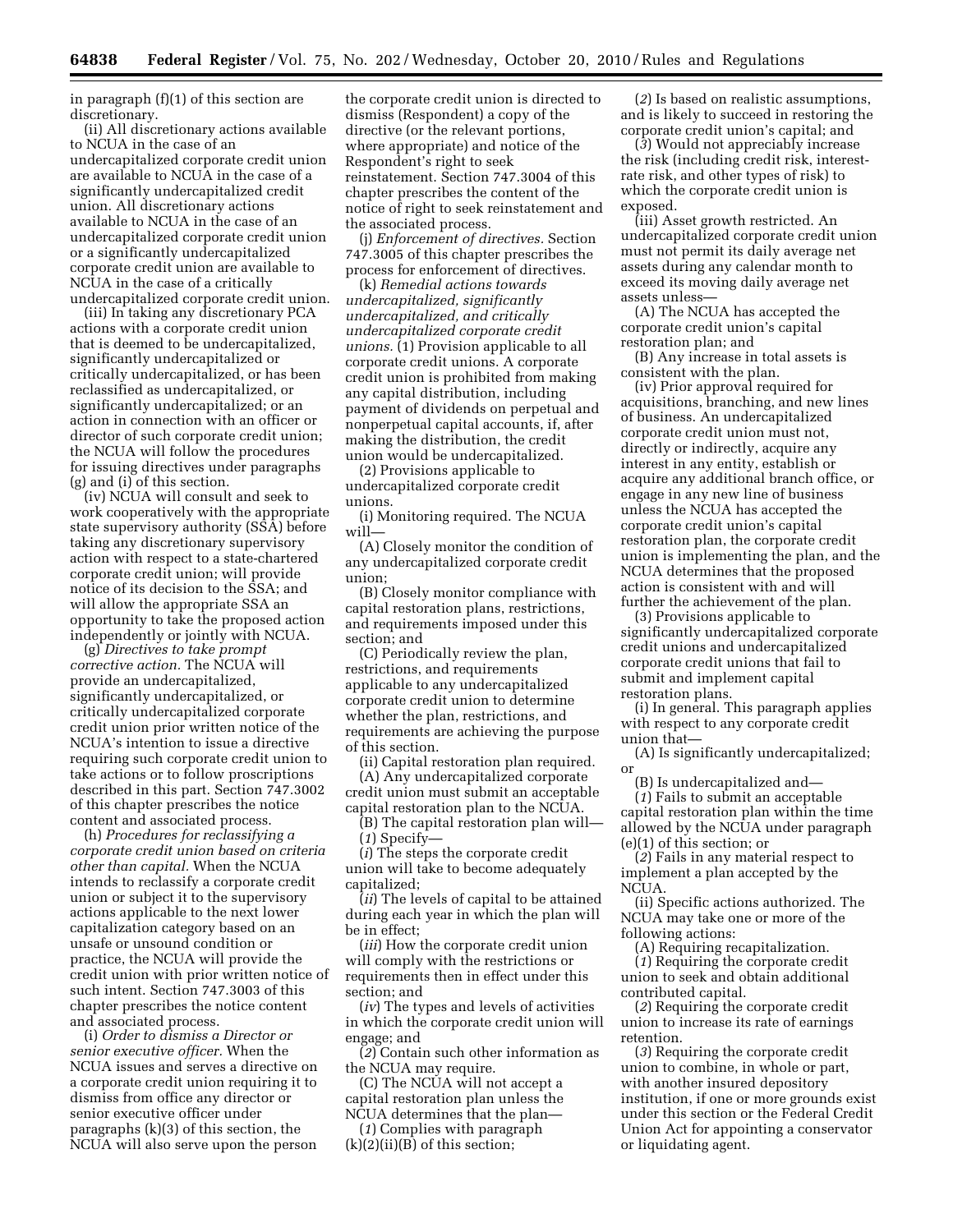(B) Restricting any ongoing or future transactions with affiliates.

(C) Restricting interest rates paid. (*1*) In general. Restricting the rates of dividends and interest that the corporate credit union pays on shares and deposits to the prevailing rates on shares and deposits of comparable amounts and maturities in the region where the institution is located, as determined by the NCUA.

(*2*) Retroactive restrictions prohibited. Paragraph (k)(3)(ii)(c) of this section does not authorize the NCUA to restrict interest rates paid on time deposits or shares made before (and not renewed or renegotiated after) the date the NCUA announced this restriction.

(D) Restricting asset growth. Restricting the corporate credit union's asset growth more stringently than in paragraph (k)(2)(iii) of this section, or requiring the corporate credit union to reduce its total assets.

(E) Restricting activities. Requiring the corporate credit union or any of its CUSOs to alter, reduce, or terminate any activity that the NCUA determines poses excessive risk to the corporate credit union.

(F) Improving management. Doing one or more of the following:

(*1*) New election of directors. Ordering a new election for the corporate credit union's board of directors.

(*2*) Dismissing directors or senior executive officers. Requiring the corporate credit union to dismiss from office any director or senior executive officer who had held office for more than 180 days immediately before the corporate credit union became undercapitalized.

(*3*) Employing qualified senior executive officers. Requiring the corporate credit union to employ qualified senior executive officers (who, if the NCUA so specifies, will be subject to approval by the NCUA).

(G) Requiring divestiture. Requiring the corporate credit union to divest itself of or liquidate any interest in any entity if the NCUA determines that the entity is in danger of becoming insolvent or otherwise poses a significant risk to the corporate credit union;

(H) Conserve or liquidate the corporate credit union if NCUA determines the credit union has no reasonable prospect of becoming adequately capitalized; and

(I) Requiring other action. Requiring the corporate credit union to take any other action that the NCUA determines will better carry out the purpose of this section than any of the actions described in this paragraph.

(iii) Senior executive officers' compensation restricted.

(A) In general. The corporate credit union is prohibited from doing any of the following without the prior written approval of the NCUA:

(*1*) Pay any bonus or profit-sharing to any senior executive officer.

(*2*) Provide compensation to any senior executive officer at a rate exceeding that officer's average rate of compensation (excluding bonuses and profit-sharing) during the 12 calendar months preceding the calendar month in which the corporate credit union became undercapitalized.

(B) Failing to submit plan. The NCUA will not grant approval with respect to a corporate credit union that has failed to submit an acceptable capital restoration plan.

(iv) Discretion to impose certain additional restrictions. The NCUA may impose one or more of the restrictions prescribed by regulation under paragraph (k)(5) of this section if the NCUA determines that those restrictions are necessary to carry out the purpose of this section.

(4) More stringent treatment based on other supervisory criteria.

(i) In general. If the NCUA determines, after notice and an opportunity for hearing as described in subpart M of part 747 of this chapter, that a corporate credit union is in an unsafe or unsound condition or deems the corporate credit union to be engaging in an unsafe or unsound practice, the NCUA may—

(A) If the corporate credit union is well capitalized, reclassify the corporate credit union as adequately capitalized;

(B) If the corporate credit union is adequately capitalized (but not well capitalized), require the corporate credit union to comply with one or more provisions of paragraphs (k)(1) and (k)(2) of this section, as if the corporate credit union were undercapitalized; or

(C) If the corporate credit union is undercapitalized, take any one or more actions authorized under paragraph (k)(3)(ii) of this section as if the corporate credit union were significantly undercapitalized.

(ii) Contents of plan. Any plan required under paragraph (k)(4)(i) of this section will specify the steps that the corporate credit union will take to correct the unsafe or unsound condition or practice. Capital restoration plans, however, will not be required under paragraph (k)(4)(i)(B) of this section.

(5) Provisions applicable to critically undercapitalized corporate credit unions.

(i) Activities restricted. Any critically undercapitalized corporate credit union must comply with restrictions prescribed by the NCUA under paragraph (k)(6) of this section.

(ii) Payments on contributed capital and subordinated debt prohibited. A critically undercapitalized corporate credit union must not, beginning no later than 60 days after becoming critically undercapitalized, make any payment of dividends on contributed capital or any payment of principal or interest on the corporate credit union's subordinated debt unless the NCUA determines that an exception would further the purpose of this section. Interest, although not payable, may continue to accrue under the terms of any subordinated debt to the extent otherwise permitted by law. Dividends on contributed capital do not, however, continue to accrue.

(iii) Conservatorship, liquidation, or other action. The NCUA may, at any time, conserve or liquidate any critically undercapitalized corporate credit union or require the credit union to combine, in whole or part, with another institution. NCUA will consider, not later than 90 days after a corporate credit union becomes critically undercapitalized, whether NCUA should liquidate, conserve, or combine the institution.

(6) Restricting activities of critically undercapitalized corporate credit unions. To carry out the purpose of this section, the NCUA will, by order—

(i) Restrict the activities of any critically undercapitalized corporate credit union; and

(ii) At a minimum, prohibit any such corporate credit union from doing any of the following without the NCUA's prior written approval:

(A) Entering into any material transaction other than in the usual course of business, including any investment, expansion, acquisition, sale of assets, or other similar action.

(B) Extending credit for any transaction NCUA determines to be highly leveraged.

(C) Amending the corporate credit union's charter or bylaws, except to the extent necessary to carry out any other requirement of any law, regulation, or order.

(D) Making any material change in accounting methods.

(E) Paying compensation or bonuses NCUA determines to be excessive.

(F) Paying interest on new or renewed liabilities at a rate that would increase the corporate credit union's weighted average cost of funds to a level significantly exceeding the prevailing rates of interest on insured deposits in the corporate credit union's normal market areas.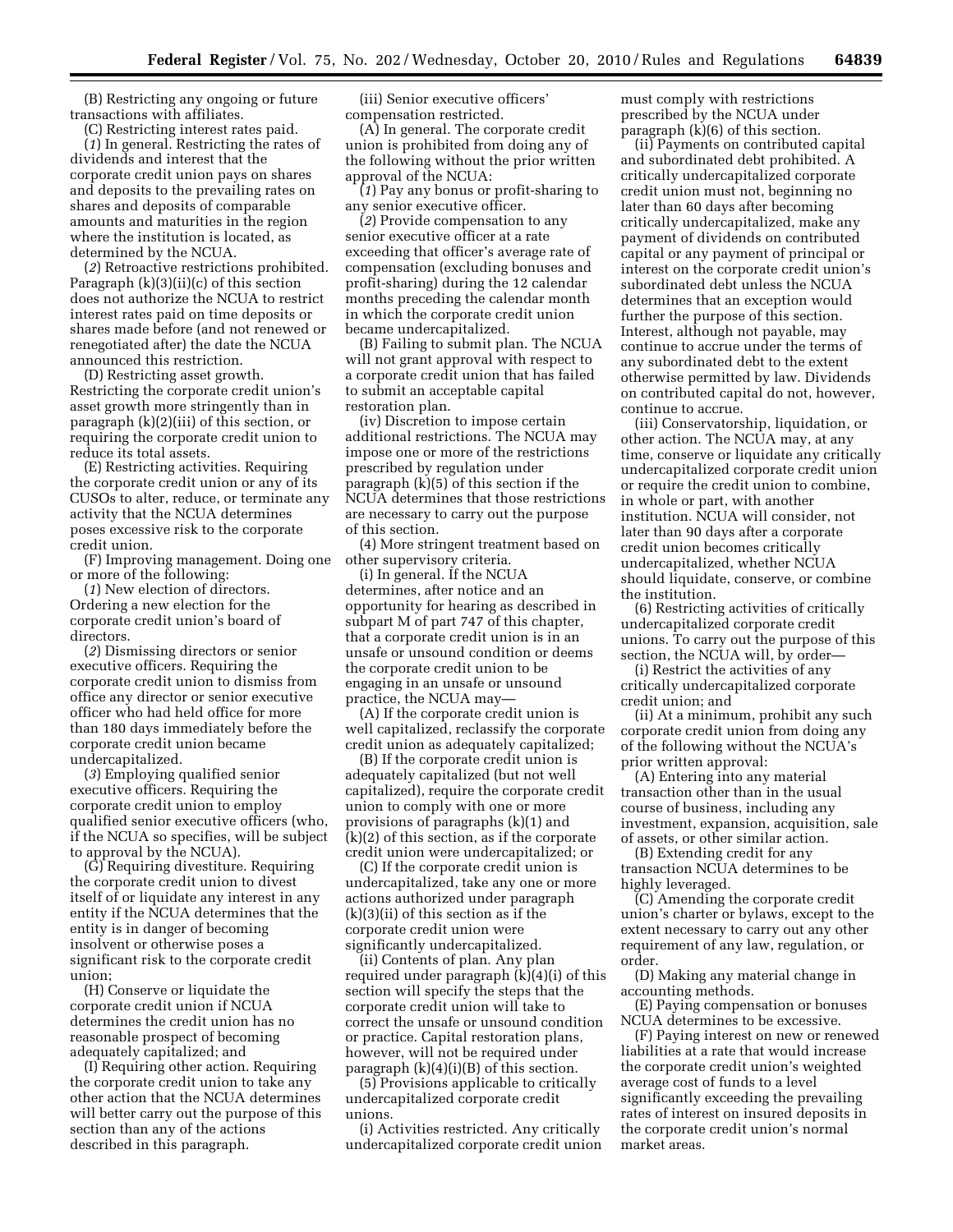■ 11. Revise § 704.5 to read as follows:

#### **§ 704.5. Investments.**

(a) *Policies.* A corporate credit union must operate according to an investment policy that is consistent with its other risk management policies, including, but not limited to, those related to credit risk management, asset and liability management, and liquidity management. The policy must address, at a minimum:

(1) Appropriate tests and criteria for evaluating investments and investment transactions before purchase; and

(2) Reasonable and supportable concentration limits for limited liquidity investments in relation to capital.

(b) *General.* All investments must be U.S. dollar-denominated and subject to the credit policy restrictions set forth in § 704.6.

(c) *Authorized activities.* A corporate credit union may invest in:

(1) Securities, deposits, and obligations set forth in Sections 107(7), 107(8), and 107(15) of the Federal Credit Union Act, 12 U.S.C. 1757(7), 1757(8), and 1757(15), except as provided in this section;

(2) Deposits in, the sale of federal funds to, and debt obligations of corporate credit unions, Section 107(8) institutions, and state banks, trust companies, and mutual savings banks not domiciled in the state in which the corporate credit union does business;

(3) Corporate CUSOs, as defined in and subject to the limitations of § 704.11;

(4) Marketable debt obligations of corporations chartered in the United States. This authority does not apply to debt obligations that are convertible into the stock of the corporation; and

(5) Domestically-issued asset-backed securities.

(d) *Repurchase agreements.* A corporate credit union may enter into a repurchase agreement provided that:

(1) The corporate credit union, directly or through its agent, receives written confirmation of the transaction, and either takes physical possession or control of the repurchase securities or is recorded as owner of the repurchase securities through the Federal Reserve Book-Entry Securities Transfer System;

(2) The repurchase securities are legal investments for that corporate credit union;

(3) The corporate credit union, directly or through its agent, receives daily assessment of the market value of the repurchase securities and maintains adequate margin that reflects a risk assessment of the repurchase securities and the term of the transaction; and

(4) The corporate credit union has entered into signed contracts with all approved counterparties and agents, and ensures compliance with the contracts. Such contracts must address any supplemental terms and conditions necessary to meet the specific requirements of this part. Third party arrangements must be supported by triparty contracts in which the repurchase securities are priced and reported daily and the tri-party agent ensures compliance; and

(e) *Securities Lending.* A corporate credit union may enter into a securities lending transaction provided that:

(1) The corporate credit union, directly or through its agent, receives written confirmation of the loan, obtains a first priority security interest in the collateral by taking physical possession or control of the collateral, or is recorded as owner of the collateral through the Federal Reserve Book-Entry Securities Transfer System;

(2) The collateral is a legal investment for that corporate credit union;

(3) The corporate credit union, directly or through its agent, receives daily assessment of the market value of collateral and maintains adequate margin that reflects a risk assessment of the collateral and terms of the loan; and

(4) The corporate credit union has entered into signed contracts with all agents and, directly or through its agent, has executed a written loan and security agreement with the borrower. The corporate or its agent ensures compliance with the agreements.

(f) *Investment companies.* A corporate credit union may invest in an investment company registered with the Securities and Exchange Commission under the Investment Company Act of 1940 (15 U.S.C. 80a), or a collective investment fund maintained by a national bank under 12 CFR 9.18 or a mutual savings bank under 12 CFR 550.260, provided that the company or fund prospectus restricts the investment portfolio to investments and investment transactions that are permissible for that corporate credit union.

(g) *Investment settlement.* A corporate credit union may only contract for the purchase or sale of an investment if the transaction is settled on a delivery versus payment basis within 60 days for mortgage-backed securities, within 30 days for new issues (other than mortgage-backed securities), and within three days for all other securities.

(h) *Prohibitions.* A corporate credit union is prohibited from:

(1) Purchasing or selling derivatives, except for embedded options not required under GAAP to be accounted for separately from the host contract or

forward sales commitments on loans to be purchased by the corporate credit union;

(2) Engaging in trading securities unless accounted for on a trade date basis;

(3) Engaging in adjusted trading or short sales;

(4) Purchasing mortgage servicing rights, small business related securities, residual interests in collateralized mortgage obligations, residual interests in real estate mortgage investment conduits, or residual interests in assetbacked securities;

(5) Purchasing net interest margin securities;

(6) Purchasing collateralized debt obligations;

(7) Purchasing private label residential mortgage-backed securities;

(8) Purchasing subordinated securities; and

(9) Purchasing stripped mortgagebacked securities (SMBS), or securities that represent interests in SMBS, except as described in subparagraphs (i) and (iii) below.

(i) A corporate credit union may invest in exchangeable collateralized mortgage obligations (exchangeable CMOs) representing beneficial ownership interests in one or more interest-only classes of a CMO (IO CMOs) or principal-only classes of a CMO (PO CMOs), but only if:

(A) At the time of purchase, the ratio of the market price to the remaining principal balance is between .8 and 1.2, meaning that the discount or premium of the market price to par must be less than 20 points;

(B) The offering circular or other official information available at the time of purchase indicates that the notional principal on each underlying IO CMO should decline at the same rate as the principal on one or more of the underlying non-IO CMOs, and that the principal on each underlying PO CMO should decline at the same rate as the principal, or notional principal, on one or more of the underlying non-PO CMOs; and

(C) The credit union investment staff has the expertise dealing with exchangeable CMOs to apply the conditions in paragraphs (h)(5)(i)(A) and (B) of this section.

(ii) A corporate credit union that invests in an exchangeable CMO may exercise the exchange option only if all of the underlying CMOs are permissible investments for that credit union.

(iii) A corporate credit union may accept an exchangeable CMO representing beneficial ownership interests in one or more IO CMOs or PO CMOs as an asset associated with an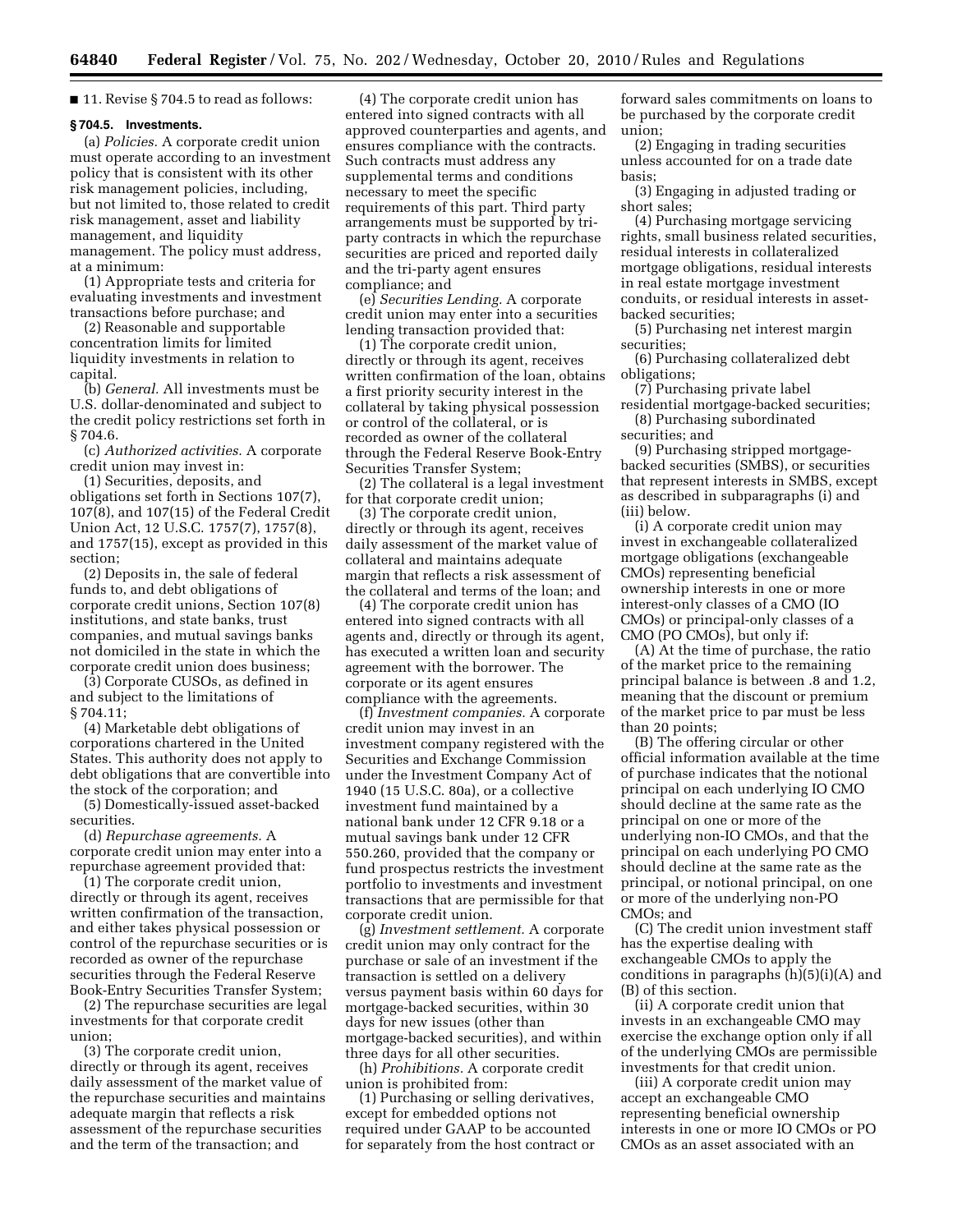investment repurchase transaction or as collateral in a securities lending transaction. When the exchangeable CMO is associated with one of these two transactions, it need not conform to the conditions in paragraphs (h)(5)(i)(A) or (B) of this section.

(i) *Conflicts of interest.* A corporate credit union's officials, employees, and immediate family members of such individuals, may not receive pecuniary consideration in connection with the making of an investment or deposit by the corporate credit union. Employee compensation is exempt from this prohibition. All transactions not specifically prohibited by this paragraph must be conducted at arm's length and in the interest of the corporate credit union.

(j) *Grandfathering.* A corporate credit union's authority to hold an investment is governed by the regulation in effect at the time of purchase. However, all grandfathered investments are subject to the requirements of §§ 704.8 and 704.9. ■ 12. Revise § 704.6 to read as follows:

#### **§ 704.6. Credit risk management.**

(a) *Policies.* A corporate credit union must operate according to a credit risk management policy that is commensurate with the investment risks and activities it undertakes. The policy must address at a minimum:

(1) The approval process associated with credit limits;

(2) Due diligence analysis requirements;

(3) Maximum credit limits with each obligor and transaction counterparty, set as a percentage of capital. In addition to addressing deposits and securities, limits with transaction counterparties must address aggregate exposures of all transactions including, but not limited to, repurchase agreements, securities lending, and forward settlement of purchases or sales of investments; and

(4) Concentrations of credit risk (*e.g.,*  originator of receivables, servicer of receivables, insurer, industry type, sector type, geographic, collateral type, and tranche priority).

(b) *Exemption.* The limitations and requirements of this section do not apply to certain assets, whether or not considered investments under this part, including fixed assets, individual loans and loan participation interests, investments in CUSOs, investments that are issued or fully guaranteed as to principal and interest by the U.S. government or its agencies or its sponsored enterprises (other than mortgage backed-securities), investments that are fully insured or guaranteed (including accumulated dividends and interest) by the NCUSIF

or the Federal Deposit Insurance Corporation, and settlement funds in federally insured depository institutions.

(c) *Issuer concentration limits*—(1) General rule. The aggregate of all investments in any single obligor is limited to 25 percent of capital or \$5 million, whichever is greater.

(2) Exceptions.

(i) Investments in one obligor where the remaining maturity of all obligations is less than 30 days are limited to 50 percent of capital;

(ii) Investments in credit card master trust asset-backed securities are limited to 50 percent of capital in any single obligor;

(iii) Aggregate investments in repurchase and securities lending agreements with any one counterparty are limited to 200 percent of capital;

(iv) Investments in non-money market registered investment companies are limited to of 50 percent of capital in any single obligor;

(v) Investments in money market registered investment companies are limited to 100 percent of capital in any single obligor; and

(vi) Investments in corporate CUSOs are subject to the limitations of § 704.11.

(3) For purposes of measurement, each new credit transaction must be evaluated in terms of the corporate credit union's capital at the time of the transaction. An investment that fails a requirement of this section because of a subsequent reduction in capital will be deemed non-conforming. A corporate credit union is required to exercise reasonable efforts to bring nonconforming investments into conformity within 90 calendar days. Investments that remain nonconforming for 90 calendar days will be deemed to fail a requirement of this section and the corporate credit union will have to comply with § 704.10.

(d) *Sector concentration limits.* (1) A corporate credit union must establish sector limits that do not exceed the following maximums:

(i) Mortgage-backed securities (Inclusive of commercial mortgagebacked securities)—the lower of 1000 percent of capital or 50 percent of assets;

(ii) Commercial mortgage-backed securities—the lower of 300 percent of capital or 15 percent of assets;

(iii) FFELP student loan asset-backed securities—the lower of 1000 percent of capital or 50 percent of assets;

(iv) Private student loan asset-backed securities—the lower of 500 percent of capital or 25 percent of assets;

(v) Auto loan/lease asset-backed securities—the lower of 500 percent of capital or 25 percent of assets;

(vi) Credit card asset-backed securities—the lower of 500 percent of capital or 25 percent of assets;

(vii) Other asset-backed securities not listed in paragraphs (ii) through (vi) the lower of 500 percent of capital or 25 percent of assets;

(viii) Corporate debt obligations—the lower of 1000 percent of capital or 50 percent of assets; and

(ix) Municipal securities—the lower of 1000 percent of capital or 50 percent of assets.

(2) Registered investment companies—A corporate credit union must limit its investment in registered investment companies to the lower of 1000 percent of capital or 50 percent of assets. In addition to applying the limit in this paragraph (d)(2), a corporate credit union must also include the underlying assets in each registered investment company in the relevant sectors described in paragraph (d)(1) of this section when calculating those sector limits.

(3) A corporate credit union will limit its aggregate holdings in any investments not described in paragraphs  $(d)(1)$  or  $(d)(2)$  of this section to the lower of 100 percent of capital or 5 percent of assets. The NCUA may approve a higher percentage in appropriate cases.

(4) Investments in other federally insured credit unions, deposits and federal funds investments in other federally insured depository institutions, and investment repurchase agreements are excluded from the concentration limits in paragraphs  $(d)(1), (d)(2),$  and  $(d)(3)$  of this section.

(e) *Corporate debt obligation subsector limits.* In addition to the limitations in paragraph (d)(1)(viii) of this section, a corporate credit union must not exceed the lower of 200 percent of capital or 10 percent of assets in any single North American Industry Classification System (NAICS) industry sector. If the corporation does not have a readily ascertainable NAICS classification, a corporate credit union will use its reasonable judgment in assigning such a classification. NCUA may direct, however, that the corporate change the classification.

(f) *Credit ratings.*—(1) All investments, other than in another depository institution, must have an applicable credit rating from at least one NRSRO. At a minimum, 90 percent of all such investments, by book value, must have a rating by at least two NRSROs. Corporate credit unions may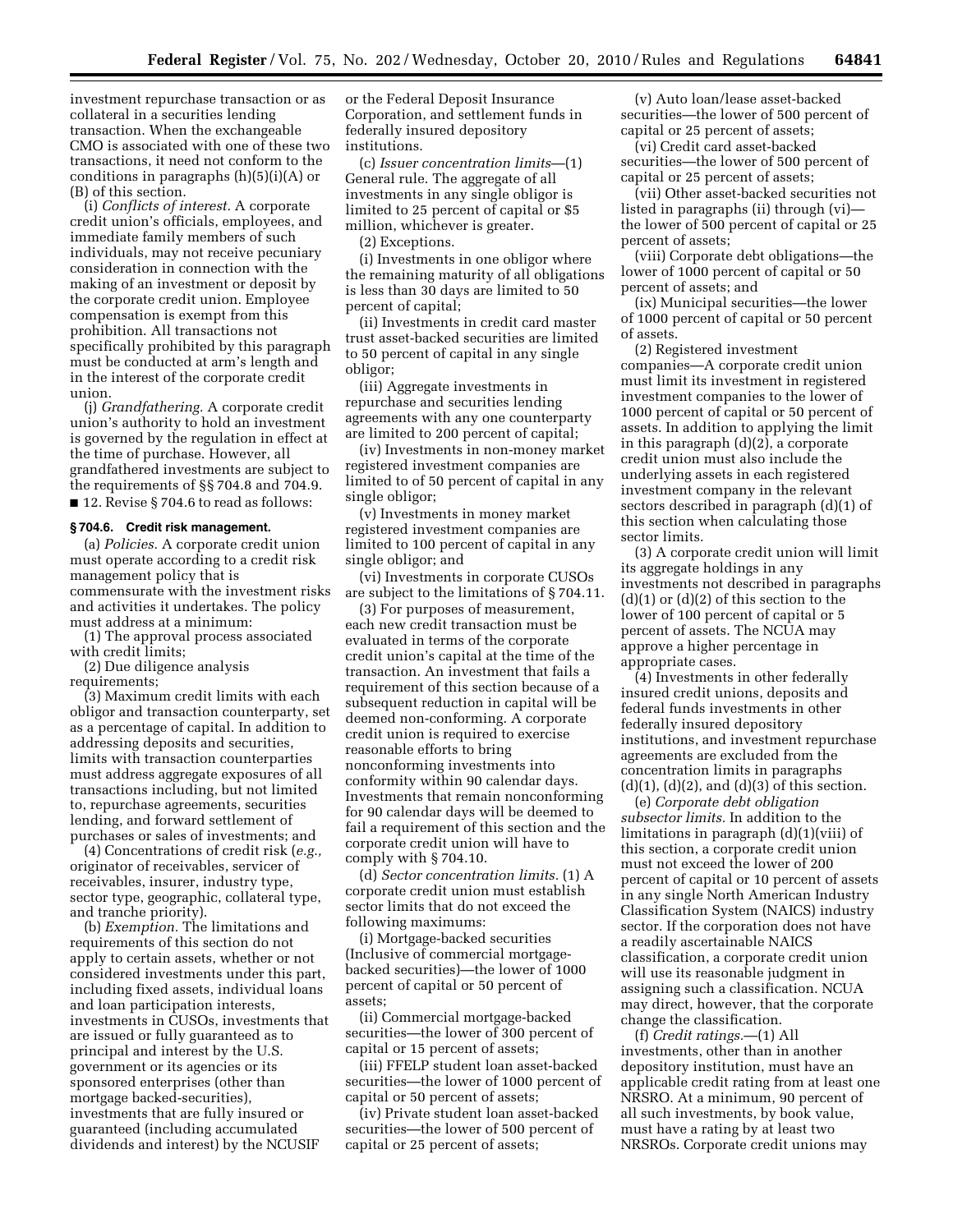use either public or nonpublic NRSRO ratings to satisfy this requirement.

(2) At the time of purchase, investments with long-term ratings must be rated no lower than AA– (or equivalent) by every NRSRO that provides a publicly available long-term rating on that investment, and investments with short-term ratings must be rated no lower than A–1 (or equivalent) by every NRSRO that provides a publicly available short-term rating on that investment. If the corporate credit union obtains a nonpublic NRSRO rating, that rating must also be no lower than AA–, or A– 1, for long-term and short-term ratings, respectively.

(3) All rating(s) relied upon to meet the requirements of this part must be identified at the time of purchase and must be monitored for as long as the corporate owns the investment. Corporate credit unions must identify and monitor any new post-purchase NRSRO ratings on investments they hold.

(4) Investments are subject to the requirements of § 704.10 if:

(i) An NRSRO that rates the investment downgrades that rating, after purchase, below the minimum rating requirements of this part; or

(ii) The investment is part of an asset class or group of investments that exceeds the sector or obligor concentration limits of this section.

(g) *Reporting and documentation.* (1) At least annually, a written evaluation of each credit limit with each obligor or transaction counterparty must be prepared and formally approved by the board or an appropriate committee. At least monthly, the board or an appropriate committee must receive an investment watch list of existing and/or potential credit problems and summary credit exposure reports, which demonstrate compliance with the corporate credit union's risk management policies.

(2) At a minimum, the corporate credit union must maintain:

(i) A justification for each approved credit limit;

(ii) Disclosure documents, if any, for all instruments held in portfolio. Documents for an instrument that has been sold must be retained until completion of the next NCUA examination; and

(iii) The latest available financial reports, industry analyses, internal and external analyst evaluations, and rating agency information sufficient to support each approved credit limit.

■ 13. Revise § 704.8 to read as follows:

# **§ 704.8. Asset and liability management.**

(a) *Policies.* A corporate credit union must operate according to a written asset and liability management policy which addresses, at a minimum:

(1) The purpose and objectives of the corporate credit union's asset and liability activities;

(2) The maximum allowable percentage decline in net economic value (NEV), compared to base case NEV;

(3) The minimum allowable NEV ratio;

(4) Policy limits and specific test parameters for the NEV sensitivity analysis requirements set forth in paragraphs (d), (e), and (f) of this section;

(5) The modeling of indexes that serve as references in financial instrument coupon formulas; and

(6) The tests that will be used, prior to purchase, to estimate the impact of investments on the percentage decline in NEV compared to base case NEV. The most recent NEV analysis, as determined under paragraph (d)(1)(i) of this section may be used as a basis of estimation.

(b) *Asset and liability management committee (ALCO).* A corporate credit union's ALCO must have at least one member who is also a member of the board of directors. The ALCO must review asset and liability management reports on at least a monthly basis. These reports must address compliance with Federal Credit Union Act, NCUA Rules and Regulations (12 CFR chapter VII), and all related risk management policies.

(c) *Penalty for early withdrawals.* A corporate credit union that permits early certificate/share withdrawals must assess market-based penalties sufficient to cover the estimated replacement cost of the certificate redeemed. This means the minimum penalty must be reasonably related to the rate that the corporate credit union would be required to offer to attract funds for a similar term with similar characteristics.

(d) *Interest rate sensitivity analysis.*  (1) A corporate credit union must:

(i) Evaluate the risk in its balance sheet by measuring, at least quarterly, including once on the last day of the calendar quarter, the impact of an instantaneous, permanent, and parallel shock in the yield curve of plus and minus 100, 200, and 300 BP on its NEV and NEV ratio. If the base case NEV ratio falls below 3 percent at the last testing date, these tests must be calculated at least monthly, including once on the last day of the month, until the base case NEV ratio again exceeds 3 percent;

(ii) Limit its risk exposure to levels that do not result in a base case NEV ratio or any NEV ratio resulting from the tests set forth in paragraph (d)(1)(i) of this section below 2 percent; and

(iii) Limit its risk exposures to levels that do not result in a decline in NEV of more than 15 percent.

(2) A corporate credit union must assess annually if it should conduct periodic additional tests to address market factors that may materially impact that corporate credit union's NEV. These factors should include, but are not limited to, the following:

(i) Changes in the shape of the Treasury yield curve;

(ii) Adjustments to prepayment projections used for amortizing securities to consider the impact of significantly faster/slower prepayment speeds; and

(iii) Adjustments to volatility assumptions to consider the impact that changing volatilities have on embedded option values.

(e) *Net interest income modeling.* A corporate credit union must perform net interest income (NII) modeling to project earnings in multiple interest rate environments for a period of no less than 2 years. NII modeling must, at minimum, be performed at least quarterly, including once on the last day of the calendar quarter.

(f) *Weighted average asset life.* The weighted average life (WAL) of a corporate credit union's loan and investment portfolio, excluding derivative contracts and equity investments, may not exceed 2 years. A corporate credit union must test its assets at least quarterly, including once on the last day of the calendar quarter, for compliance with this WAL limitation. When calculating its WAL, a corporate credit union must assume that no issuer or market options will be exercised. If the WAL of a corporate credit union's assets exceeds 2 years on the testing date, this test must be calculated at least monthly, including once on the last day of the month, until the WAL is below 2 years.

(g) *Weighted average asset life with 50 percent slowdown in prepayment speeds.* The weighted average life (WAL) of a corporate credit union's loan and investment portfolio, excluding derivative contracts and equity investments, may not exceed 2.25 years when prepayment speeds are reduced by 50 percent. A corporate credit union must test its investments at least quarterly, including once on the last day of the calendar quarter, for compliance with this WAL limitation. When calculating its WAL, a corporate credit union must assume that no issuer or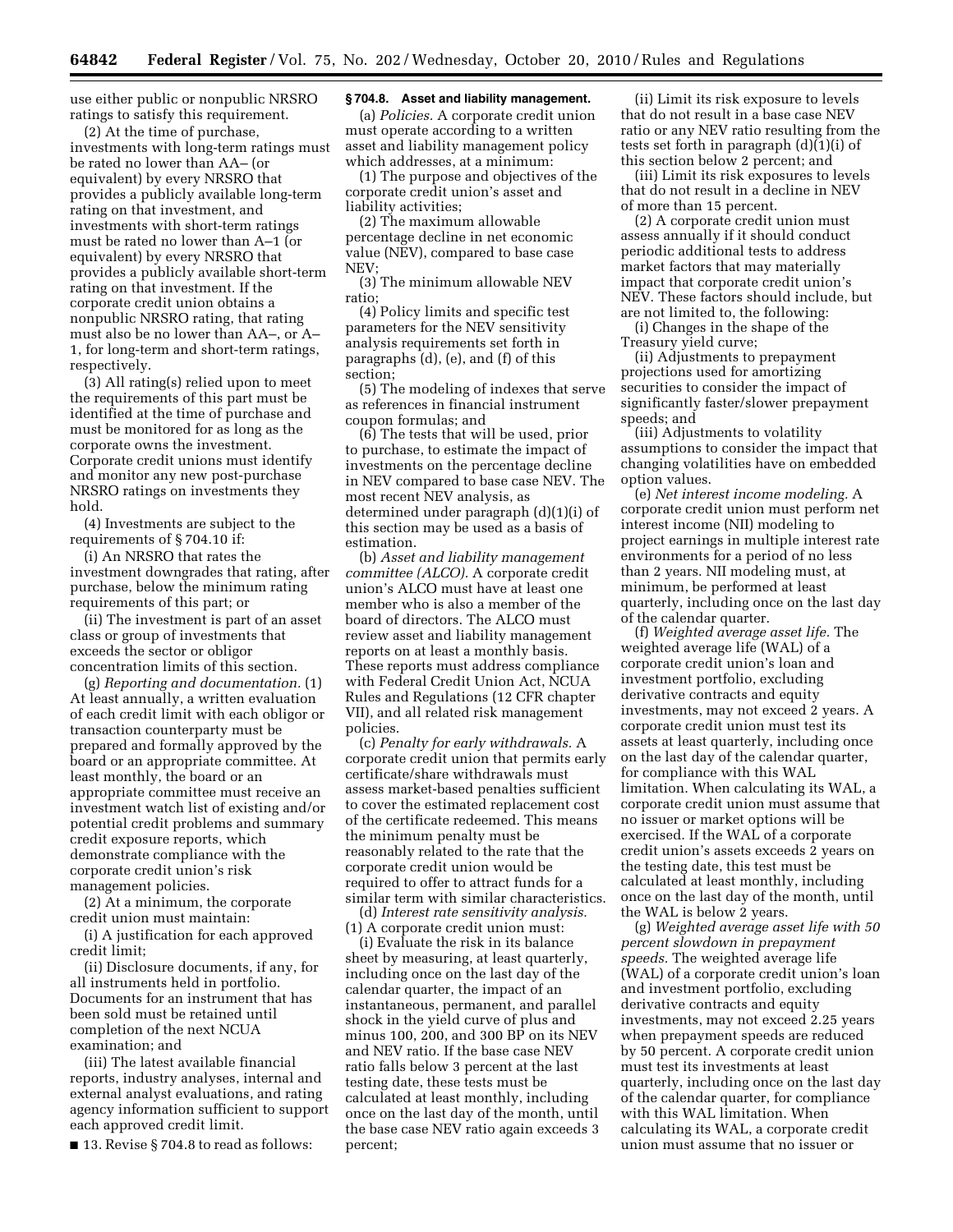market options will be exercised. If the WAL of a corporate credit union's assets exceeds 2.25 years, this test must be calculated at least monthly, including once on the last day of the month, until the WAL with the 50 slowdown in prepayment speeds is below 2.25 years.

(h) *Government issued or guaranteed securities.* The WAL of investments that are issued or fully guaranteed as to principal and interest by the U.S. government, its agencies or sponsored enterprises, including investments that are fully insured or guaranteed (including accumulated dividends and interest) by the NCUSIF or the Federal Deposit Insurance Corporation, will be multiplied by a factor of 0.50 for purposes of the WAL tests of paragraphs (f) and (g) of this section.

(i) *Effective and spread durations.* A corporate credit union must measure at least once a quarter, including once on the last day of the calendar quarter, the effective duration and spread durations of each of its assets and liabilities, where the values of these are affected by changes in interest rates or credit spreads.

(j) *Regulatory violations.* (1)(i) If a corporate credit union's decline in NEV, base case NEV ratio or any NEV ratio resulting from the test set forth in paragraph (d) of this section violates the limits established in that paragraph, or the corporate credit union is unable to satisfy the tests in paragraphs (f) or (g) of this section; and

(ii) The corporate cannot adjust its balance sheet so as to satisfy the requirements of paragraphs (d), (f), or (g) of this section within 10 calendar days after detecting the violation, then:

(iii) The operating management of the corporate credit union must immediately report this information to its board of directors, supervisory committee, and the NCUA.

(2) If any violation described in paragraph (j)(1)(i) persists for 30 or more calendar days, the corporate credit union:

(i) Must immediately submit a detailed, written action plan to the NCUA that sets forth the time needed and means by which it intends to correct the violation and, if the NCUA determines that the plan is unacceptable, the corporate credit union must immediately restructure its balance sheet to bring the exposure back within compliance or adhere to an alternative course of action determined by the NCUA; and

(ii) If presently categorized as adequately capitalized or well capitalized for PCA purposes, immediately be recategorized as undercapitalized until the violation is corrected, and

(iii) If presently less than adequately capitalized, immediately be downgraded one additional capital category.

(k) *Overall limit on business generated from individual credit unions.*  On or after April 22, 2013, a corporate credit union is prohibited from accepting from any member, or any nonmember credit union, any investment, including shares, loans, PCC, or NCAs if, following that investment, the aggregate of all investments from that entity in the corporate would exceed 15 percent of the corporate credit union's moving daily average net assets.

■ 14. Revise § 704.9 to read as follows:

## **§ 704.9. Liquidity management.**

(a) *General.* In the management of liquidity, a corporate credit union must:

(1) Evaluate the potential liquidity needs of its membership in a variety of economic scenarios;

(2) Regularly monitor and demonstrate accessibility to sources of internal and external liquidity;

(3) Keep a sufficient amount of cash and cash equivalents on hand to support its payment system obligations;

(4) Demonstrate that the accounting classification of investment securities is consistent with its ability to meet potential liquidity demands; and

(5) Develop a contingency funding plan that addresses alternative funding strategies in successively deteriorating liquidity scenarios. The plan must:

(i) List all sources of liquidity, by category and amount, that are available to service an immediate outflow of funds in various liquidity scenarios;

(ii) Analyze the impact that potential changes in fair value will have on the disposition of assets in a variety of interest rate scenarios; and

(iii) Be reviewed by the board or an appropriate committee no less frequently than annually or as market or business conditions dictate.

(b) *Borrowing limits.* A corporate credit union may borrow up to the lower of 10 times capital or 50 percent of capital and shares (excluding shares created by the use of member reverse repurchase agreements).

(1) *Secured borrowings.* A corporate credit union may borrow on a secured basis for liquidity purposes, but the maturity of the borrowing may not exceed 30 days. Only a credit union with core capital in excess of five percent of its moving DANA may borrow on a secured basis for nonliquidity purposes, and the outstanding amount of secured

borrowing for nonliquidity purposes may not exceed an amount equal to the difference between core capital and five percent of moving DANA.

(2) *Exclusions.* CLF borrowings and borrowed funds created by the use of member reverse repurchase agreements are excluded from this limit.

■ 15. Revise § 704.11 to read as follows:

#### **§ 704.11 Corporate Credit Union Service Organizations (Corporate CUSOs).**

(a) A corporate CUSO is an entity that: (1) Is at least partly owned by a corporate credit union;

(2) Primarily serves credit unions; (3) Restricts its services to those related to the normal course of business of credit unions as specified in paragraph (e) of this section; and

 $(4)$  Is structured as a corporation, limited liability company, or limited partnership under state law.

(b) *Investment and loan limitations.*  (1) The aggregate of all investments in member and non-member corporate CUSOs must not exceed 15 percent of a corporate credit union's capital.

(2) The aggregate of all investments in and loans to member and nonmember corporate CUSOs must not exceed 30 percent of a corporate credit union's capital. A corporate credit union may lend to member and nonmember corporate CUSOs an additional 15 percent of capital if the loan is collateralized by assets in which the corporate has a perfected security interest under state law.

(3) If the limitations in paragraphs (b)(1) and (b)(2) of this section are reached or exceeded because of the profitability of the CUSO and the related GAAP valuation of the investment under the equity method without an additional cash outlay by the corporate, divestiture is not required. A corporate credit union may continue to invest up to the regulatory limit without regard to the increase in the GAAP valuation resulting from the corporate CUSO's profitability.

(c) *Due diligence.* A corporate credit union must comply with the due diligence requirements of §§ 723.5 and 723.6(f) through (j) of this chapter for all loans to corporate CUSOs. This requirement does not apply to loans excluded under § 723.1(b).

(d) *Separate entity.* (1) A corporate CUSO must be operated as an entity separate from a corporate credit union.

(2) A corporate credit union investing in or lending to a corporate CUSO must obtain a written legal opinion that concludes the corporate CUSO is organized and operated in a manner that the corporate credit union will not reasonably be held liable for the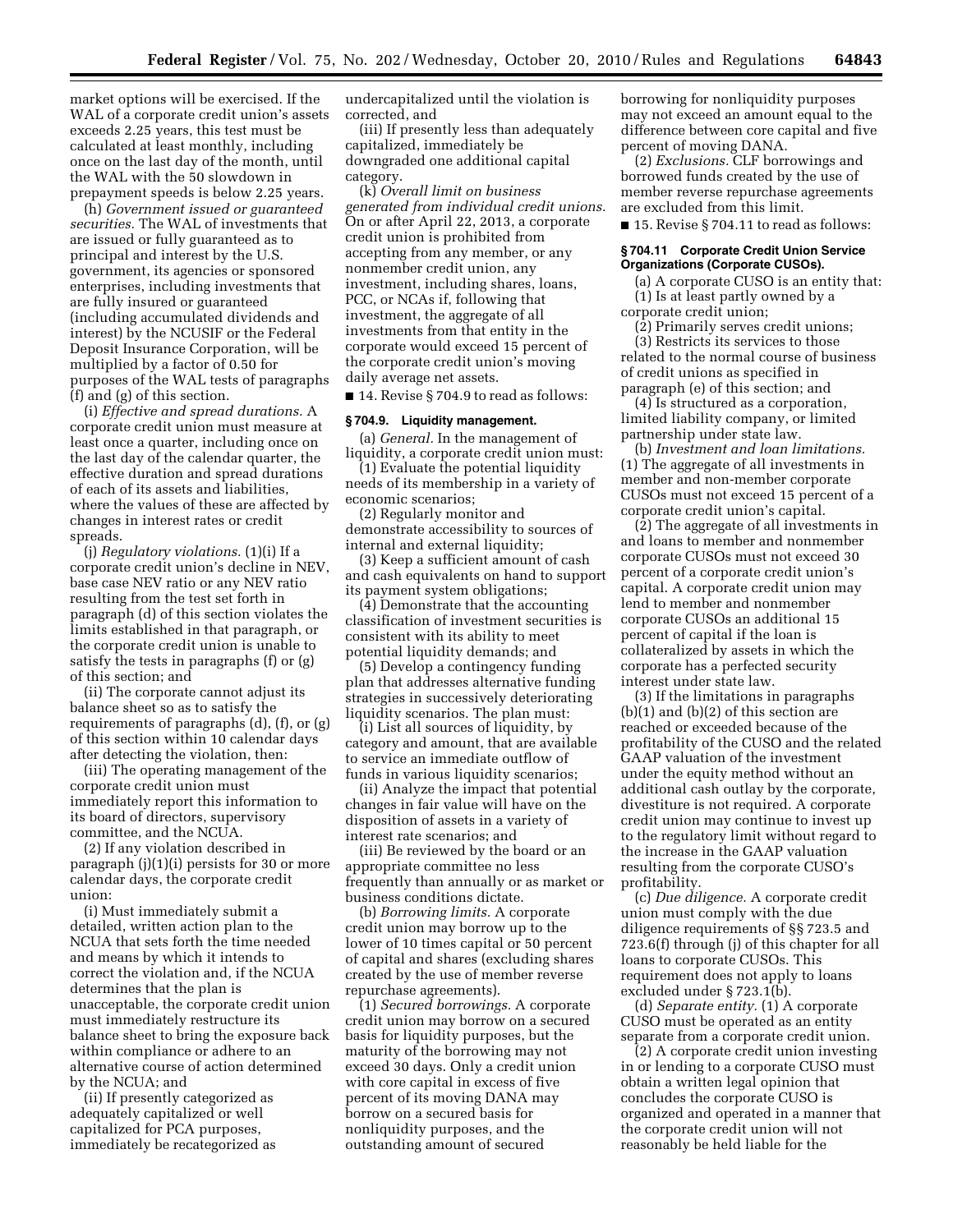obligations of the corporate CUSO. This opinion must address factors that have led courts to "pierce the corporate veil," such as inadequate capitalization, lack of corporate identity, common boards of directors and employees, control of one entity over another, and lack of separate books and records.

(e). *Permissible activities.* (1) Beginning on April 18, 2011, a corporate CUSO must agree to limit its activities to:

(i) Brokerage services,

(ii) Investment advisory services, and (iii) Other categories of activities as

approved in writing by NCUA and published on NCUA's Web site.

(2) A corporate credit union must divest from any CUSO that is engaged in activities not approved by NCUA under paragraph (e)(1) of this section. A corporate credit union may take until October 20, 2011 to divest itself from a CUSO engaging in one or more unapproved activities, but only if the CUSO was engaging in those activities before October 20, 2010 and the corporate credit union can establish that those activities satisfied the requirements of this section as it existed before October 20, 2010.

(3) Once NCUA has approved an activity and published that activity on its Web site as provided for in paragraph (e)(1)(iii) of this section, NCUA will not remove that particular activity the approved list, or make substantial changes to the content or description of that approved activity, except through the formal rulemaking process.

(f) An official of a corporate credit union which has invested in or loaned to a corporate CUSO may not receive, either directly or indirectly, any salary, commission, investment income, or other income, compensation, or consideration from the corporate CUSO. This prohibition also extends to immediate family members of officials.

(g) Prior to making an investment in or loan to a corporate CUSO, a corporate credit union must obtain a written agreement that the CUSO:

(1) Will follow GAAP;

(2) Will provide financial statements to the corporate credit union at least quarterly;

(3) Will obtain an annual CPA opinion audit and provide a copy to the corporate credit union. A wholly owned or majority owned CUSO is not required to obtain a separate annual audit if it is included in the corporate credit union's annual consolidated audit;

(4) Will not acquire control, directly or indirectly, of another depository financial institution or to invest in shares, stocks, or obligations of an insurance company, trade association,

liquidity facility, or similar organization;

(5) Will allow the auditor, board of directors, and NCUA complete access to its personnel, facilities, equipment, books, records, and any other documentation that the auditor, directors, or NCUA deem pertinent; and

(6) Will comply with all the requirements of this section.

(h) Corporate credit union authority to invest in or loan to a CUSO is limited to that provided in this section. A corporate credit union is not authorized to invest in or loan to a CUSO under part 712 of this chapter.

■ 16. Revise paragraph (a) of § 704.14 to read as follows:

§ 704.14. Representation.

(a) *Board representation.* The board will be determined as stipulated in its bylaws governing election procedures, provided that:

(1) At least a majority of directors, including the chair of the board, must serve on the board as representatives of member credit unions;

(2) On or after February 17, 2011, only individuals who currently hold the position of chief executive officer, chief financial officer, chief operating officer, or treasurer/manager at a member may seek election or re-election to the board;

(3) No individual may be elected or appointed to serve on the board if, after such election or appointment, the individual would be a director at more than one corporate credit union;

(4) No individual may be elected or appointed to serve on the board if, after such election or appointment, any member of the corporate credit union would have more than one representative on the board of the corporate;

(5) The chair of the board may not serve simultaneously as an officer, director, or employee of a credit union trade association;

(6) A majority of directors may not serve simultaneously as officers, directors, or employees of the same credit union trade association or its affiliates (not including chapters or other subunits of a state trade association);

(7) For purposes of meeting the requirements of paragraphs (a)(5) and (a)(6) of this section, an individual may not serve as a director or chair of the board if that individual holds a subordinate employment relationship to another employee who serves as an officer, director, or employee of a credit union trade association;

(8) In the case of a corporate credit union whose membership is composed of more than 25 percent non credit

unions, the majority of directors serving as representatives of member credit unions, including the chair, must be elected only by member credit unions, and

(9) After October 21, 2013, at least a majority of directors of every corporate credit union, including the chair of the board, must serve on the board as representatives of natural person credit union members.

\* \* \* \* \*

■ 17. Revise § 704.19 to read as follows:

#### **§ 704.19 Disclosure of executive and director compensation.**

*(a) Annual disclosure.* Corporate credit unions must annually prepare and maintain a disclosure of the compensation, in dollar terms, paid to its most highly compensated employees, in accordance with the following schedule:

(1) For corporate credit unions with forty-one or more full time employees, disclosure is required of the compensation paid to the five most highly compensated employees;

(2) For corporate credit unions with between thirty and forty-one full time employees, disclosure is required of the compensation paid to the four most highly compensated employees;

(3) For corporate credit unions with thirty or fewer full time employees, disclosure is required of the compensation paid to the three most highly compensated employees; and

(4) In all cases, compensation paid to the corporate credit union's chief executive officer must also be disclosed, if the chief executive officer is not already included among the most highly compensated employees described in paragraphs (a)(1) through (a)(3) of this section.

(b) *Availability of disclosure.* Any member may obtain a copy of the most current disclosure, and all disclosures for the previous three years, on request made in person or in writing. The corporate credit union must provide the disclosure(s), at no cost to the member, within five business days of receiving the request. In addition, the corporate must distribute the most current disclosure to all its members at least once a year, either in the annual report or in some other manner of the corporate's choosing.

(c) *Supplemental information.* In providing the disclosure required by this section, a corporate credit union may also provide supplementary information to put the disclosure in context, for example, salary surveys, a discussion of compensation in relation to other credit union expenses, or compensation information from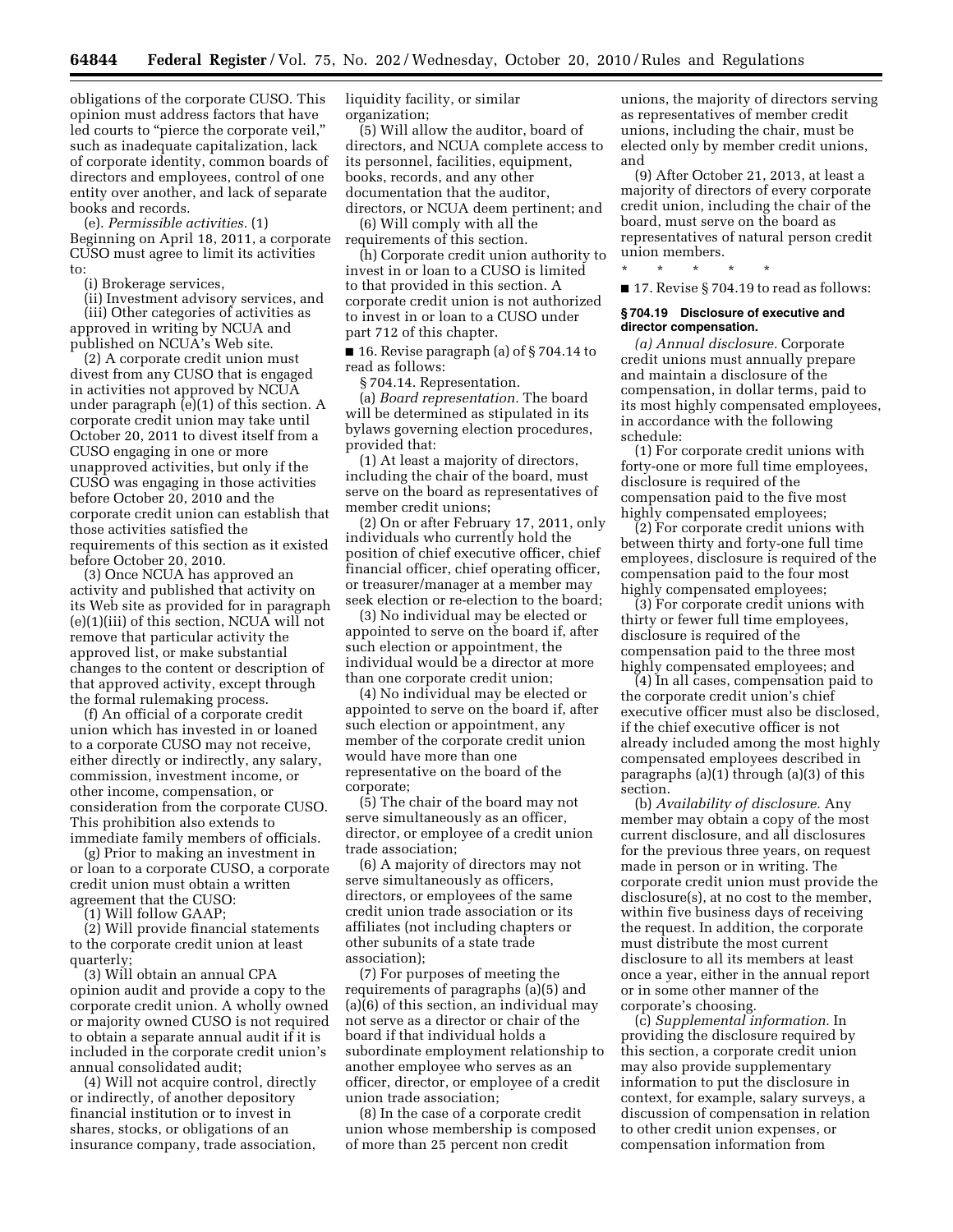similarly sized credit unions or financial institutions.

(d) *Special rule for mergers.* With respect to any merger involving a corporate credit union that would result in a material increase in compensation, *i.e.,* an increase of more than 15 percent or \$10,000, whichever is greater, for any senior executive officer or director of the merging corporate, the corporate must:

(1) Describe the compensation arrangement in the merger plan documents submitted to NCUA for approval of the merger, pursuant to § 708b of this part; and

(2) In the case of any federally chartered corporate credit union, describe the compensation arrangement in the materials provided to the membership of the merging credit union before the member vote on approving the merger.

 $\blacksquare$  18. Add a new § 704.20 to read as follows:

## **§ 704.20. Limitations on golden parachute and indemnification payments.**

(a) *Definitions.* The following definitions apply for this section:

(1) *Board* means the National Credit Union Administration Board.

(2) *Benefit plan* means any plan, contract, agreement or other arrangement which is an ''employee welfare benefit plan'' as that term is defined in section 3(1) of the Employee Retirement Income Security Act of 1974, as amended (29 U.S.C. 1002(1)), or other usual and customary plans such as dependent care, tuition reimbursement, group legal services or cafeteria plans; provided however, that such term does not include any plan intended to be subject to paragraphs (a)(4)(iv)(C) and (E) of this section.

(3) *Bona fide deferred compensation plan or arrangement* means any plan, contract, agreement or other arrangement whereby:

(i) An institution-affiliated party (IAP) voluntarily elects to defer all or a portion of the reasonable compensation, wages or fees paid for services rendered which otherwise would have been paid to the IAP at the time the services were rendered (including a plan that provides for the crediting of a reasonable investment return on such elective deferrals) and the corporate credit union either:

(A) Recognizes compensation expense and accrues a liability for the benefit payments according to Generally Accepted Accounting Principles (GAAP); or

(B) Segregates or otherwise sets aside assets in a trust which may only be used to pay plan and other benefits, except

that the assets of such trust may be available to satisfy claims of the institution's or holding company's creditors in the case of insolvency; or

(ii) A corporate credit union establishes a nonqualified deferred compensation or supplemental retirement plan, other than an elective deferral plan described in paragraph (a)(3)(i) of this section:

(A) Primarily for the purpose of providing benefits for certain IAPs in excess of the limitations on contributions and benefits imposed by Sections 415, 401(a)(17), 402(g) or any other applicable provision of the Internal Revenue Code of 1986 (26 USC 415,  $401(a)(17)$ ,  $402(g)$ ; or

(B) Primarily for the purpose of providing supplemental retirement benefits or other deferred compensation for a select group of directors, management or highly compensated employees (excluding severance payments described in paragraph (4)(ii)(E) of this section and permissible golden parachute payments described in § 704.20(d); and

(iii) In the case of any nonqualified deferred compensation or supplemental retirement plans as described in paragraphs (a)(3)(i) and (ii) of this section, the following requirements will apply:

(A) The plan was in effect at least one year prior to any of the events described in paragraph (a)(4)(ii) of this section;

(B) Any payment made pursuant to such plan is made in accordance with the terms of the plan as in effect no later than one year prior to any of the events described in paragraph (a)(4)(ii) of this section and in accordance with any amendments to such plan during such one year period that do not increase the benefits payable thereunder;

(C) The IAP has a vested right, as defined under the applicable plan document, at the time of termination of employment to payments under such plan;

(D) Benefits under such plan are accrued each period only for current or prior service rendered to the employer (except that an allowance may be made for service with a predecessor employer);

(E) Any payment made pursuant to such plan is not based on any discretionary acceleration of vesting or accrual of benefits which occurs at any time later than one year prior to any of the events described in paragraph (a)(4)(ii) of this section;

(F) The corporate credit union has previously recognized compensation expense and accrued a liability for the benefit payments according to GAAP or segregated or otherwise set aside assets

in a trust which may only be used to pay plan benefits, except that the assets of such trust may be available to satisfy claims of the corporate credit union's creditors in the case of insolvency; and

(G) Payments pursuant to such plans must not be in excess of the accrued liability computed in accordance with GAAP.

(4) *Golden parachute payment* means any payment (or any agreement to make any payment) in the nature of compensation by any corporate credit union for the benefit of any current or former IAP pursuant to an obligation of such corporate credit union that:

(i) Is contingent on, or by its terms is payable on or after, the termination of such IAP's primary employment or affiliation with the corporate credit union; and

(ii) Is received on or after, or is made in contemplation of, any of the following events:

(A) The insolvency (or similar event) of the corporate that is making the payment; or

(B) The appointment of any conservator or liquidating agent for such corporate credit union; or

(C) A determination by the Board or the appropriate state supervisory authority (in the case of a statechartered corporate credit union) respectively, that the corporate credit union is in a troubled condition; or

(D) The corporate credit union is undercapitalized, as defined in § 704.4; or

(E) The corporate credit union is subject to a proceeding to terminate or suspend its share account insurance; and

(iii) Is payable to an IAP whose employment by or affiliation with the corporate is terminated at a time when the corporate credit union by which the IAP is employed or with which the IAP is affiliated satisfies any of the conditions enumerated in paragraphs  $(a)(4)(ii)(A)$  through  $(E)$  of this section, or in contemplation of any of these conditions.

(iv) *Exceptions.* The term *golden parachute payment* does not include:

(A) Any payment made pursuant to a pension or retirement plan which is qualified (or is intended within a reasonable period of time to be qualified) under Section 401 of the Internal Revenue Code of 1986 (26 U.S.C. 401); or

(B) Any payment made pursuant to a benefit plan as that term is defined in paragraph (a)(2) of this section; or

(C) Any payment made pursuant to a bona fide deferred compensation plan or arrangement as defined in paragraph (a)(3) of this section; or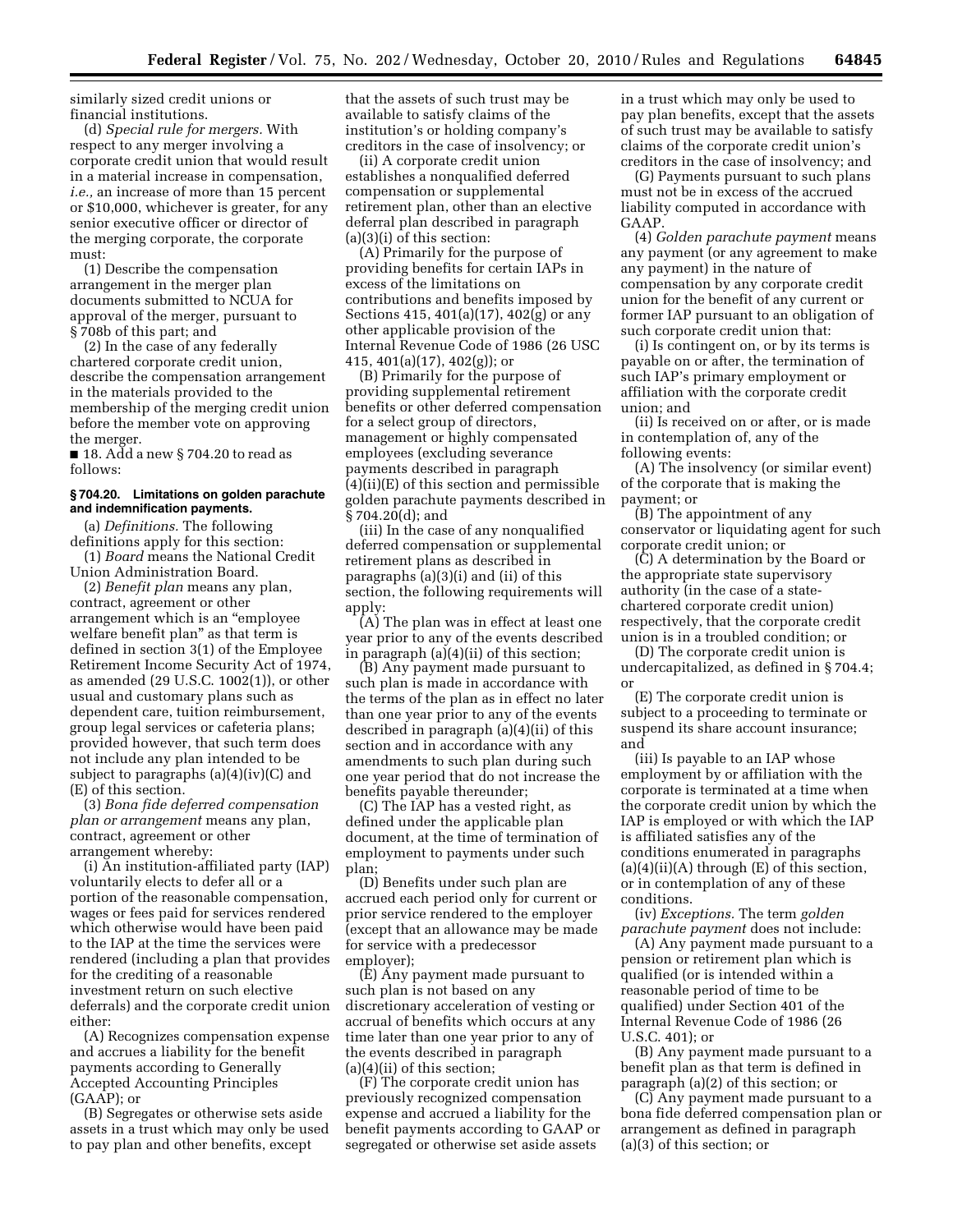(D) Any payment made by reason of death or by reason of termination caused by the disability of an IAP; or

(E) Any payment made pursuant to a nondiscriminatory severance pay plan or arrangement which provides for payment of severance benefits to all eligible employees upon involuntary termination other than for cause, voluntary resignation, or early retirement; *provided, however,* that no employee will receive any such payment which exceeds the base compensation paid to such employee during the twelve months (or such longer period or greater benefit as the Board will consent to) immediately preceding termination of employment, resignation or early retirement, and such severance pay plan or arrangement must not have been adopted or modified to increase the amount or scope of severance benefits at a time when the corporate credit union was in a condition specified in paragraph (a)(4)(ii) of this section or in contemplation of such a condition without the prior written consent of the Board; or

(F) Any severance or similar payment which is required to be made pursuant to a state statute which is applicable to all employers within the appropriate jurisdiction (with the exception of employers that may be exempt due to their small number of employees or other similar criteria); or

(G) Any other payment which the Board determines to be permissible in accordance with § 704.20(d).

(5) *Institution-affiliated party* (IAP) means any individual meeting the criteria specified in section 206(r) of the Act (12 U.S.C. 1786(r)).

(6) *Liability or legal expense* means: (i) Any legal or other professional fees and expenses incurred in connection with any claim, proceeding, or action;

(ii) The amount of, and any cost incurred in connection with, any settlement of any claim, proceeding, or action; and

(iii) The amount of, and any cost incurred in connection with, any judgment or penalty imposed with respect to any claim, proceeding, or action.

(7) *Nondiscriminatory* means that the plan, contract or arrangement in question applies to all employees of a corporate credit union who meet reasonable and customary eligibility requirements applicable to all employees, such as minimum length of service requirements. A nondiscriminatory plan, contract or arrangement may provide different benefits based only on objective criteria such as salary, total compensation,

length of service, job grade or classification, which are applied on a proportionate basis (with a variance in severance benefits relating to any criterion of plus or minus ten percent) to groups of employees consisting of not less than the lesser of 33 percent of employees or 1,000 employees.

(8) *Payment* means:

(i) Any direct or indirect transfer of any funds or any asset;

(ii) Any forgiveness of any debt or other obligation;

(iii) The conferring of any benefit, including but not limited to stock options and stock appreciation rights; or

(iv) Any segregation of any funds or assets, the establishment or funding of any trust or the purchase of or arrangement for any letter of credit or other instrument, for the purpose of making, or pursuant to any agreement to make, any payment on or after the date on which such funds or assets are segregated, or at the time of or after such trust is established or letter of credit or other instrument is made available, without regard to whether the obligation to make such payment is contingent on:

(A) The determination, after such date, of the liability for the payment of such amount; or

(B) The liquidation, after such date, of the amount of such payment.

(9) *Prohibited indemnification payment* means any payment (or any agreement or arrangement to make any payment) by any corporate credit union for the benefit of any person who is or was an IAP of such corporate credit union, to pay or reimburse such person for any civil money penalty, judgment or other liability or legal expense resulting from any administrative or civil action instituted by the Board or any appropriate state regulatory authority that results in a final order or settlement pursuant to which such person:

(i) Is assessed a civil money penalty; (ii) Is removed from office or prohibited from participating in the conduct of the affairs of the corporate

credit union; or (iii) Is required to cease and desist from or take any affirmative action described in Section 206 of the Act with respect to such corporate credit union.

(iv) *Exceptions.* The term *prohibited indemnification payment* does not include any reasonable payment by a corporate credit union that:

(A) Is used to purchase any commercial insurance policy or fidelity bond, provided that such insurance policy or bond must not be used to pay or reimburse an IAP for the cost of any judgment or civil money penalty assessed against such person in an

administrative proceeding or civil action commenced by NCUA or the appropriate state supervisory authority (in the case of a state chartered corporate), but may pay any legal or professional expenses incurred in connection with such proceeding or action or the amount of any restitution to the corporate credit union or its liquidating agent; or

(B) Represents partial indemnification for legal or professional expenses specifically attributable to particular charges for which there has been a formal and final adjudication or finding in connection with a settlement that the IAP has not violated certain laws or regulations or has not engaged in certain unsafe or unsound practices or breaches of fiduciary duty, unless the administrative action or civil proceeding has resulted in a final prohibition order against the IAP.

(10) *Troubled Condition* means that the corporate credit union:

(i) *Has been assigned:* 

(A) A 4 or 5 Corporate Risk Information System (CRIS) rating by NCUA in either the Financial Risk or Risk Management composites, in the case of a federal corporate credit union, or

(B) An equivalent 4 or 5 CRIS rating in either the Financial Risk or Risk Management composites by the state supervisory authority (SSA) in the case of a federally insured, state-chartered corporate credit union in a state that has adopted the CRIS system, or an equivalent 4 or 5 CAMEL composite rating by the SSA in the case of a federally insured, state-chartered corporate credit union in a state that uses the CAMEL system, or

(C) A 4 or 5 CRIS rating in either the Financial Risk or Risk Management composites by NCUA based on core work papers received from the SSA in the case of a federally insured, statechartered credit union in a state that does not use either the CRIS or CAMEL system. In this case, the SSA will be notified in writing by the Director of the Office of Corporate Credit Unions that the corporate credit union has been designated by NCUA as a troubled institution; or

(ii) Has been granted assistance as outlined under Sections 208 or 216 of the Federal Credit Union Act.

(b) *Golden parachute payments prohibited.* No corporate credit union will make or agree to make any golden parachute payment, except as otherwise provided in this section.

(c) *Prohibited indemnification payments.* No corporate credit union will make or agree to make any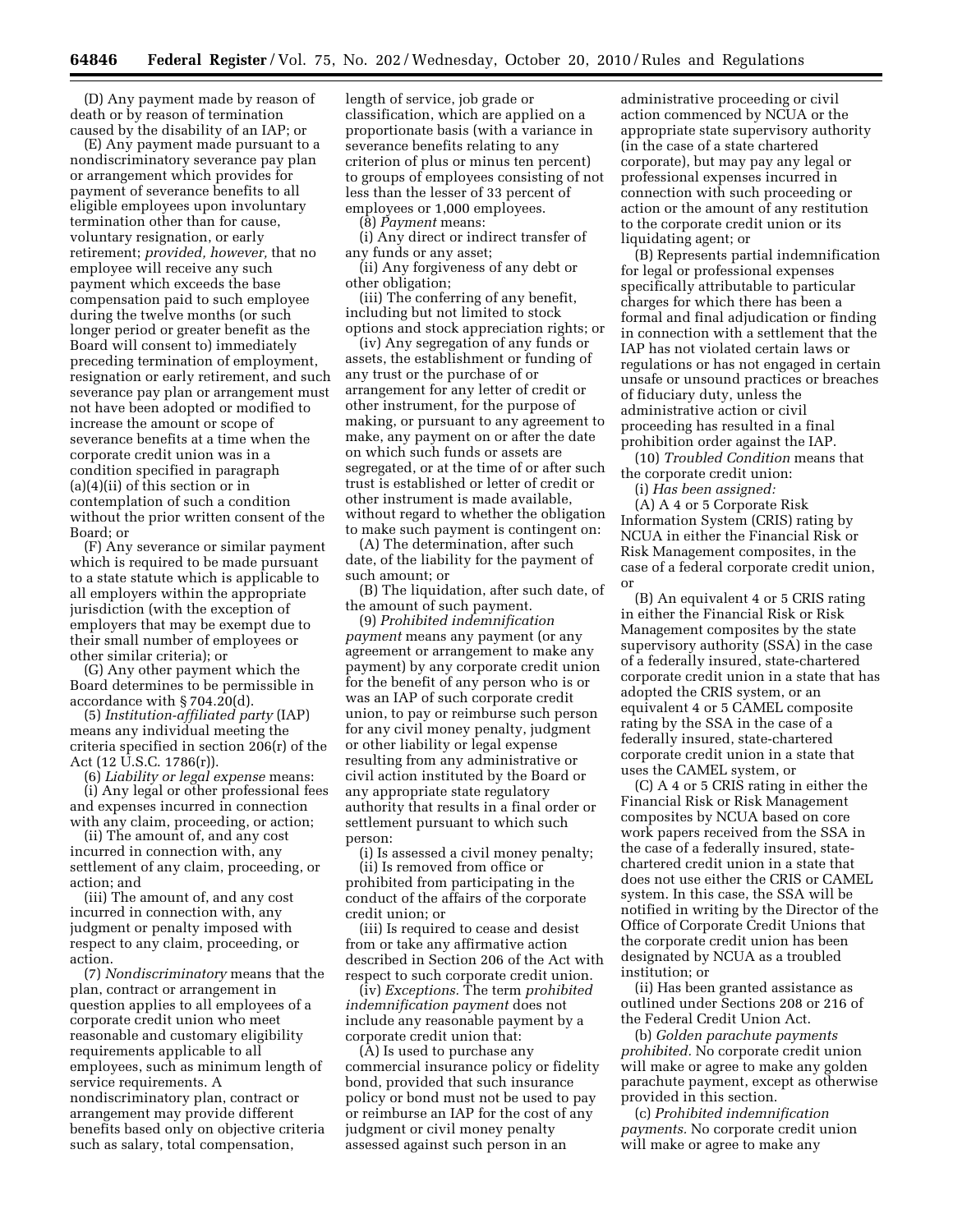prohibited indemnification payment, except as provided in this section.

(d) *Permissible golden parachute payments.* (1) A corporate credit union may agree to make or may make a golden parachute payment if and to the extent that:

(i) Such an agreement is made in order to hire a person to become an IAP either at a time when the corporate credit union satisfies or in an effort to prevent it from imminently satisfying any of the criteria set forth in paragraph (a)(4)(ii) of this section, and the Board, consents in writing to the amount and terms of the golden parachute payment. Such consent by the Board must not improve the IAP's position in the event of the insolvency of the corporate credit union since such consent can neither bind a liquidating agent nor affect the provability of claims in liquidation. In the event that the institution is placed into conservatorship or liquidation, the conservator or the liquidating agent, as the case may be, will not be obligated to pay the promised golden parachute and the IAP will not be accorded preferential treatment on the basis of such prior approval; or

(ii) Such a payment is made pursuant to an agreement which provides for a reasonable severance payment, not to exceed twelve months salary, to an IAP in the event of a merger with another corporate credit union; provided, however, that a corporate credit union must obtain the consent of the Board, before making such a payment and this paragraph (d)(1)(iii) does not apply to any merger between corporates that results from an assisted transaction as described in Section 208 of the Act (12 U.S.C. 1788) or the corporate credit union being placed into conservatorship or liquidation; or

(iii) The Board, with the written concurrence of the appropriate state supervisory authority (in the case of a state-chartered corporate), determines that such a payment or agreement is permissible.

(2) A corporate credit union making a request pursuant to paragraphs (d)(1)(i) through (iii) of this section must demonstrate that it does not possess and is not aware of any information, evidence, documents or other materials which would indicate that there is a reasonable basis to believe, at the time such payment is proposed to be made, that:

(i) The IAP has committed any fraudulent act or omission, breach of trust or fiduciary duty, or insider abuse with regard to the corporate credit union that has had or is likely to have a material adverse effect on the corporate credit union;

(ii) The IAP is substantially responsible for the insolvency of, the appointment of a conservator or liquidating agent for, or the troubled condition, as defined by  $\S 701.14(b)(4)$ , of the corporate credit union;

(iii) The IAP has materially violated any applicable federal or state banking law or regulation that has had or is likely to have a material effect on the corporate credit union; and

(iv) The IAP has violated or conspired to violate Section 215, 656, 657, 1005, 1006, 1007, 1014, 1032, or 1344 of Title 18 of the United States Code, or Section 1341 or 1343 of such title affecting a federally insured financial institution as defined in Title 18 of the United States Code.

(3) In making a determination under paragraphs (d)(1)(i) through (iii) of this section, the Board may consider:

(i) Whether, and to what degree, the IAP was in a position of managerial or fiduciary responsibility;

(ii) The length of time the IAP was affiliated with the corporate credit union, and the degree to which the proposed payment represents a reasonable payment for services rendered over the period of employment; and

(iii) Any other factors or circumstances which would indicate that the proposed payment would be contrary to the intent of Section 206(t) of the Act or this part.

(e) *Permissible indemnification payments.* (1) A corporate credit union may make or agree to make reasonable indemnification payments to an IAP with respect to an administrative proceeding or civil action initiated by NCUA or a state regulatory authority if:

(i) The corporate credit union's board of directors, in good faith, determines in writing after due investigation and consideration that the institutionaffiliated party acted in good faith and in a manner he/she believed to be in the best interests of the membership;

(ii) The corporate credit union's board of directors, in good faith, determines in writing after due investigation and consideration that the payment of such expenses will not materially adversely affect the institution's or holding company's safety and soundness;

(iii) The indemnification payments do not constitute prohibited indemnification payments as that term is defined in § 704.20(c); and

(iv) The IAP agrees in writing to reimburse the corporate credit union, to the extent not covered by payments from insurance or bonds purchased pursuant to  $\S 704.20(a)(9)(iv)(A)$ , for that portion of the advanced indemnification payments which subsequently become

prohibited indemnification payments, as defined in § 704.20(a)(9).

(2) An IAP seeking indemnification payments must not participate in any way in the board's discussion and approval of such payments; provided, however, that such IAP may present his/ her request to the board and respond to any inquiries from the board concerning his/her involvement in the circumstances giving rise to the administrative proceeding or civil action.

(3) In the event that a majority of the members of the board of directors are named as respondents in an administrative proceeding or civil action and request indemnification, the remaining members of the board may authorize independent legal counsel to review the indemnification request and provide the remaining members of the board with a written opinion of counsel as to whether the conditions delineated in paragraph (e)(1) of this section have been met. If independent legal counsel opines that said conditions have been met, the remaining members of the board of directors may rely on such opinion in authorizing the requested indemnification.

(4) In the event that all of the members of the board of directors are named as respondents in an administrative proceeding or civil action and request indemnification, the board will authorize independent legal counsel to review the indemnification request and provide the board with a written opinion of counsel as to whether the conditions delineated in paragraph (e)(1) of this section have been met. If independent legal counsel opines that said conditions have been met, the board of directors may rely on such opinion in authorizing the requested indemnification.

(f) *Filing instructions.* Requests to make excess nondiscriminatory severance plan payments pursuant to § 704.20(a)(4)(iv)(E) and golden parachute payments permitted by § 704.20(d) must be submitted in writing to the Board. The request must be in letter form and must contain all relevant factual information as well as the reasons why such approval should be granted.

(g) *Applicability in the event of liquidation or conservatorship.* The provisions of this part, or any consent or approval granted under the provisions of this part by the Board, will not in any way bind any liquidating agent or conservator for a failed corporate credit union and will not in any way obligate the liquidating agent or conservator to pay any claim or obligation pursuant to any golden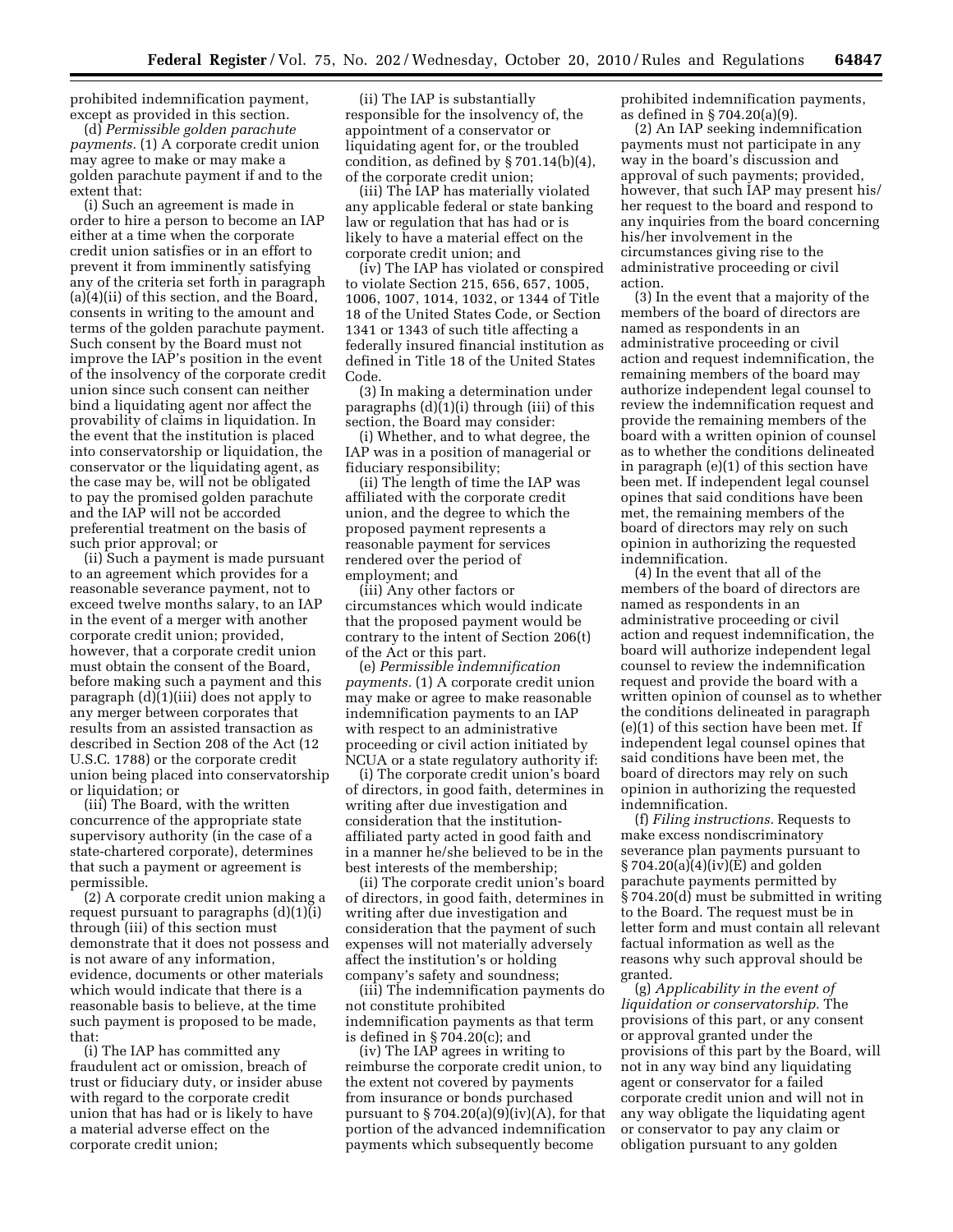parachute, severance, indemnification or other agreement. Claims for employee welfare benefits or other benefits that are contingent, even if otherwise vested, when a liquidating agent or conservator is appointed for any corporate credit union, including any contingency for termination of employment, are not provable claims or actual, direct compensatory damage claims against such liquidating agent or conservator. Nothing in this part may be construed to permit the payment of salary or any liability or legal expense of any IAP contrary to 12 U.S.C. 1786(t)(3).

■ 19. Revise Appendix A to part 704 to read as follows:

## **Appendix A to Part 704—Capital Prioritization and Model Forms**

#### **Part I—Optional Capital Prioritization**

Notwithstanding any other provision in this chapter, a corporate credit union, at its option, may determine that capital contributed to the corporate on or after January 18, 2011 will have priority, for purposes of availability to absorb losses and payout in liquidation, over capital contributed to the corporate before that date. The board of directors at a corporate credit union that desires to make this determination must:

(a) On or before January 18, 2011, adopt a resolution implementing its determination.

(b) Inform the credit union's members and NCUA, in writing and as soon as practicable after adoption of the resolution, of the contents of the board resolution.

(c) Ensure the credit union uses the appropriate initial and periodic Model Form disclosures in Part II below.

#### **Part II—Model Forms**

Part II contains model forms intended for use by corporate credit unions to aid in compliance with the capital disclosure requirements of § 704.3 and Part I of this Appendix.

#### *Model Form A*

Terms and Conditions of Membership Capital Account

**Note:** This form is for use before October 20, 2011 in the circumstances where the credit union has determined NOT to give newly issued capital priority over older capital as described in Part I of this Appendix.

(1) A membership capital account is not subject to share insurance coverage by the NCUSIF or other deposit insurer.

(2) A membership capital account is not releasable due solely to the merger, charter conversion or liquidation of the member credit union. In the event of a merger, the membership capital account transfers to the continuing credit union. In the event of a charter conversion, the membership capital account transfers to the new institution. In the event of liquidation, the membership capital account may be released to facilitate the payout of shares with the prior written approval of NCUA.

(3) A member credit union may withdraw membership capital with three years' notice.

(4) Membership capital cannot be used to pledge borrowings.

(5) Membership capital is available to cover losses that exceed retained earnings and paid-in capital.

(6) Where the corporate credit union is liquidated, membership capital accounts are payable only after satisfaction of all liabilities of the liquidation estate including uninsured obligations to shareholders and the NCUSIF.

(7) Where the corporate credit union is merged into another corporate credit union, the membership capital account will transfer to the continuing corporate credit union. The three-year notice period for withdrawal of the membership capital account will remain in effect.

(8) If an adjusted balance account—: The membership capital balance will be adjusted— $(1 \text{ or } 2)$ —time(s) annually in relation to the member credit union's— (assets or other measure)—as of— $(data(s))$ -If a term certificate—: The membership capital account is a term certificate that will mature on—(date)—.

I have read the above terms and conditions and I understand them.

I further agree to maintain in the credit union's files the annual notice of terms and conditions of the membership capital account.

The notice form must be signed by either all of the directors of the member credit union or, if authorized by board resolution, the chair and secretary of the board of the credit union.

The annual disclosure notice form must be signed by the chair of the corporate credit union. The chair must then sign a statement that certifies that the notice has been sent to member credit unions with membership capital accounts. The certification must be maintained in the corporate credit union's files and be available for examiner review.

### *Model Form B*

Terms and Conditions of Membership Capital Account

**Note:** This form is for use before October 20, 2011 in the circumstances where the credit union has determined THAT IT WILL give newly issued capital priority over older capital as described in Part I of this Appendix.

(1) A membership capital account is not subject to share insurance coverage by the NCUSIF or other deposit insurer.

(2) A membership capital account is not releasable due solely to the merger, charter conversion or liquidation of the member credit union. In the event of a merger, the membership capital account transfers to the continuing credit union. In the event of a charter conversion, the membership capital account transfers to the new institution. In the event of liquidation, the membership capital account may be released to facilitate the payout of shares with the prior written approval of NCUA.

(3) A member credit union may withdraw membership capital with three years' notice. (4) Membership capital cannot be used to

pledge borrowings.

(5)(a) Membership capital that is issued on or after January 18, 2011, is available to cover losses that exceed retained earnings, contributed capital issued before January 18, 2011, and perpetual capital issued on or after January 18, 2011. Any such losses will be distributed *pro rata,* at the time the loss is realized, among membership capital account holders with accounts issued on or after January 18, 2011. To the extent that NCA funds are used to cover losses, the corporate credit union is prohibited from restoring or replenishing the affected accounts under any circumstances.

(b) Membership capital that is issued before January 18, 2011 is available to cover losses that exceed retained earnings and perpetual capital issued before January 18, 2011. Any such losses will be distributed *pro rata,* at the time the loss is realized, among membership capital account holders with accounts issued before January 18, 2011. To the extent that NCA funds are used to cover losses, the corporate credit union is prohibited from restoring or replenishing the affected accounts under any circumstances.

(c) Attached to this disclosure is a statement that describes the amount of NCA the credit union has with the corporate credit union in each of the categories described in paragraphs (5)(a) and (5)(b) above.

(6) If the corporate credit union is liquidated:

(a) Membership capital accounts issued on or after January 18, 2011 are payable only after satisfaction of all liabilities of the liquidation estate including uninsured obligations to shareholders and the NCUSIF, but not including contributed capital accounts issued before January 18, 2011 and perpetual capital accounts issued on or after January 18, 2011. However, membership capital that is used to cover losses in a calendar year previous to the year of liquidation has no claim against the liquidation estate.

(b) Membership capital accounts issued before January  $18, 2011$ , are payable only after satisfaction of all liabilities of the liquidation estate including uninsured obligations to shareholders and the NCUSIF, but not including perpetual capital accounts issued before January 18, 2011. However, membership capital that is used to cover losses in a calendar year previous to the year of liquidation has no claim against the liquidation estate.

(7) Where the corporate credit union is merged into another corporate credit union, the membership capital account will transfer to the continuing corporate credit union. The three-year notice period for withdrawal of the membership capital account will remain in effect.

(8) If an adjusted balance account—: The membership capital balance will be adjusted— $(1 \text{ or } 2)$ —time(s) annually in relation to the member credit union's— (assets or other measure)—as of —(date(s))—. If a term certificate—: The membership capital account is a term certificate that will mature on-(date)-

I have read the above terms and conditions and I understand them.

I further agree to maintain in the credit union's files the annual notice of terms and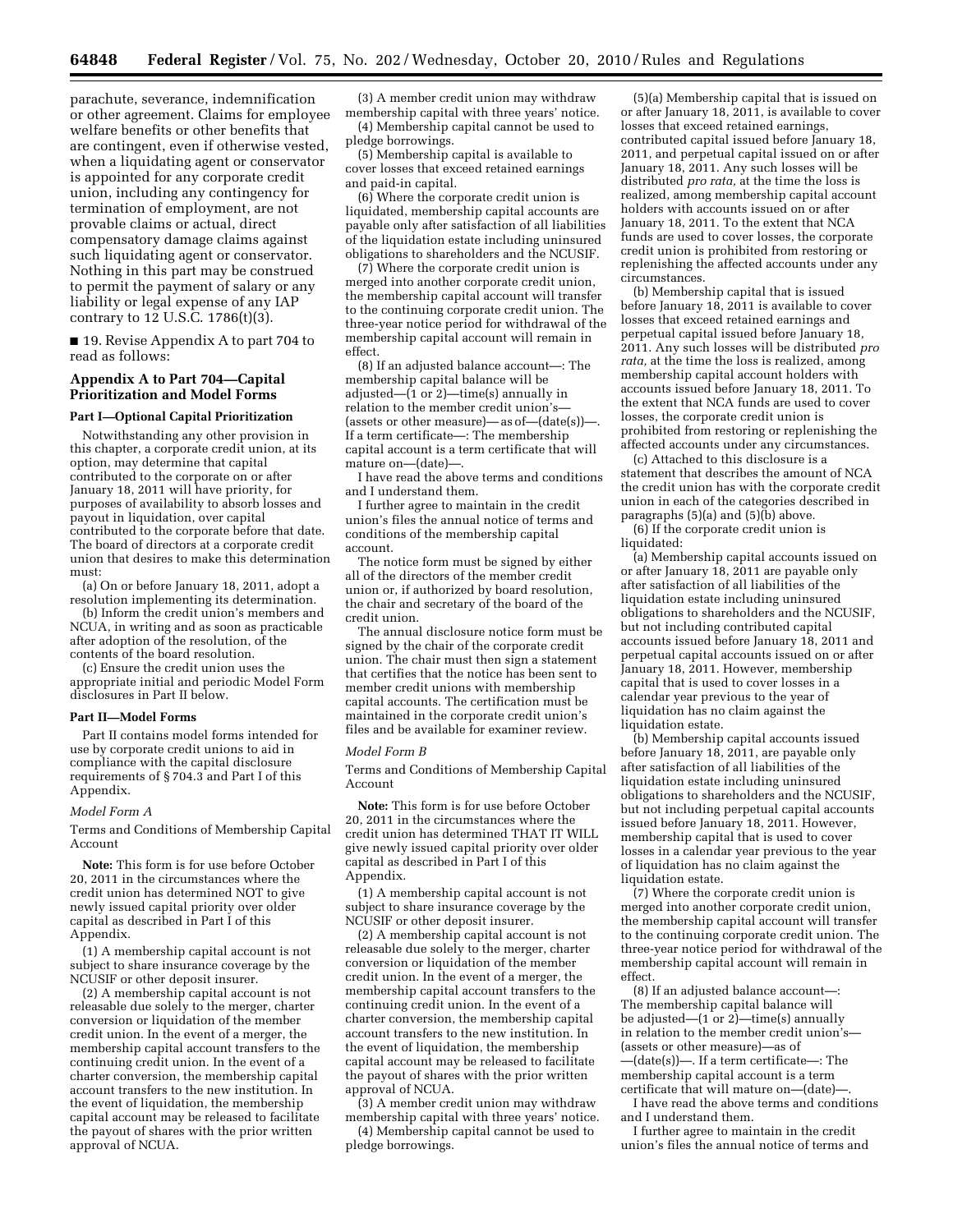conditions of the membership capital account.

The notice form must be signed by either all of the directors of the member credit union or, if authorized by board resolution, the chair and secretary of the board of the credit union.

The annual disclosure notice form must be signed by the chair of the corporate credit union. The chair must then sign a statement that certifies that the notice has been sent to member credit unions with membership capital accounts. The certification must be maintained in the corporate credit union's files and be available for examiner review.

#### *Model Form C*

Terms and Conditions of Nonperpetual Capital

**Note:** This form is for use on and after October 20, 2011 in the circumstances where the credit union has determined NOT to give newly issued capital priority over older capital as described in Part I of this Appendix. Also, corporate credit unions should ensure that existing membership capital accounts that do not meet the qualifying conditions for nonperpetual capital are modified so as to meet those conditions.

Terms and Conditions of Nonperpetual Capital Account

(1) A nonperpetual capital account is not subject to share insurance coverage by the NCUSIF or other deposit insurer.

(2) A nonperpetual capital account is not releasable due solely to the merger, charter conversion or liquidation of the member credit union. In the event of a merger, the nonperpetual capital account transfers to the continuing credit union. In the event of a charter conversion, the nonperpetual capital account transfers to the new institution. In the event of liquidation, the nonperpetual capital account may be released to facilitate the payout of shares with the prior written approval of NCUA.

(3) If the nonperpetual capital account is a notice account, a member credit union may withdraw the nonperpetual capital with a minimum of five years' notice. If the nonperpetual capital account is a term instrument it may be redeemed only at maturity. The corporate credit union may not redeem any account prior to the expiration of the notice period, or maturity, without the prior written approval of the NCUA.

(4) Nonperpetual capital cannot be used to pledge borrowings.

(5) Nonperpetual capital is available to cover losses that exceed retained earnings and perpetual contributed capital. Any such losses will be distributed *pro rata* among nonperpetual capital account holders at the time the loss is realized. To the extent that NCA funds are used to cover losses, the corporate credit union is prohibited from restoring or replenishing the affected accounts under any circumstances.

(6) Where the corporate credit union is liquidated, nonperpetual capital accounts are payable only after satisfaction of all liabilities of the liquidation estate including uninsured obligations to shareholders and the NCUSIF. However, nonperpetual capital that is used to cover losses in a calendar year previous to the year of liquidation has no claim against the liquidation estate.

(7) Where the corporate credit union is merged into another corporate credit union, the nonperpetual capital account will transfer to the continuing corporate credit union. For notice accounts, the five-year notice period for withdrawal of the nonperpetual capital account will remain in effect. For term accounts, the original term will remain in effect.

(8) If a term certificate—: The nonperpetual capital account is a term certificate that will mature on—(date)—(insert date with a minimum five-year original maturity).

I have read the above terms and conditions and I understand them.

I further agree to maintain in the credit union's files the annual notice of terms and conditions of the nonperpetual capital account.

The notice form must be signed by either all of the directors of the member credit union or, if authorized by board resolution, the chair and secretary of the board of the credit union.

The annual disclosure notice form must be signed by the chair of the corporate credit union. The chair must then sign a statement that certifies that the notice has been sent to member credit unions with nonperpetual capital accounts. The certification must be maintained in the corporate credit union's files and be available for examiner review.

#### *Model Form D*

Terms and Conditions of Nonperpetual Capital

**Note:** This form is for use before October 20, 2011 in the circumstances where the credit union has determined THAT IT WILL give newly issued capital priority over older capital as described in Part I of this Appendix. Also, corporate credit unions should ensure that existing membership capital accounts that do not meet the qualifying conditions for nonperpetual capital are modified so as to meet those conditions.

Terms and Conditions of Nonperpetual Capital Account

(1) A nonperpetual capital account is not subject to share insurance coverage by the NCUSIF or other deposit insurer.

(2) A nonperpetual capital account is not releasable due solely to the merger, charter conversion or liquidation of the member credit union. In the event of a merger, the nonperpetual capital account transfers to the continuing credit union. In the event of a charter conversion, the nonperpetual capital account transfers to the new institution. In the event of liquidation, the nonperpetual capital account may be released to facilitate the payout of shares with the prior written approval of NCUA.

(3) If the nonperpetual capital account is a notice account, a member credit union may withdraw the nonperpetual capital with a minimum of five years' notice. If the nonperpetual capital account is a term instrument it may be redeemed only at maturity. The corporate credit union may not redeem any account prior to the expiration of

the notice period, or maturity, without the prior written approval of the NCUA.

(4) Nonperpetual capital cannot be used to pledge borrowings.

(5)(a) Nonperpetual capital that is issued on or after January 18, 2011 is available to cover losses that exceed retained earnings, all contributed capital issued before January 18, 2011, and perpetual capital issued on or after January 18, 2011. Any such losses will be distributed *pro rata,* at the time the loss is realized, among nonperpetual capital account holders with accounts issued on or after January 18, 2011. To the extent that NCA funds are used to cover losses, the corporate credit union is prohibited from restoring or replenishing the affected accounts under any circumstances.

(b) Nonperpetual capital that is issued before January 18, 2011, is available to cover losses that exceed retained earnings and perpetual capital issued before January 18, 2011. Any such losses will be distributed *pro rata,* at the time the loss is realized, among nonperpetual capital account holders with accounts issued before January 18, 2011. To the extent that NCA funds are used to cover losses, the corporate credit union is prohibited from restoring or replenishing the affected accounts under any circumstances.

(c) Attached to this disclosure is a statement that describes the amount of NCA the credit union has with the corporate credit union in each of the categories described in paragraphs (5)(a) and (5)(b) above.

(6) If the corporate credit union is liquidated:

(a) Nonperpetual capital accounts issued on or after January 18, 2011 are payable only after satisfaction of all liabilities of the liquidation estate including uninsured obligations to shareholders and the NCUSIF, but not including contributed capital accounts issued before January 18, 2011 or perpetual capital accounts issued on or after January 18, 2011. However, nonperpetual capital that is used to cover losses in a calendar year previous to the year of liquidation has no claim against the liquidation estate.

(b) Nonperpetual capital accounts issued before January 18, 2011 are payable only after satisfaction of all liabilities of the liquidation estate including uninsured obligations to shareholders and the NCUSIF, but not including perpetual capital accounts issued before January 18, 2011. However, nonperpetual capital that is used to cover losses in a calendar year previous to the year of liquidation has no claim against the liquidation estate.

(7) Where the corporate credit union is merged into another corporate credit union, the nonperpetual capital account will transfer to the continuing corporate credit union. For notice accounts, the five-year notice period for withdrawal of the nonperpetual capital account will remain in effect. For term accounts, the original term will remain in effect.

(8) If a term certificate—: The nonperpetual capital account is a term certificate that will mature on—(date)—(insert date with a minimum five-year original maturity).

I have read the above terms and conditions and I understand them.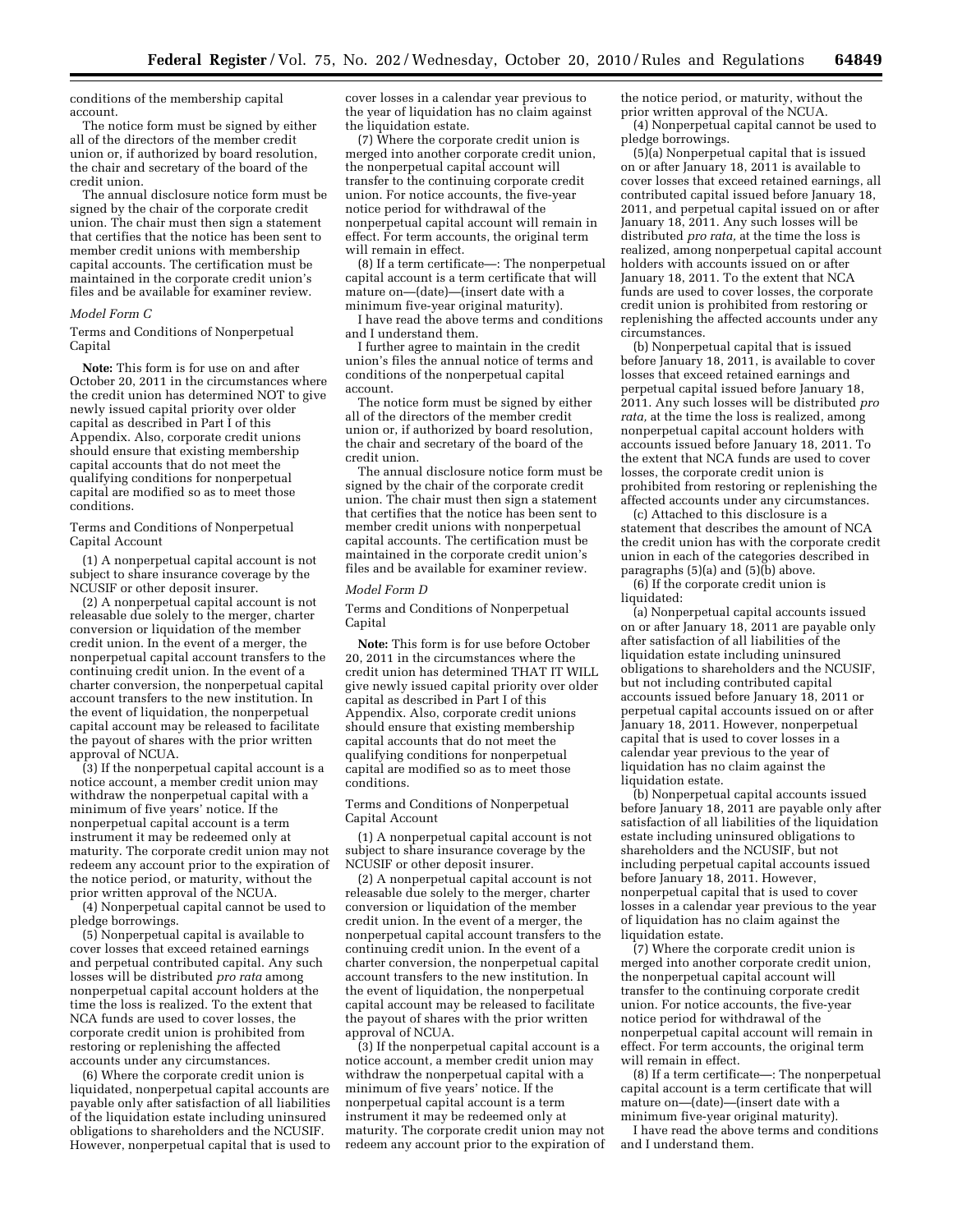I further agree to maintain in the credit union's files the annual notice of terms and conditions of the nonperpetual capital account.

The notice form must be signed by either all of the directors of the member credit union or, if authorized by board resolution, the chair and secretary of the board of the credit union.

The annual disclosure notice form must be signed by the chair of the corporate credit union. The chair must then sign a statement that certifies that the notice has been sent to member credit unions with nonperpetual capital accounts. The certification must be maintained in the corporate credit union's files and be available for examiner review.

## *Model Form E*

Terms and Conditions of Paid-In Capital

**Note:** This form is for use before October 20, 2011 in the circumstances where the credit union has determined NOT to give newly issued capital priority over older capital as described in Part I of this Appendix.

## Terms and Conditions of Paid-In Capital

(1) A paid-in capital account is not subject to share insurance coverage by the NCUSIF or other deposit insurer.

(2) A paid-in capital account is not releasable due solely to the merger, charter conversion or liquidation of the member credit union. In the event of a merger, the paid-in capital account transfers to the continuing credit union. In the event of a charter conversion, the paid-in capital account transfers to the new institution. In the event of liquidation, the paid-in capital account may be released to facilitate the payout of shares with the prior written approval of NCUA.

(3) The funds are callable only at the option of the corporate credit union and only if the corporate credit union meets its minimum required capital and NEV ratios after the funds are called. The corporate must also obtain NCUA's approval before the corporate calls any paid-in capital.

(4) Paid-in capital cannot be used to pledge borrowings.

(5) Paid-in capital is available to cover losses that exceed retained earnings.

(6) Where the corporate credit union is liquidated, paid-in capital accounts are payable only after satisfaction of all liabilities of the liquidation estate including uninsured obligations to shareholders and the NCUSIF, and membership capital holders.

(7) Where the corporate credit union is merged into another corporate credit union, the paid-in capital account will transfer to the continuing corporate credit union.

(8) Paid-in capital is perpetual maturity and noncumulative dividend.

I have read the above terms and conditions and I understand them. I further agree to maintain in the credit union's files the annual notice of terms and conditions of the paid-in capital instrument.

The notice form must be signed by either all of the directors of the credit union or, if authorized by board resolution, the chair and secretary of the board of the credit union.

## *Model Form F*

Terms and Conditions of Paid-In Capital

**Note:** This form is for use before October 20, 2011 in the circumstances where the credit union has determined THAT IT WILL give newly issued capital priority over older capital as described in Part I of this Appendix.

Terms and Conditions of Paid-In Capital

(1) A paid-in capital account is not subject to share insurance coverage by the NCUSIF or other deposit insurer.

(2) A paid-in capital account is not releasable due solely to the merger, charter conversion or liquidation of the member credit union. In the event of a merger, the paid-in capital account transfers to the continuing credit union. In the event of a charter conversion, the paid-in capital account transfers to the new institution. In the event of liquidation, the paid-in capital account may be released to facilitate the payout of shares with the prior written approval of NCUA.

(3) The funds are callable only at the option of the corporate credit union and only if the corporate credit union meets its minimum required capital and NEV ratios after the funds are called. The corporate must also obtain NCUA's approval before the corporate calls any paid-in capital.

 $(4)$  Paid-in capital cannot be used to pledge borrowings.

(5) Availability to cover losses.

(a) Paid-in capital issued before January 18, 2011 is available to cover losses that exceed retained earnings. Any such losses must be distributed *pro rata,* at the time the loss is realized, among holders of paid-in capital issued before January 18, 2011. To the extent that paid-in capital funds are used to cover losses, the corporate credit union is prohibited from restoring or replenishing the affected accounts under any circumstances.

(b) Paid-in capital issued on or after January 18, 2011 is available to cover losses that exceed retained earnings and any contributed capital issued before January 18, 2011. Any such losses must be distributed *pro rata,* at the time the loss is realized, among holders of paid-in capital issued on or after January 18, 2011. To the extent that paid-in capital funds are used to cover losses, the corporate credit union is prohibited from restoring or replenishing the affected accounts under any circumstances.

(c) Attached to this disclosure is a statement that describes the amount of perpetual capital the credit union has with the corporate credit union in each of the categories described in paragraphs (5)(a) and (5)(b) above.

(6) Where the corporate credit union is liquidated:

(a) Paid-in capital accounts issued on or after January 18, 2011 are payable only after satisfaction of all liabilities of the liquidation estate including uninsured obligations to shareholders and the NCUSIF, but not including contributed capital accounts issued before January 18, 2011. However, paid-in capital that is used to cover losses in a calendar year previous to the year of liquidation has no claim against the liquidation estate.

(b) Paid-in capital accounts issued before January 18, 2011 are payable only after satisfaction of all liabilities of the liquidation estate including uninsured obligations to shareholders and the NCUSIF, nonperpetual accounts issued before January 18, 2011 and contributed capital accounts issued on or after January 18, 2011. However, paid-in capital that is used to cover losses in a calendar year previous to the year of liquidation has no claim against the liquidation estate.

(7) Where the corporate credit union is merged into another corporate credit union, the paid-in capital account will transfer to the continuing corporate credit union.

(8) Paid-in capital is perpetual maturity and noncumulative dividend.

I have read the above terms and conditions and I understand them. I further agree to maintain in the credit union's files the annual notice of terms and conditions of the paid-in capital instrument.

The notice form must be signed by either all of the directors of the credit union or, if authorized by board resolution, the chair and secretary of the board of the credit union.

#### *Model Form G*

Terms and Conditions of Perpetual Contributed Capital

**Note:** This form is for use on and after October 20, 2011 in the circumstances where the credit union has determined NOT to give newly issued capital priority over older capital as described in Part I of this Appendix. Also, capital previously issued under the nomenclature ''paid-in capital'' is considered perpetual contributed capital.

(1) A perpetual contributed capital account is not subject to share insurance coverage by the NCUSIF or other deposit insurer.

(2) A perpetual contributed capital account is not releasable due solely to the merger, charter conversion or liquidation of the member credit union. In the event of a merger, the perpetual contributed capital account transfers to the continuing credit union. In the event of a charter conversion, the perpetual contributed capital account transfers to the new institution. In the event of liquidation, the perpetual contributed capital account may be released to facilitate the payout of shares with the prior written approval of NCUA.

(3) The funds are callable only at the option of the corporate credit union and only if the corporate credit union meets its minimum required capital and NEV ratios after the funds are called. The corporate must also obtain the prior, written approval of the NCUA before releasing any perpetual contributed capital funds.

(4) Perpetual contributed capital cannot be used to pledge borrowings.

(5) Perpetual contributed capital is perpetual maturity and noncumulative dividend.

(6) Perpetual contributed capital is available to cover losses that exceed retained earnings. Any such losses must be distributed *pro rata* among perpetual contributed capital holders at the time the loss is realized. To the extent that perpetual contributed capital funds are used to cover losses, the corporate credit union is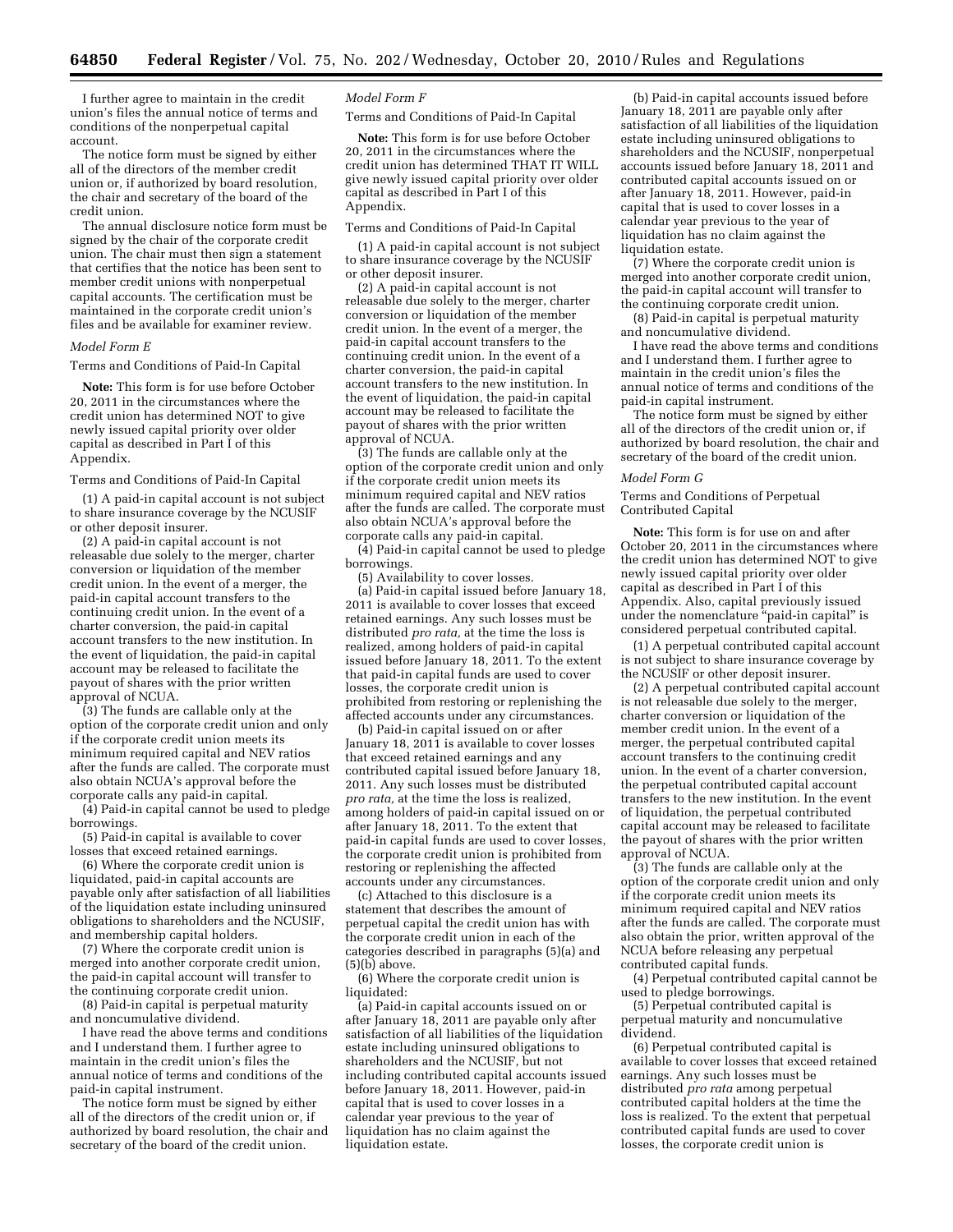prohibited from restoring or replenishing the affected accounts under any circumstances.

(7) Where the corporate credit union is liquidated, perpetual contributed capital accounts are payable only after satisfaction of all liabilities of the liquidation estate including uninsured obligations to shareholders and the NCUSIF, and nonperpetual capital holders. However, perpetual contributed capital that is used to cover losses in a calendar year previous to the year of liquidation has no claim against the liquidation estate.

I have read the above terms and conditions and I understand them. I further agree to maintain in the credit union's files the annual notice of terms and conditions of the perpetual contributed capital instrument.

The notice form must be signed by either all of the directors of the credit union or, if authorized by board resolution, the chair and secretary of the board of the credit union.

#### *Model Form H*

Terms and Conditions of Perpetual Contributed Capital

**Note:** This form is for use before October 20, 2011 in the circumstances where the credit union has determined THAT IT WILL give newly issued capital priority over older capital as described in Part I of this Appendix. Also, capital previously issued under the nomenclature ''paid-in capital'' is considered perpetual contributed capital.

(1) A perpetual contributed capital account is not subject to share insurance coverage by the NCUSIF or other deposit insurer.

(2) A perpetual contributed capital account is not releasable due solely to the merger, charter conversion or liquidation of the member credit union. In the event of a merger, the perpetual contributed capital account transfers to the continuing credit union. In the event of a charter conversion, the perpetual contributed capital account transfers to the new institution. In the event of liquidation, the perpetual contributed capital account may be released to facilitate the payout of shares with the prior written approval of NCUA.

(3) The funds are callable only at the option of the corporate credit union and only if the corporate credit union meets its minimum required capital and NEV ratios after the funds are called. The corporate must also obtain the prior, written approval of the NCUA before releasing any perpetual contributed capital funds.

(4) Perpetual contributed capital cannot be used to pledge borrowings.

(5) Perpetual contributed capital is perpetual maturity and noncumulative dividend.

(6) Availability to cover losses.

(a) Perpetual contributed capital issued before January 18, 2011 is available to cover losses that exceed retained earnings. Any such losses must be distributed *pro rata,* at the time the loss is realized, among holders of perpetual contributed capital issued before January 18, 2011. To the extent that perpetual contributed capital funds are used to cover losses, the corporate credit union is prohibited from restoring or replenishing the affected accounts under any circumstances.

(b) Perpetual contributed capital issued on or after January 18, 2011 is available to cover losses that exceed retained earnings and any contributed capital issued before January 18, 2011. Any such losses must be distributed *pro rata,* at the time the loss is realized, among holders of perpetual contributed capital issued on or after January 18, 2011. To the extent that perpetual contributed capital funds are used to cover losses, the corporate credit union is prohibited from restoring or replenishing the affected accounts under any circumstances.

(c) Attached to this disclosure is a statement that describes the amount of perpetual capital the credit union has with the corporate credit union in each of the categories described in paragraphs (6)(a) and  $(6)(b)$  above.

(7) Where the corporate credit union is liquidated:

(a) Perpetual contributed capital accounts issued on or after January 18, 2011 are payable only after satisfaction of all liabilities of the liquidation estate including uninsured obligations to shareholders and the NCUSIF, but not including contributed capital accounts issued before January 18, 2011. However, perpetual contributed capital that is used to cover losses in a calendar year previous to the year of liquidation has no claim against the liquidation estate.

(b) Perpetual contributed capital accounts issued before January 18, 2011 are payable only after satisfaction of all liabilities of the liquidation estate including uninsured obligations to shareholders and the NCUSIF, nonperpetual capital accounts issued before January 18, 2011, and all contributed capital accounts issued on or after January 18, 2011. However, perpetual contributed capital that is used to cover losses in a calendar year previous to the year of liquidation has no claim against the liquidation estate.

I have read the above terms and conditions and I understand them. I further agree to maintain in the credit union's files the annual notice of terms and conditions of the perpetual contributed capital instrument.

The notice form must be signed by either all of the directors of the credit union or, if authorized by board resolution, the chair and secretary of the board of the credit union.

■ 21. Revise Appendix B to Part 704 to read as follows:

# **Appendix B to Part 704—Expanded Authorities and Requirements**

A corporate credit union may obtain all or part of the expanded authorities contained in this Appendix if it meets the applicable requirements of Part 704 and Appendix B, fulfills additional management, infrastructure, and asset and liability requirements, and receives NCUA's written approval. Additional guidance is set forth in the NCUA publication Guidelines for Submission of Requests for Expanded Authority.

A corporate credit union seeking expanded authorities must submit to NCUA a selfassessment plan supporting its request. A corporate credit union may adopt expanded authorities when NCUA has provided final approval. If NCUA denies a request for

expanded authorities, it will advise the corporate credit union of the reason(s) for the denial and what it must do to resubmit its request. NCUA may revoke these expanded authorities at any time if an analysis indicates a significant deficiency. NCUA will notify the corporate credit union in writing of the identified deficiency. A corporate credit union may request, in writing, reinstatement of the revoked authorities by providing a self-assessment plan detailing how it has corrected the deficiency.

A state chartered corporate credit union may not exercise any expanded authority that exceeds the powers and authorities provided for under its state laws. Accordingly, requests by state chartered corporate credit unions for expansions under this part must be approved by the state regulator before being submitted to NCUA.

## *Minimum Requirement*

In order to participate in any of the authorities set forth in Base-Plus, Part I, Part II, Part III, or Part IV of this Appendix, a corporate credit union must evaluate monthly, including once on the last day of the month, the changes in NEV, NEV ratio, NII, WAL, and duration as required by paragraphs  $(d)(1)(i)$ ,  $(e)$ ,  $(f)$ ,  $(g)$ , and  $(i)$  of  $\S 704.8.$ 

#### Base-Plus

A corporate that has met the requirements for this Base-plus authority may, in performing the rate stress tests set forth in  $704.8(d)(1)(i)$ , allow its NEV to decline as much as 20 percent.

#### Part I

(a) A corporate credit union that has met all the requirements established by NCUA for this Part I, including a minimum capital ratio of at least six percent, may:

(1) Purchase investments with long-term ratings no lower than  $A-$  (or equivalent);

(2) Purchase investments with short-term ratings no lower than  $A-2$  (or equivalent), provided that the issuer has a long-term rating no lower than  $A-$  (or equivalent) or the investment is a domestically-issued assetbacked security;

(3) Engage in short sales of permissible investments to reduce interest rate risk;

(4) Purchase principal only (PO) stripped mortgage-backed securities to reduce interest rate risk; and

(5) Enter into a dollar roll transaction. (b) In performing the rate stress tests set forth in  $\S 704.8(d)$ , the NEV of a corporate credit union that has met the requirements of this Part I may decline as much as:

(1) 20 percent;

(2) 28 percent if the corporate credit union has a seven percent minimum capital ratio and is specifically approved by NCUA; or

(3) 35 percent if the corporate credit union has an eight percent minimum capital ratio and is specifically approved by NCUA.

(c) The maximum aggregate amount in unsecured loans and lines of credit to any one member credit union, excluding passthrough and guaranteed loans from the CLF and the NCUSIF, must not exceed 100 percent of the corporate credit union's capital. The board of directors must establish the limit, as a percent of the corporate credit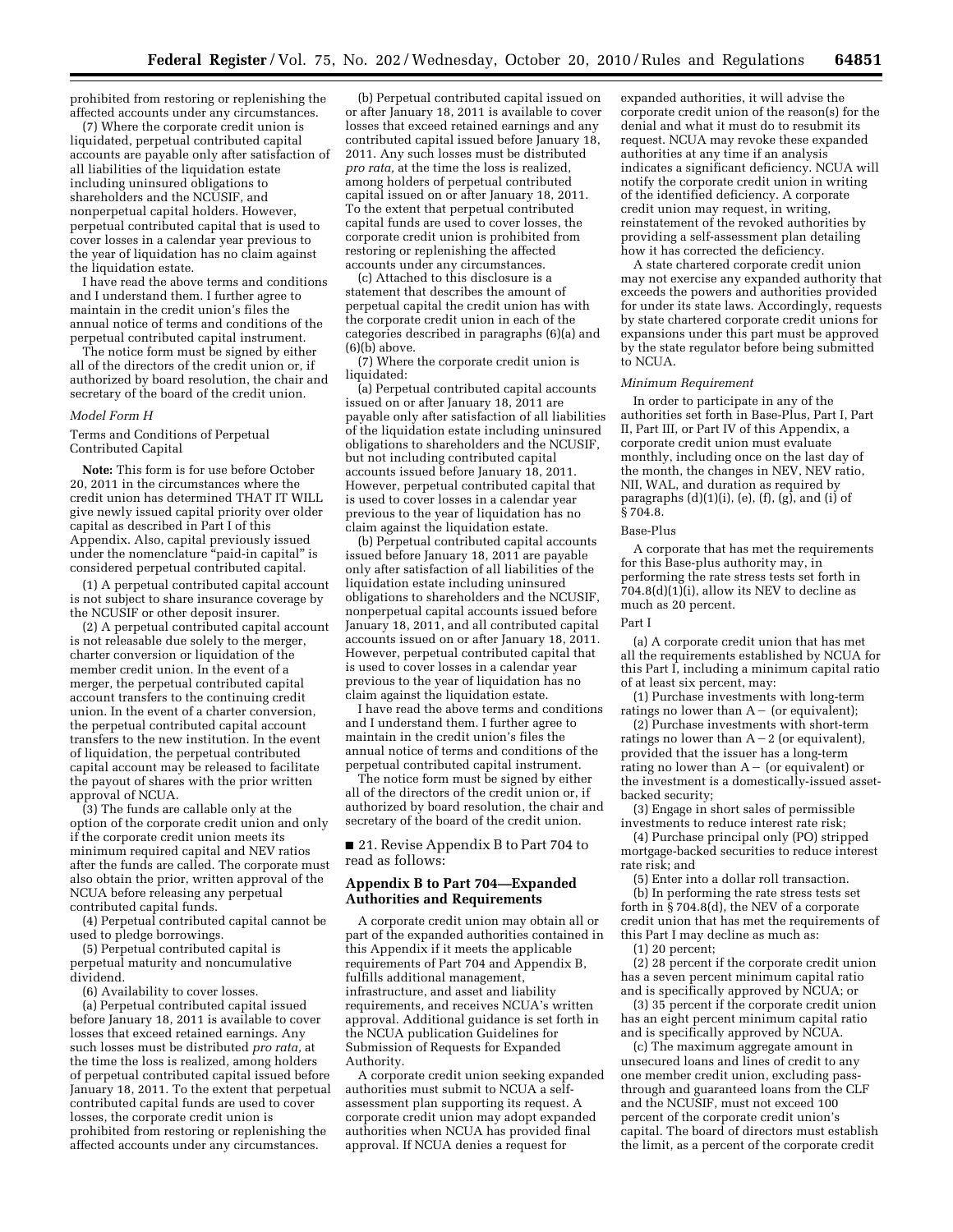union's capital plus pledged shares, for secured loans and lines of credit.

(d) The aggregate total of investments purchased under the authority of Part I (a)(1) and Part I (a)(2) may not exceed the lower of 500 percent of the corporate credit union's capital or 25 percent of assets.

(e) On or after October 20, 2011, corporate credit unions will substitute ''leverage ratio'' for "capital ratio" wherever it appears in Part I.

Part II

(a) A corporate credit union that has met the requirements of Part I of this Appendix and the additional requirements established by NCUA for Part II may invest in:

(1) Debt obligations of a foreign country;

(2) Deposits and debt obligations of foreign banks or obligations guaranteed by these banks;

(3) Marketable debt obligations of foreign corporations. This authority does not apply to debt obligations that are convertible into the stock of the corporation; and

(4) Foreign issued asset-backed securities.

(b) All foreign investments are subject to the following requirements:

(1) Investments must be rated no lower than the minimum permissible domestic rating under the corporate credit union's Part I authority;

(2) A sovereign issuer, and/or the country in which an obligor is organized, must have a long-term foreign currency (non-local currency) debt rating no lower than  $AA - (or$ equivalent);

(3) For each approved foreign bank line, the corporate credit union must identify the specific banking centers and branches to which it will lend funds;

(4) Obligations of any single foreign obligor may not exceed 25 percent of capital or \$5 million, whichever is greater; and

(5) Obligations in any single foreign country may not exceed 250 percent of capital.

#### Part III

(a) A corporate credit union that has met the requirements established by NCUA for this Part III may enter into derivative transactions specifically approved by NCUA to:

(1) Create structured products;

(2) Mitigate interest rate risk and credit risk on its own balance sheet; and

(3) Hedge the balance sheets of its members.

(b) Credit Ratings:

(1) All derivative transactions are subject to the following requirements:

(i) If the intended counterparty is domestic, the counterparty rating must be no lower than  $A-$  (or equivalent) by every NRSRO that provides a publicly available long-term rating on the counterparty;

(ii) If the intended counterparty is foreign, the corporate must have Part II expanded authority and the counterparty rating must be no lower than the minimum permissible rating for a comparable term investment under Part II Authority;

(iii) The corporate must identify the rating(s) relied upon to meet the requirements of this part at the time the transaction is entered into and monitor those ratings for as long as the contract remains open; and

(iv) The corporate credit unions must comply with § 704.10 of this part if any rating relied upon to meet the requirements of paragraphs (b)(1)(i) or (ii) of this part is downgraded below the minimum rating requirements.

(2) Exceptions. Credit ratings are not required for derivative transactions with:

(i) Domestically chartered credit unions;

(ii) U.S. government sponsored enterprises; or

(iii) Counterparties where the transaction is fully guaranteed by an entity with a minimum permissible rating for comparable term investments.

#### Part IV

A corporate credit union that has met all the requirements established by NCUA for this Part IV may participate in loans with member natural person credit unions as approved by the NCUA and subject to the following:

(a) The maximum aggregate amount of participation loans with any one member credit union must not exceed 25 percent of capital; and

(b) The maximum aggregate amount of participation loans with all member credit unions will be determined on a case-by-case basis by the NCUA.

■ 22. Add a new Appendix C to Part 704 to read as follows:

## **Appendix C to Part 704—Risk-Based Capital Credit Risk-Weight Categories**

#### **Table of Contents**

# I. Introduction

- (a) Scope
- (b) Definitions
- II. Risk-Weightings
	- (a) On-balance sheet assets (b) Off-balance sheet activities
	-
	- (c) Recourse obligations, direct credit substitutes, and certain other positions (d) Collateral

#### **Part I: Introduction**

#### *(a) Scope*

(1) This Appendix explains how a corporate credit union must compute its riskweighted assets for purposes of determining its capital ratios.

(2) Risk-weighted assets equal riskweighted on-balance sheet assets (computed under Section II(a) of this Appendix), plus risk-weighted off-balance sheet activities (computed under Section II(b) of this Appendix), plus risk-weighted recourse obligations, direct credit substitutes, and certain other positions (computed under Section II(c) of this Appendix).

(3) Assets not included (*i.e.,* deducted from capital) for purposes of calculating capital under part 704 are not included in calculating risk-weighted assets.

(4) Although this Appendix describes riskweightings for various assets and activities, this Appendix does not provide authority for corporate credit unions to invest in or purchase any particular type of asset or to engage in any particular type of activity. A corporate credit union *must have other* 

*identifiable authority* for any investment it makes or activity it engages in. So, for example, this Appendix describes risk weightings for subordinated securities. Section 704.5, however, prohibits corporate credit unions from investing in subordinated securities, and so a corporate credit union cannot invest in subordinated securities.

### *(b) Definitions*

The following definitions apply to this Appendix. Additional definitions, applicable to this entire Part, are located in § 704.2 of this Part.

*Cash items in the process of collection*  means checks or drafts in the process of collection that are drawn on another depository institution, including a central bank, and that are payable immediately upon presentation; U.S. Government checks that are drawn on the United States Treasury or any other U.S. Government or Governmentsponsored agency and that are payable immediately upon presentation; broker's security drafts and commodity or bill-oflading drafts payable immediately upon presentation; and unposted debits.

*Commitment* means any arrangement that obligates a corporate credit union to: (1) Purchase loans or securities;

(2) Extend credit in the form of loans or leases, participations in loans or leases, overdraft facilities, revolving credit facilities, home equity lines of credit, eligible ABCP liquidity facilities, or similar transactions.

*Depository institution* means a financial institution that engages in the business of providing financial services; that is recognized as a bank or a credit union by the supervisory or monetary authorities of the country of its incorporation and the country of its principal banking operations; that receives deposits to a substantial extent in the regular course of business; and that has the power to accept demand deposits. In the United States, this definition encompasses all federally insured offices of commercial banks, mutual and stock savings banks, savings or building and loan associations (stock and mutual), cooperative banks, credit unions, and international banking facilities of domestic depository institutions.

Bank holding companies and savings and loan holding companies are excluded from this definition. For the purposes of assigning risk-weights, the differentiation between OECD depository institutions and non-OECD depository institutions is based on the country of incorporation. Claims on branches and agencies of foreign banks located in the United States are to be categorized on the basis of the parent bank's country of incorporation.

*Direct credit substitute* means an arrangement in which a corporate credit union assumes, in form or in substance, credit risk associated with an on-balance sheet or off-balance sheet asset or exposure that was not previously owned by the corporate credit union (third-party asset) and the risk assumed by the corporate credit union exceeds the *pro rata* share of the corporate credit union's interest in the thirdparty asset. If a corporate credit union has no claim on the third-party asset, then the corporate credit union's assumption of any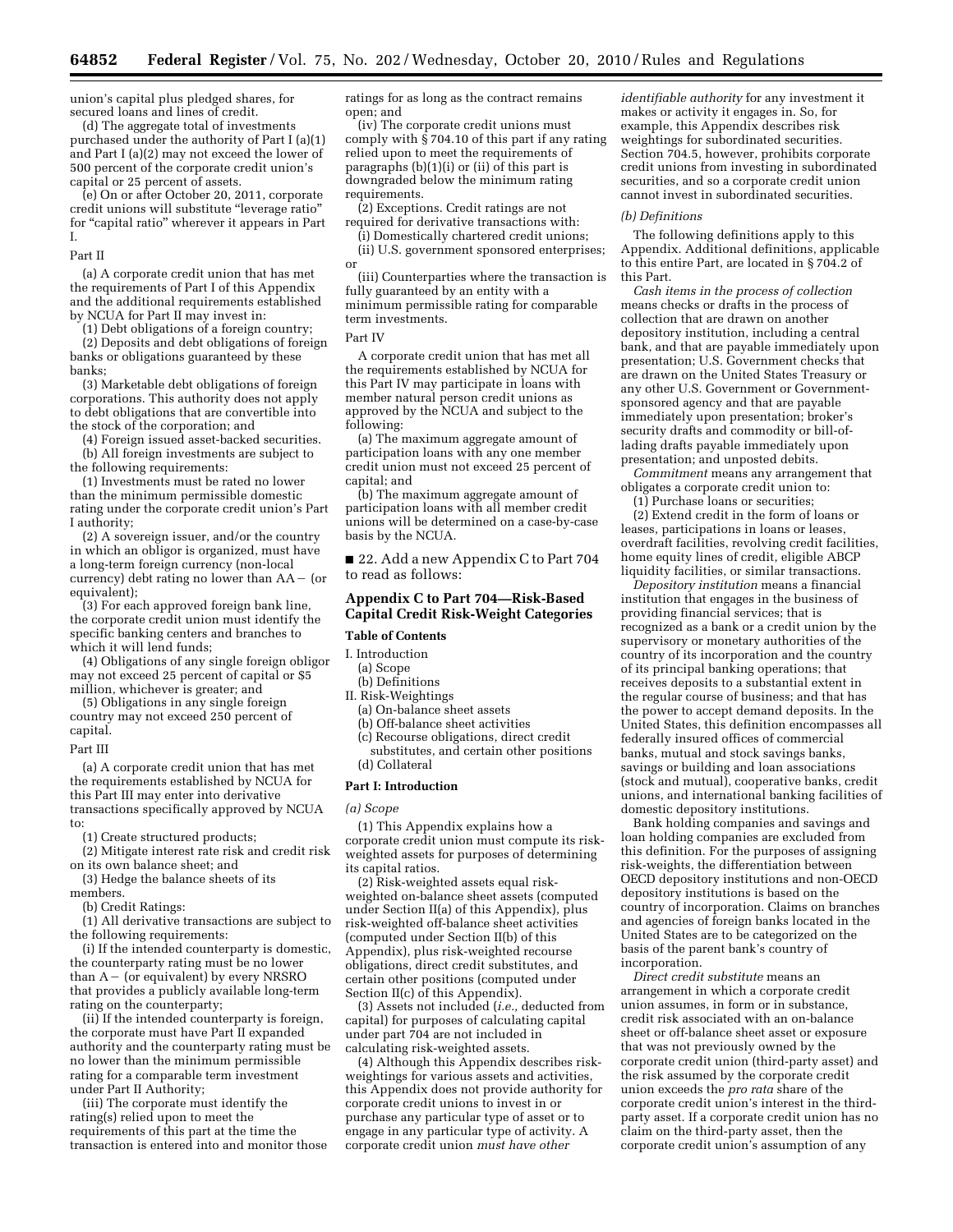credit risk is a direct credit substitute. Direct credit substitutes include:

(1) Financial standby letters of credit that support financial claims on a third party that exceed a corporate credit union's *pro rata*  share in the financial claim;

(2) Guarantees, surety arrangements, credit derivatives, and similar instruments backing financial claims that exceed a corporate credit union's *pro rata* share in the financial claim;

(3) Purchased subordinated interests that absorb more than their *pro rata* share of losses from the underlying assets, including any tranche of asset-backed securities that is not the most senior tranche;

(4) Credit derivative contracts under which the corporate credit union assumes more than its *pro rata* share of credit risk on a third-party asset or exposure;

(5) Loans or lines of credit that provide credit enhancement for the financial obligations of a third party;

(6) Purchased loan servicing assets if the servicer is responsible for credit losses or if the servicer makes or assumes creditenhancing representations and warranties with respect to the loans serviced. Servicer cash advances as defined in this section are not direct credit substitutes;

(7) Clean-up calls on third-party assets. However, clean-up calls that are 10 percent or less of the original pool balance and that are exercisable at the option of the corporate credit union are not direct credit substitutes; and

(8) Liquidity facilities that provide support to asset-backed commercial paper (other than eligible ABCP liquidity facilities).

*Exchange rate contracts* means crosscurrency interest rate swaps; forward foreign exchange rate contracts; currency options purchased; and any similar instrument that, in the opinion of the NCUA, may give rise to similar risks.

*Face amount* means the notational principal, or face value, amount of an offbalance sheet item or the amortized cost of an on-balance sheet asset.

*Financial asset* means cash or other monetary instrument, evidence of debt, evidence of an ownership interest in an entity, or a contract that conveys a right to receive or exchange cash or another financial instrument from another party.

*Financial standby letter of credit* means a letter of credit or similar arrangement that represents an irrevocable obligation to a third-party beneficiary:

(1) To repay money borrowed by, or advanced to, or for the account of, a second party (the account party); or

(2) To make payment on behalf of the account party, in the event that the account party fails to fulfill its obligation to the beneficiary.

*OECD-based country* means a member of that grouping of countries that are full members of the Organization for Economic Cooperation and Development (OECD) plus countries that have concluded special lending arrangements with the International Monetary Fund (IMF) associated with the IMF's General Arrangements To Borrow. This term excludes any country that has rescheduled its external sovereign debt

within the previous five years. A rescheduling of external sovereign debt generally would include any renegotiation of terms arising from a country's inability or unwillingness to meet its external debt service obligations, but generally would not include renegotiations of debt in the normal course of business, such as a renegotiation to allow the borrower to take advantage of a decline in interest rates or other change in market conditions.

*Original maturity* means, with respect to a commitment, the earliest date after a commitment is made on which the commitment is scheduled to expire (*i.e.,* it will reach its stated maturity and cease to be binding on either party), provided that either:

(1) The commitment is not subject to extension or renewal and will actually expire on its stated expiration date; or

(2) If the commitment is subject to extension or renewal beyond its stated expiration date, the stated expiration date will be deemed the original maturity only if the extension or renewal must be based upon terms and conditions independently negotiated in good faith with the member at the time of the extension or renewal and upon a new, bona fide credit analysis utilizing current information on financial condition and trends.

*Performance-based standby letter of credit*  means any letter of credit, or similar arrangement, however named or described, which represents an irrevocable obligation to the beneficiary on the part of the issuer to make payment on account of any default by a third party in the performance of a nonfinancial or commercial obligation. Such letters of credit include arrangements backing subcontractors' and suppliers' performance, labor and materials contracts, and construction bids.

*Prorated assets* means the total assets (as determined in the most recently available GAAP report but in no event more than one year old) of a consolidated CUSO multiplied by the corporate credit union's percentage of ownership of that consolidated CUSO.

*Qualifying mortgage loan* means a loan that:

(1) Is fully secured by a first lien on a oneto four-family residential property;

(2) Is underwritten in accordance with prudent underwriting standards, including standards relating the ratio of the loan amount to the value of the property (LTV ratio), as presented in the *Interagency Guidelines for Real Estate Lending Policies,*  57 FR 62890 (December 31, 1992). A nonqualifying mortgage loan that is paid down to an appropriate LTV ratio (calculated using value at origination, appraisal obtained within the prior six months, or updated value using an automated valuation model) may become a qualifying loan if it meets all other requirements of this definition;

(3) Maintains an appropriate LTV ratio based on the amortized principal balance of the loan; and

(4) Is performing and is not more than 90 days past due.

If a corporate credit union holds the first and junior lien(s) on a residential property and no other party holds an intervening lien, the transaction is treated as a single loan

secured by a first lien for the purposes of determining the LTV ratio and the appropriate risk-weight under Appendix C. Also, a loan to an individual borrower for the construction of the borrower's home may be included as a qualifying mortgage loan.

*Qualifying multifamily mortgage loan.* (1) *Qualifying multifamily mortgage loan* means a loan secured by a first lien on multifamily residential properties consisting of 5 or more dwelling units, provided that:

(i) The amortization of principal and interest occurs over a period of not more than 30 years;

(ii) The original minimum maturity for repayment of principal on the loan is not less than seven years;

(iii) When considering the loan for placement in a lower risk-weight category, all principal and interest payments have been made on a timely basis in accordance with its terms for the preceding year;

(iv) The loan is performing and not 90 days or more past due;

(v) The loan is made in accordance with prudent underwriting standards; and

(vi) If the interest rate on the loan does not change over the term of the loan, the current loan balance amount does not exceed 80 percent of the value of the property securing the loan, and for the property's most recent calendar year, the ratio of annual net operating income generated by the property (before payment of any debt service on the loan) to annual debt service on the loan is not less than 120 percent, or in the case of cooperative or other not-for-profit housing projects, the property generates sufficient cash flows to provide comparable protection to the institution; or

(vii) If the interest rate on the loan changes over the term of the loan, the current loan balance amount does not exceed 75 percent of the value of the property securing the loan, and for the property's most recent calendar year, the ratio of annual net operating income generated by the property (before payment of any debt service on the loan) to annual debt service on the loan is not less than 115 percent, or in the case of cooperative or other not-for-profit housing projects, the property generates sufficient cash flows to provide comparable protection to the institution.

 $(2)$  For purposes of paragraphs  $(1)(vi)$  and (1)(vii) of this definition, the term value of the property means, at origination of a loan to purchase a multifamily property, the lower of the purchase price or the amount of the initial appraisal, or if appropriate, the initial evaluation. In cases not involving purchase of a multifamily loan, the value of the property is determined by the most current appraisal, or if appropriate, the most current evaluation. In cases where a borrower refinances a loan on an existing property, as an alternative to paragraphs (1)(iii), (1)(vi), and (1)(vii) of this definition:

(i) All principal and interest payments on the loan being refinanced have been made on a timely basis in accordance with the terms of that loan for the preceding year; and

(ii) The net income on the property for the preceding year would support timely principal and interest payments on the new loan in accordance with the applicable debt service requirement.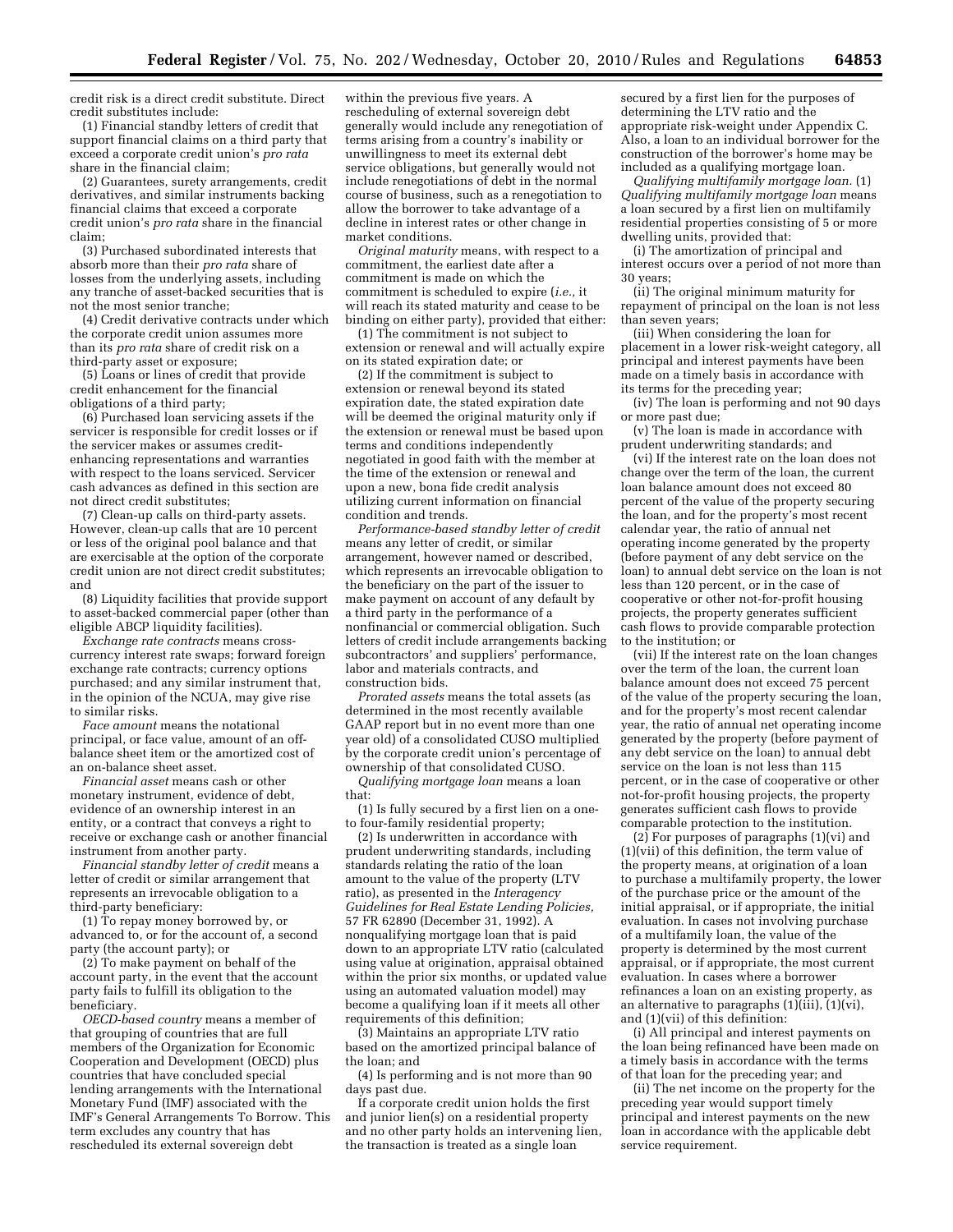*Qualifying residential construction loan,*  also referred to as a residential bridge loan, means a loan made in accordance with sound lending principles satisfying the following criteria:

(1) The builder must have substantial project equity in the home construction project;

(2) The residence being constructed must be a 1–4 family residence sold to a home purchaser;

(3) The lending entity must obtain sufficient documentation from a permanent lender (which may be the construction lender) demonstrating that the home buyer intends to purchase the residence and has the ability to obtain a permanent qualifying mortgage loan sufficient to purchase the residence;

(4) The home purchaser must have made a substantial earnest money deposit;

(5) The construction loan must not exceed 80 percent of the sales price of the residence;

(6) The construction loan must be secured by a first lien on the lot, residence under construction, and other improvements;

(7) The lending credit union must retain sufficient undisbursed loan funds throughout the construction period to ensure project completion;

(8) The builder must incur a significant percentage of direct costs (*i.e.,* the actual costs of land, labor, and material) before any drawdown on the loan;

(9) If at any time during the life of the construction loan any of the criteria of this rule are no longer satisfied, the corporate must immediately recategorize the loan at a 100 percent risk-weight and must accurately report the loan in the corporate's next quarterly call report;

(10) The home purchaser must intend that the home will be owner-occupied;

(11) The home purchaser(s) must be an individual(s), not a partnership, joint venture, trust corporation, or any other entity (including an entity acting as a sole proprietorship) that is purchasing the home(s) for speculative purposes; and

(12) The loan must be performing and not more than 90 days past due.

The NCUA retains the discretion to determine that any loans not meeting sound lending principles must be placed in a higher risk-weight category. The NCUA also reserves the discretion to modify these criteria on a case-by-case basis provided that any such modifications are not inconsistent with the safety and soundness objectives of this definition.

*Qualifying securities firm* means:

(1) A securities firm incorporated in the United States that is a broker-dealer that is registered with the Securities and Exchange Commission (SEC) and that complies with the SEC's net capital regulations (17 CFR 240.15c3(1)); and

(2) A securities firm incorporated in any other OECD-based country, if the corporate credit union is able to demonstrate that the securities firm is subject to consolidated supervision and regulation (covering its subsidiaries, but not necessarily its parent organizations) comparable to that imposed on depository institutions in OECD countries. Such regulation must include risk-based

capital requirements comparable to those imposed on depository institutions under the Accord on International Convergence of Capital Measurement and Capital Standards (1988, as amended in 1998).

*Recourse* means a corporate credit union's retention, in form or in substance, of any credit risk directly or indirectly associated with an asset it has sold (in accordance with Generally Accepted Accounting Principles) that exceeds a *pro rata* share of that corporate credit union's claim on the asset. If a corporate credit union has no claim on an asset it has sold, then the retention of any credit risk is recourse. A recourse obligation typically arises when a corporate credit union transfers assets in a sale and retains an explicit obligation to repurchase assets or to absorb losses due to a default on the payment of principal or interest or any other deficiency in the performance of the underlying obligor or some other party. Recourse may also exist implicitly if a corporate credit union provides credit enhancement beyond any contractual obligation to support assets it has sold. Recourse obligations include:

(1) Credit-enhancing representations and warranties made on transferred assets;

(2) Loan servicing assets retained pursuant to an agreement under which the corporate credit union will be responsible for losses associated with the loans serviced. Servicer cash advances as defined in this section are not recourse obligations;

(3) Retained subordinated interests that absorb more than their *pro rata* share of losses from the underlying assets;

(4) Assets sold under an agreement to repurchase, if the assets are not already included on the balance sheet;

(5) Loan strips sold without contractual recourse where the maturity of the transferred portion of the loan is shorter than the maturity of the commitment under which the loan is drawn;

(6) Credit derivatives that absorb more than the corporate credit union's *pro rata* share of losses from the transferred assets;

(7) Clean-up calls on assets the corporate credit union has sold. However, clean-up calls that are 10 percent or less of the original pool balance and that are exercisable at the option of the corporate credit union are not recourse arrangements; and

(8) Liquidity facilities that provide support to asset-backed commercial paper (other than eligible ABCP liquidity facilities).

*Replacement* cost means, with respect to interest rate and exchange-rate contracts, the loss that would be incurred in the event of a counterparty default, as measured by the net cost of replacing the contract at the current market value. If default would result in a theoretical profit, the replacement value is considered to be zero. This mark-to-market process must incorporate changes in both interest rates and counterparty credit quality.

*Residential properties* means houses, condominiums, cooperative units, and manufactured homes. This definition does not include boats or motor homes, even if used as a primary residence, or timeshare properties.

*Residual interest.* (1) *Residual interest*  means any on-balance sheet asset that:

(i) Represents an interest (including a beneficial interest) created by a transfer that qualifies as a sale (in accordance with Generally Accepted Accounting Principles) of financial assets, whether through a securitization or otherwise; and

(ii) Exposes a corporate credit union to credit risk directly or indirectly associated with the transferred asset that exceeds a *pro rata* share of that corporate credit union's claim on the asset, whether through subordination provisions or other credit enhancement techniques.

(2) Residual interests generally include credit-enhancing interest-only strips, spread accounts, cash collateral accounts, retained subordinated interests (and other forms of overcollateralization), and similar assets that function as a credit enhancement. Residual interests further include those exposures that, in substance, cause the corporate credit union to retain the credit risk of an asset or exposure that had qualified as a residual interest before it was sold. Residual interests generally do not include assets purchased from a third party, but a credit-enhancing interest-only strip that is acquired in any asset transfer is a residual interest.

(3) Corporate credit unions will use this definition of the term "residual interests," and not the definition in § 704.2, for purposes of applying this Appendix.

*Risk participation* means a participation in which the originating party remains liable to the beneficiary for the full amount of an obligation (*e.g.,* a direct credit substitute), notwithstanding that another party has acquired a participation in that obligation.

*Risk-weighted assets* means the sum total of risk-weighted on-balance sheet assets, as calculated under Section II(a) of this Appendix, and the total of risk-weighted offbalance sheet credit equivalent amounts. The total of risk-weighted off-balance sheet credit equivalent amounts equals the risk-weighted off-balance sheet activities as calculated under Section II(b) of this Appendix plus the risk-weighted recourse obligations, riskweighted direct credit substitutes, and certain other risk-weighted positions as calculated under Section II(c) of this Appendix.

*Servicer cash advance* means funds that a residential mortgage servicer advances to ensure an uninterrupted flow of payments, including advances made to cover foreclosure costs or other expenses to facilitate the timely collection of the loan. A servicer cash advance is not a recourse obligation or a direct credit substitute if:

(1) The servicer is entitled to full reimbursement and this right is not subordinated to other claims on the cash flows from the underlying asset pool; or

(2) For any one loan, the servicer's obligation to make nonreimbursable advances is contractually limited to an insignificant amount of the outstanding principal amount on that loan.

*Structured financing program* means a program where receivable interests and assetor mortgage-backed securities issued by multiple participants are purchased by a special purpose entity that repackages those exposures into securities that can be sold to investors. Structured financing programs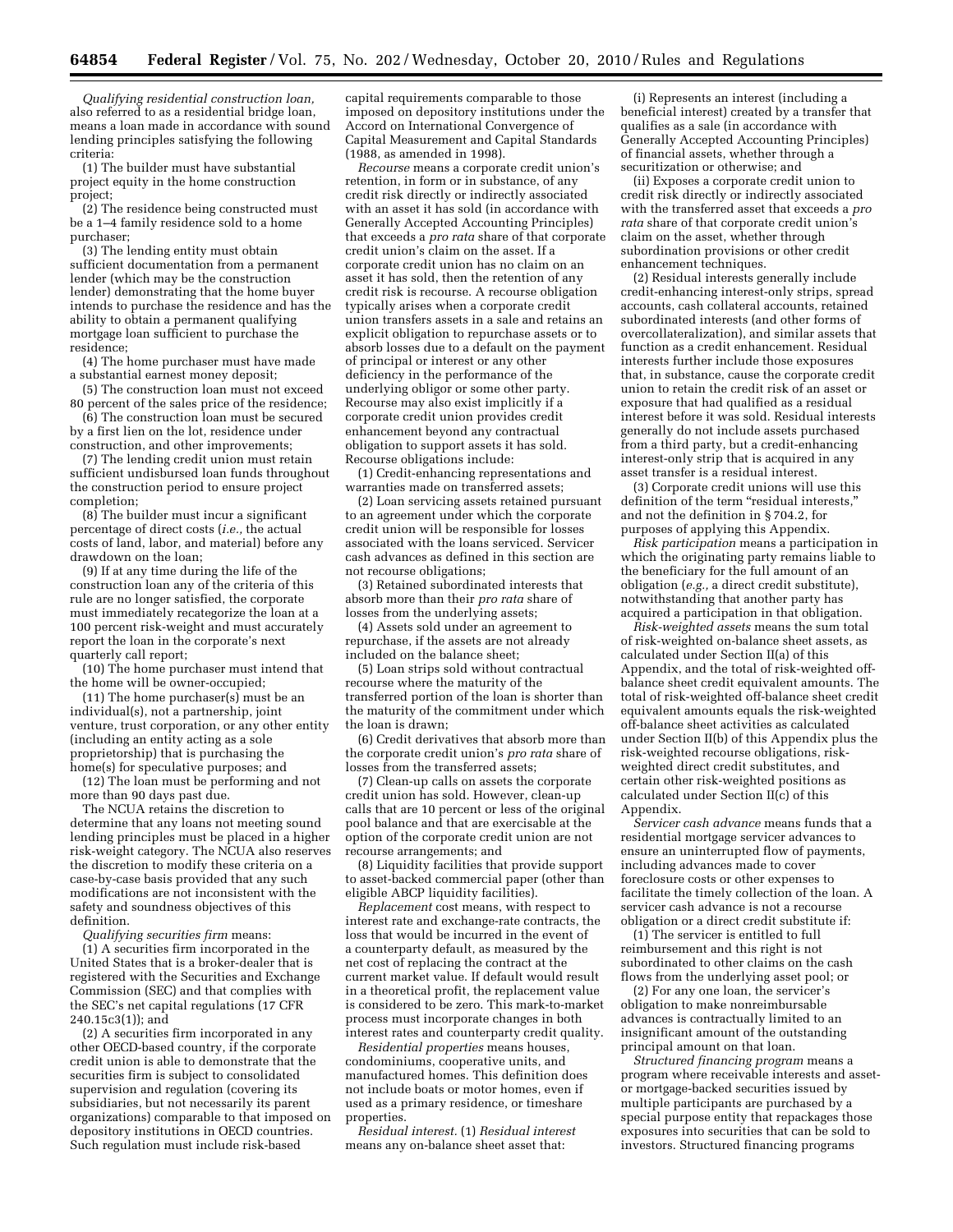allocate credit risk, generally, between the participants and credit enhancement provided to the program.

*Traded position* means a position retained, assumed, or issued in connection with a securitization that is rated by a NRSRO, where there is a reasonable expectation that, in the near future, the rating will be relied upon by:

(1) Unaffiliated investors to purchase the security; or

(2) An unaffiliated third party to enter into a transaction involving the position, such as a purchase, loan, or repurchase agreement.

*Unconditionally cancelable* means, with respect to a commitment-type lending arrangement, that the corporate credit union may, at any time, with or without cause, refuse to advance funds or extend credit under the facility.

*United States Government or its agencies*  means an instrumentality of the U.S. Government whose debt obligations are fully and explicitly guaranteed as to the timely payment of principal and interest by the full faith and credit of the United States Government.

*United States Government-sponsored agency or corporation* means an agency or corporation originally established or chartered to serve public purposes specified by the United States Congress but whose obligations are not explicitly guaranteed by the full faith and credit of the United States Government.

## **Part II: Risk-Weightings**

*(a) On-Balance Sheet Assets* 

Except as provided in Section II(b) of this Appendix, risk-weighted on-balance sheet assets are computed by multiplying the onbalance sheet asset amounts times the appropriate risk-weight categories. The riskweight categories are:

(1) Zero percent Risk-Weight (Category 1). (i) Cash, including domestic and foreign currency owned and held in all offices of a

corporate credit union or in transit. Any foreign currency held by a corporate credit union must be converted into U.S. dollar equivalents;

(ii) Securities issued by and other direct claims on the U.S. Government or its agencies (to the extent such securities or claims are unconditionally backed by the full faith and credit of the United States Government) or the central government of an OECD country;

(iii) Notes and obligations issued or guaranteed by the Federal Deposit Insurance Corporation or the National Credit Union Share Insurance Fund and backed by the full faith and credit of the United States Government;

(iv) Deposit reserves at, claims on, and balances due from Federal Reserve Banks; (v) The book value of paid-in Federal

Reserve Bank stock;

(vi) That portion of assets directly and unconditionally guaranteed by the United States Government or its agencies, or the central government of an OECD country.

(viii) Claims on, and claims guaranteed by, a qualifying securities firm that are collateralized by cash on deposit in the corporate credit union or by securities issued

or guaranteed by the United States Government or its agencies, or the central government of an OECD country. To be eligible for this risk-weight, the corporate credit union must maintain a positive margin of collateral on the claim on a daily basis, taking into account any change in a corporate credit union's exposure to the obligor or counterparty under the claim in relation to the market value of the collateral held in support of the claim.

(2) 20 percent Risk-Weight (Category 2).

(i) Cash items in the process of collection;

(ii) That portion of assets conditionally guaranteed by the United States Government or its agencies, or the central government of an OECD country;

(iii) That portion of assets collateralized by the current market value of securities issued or guaranteed by the United States government or its agencies, or the central government of an OECD country;

(iv) Securities (not including equity securities) issued by and other claims on the U.S. Government or its agencies which are not backed by the full faith and credit of the United States Government;

(v) Securities (not including equity securities) issued by, or other direct claims on, United States Government-sponsored agencies;

(vi) That portion of assets guaranteed by United States Government-sponsored agencies;

(vii) That portion of assets collateralized by the current market value of securities issued or guaranteed by United States Governmentsponsored agencies;

(viii) Claims on, and claims guaranteed by, a qualifying securities firm, subject to the following conditions:

(A) A qualifying securities firm must have a long-term issuer credit rating, or a rating on at least one issue of long-term unsecured debt, from a NRSRO. The rating must be in one of the three highest investment grade categories used by the NRSRO. If two or more NRSROs assign ratings to the qualifying securities firm, the corporate credit union must use the lowest rating to determine whether the rating requirement of this paragraph is met. A qualifying securities firm may rely on the rating of its parent consolidated company, if the parent consolidated company guarantees the claim.

(B) A collateralized claim on a qualifying securities firm does not have to comply with the rating requirements under paragraph (a) if the claim arises under a contract that:

(*1*) Is a reverse repurchase/repurchase agreement or securities lending/borrowing transaction executed using standard industry documentation;

(*2*) Is collateralized by debt or equity securities that are liquid and readily marketable;

(*3*) Is marked-to-market daily;

(*4*) Is subject to a daily margin maintenance requirement under the standard industry documentation; and

(*5*) Can be liquidated, terminated or accelerated immediately in bankruptcy or similar proceeding, and the security or collateral agreement will not be stayed or avoided under applicable law of the relevant jurisdiction. For example, a claim is exempt

from the automatic stay in bankruptcy in the United States if it arises under a securities contract or a repurchase agreement subject to Section 555 or 559 of the Bankruptcy Code (11 U.S.C. 555 or 559), a qualified financial contract under Section 207(c)(8) of the Federal Credit Union Act (12 U.S.C. 1787(c)(8)) or Section 11(e)(8) of the Federal Deposit Insurance Act (12 U.S.C. 1821(e)(8)), or a netting contract between or among financial institutions under Sections 401–407 of the Federal Deposit Insurance Corporation Improvement Act of 1991 (12 U.S.C. 4401– 4407), or Regulation EE (12 CFR part 231).

(C) If the securities firm uses the claim to satisfy its applicable capital requirements, the claim is not eligible for a risk-weight under this paragraph II(a)(2)(viii);

(ix) Claims representing general obligations of any public-sector entity in an OECD country, and that portion of any claims guaranteed by any such public-sector entity;

(x) Balances due from and all claims on domestic depository institutions. This includes demand deposits and other transaction accounts, savings deposits and time certificates of deposit, federal funds sold, loans to other depository institutions, including overdrafts and term federal funds, holdings of the corporate credit union's own discounted acceptances for which the account party is a depository institution, holdings of bankers acceptances of other institutions and securities issued by depository institutions, except those that qualify as capital;

(xi) The book value of paid-in Federal Home Loan Bank stock;

(xii) Deposit reserves at, claims on and balances due from the Federal Home Loan Banks;

(xiii) Assets collateralized by cash held in a segregated deposit account by the reporting corporate credit union;

(xiv) Claims on, or guaranteed by, official multilateral lending institutions or regional development institutions in which the United States Government is a shareholder or contributing member; 1

(xv) That portion of assets collateralized by the current market value of securities issued by official multilateral lending institutions or regional development institutions in which the United States Government is a shareholder or contributing member.

(xvi) All claims on depository institutions incorporated in an OECD country, and all assets backed by the full faith and credit of depository institutions incorporated in an OECD country. This includes the credit equivalent amount of participations in commitments and standby letters of credit sold to other depository institutions incorporated in an OECD country, but only if the originating bank remains liable to the member or beneficiary for the full amount of the commitment or standby letter of credit. Also included in this category are the credit equivalent amounts of risk participations in

<sup>1</sup>These institutions include, but are not limited to, the International Bank for Reconstruction and Development (World Bank), the Inter-American Development Bank, the Asian Development Bank, the African Development Bank, the European Investments Bank, the International Monetary Fund and the Bank for International Settlements.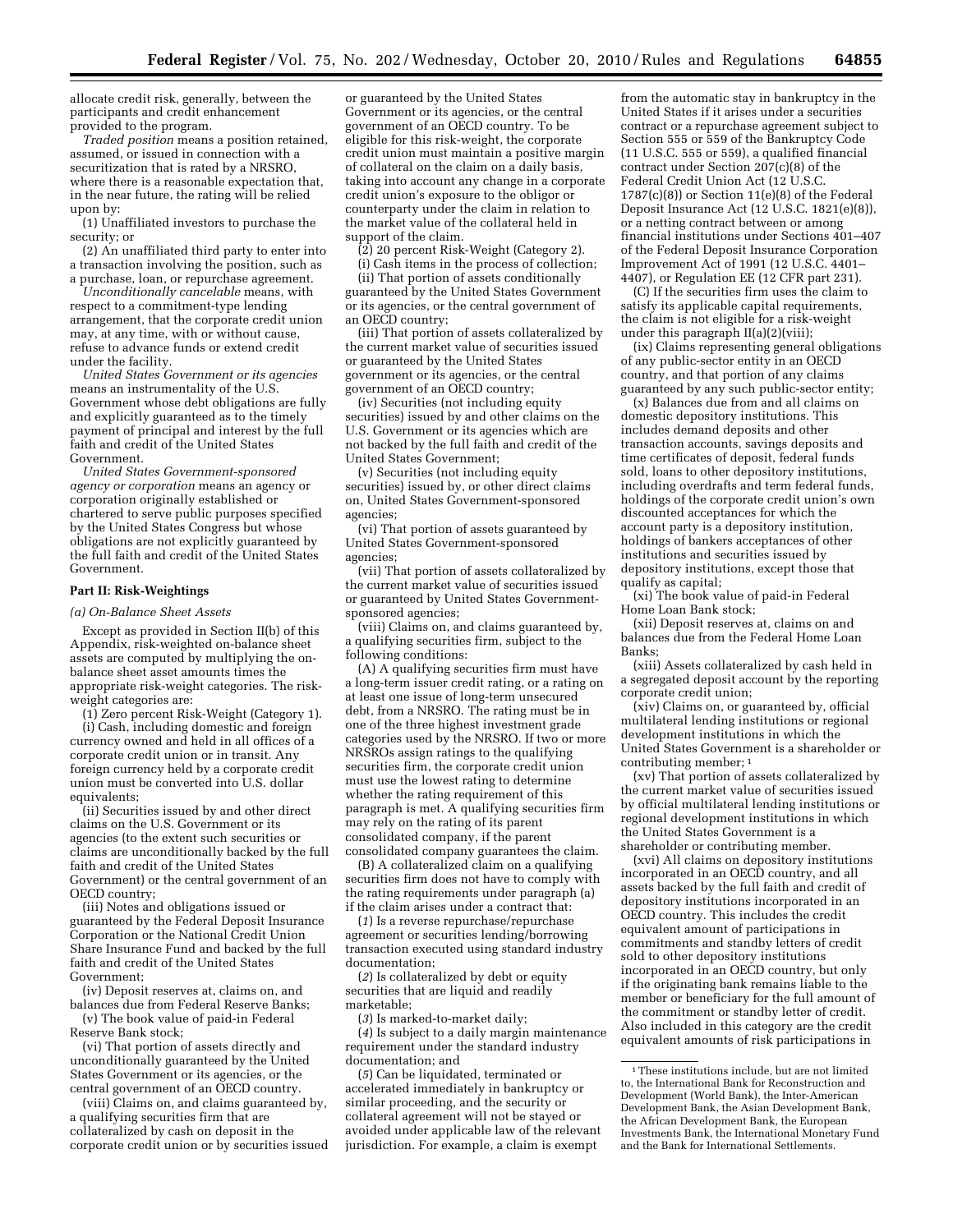bankers' acceptances conveyed to other depository institutions incorporated in an OECD country. However, bank-issued securities that qualify as capital of the issuing bank are not included in this risk category;

(xvii) Claims on, or guaranteed by depository institutions other than the central bank, incorporated in a non-OECD country, with a remaining maturity of one year or less;

(xviii) That portion of local currency claims conditionally guaranteed by central governments of non-OECD countries, to the extent the corporate credit union has local currency liabilities in that country.

(3) 50 percent Risk-Weight (Category 3).

(i) Revenue bonds issued by any publicsector entity in an OECD country for which the underlying obligor is a public-sector entity, but which are repayable solely from the revenues generated from the project financed through the issuance of the obligations;

(ii) Qualifying mortgage loans and qualifying multifamily mortgage loans;

(iii) Privately-issued mortgage-backed securities (*i.e.,* those that do not carry the guarantee of the U.S. Government, a U.S. government agency, or a U.S. government sponsored enterprise) representing an interest in qualifying mortgage loans or qualifying multifamily mortgage loans. If the security is backed by qualifying multifamily mortgage loans, the corporate credit union must receive timely payments of principal and interest in accordance with the terms of the security. Payments will generally be considered timely if they are not 30 days past due; and

(iv) Qualifying residential construction loans.

(4) 100 percent Risk-Weight (Category 4). All assets not specified above or deducted from calculations of capital pursuant to § 704.2 and § 704.3 of this part, including, but not limited to:

(i) Consumer loans;

- 
- (ii) Commercial loans;
- (iii) Home equity loans;

(iv) Non-qualifying mortgage loans; (v) Non-qualifying multifamily mortgage

loans;

(vi) Residential construction loans;

(vii) Land loans;

(viii) Nonresidential construction loans;

(ix) Obligations issued by any state or any political subdivision thereof for the benefit of a private party or enterprise where that party or enterprise, rather than the issuing state or political subdivision, is responsible for the timely payment of principal and interest on the obligations, *e.g.,* industrial development bonds;

(x) Debt securities not specifically riskweighted in another category;

(xi) Investments in fixed assets and premises;

(xii) Servicing assets;

(xiii) Interest-only strips receivable, other than credit-enhancing interest-only strips; (xiv) Equity investments;

(xv) The prorated assets of subsidiaries (except for the assets of consolidated CUSOs) to the extent such assets are included in adjusted total assets;

(xvi) All repossessed assets or assets that are more than 90 days past due; and

(xvii) Intangible assets not specifically weighted in some other category.

(5) Indirect ownership interests in pools of assets. Assets representing an indirect holding of a pool of assets, *e.g.,* mutual funds, are assigned to risk-weight categories under this section based upon the risk-weight that would be assigned to the assets in the portfolio of the pool. An investment in shares of a mutual fund whose portfolio consists primarily of various securities or money market instruments that, if held separately, would be assigned to different risk-weight categories, generally is assigned to the riskweight category appropriate to the highest risk-weighted asset that the fund is permitted to hold in accordance with the investment objectives set forth in its prospectus. The corporate credit union may, at its option, assign the investment on a *pro rata* basis to different risk-weight categories according to the investment limits in its prospectus. In no case will an investment in shares in any such fund be assigned to a total risk-weight less than 20 percent. If the corporate credit union chooses to assign investments on a *pro rata*  basis, and the sum of the investment limits of assets in the fund's prospectus exceeds 100 percent, the corporate credit union must assign the highest *pro rata* amounts of its total investment to the higher risk categories. If, in order to maintain a necessary degree of short-term liquidity, a fund is permitted to hold an insignificant amount of its assets in short-term, highly liquid securities of superior credit quality that do not qualify for a preferential risk-weight, such securities will generally be disregarded in determining the risk-weight category into which the corporate credit union's holding in the overall fund should be assigned. The prudent use of hedging instruments by a mutual fund to reduce the risk of its assets will not increase the risk-weighting of the mutual fund investment. For example, the use of hedging instruments by a mutual fund to reduce the interest rate risk of its government bond portfolio will not increase the riskweight of that fund above the 20 percent category. Nonetheless, if the fund engages in any activities that appear speculative in nature or has any other characteristics that are inconsistent with the preferential riskweighting assigned to the fund's assets, holdings in the fund will be assigned to the 100 percent risk-weight category.

(6) Derivatives. Certain transactions or activities, such as derivatives transactions, may appear on a corporate's balance sheet but are not specifically described in the Section II(a) on-balance sheet risk-weight categories. These items will be assigned riskweights as described in Section II(b) or II(c) below.

#### *(b) Off-Balance Sheet Items*

Except as provided in Section II(c) of this Appendix, risk-weighted off-balance sheet items are determined by the following twostep process. First, the face amount of the offbalance sheet item must be multiplied by the appropriate credit conversion factor listed in this Section II(b). This calculation translates the face amount of an off-balance sheet exposure into an on-balance sheet creditequivalent amount. Second, the creditequivalent amount must be assigned to the appropriate risk-weight category using the criteria regarding obligors, guarantors, and collateral listed in Section  $\overline{II}(a)$  of this Appendix.2 The following are the credit conversion factors and the off-balance sheet items to which they apply.

(1) 100 percent credit conversion factor (Group A).

(i) Risk participations purchased in bankers' acceptances;

(ii) Forward agreements and other contingent obligations with a certain draw down, *e.g.,* legally binding agreements to purchase assets at a specified future date. On the date a corporate credit union enters into a forward agreement or similar obligation, it should convert the principal amount of the assets to be purchased at 100 percent as of that date and then assign this amount to the risk-weight category appropriate to the obligor or guarantor of the item, or the nature of the collateral;

(iii) Indemnification of members whose securities the corporate credit union has lent as agent. If the member is not indemnified against loss by the corporate credit union, the transaction is excluded from the risk-based capital calculation. When a corporate credit union lends its own securities, the transaction is treated as a loan. When a corporate credit union lends its own securities or is acting as agent, agrees to indemnify a member, the transaction is assigned to the risk-weight appropriate to the obligor or collateral that is delivered to the lending or indemnifying institution or to an independent custodian acting on their behalf; and

(iv) Unused portions of ABCP liquidity facilities that do not meet the definition of an eligible ABCP liquidity facility. The resulting credit equivalent amount is assigned to the risk category appropriate to the assets to be funded by the liquidity facility based on the assets or the obligor, after considering any collateral or guarantees, or external credit ratings under paragraph II(c)(3) of this Appendix, if applicable.

(2) 50 percent credit conversion factor (Group B).

(i) Transaction-related contingencies, including, among other things, performance bonds and performance-based standby letters of credit related to a particular transaction;

(ii) Unused portions of commitments (including home equity lines of credit and eligible ABCP liquidity facilities) with an original maturity exceeding one year except those listed in paragraph II(b)(5) of this Appendix. For eligible ABCP liquidity facilities, the resulting credit equivalent amount is assigned to the risk category appropriate to the assets to be funded by the liquidity facility based on the assets or the obligor, after considering any collateral or guarantees, or external credit ratings under

<sup>2</sup>The sufficiency of collateral and guarantees for off-balance sheet items is determined by the market value of the collateral or the amount of the guarantee in relation to the face amount of the item, except for derivative contracts, for which this determination is generally made in relation to the credit equivalent amount. Collateral and guarantees are subject to the same provisions noted under paragraph II(d) of this Appendix C.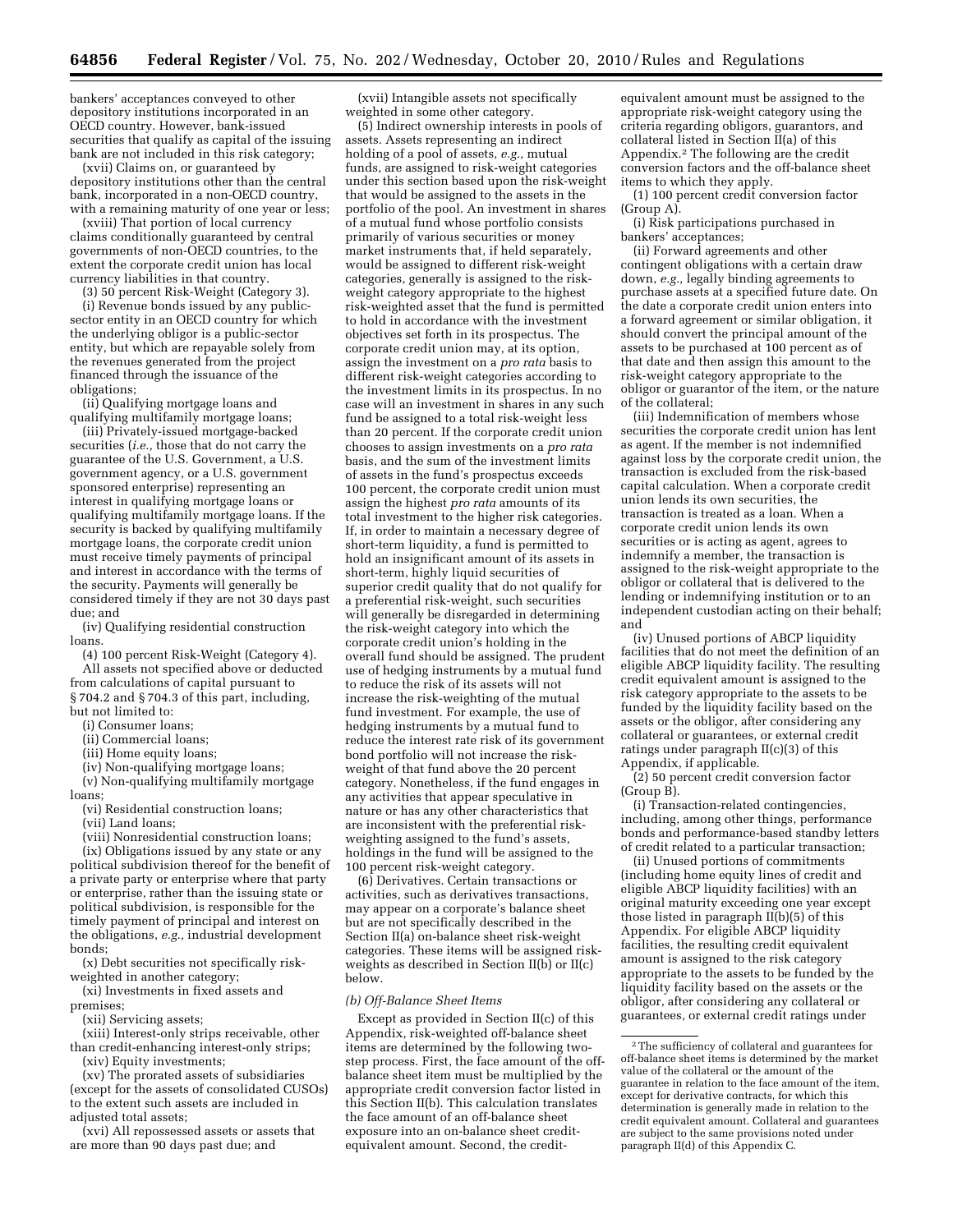paragraph II(c)(3) of this Appendix, if applicable; and

(iii) Revolving underwriting facilities, note issuance facilities, and similar arrangements pursuant to which the corporate credit union's CUSO or member can issue shortterm debt obligations in its own name, but for which the corporate credit union has a legally binding commitment to either:

(A) Purchase the obligations the member is unable to sell by a stated date; or

(B) Advance funds to its member, if the obligations cannot be sold.

(3) 20 percent credit conversion factor (Group C). Trade-related contingencies, *i.e.,*  short-term, self-liquidating instruments used to finance the movement of goods and collateralized by the underlying shipment. A commercial letter of credit is an example of such an instrument.

(4) 10 percent credit conversion factor (Group D). Unused portions of eligible ABCP liquidity facilities with an original maturity of one year or less. The resulting credit equivalent amount is assigned to the risk category appropriate to the assets to be funded by the liquidity facility based on the assets or the obligor, after considering any collateral or guarantees, or external credit ratings under paragraph II(c)(3) of this Appendix, if applicable;

(5) Zero percent credit conversion factor (Group E). (i) Unused portions of commitments with an original maturity of

one year or less, except for eligible ABCP liquidity facilities;

(ii) Unused commitments with an original maturity greater than one year, if they are unconditionally cancelable at any time at the option of the corporate credit union and the corporate credit union has the contractual right to make, and in fact does make, either:

(A) A separate credit decision based upon the borrower's current financial condition before each drawing under the lending facility; or

(B) An annual (or more frequent) credit review based upon the borrower's current financial condition to determine whether or not the lending facility should be continued; and

(iii) The unused portion of retail credit card lines or other related plans that are unconditionally cancelable by the corporate credit union in accordance with applicable law.

(6) Off-balance sheet derivative contracts; interest rate and foreign exchange rate contracts (Group F).

(i) Calculation of credit equivalent amounts. The credit equivalent amount of an off-balance sheet derivative contract that is not subject to a qualifying bilateral netting contract in accordance with paragraph II(b)(6)(ii) of this Appendix is equal to the sum of the current credit exposure, *i.e.,* the replacement cost of the contract, and the potential future credit exposure of the

contract. The calculation of credit equivalent amounts is measured in U.S. dollars, regardless of the currency or currencies specified in the contract.

(A) Current credit exposure. The current credit exposure of an off-balance sheet derivative contract is determined by the mark-to-market value of the contract. If the mark-to-market value is positive, then the current credit exposure equals that mark-tomarket value. If the mark-to-market value is zero or negative, then the current exposure is zero. In determining its current credit exposure for multiple off-balance sheet derivative contracts executed with a single counterparty, a corporate credit union may net positive and negative mark-to-market values of off-balance sheet derivative contracts if subject to a bilateral netting contract as provided in paragraph II(b)(6)(ii) of this Appendix.

(B) Potential future credit exposure. The potential future credit exposure of an offbalance sheet derivative contract, including a contract with a negative mark-to-market value, is estimated by multiplying the notional principal by a credit conversion factor.3 Corporate credit unions, subject to examiner review, should use the effective rather than the apparent or stated notional amount in this calculation. The conversion factors are: 4

| Remaining maturity | Interest rate<br>contracts (percent) | Foreign<br>exchange rate<br>contracts<br>(percent) | Other derivative<br>contracts<br>(percent) |
|--------------------|--------------------------------------|----------------------------------------------------|--------------------------------------------|
|                    | 0.0                                  | 0. ا                                               | 10.0                                       |
|                    | 0.50                                 | 5.0                                                | 12.0                                       |
|                    | 0.50                                 | 5.0                                                | 15.0                                       |

(ii) Off-balance sheet derivative contracts subject to bilateral netting contracts. In determining its current credit exposure for multiple off-balance sheet derivative contracts executed with a single counterparty, a corporate credit union may net off-balance sheet derivative contracts subject to a bilateral netting contract by offsetting positive and negative mark-tomarket values, provided that:

(A) The bilateral netting contract is in writing;

(B) The bilateral netting contract creates a single legal obligation for all individual offbalance sheet derivative contracts covered by the bilateral netting contract. In effect, the bilateral netting contract provides that the corporate credit union has a single claim or obligation either to receive or pay only the net amount of the sum of the positive and negative mark-to-market values on the individual off-balance sheet derivative

contracts covered by the bilateral netting contract. The single legal obligation for the net amount is operative in the event that a counterparty, or a counterparty to whom the bilateral netting contract has been validly assigned, fails to perform due to any of the following events: Default, insolvency, bankruptcy, or other similar circumstances;

(C) The corporate credit union obtains a written and reasoned legal opinion(s) representing, with a high degree of certainty, that in the event of a legal challenge, including one resulting from default, insolvency, bankruptcy or similar circumstances, the relevant court and administrative authorities would find the corporate credit union's exposure to be the net amount under:

(*1*) The law of the jurisdiction in which the counterparty is chartered or the equivalent location in the case of noncorporate entities, and if a branch of the counterparty is

involved, then also under the law of the jurisdiction in which the branch is located;

(*2*) The law that governs the individual offbalance sheet derivative contracts covered by the bilateral netting contract; and

(*3*) The law that governs the bilateral netting contract;

(D) The corporate credit union establishes and maintains procedures to monitor possible changes in relevant law and to ensure that the bilateral netting contract continues to satisfy the requirements of this section; and

(E) The corporate credit union maintains in its files documentation adequate to support the netting of an off-balance sheet derivative contract.5

(iii) Walkaway clause. A bilateral netting contract that contains a walkaway clause is not eligible for netting for purposes of calculating the current credit exposure amount. The term "walkaway clause" means

<sup>3</sup>For purposes of calculating potential future credit exposure for foreign exchange contracts and other similar contracts, in which notional principal is equivalent to cash flows, total notional principal is defined as the net receipts to each party falling due on each value date in each currency.

<sup>4</sup>No potential future credit exposure is calculated for single currency interest rate swaps in which payments are made based upon two floating rate

indices, so-called floating/floating or basis swaps; the credit equivalent amount is measured solely on the basis of the current credit exposure.

<sup>5</sup>By netting individual off-balance sheet derivative contracts for the purpose of calculating its credit equivalent amount, a corporate credit union represents that documentation adequate to support the netting of an off-balance sheet derivative contract is in the corporate credit union's

files and available for inspection by the NCUA. Upon determination by the NCUA that a corporate credit union's files are inadequate or that a bilateral netting contract may not be legally enforceable under any one of the bodies of law described in paragraphs II(b)(5)(ii) of this Appendix, the underlying individual off-balance sheet derivative contracts may not be netted for the purposes of this section.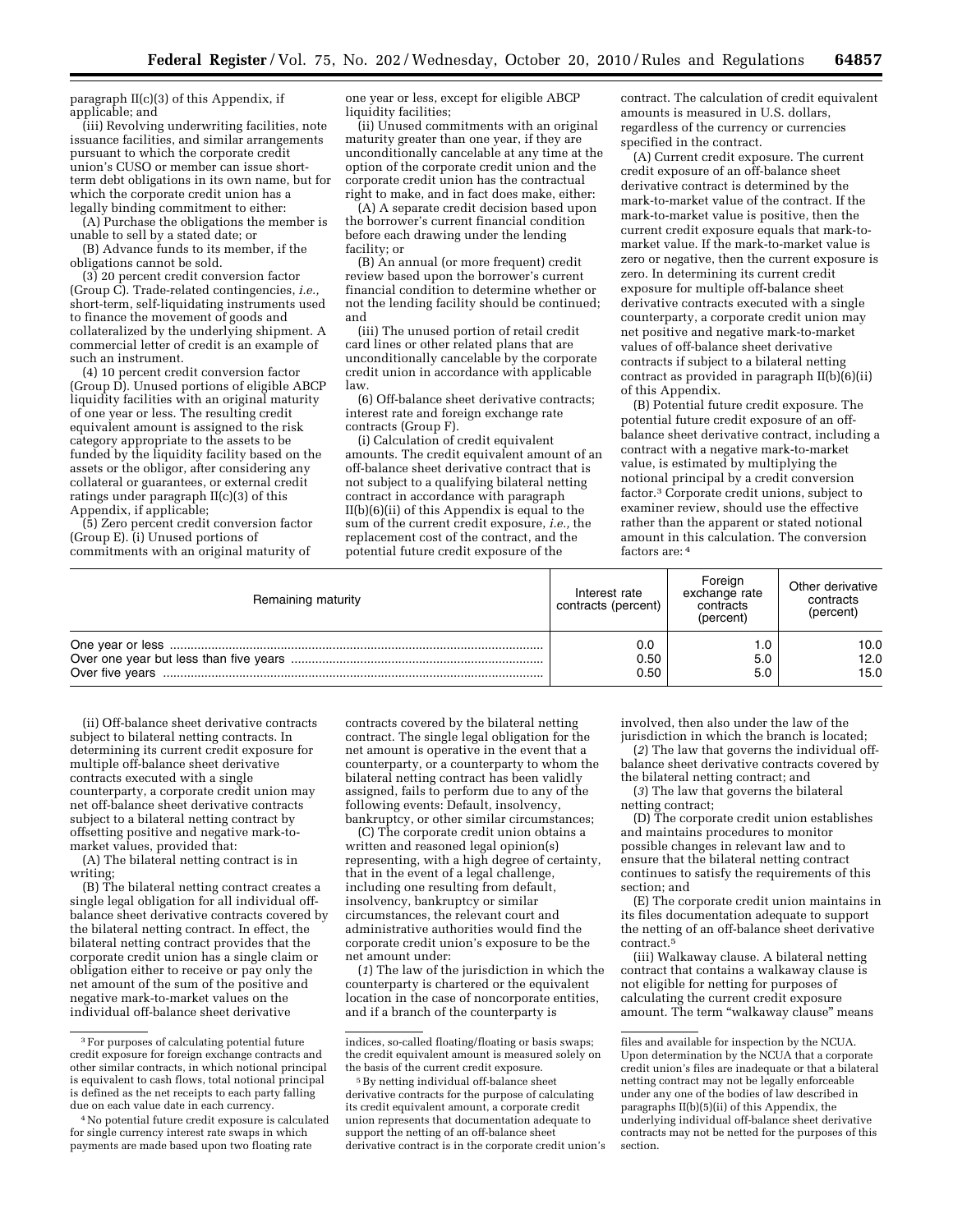a provision in a bilateral netting contract that permits a nondefaulting counterparty to make a lower payment than it would make otherwise under the bilateral netting contract, or no payment at all, to a defaulter or the estate of a defaulter, even if the defaulter or the estate of the defaulter is a net creditor under the bilateral netting contract.

(iv) Risk-weighting. Once the corporate credit union determines the credit equivalent amount for an off-balance sheet derivative contract, that amount is assigned to the riskweight category appropriate to the counterparty, or, if relevant, to the nature of any collateral or guarantee. Collateral held against a netting contract is not recognized for capital purposes unless it is legally available for all contracts included in the netting contract. However, the maximum risk-weight for the credit equivalent amount of such off-balance sheet derivative contracts is 50 percent.

(v) Exceptions. The following off-balance sheet derivative contracts are not subject to the above calculation, and therefore, are not part of the denominator of a corporate credit union's risk-based capital ratio:

(A) A foreign exchange rate contract with an original maturity of 14 calendar days or less; and

(B) Any interest rate or foreign exchange rate contract that is traded on an exchange requiring the daily payment of any variations in the market value of the contract.

(C) Asset-backed commercial paper programs.

(*1*) A corporate credit union that qualifies as a primary beneficiary and must consolidate an ABCP program that is a variable interest entity under Generally Accepted Accounting Principles may exclude the consolidated ABCP program assets from risk-weighted assets if the corporate credit union is the sponsor of the ABCP program.

(*2*) If a corporate credit union excludes such consolidated ABCP program assets from risk-weighted assets, the corporate credit union must assess the appropriate risk-based capital requirement against any exposures of the corporate credit union arising in connection with such ABCP programs, including direct credit substitutes, recourse obligations, residual interests, liquidity facilities, and loans, in accordance with Sections II(a), II(b), and II(c) of this Appendix.

(*3*) If a corporate credit union has multiple overlapping exposures (such as a programwide credit enhancement and a liquidity facility) to an ABCP program that is not consolidated for risk-based capital purposes, the corporate credit union is not required to hold duplicative risk-based capital under this part against the overlapping position. Instead, the corporate credit union should apply to the overlapping position the applicable risk-based capital treatment that results in the highest capital charge.

#### *(c) Recourse Obligations, Direct Credit Substitutes, and Certain Other Positions*

(1) In general. Except as otherwise permitted in this Section II(c), to determine the risk-weighted asset amount for a recourse obligation or a direct credit substitute (but not a residual interest):

(i) Multiply the full amount of the creditenhanced assets for which the corporate credit union directly or indirectly retains or assumes credit risk by a 100 percent conversion factor (For a direct credit substitute that is an on-balance sheet asset (*e.g.,* a purchased subordinated security), a corporate credit union must use the amount of the direct credit substitute and the full amount of the asset it supports, *i.e.,* all the more senior positions in the structure); and

(ii) Assign this credit equivalent amount to the risk-weight category appropriate to the obligor in the underlying transaction, after considering any associated guarantees or collateral. Section II(a) lists the risk-weight categories.

(2) Residual interests. Except as otherwise permitted under this Section II(c), a corporate credit union must maintain risk-based capital for residual interests as follows:

(i) Credit-enhancing interest-only strips. A corporate credit union must maintain riskbased capital for a credit-enhancing interestonly strip equal to the remaining amount of the strip even if the amount of risk-based capital that must be maintained exceeds the full risk-based capital requirement for the assets transferred.

(ii) Other residual interests. A corporate credit union must maintain risk-based capital for a residual interest (excluding a creditenhancing interest-only strip) equal to the face amount of the residual interest, even if the amount of risk-based capital that must be maintained exceeds the full risk-based capital requirement for the assets transferred.

(iii) Residual interests and other recourse obligations. Where a corporate credit union holds a residual interest (including a creditenhancing interest-only strip) and another recourse obligation in connection with the same transfer of assets, the corporate credit union must maintain risk-based capital equal to the greater of:

(A) The risk-based capital requirement for the residual interest as calculated under Section II(c)(2)(i) through (ii) of this Appendix; or

(B) The full risk-based capital requirement for the assets transferred, subject to the lowlevel recourse rules under Section II(c)(5) of this Appendix.

(3) Ratings-based approach—(i) Calculation. A corporate credit union may calculate the risk-weighted asset amount for an eligible position described in Section  $II(c)(3)(ii)$  of this section by multiplying the face amount of the position by the appropriate risk-weight determined in accordance with Table A or B of this section.

| Long term rating category                                                   | Risk-weight<br>(in percent) |
|-----------------------------------------------------------------------------|-----------------------------|
| Highest or second highest in-<br>vestment grade<br>Third highest investment | 20                          |
| grade                                                                       | 50                          |
| Lowest investment grade<br>One category below invest-                       | 100                         |
| ment grade                                                                  |                             |

## TABLE B

| Short term rating category                            | Risk-weight<br>(in percent) |
|-------------------------------------------------------|-----------------------------|
| Highest investment grade<br>Second highest investment | 20                          |
|                                                       | 50                          |
| Lowest investment grade                               |                             |

#### (ii) Eligibility.

(A) Traded positions. A position is eligible for the treatment described in paragraph II(c)(3)(i) of this Appendix if:

(*1*) The position is a corporate debt obligation with a remaining maturity of 120 days or less, a recourse obligation, a direct credit substitute, a residual interest, or an asset- or mortgage-backed security and is not a credit-enhancing interest-only strip;

(*2*) The position is a traded position; and (*3*) The NRSRO has rated a long term position as one grade below investment grade or better or a short term position as investment grade. If two or more NRSROs assign ratings to a traded position, the corporate credit union must use the lowest rating to determine the appropriate riskweight category under paragraph (3)(i).

(B) Non-traded positions. A position that is not traded is eligible for the treatment described in paragraph(3)(i) if:

(*1*) The position is a recourse obligation, a direct credit substitute, a residual interest, or an asset- or mortgage-backed security extended in connection with a securitization and is not a credit-enhancing interest-only strip;

(*2*) More than one NRSRO rate the position; (*3*) All of the NRSROs that rate the position rate it as no lower than one grade below investment grade (for long term position) or no lower than investment grade (for short term investments). If the NRSROs assign different ratings to the position, the corporate credit union must use the lowest rating to determine the appropriate risk-weight category under paragraph (3)(i);

(*4*) The NRSROs base their ratings on the same criteria that they use to rate securities that are traded positions; and

(*5*) The ratings are publicly available.

(C) Unrated senior positions. If a recourse obligation, direct credit substitute, residual interest, or asset- or mortgage-backed security is not rated by an NRSRO, but is senior or preferred in all features to a traded position (including collateralization and maturity), the corporate credit union may risk-weight the face amount of the senior position under paragraph (3)(i) of this section, based on the rating of the traded position, subject to supervisory guidance. The corporate credit union must satisfy NCUA that this treatment is appropriate. This paragraph (3)(i)(c) applies only if the traded position provides substantive credit support to the unrated position until the unrated position matures.

(iii) Consistent use of Ratings Based Approach. A corporate credit union that determines to use the ratings based approach must do so in a consistent manner. For example, if the corporate credit union employs the ratings based approach on at least one security or position on a given call report, the credit union must use the ratings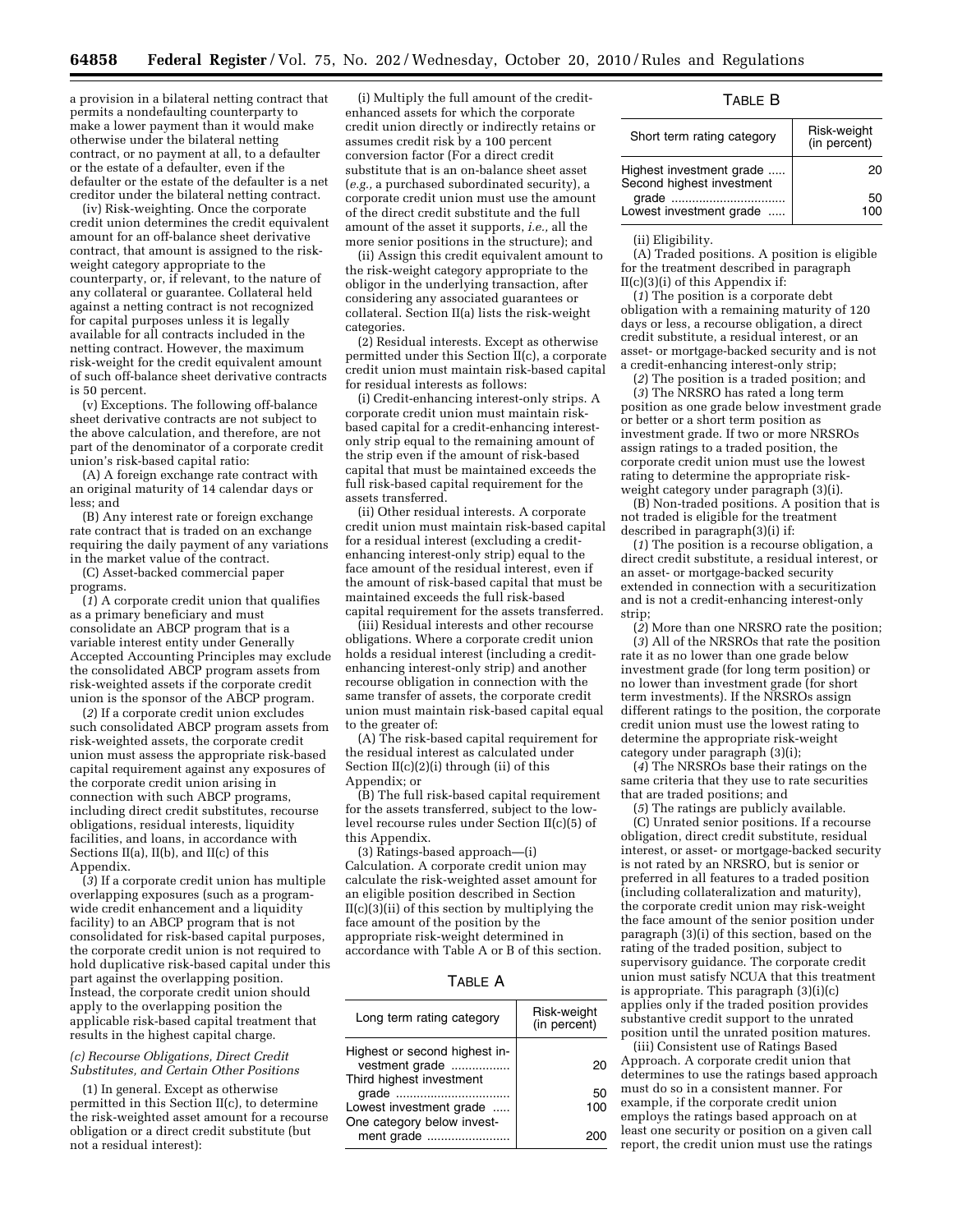based approach on that call report for every security and position that is eligible for the ratings based approach.

(4) Certain positions that are not rated by NRSROs. (i) Calculation. A corporate credit union may calculate the risk-weighted asset amount for eligible position described in paragraph II(c)(4)(ii) of this section based on the corporate credit union's determination of the credit rating of the position. To riskweight the asset, the corporate credit union must multiply the face amount of the position by the appropriate risk-weight determined in accordance with Table C of this section.

TABLE C

| Rating category                                              | Risk-weight<br>(in percent) |
|--------------------------------------------------------------|-----------------------------|
| Investment grade<br>One category below invest-<br>ment grade | 100                         |
|                                                              | 200                         |

(ii) Eligibility. A position extended in connection with a securitization is eligible for the treatment described in paragraph  $II(c)(4)(i)$  of this section if it is not rated by an NRSRO, is not a residual interest, and meets the one of the three alternative standards described in paragraphs (A), (B), or (C) below:

(A) Position rated internally. A direct credit substitute, but not a purchased creditenhancing interest-only strip, is eligible for the treatment described under paragraph II(c)(4)(i) of this Appendix, if the position is assumed in connection with an asset-backed commercial paper program sponsored by the corporate credit union. Before it may rely on an internal credit risk rating system, the corporate must demonstrate to NCUA's satisfaction that the system is adequate. Acceptable internal credit risk rating systems typically:

(*1*) Are an integral part of the corporate credit union's risk management system that explicitly incorporates the full range of risks arising from the corporate credit union's participation in securitization activities;

(*2*) Link internal credit ratings to measurable outcomes, such as the probability that the position will experience any loss, the expected loss on the position in the event of default, and the degree of variance in losses in the event of default on that position;

(*3*) Separately consider the risk associated with the underlying loans or borrowers, and the risk associated with the structure of the particular securitization transaction;

(*4*) Identify gradations of risk among ''pass'' assets and other risk positions;

(*5*) Use clear, explicit criteria to classify assets into each internal rating grade, including subjective factors;

(*6*) Employ independent credit risk management or loan review personnel to assign or review the credit risk ratings;

(*7*) Include an internal audit procedure to periodically verify that internal risk ratings are assigned in accordance with the corporate credit union's established criteria;

(*8*) Monitor the performance of the assigned internal credit risk ratings over time to determine the appropriateness of the

initial credit risk rating assignment, and adjust individual credit risk ratings or the overall internal credit risk rating system, as needed; and

(*9*) Make credit risk rating assumptions that are consistent with, or more conservative than, the credit risk rating assumptions and methodologies of NRSROs.

(B) Program ratings.

(*1*) A recourse obligation or direct credit substitute, but not a residual interest, is eligible for the treatment described in paragraph II(c)(4)(i) of this Appendix, if the position is retained or assumed in connection with a structured finance program and an NRSRO has reviewed the terms of the program and stated a rating for positions associated with the program. If the program has options for different combinations of assets, standards, internal or external credit enhancements and other relevant factors, and the NRSRO specifies ranges of rating categories to them, the corporate credit union may apply the rating category applicable to the option that corresponds to the corporate credit union's position.

(*2*) To rely on a program rating, the corporate credit union must demonstrate to NCUA's satisfaction that that the credit risk rating assigned to the program meets the same standards generally used by NRSROs for rating traded positions. The corporate credit union must also demonstrate to NCUA's satisfaction that the criteria underlying the assignments for the program are satisfied by the particular position.

(*3*) If a corporate credit union participates in a securitization sponsored by another party, NCUA may authorize the corporate credit union to use this approach based on a program rating obtained by the sponsor of the program.

(C) Computer program. A recourse obligation or direct credit substitute, but not a residual interest, is eligible for the treatment described in paragraph II(c)(4)(i) of this Appendix, if the position is extended in connection with a structured financing program and the corporate credit union uses an acceptable credit assessment computer program to determine the rating of the position. An NRSRO must have developed the computer program and the corporate credit union must demonstrate to NCUA's satisfaction that the ratings under the program correspond credibly and reliably with the rating of traded positions.

(5) Limitations on risk-based capital requirements—

(i) Low-level exposure rule. If the maximum contractual exposure to loss retained or assumed by a corporate credit union is less than the effective risk-based capital requirement, as determined in accordance with this Section II(c), for the assets supported by the corporate credit union's position, the risk-based capital requirement is limited to the corporate credit union's contractual exposure less any recourse liability account established in accordance with Generally Accepted Accounting Principles. This limitation does not apply when a corporate credit union provides credit enhancement beyond any contractual obligation to support assets it has sold.

(ii) Mortgage-related securities or participation certificates retained in a mortgage loan swap. If a corporate credit union holds a mortgage-related security or a participation certificate as a result of a mortgage loan swap with recourse, it must hold risk-based capital to support the recourse obligation and that percentage of the mortgage-related security or participation certificate that is not covered by the recourse obligation. The total amount of risk-based capital required for the security (or certificate) and the recourse obligation is limited to the risk-based capital requirement for the underlying loans, calculated as if the corporate credit union continued to hold these loans as an on-balance sheet asset.

(iii) Related on-balance sheet assets. If an asset is included in the calculation of the risk-based capital requirement under this Section II(c) and also appears as an asset on the corporate credit union's balance sheet, the corporate credit union must risk-weight the asset only under this Section II(c), except in the case of loan servicing assets and similar arrangements with embedded recourse obligations or direct credit substitutes. In that case, the corporate credit union must separately risk-weight the onbalance sheet servicing asset and the related recourse obligations and direct credit substitutes under this section, and incorporate these amounts into the risk-based capital calculation.

(6) Obligations of CUSOs. All recourse obligations and direct credit substitutes retained or assumed by a corporate credit union on the obligations of CUSOs in which the corporate credit union has an equity investment are risk-weighted in accordance with this Section II(c), unless the corporate credit union's equity investment is deducted from the credit union's capital and assets under § 704.2 and § 704.3.

(d) *Collateral.* The only forms of collateral that are recognized for risk-weighting purposes are cash on deposit in the corporate credit union; Treasuries, U.S. Government agency securities, and U.S. Governmentsponsored enterprise securities; and securities issued by multilateral lending institutions or regional development banks. Claims secured by cash on deposit are assigned to the zero percent risk-weight category (to the extent of the cash amount). Claims secured by securities are assigned to the twenty percent risk-weight category (to the extent of the fair market value of the securities).

## **PART 709—INVOLUNTARY LIQUIDATION OF FEDERAL CREDIT UNIONS AND ADJUDICATION OF CREDITOR CLAIMS INVOLVING FEDERALLY INSURED CREDIT UNIONS IN LIQUIDATION.**

■ 23. The authority citation for part 709 continues to read as follows:

**Authority:** 12 U.S.C. 1757, 1766, 1767, 1786(h), 1787, 1788, 1789, 1789a.

 $\blacksquare$  24. Revise paragraphs (b)(7) and (b)(9) of § 709.5 to read as follows: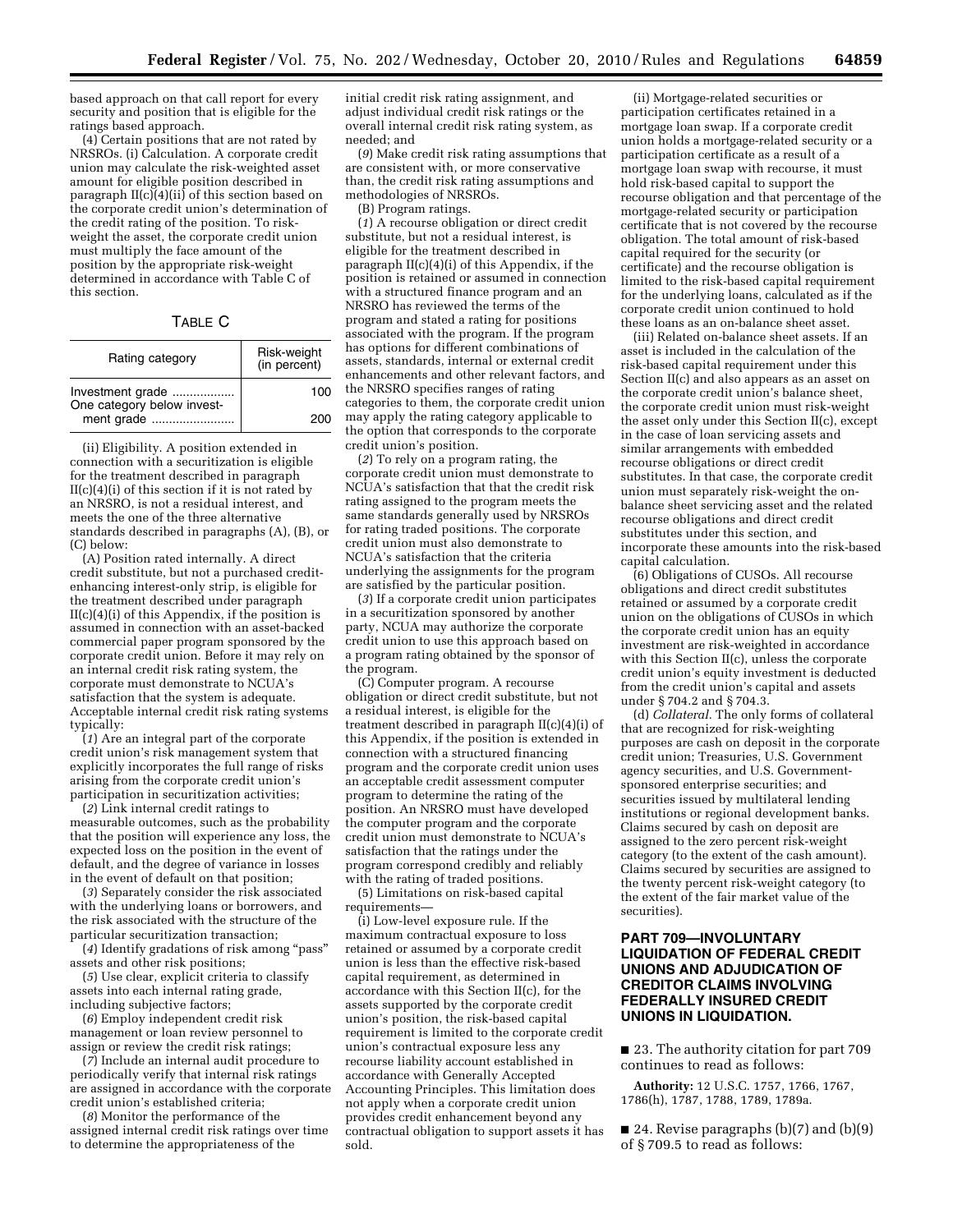### **§ 709.5 Payout priorities in involuntary liquidation.**

\* \* \* \* \*

(b) \* \* \*

(7) in a case involving liquidation of a corporate credit union, holders of then-outstanding membership capital accounts and nonperpetual capital accounts or instruments to the extent not depleted in a calendar year prior to the date of liquidation and also subject to the capital priority option described in Appendix A of part 704 of this chapter;

\* \* \* \* \*

(9) in a case involving liquidation of a corporate credit union, holders of then-outstanding paid in capital or perpetual contributed capital instruments to the extent not depleted in a calendar year prior to the date of liquidation and also subject to the capital priority option described in Appendix A of Part 704 of this chapter; \* \* \* \* \*

## **PART 747—ADMINISTRATIVE ACTIONS, ADJUDICATIVE HEARINGS, RULES OF PRACTICE AND PROCEDURE, AND INVESTIGATIONS.**

■ 25. The authority citation for part 747 continues to read as follows:

**Authority:** 12 U.S.C. 1766, 1782, 1784, 1786, 1787; 42 U.S.C. 4012a; Pub. L. 101– 410; Pub. L. 104–134.

■ 26. Effective October 20, 2011, add a new subpart M to part 747 to read as follows:

#### **Subpart M—Issuance, Review and Enforcement of Orders Imposing Prompt Corrective Action on Corporate Credit Unions**

Sec.

# 747.3001. Scope.

- 747.3002. Review of orders imposing discretionary supervisory action.
- 747.3003. Review of order reclassifying a corporate credit union on safety and soundness criteria.
- 747.3004. Review of order to dismiss a director or senior executive officer.
- 747.3005. Enforcement of directives.
- 747.3006. Conservatorship or liquidation of critically undercapitalized corporate credit union.

## **Subpart M—Issuance, Review and Enforcement of Orders Imposing Prompt Corrective Action on Corporate Credit Unions**

## **§ 747.3001 Scope.**

(a) *Independent review process.* The rules and procedures set forth in this subpart apply to corporate credit unions which are subject to discretionary supervisory actions under § 704.4 of this chapter and to reclassification under

§ 704.4(d)(3) of this chapter to facilitate prompt corrective action, and to senior executive officers and directors of such corporate credit unions who are dismissed pursuant to a discretionary supervisory action imposed under § 704.4 of this chapter. Section 747.3002 of this subpart provides an independent appellate process to challenge such decisions.

(b) *Notice to State officials.* With respect to a State-chartered corporate credit union under §§ 747.3002, 747.3003 and 747.3004 of this subpart, any notices, directives and decisions on appeal served upon a corporate credit union, or a dismissed director or officer thereof, by the NCUA will also be served upon the appropriate State official. Responses, requests for a hearing and to present witnesses, requests to modify or rescind a discretionary supervisory action and requests for reinstatement served upon the NCUA by a corporate credit union, or any dismissed director or officer of a corporate credit union, will also be served upon the appropriate State official.

## **§ 747.3002 Review of orders imposing discretionary supervisory action.**

(a) *Notice of intent to issue directive.*—(1) *Generally.* Whenever the NCUA intends to issue a directive imposing a discretionary supervisory action under §§ 704.4 $(k)(2)(v)$  and 704.4(k)(3) of this chapter on a corporate credit union classified ''undercapitalized'' or lower, the NCUA will give the corporate credit union prior notice of the proposed action and an opportunity to respond.

(2) *Immediate issuance of directive without notice.* The NCUA may issue a directive to take effect immediately under paragraph (a)(1) of this section without notice to the corporate credit union if the NCUA finds it necessary in order to carry out the purposes of § 704.4 of this chapter. A corporate credit union that is subject to a directive which takes effect immediately may appeal the directive in writing to the NCUA Board (Board). Such an appeal must be received by the Board within 14 calendar days after the directive was issued, unless the Board permits a longer period. Unless ordered by the NCUA, the directive will remain in effect pending a decision on the appeal. The Board will consider any such appeal, if timely filed, within 60 calendar days of receiving it.

(b) *Contents of notice.* The NCUA's notice to a corporate credit union of its intention to issue a directive imposing a discretionary supervisory action will state:

(1) The corporate credit union's capital measures and capital category classification;

(2) The specific restrictions or requirements that the Board intends to impose, and the reasons therefore;

(3) The proposed date when the discretionary supervisory action would take effect and the proposed date for completing the required action or terminating the action; and

(4) That a corporate credit union must file a written response to a notice within 14 calendar days from the date of the notice, or within such shorter period as the Board determines is appropriate in light of the financial condition of the corporate credit union or other relevant circumstances.

(c) *Contents of response to notice.* A corporate credit union's response to a notice under paragraph (b) of this section must:

(1) Explain why it contends that the proposed discretionary supervisory action is not an appropriate exercise of discretion under this section;

(2) Request the Board to modify or to not issue the proposed directive; and

(3) Include other relevant information, mitigating circumstances, documentation, or other evidence in support of the corporate credit union's position regarding the proposed directive.

(d) *NCUA Board consideration of response.* The Board, or an independent person designated by the Board to act on the Board's behalf, after considering a response under paragraph (c) of this section, may:

(1) Issue the directive as originally proposed or as modified;

(2) Determine not to issue the directive and to so notify the corporate credit union; or

(3) Seek additional information or clarification from the corporate credit union or any other relevant source.

(e) *Failure to file response.* A corporate credit union which fails to file a written response to a notice of the Board's intention to issue a directive imposing a discretionary supervisory action, within the specified time period, will be deemed to have waived the opportunity to respond, and to have consented to the issuance of the directive.

(f) *Request to modify or rescind directive.* A corporate credit union that is subject to an existing directive imposing a discretionary supervisory action may request in writing that the Board reconsider the terms of the directive, or rescind or modify it, due to changed circumstances. Unless otherwise ordered by the Board, the directive will remain in effect while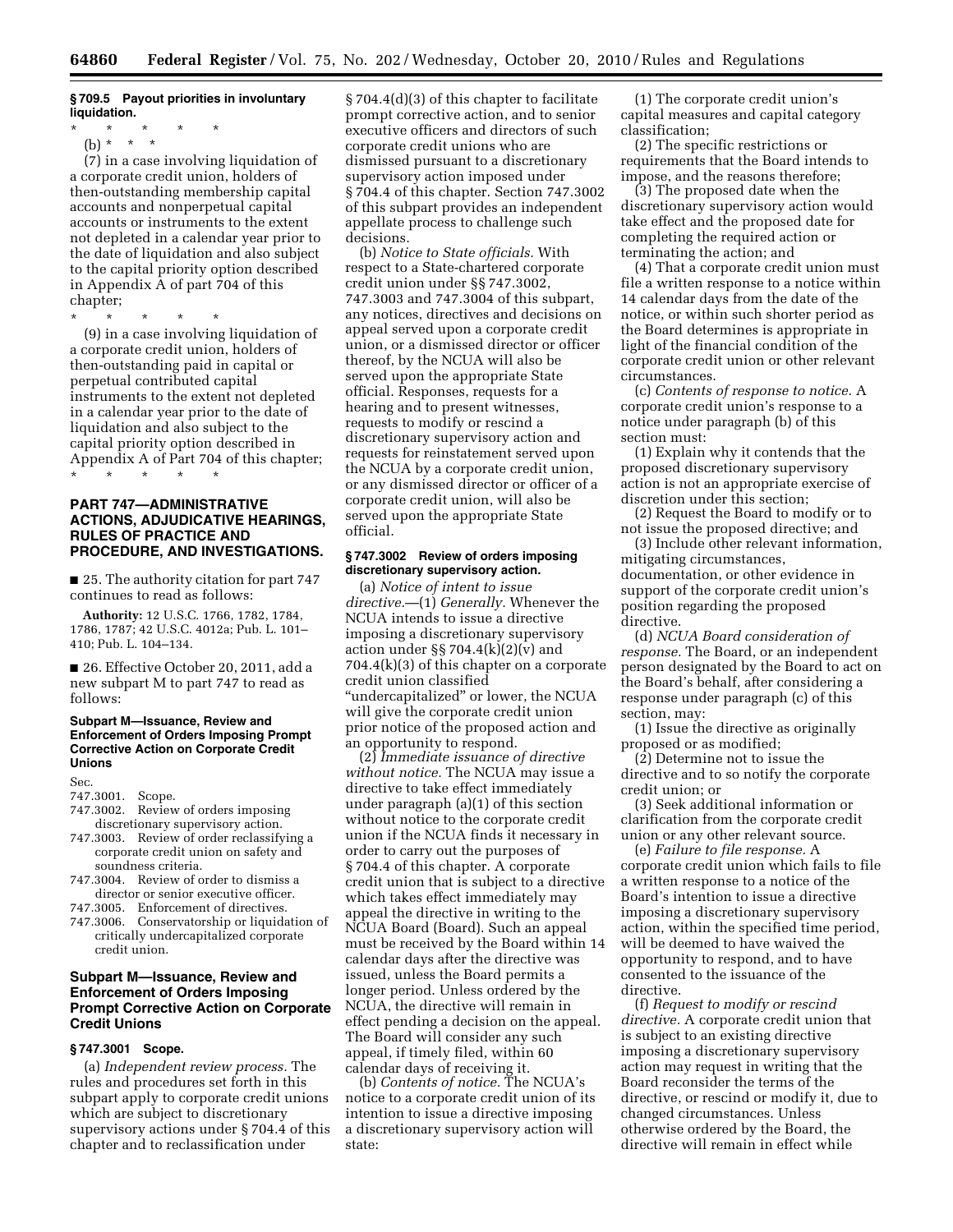such request is pending. A request under this paragraph which remains pending 60 days following receipt by the Board is deemed granted.

#### **§ 747.3003 Review of order reclassifying a corporate credit union on safety and soundness criteria.**

(a) *Notice of proposed reclassification based on unsafe or unsound condition or practice.* When the Board proposes to reclassify a corporate credit union or subject it to the supervisory actions applicable to the next lower capitalization category pursuant to § 704.4(d)(3) of this chapter (such action hereinafter referred to as "reclassification"), the Board will issue and serve on the corporate credit union reasonable prior notice of the proposed reclassification.

(b) *Contents of notice.* A notice of intention to reclassify a corporate credit union based on unsafe or unsound condition or practice will state:

(1) The corporate credit union's current capital ratios and the capital category to which the corporate credit union would be reclassified;

(2) The unsafe or unsound practice(s) and/or condition(s) justifying reasons for reclassification of the corporate credit union;

(3) The date by which the corporate credit union must file a written response to the notice (including a request for a hearing), which date will be no less than 14 calendar days from the date of service of the notice unless the Board determines that a shorter period is appropriate in light of the financial condition of the corporate credit union or other relevant circumstances; and

(4) That a corporate credit union which fails to —

(i) File a written response to the notice of reclassification, within the specified time period, will be deemed to have waived the opportunity to respond, and to have consented to reclassification;

(ii) Request a hearing will be deemed to have waived any right to a hearing; and

(iii) Request the opportunity to present witness testimony will be deemed to have waived any right to present such testimony.

(c) *Contents of response to notice.* A corporate credit union's response to a notice under paragraph (b) of this section must:

(1) Explain why it contends that the corporate credit union should not be reclassified;

(2) Include any relevant information, mitigating circumstances, documentation, or other evidence in

support of the corporate credit union's position;

(3) If desired, request an informal hearing before the Board under this section; and

(4) If a hearing is requested, identify any witness whose testimony the corporate credit union wishes to present and the general nature of each witness's expected testimony.

(d) *Order to hold informal hearing.*  Upon timely receipt of a written response that includes a request for a hearing, the Board will issue an order commencing an informal hearing no later than 30 days after receipt of the request, unless the corporate credit union requests a later date. The hearing will be held in Alexandria, Virginia, or at such other place as may be designated by the Board, before a presiding officer designated by the Board to conduct the hearing and to recommend a decision.

(e) *Procedures for informal hearing.*— (1) The corporate credit union may appear at the hearing through a representative or through counsel. The corporate credit union will have the right to introduce relevant documents and to present oral argument at the hearing. The corporate credit union may introduce witness testimony only if expressly authorized by the Board or the presiding officer. Neither the provisions of the Administrative Procedure Act (5 U.S.C. 554–557) governing adjudications required by statute to be determined on the record nor the Uniform Rules of Practice and Procedure (12 CFR part 747) will apply to an informal hearing under this section unless the Board orders otherwise.

(2) The informal hearing will be recorded, and a transcript will be furnished to the corporate credit union upon request and payment of the cost thereof. Witnesses need not be sworn, unless specifically requested by a party or by the presiding officer. The presiding officer may ask questions of any witness.

(3) The presiding officer may order that the hearing be continued for a reasonable period following completion of witness testimony or oral argument to allow additional written submissions to the hearing record.

(4) Within 20 calendar days following the closing of the hearing and the record, the presiding officer will make a recommendation to the Board on the proposed reclassification.

(f) *Time for final decision.* Not later than 60 calendar days after the date the record is closed, or the date of receipt of the corporate credit union's response in a case where no hearing was requested, the Board will decide

whether to reclassify the corporate credit union, and will notify the corporate credit union of its decision. The decision of the Board will be final.

(g) *Request to rescind reclassification.*  Any corporate credit union that has been reclassified under this section may file a written request to the Board to reconsider or rescind the reclassification, or to modify, rescind or remove any directives issued as a result of the reclassification. Unless otherwise ordered by the Board, the corporate credit union will remain reclassified, and subject to any directives issued as a result, while such request is pending.

#### **§ 747.3004 Review of order to dismiss a director or senior executive officer.**

(a) *Service of directive to dismiss and notice.* When the Board issues and serves a directive on a corporate credit union requiring it to dismiss from office any director or senior executive officer under §§ 704.4(g) and 704.4(k)(3) of this chapter, the Board will also serve upon the person the corporate credit union is directed to dismiss (Respondent) a copy of the directive (or the relevant portions, where appropriate) and notice of the Respondent's right to seek reinstatement.

(b) *Contents of notice of right to seek reinstatement.* A notice of a Respondent's right to seek reinstatement will state:

(1) That a request for reinstatement (including a request for a hearing) must be filed with the Board within 14 calendar days after the Respondent receives the directive and notice under paragraph (a) of this section, unless the Board grants the Respondent's request for further time;

(2) The reasons for dismissal of the Respondent; and

(3) That the Respondent's failure to— (i) Request reinstatement will be deemed a waiver of any right to seek reinstatement;

(ii) Request a hearing will be deemed a waiver of any right to a hearing; and

(iii) Request the opportunity to present witness testimony will be deemed a waiver of the right to present such testimony.

(c) *Contents of request for reinstatement.* A request for reinstatement in response to a notice under paragraph (b) of this section must:

(1) Explain why the Respondent should be reinstated;

(2) Include any relevant information, mitigating circumstances, documentation, or other evidence in

support of the Respondent's position; (3) If desired, request an informal hearing before the Board under this section; and